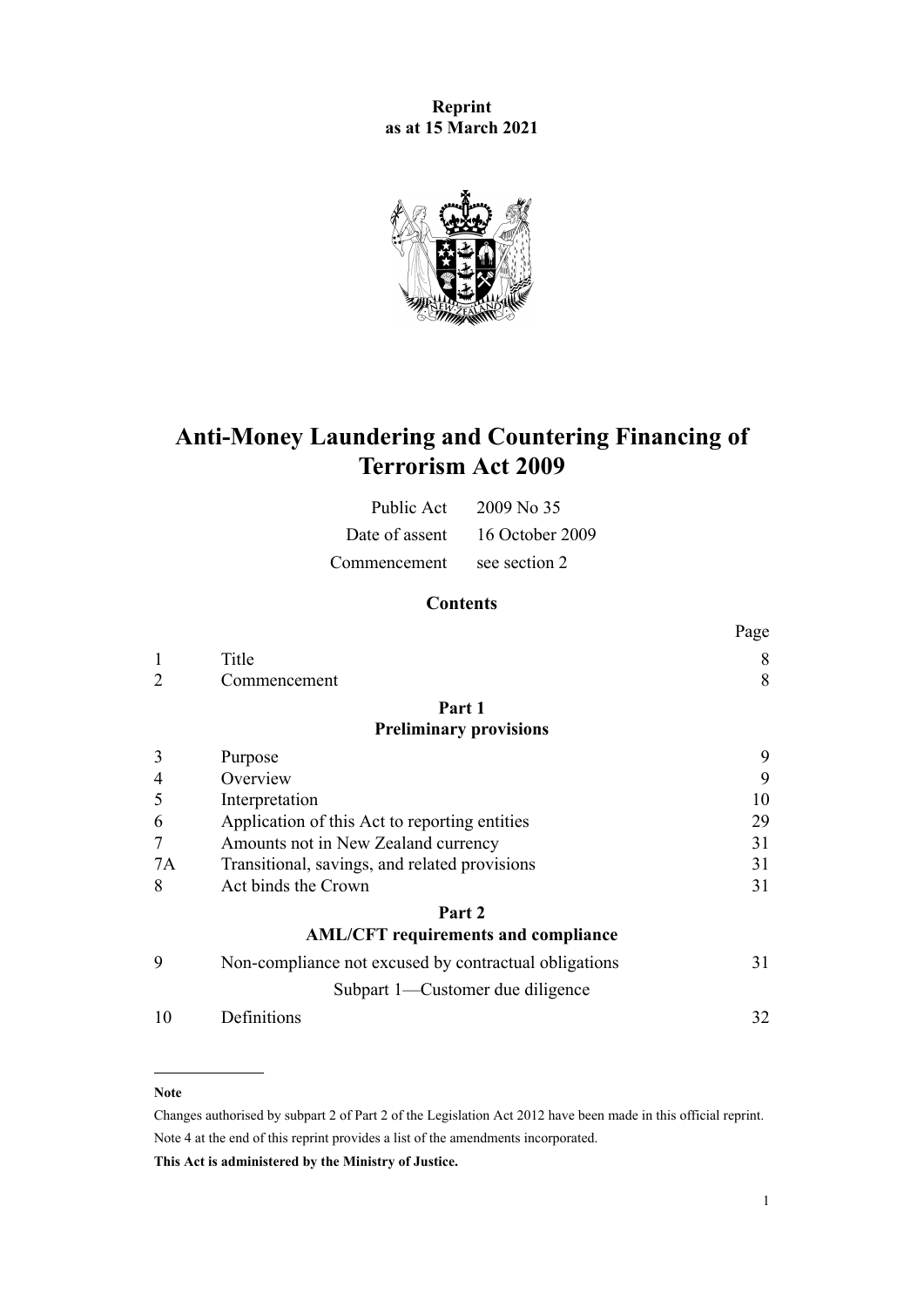|     | <b>Anti-Money Laundering and Countering Financing of</b><br><b>Terrorism Act 2009</b>                     | Reprinted as at<br>15 March 2021 |
|-----|-----------------------------------------------------------------------------------------------------------|----------------------------------|
| 11  | Customer due diligence                                                                                    | 32                               |
| 12  | Reliance on risk assessment when establishing level of risk                                               | 33                               |
| 13  | Basis for verifying identity                                                                              | 33                               |
|     | Standard customer due diligence                                                                           |                                  |
| 14  | Circumstances when standard customer due diligence applies                                                | 33                               |
| 15  | Standard customer due diligence: identity requirements                                                    | 34                               |
| 16  | Standard customer due diligence: verification of identity<br>requirements                                 | 34                               |
| 17  | Standard customer due diligence: other requirements                                                       | 35                               |
|     | Simplified customer due diligence                                                                         |                                  |
| 18  | Circumstances when simplified customer due diligence applies                                              | 35                               |
| 19  | Simplified customer due diligence: identity requirements                                                  | 37                               |
| 20  | Simplified customer due diligence: verification of identity<br>requirements                               | 37                               |
| 21  | Simplified customer due diligence: other requirements                                                     | 38                               |
|     | Enhanced customer due diligence                                                                           |                                  |
| 22  | Circumstances when enhanced customer due diligence applies                                                | 38                               |
| 22A | Enhanced customer due diligence required for certain activities<br>requiring suspicious activities report | 39                               |
| 23  | Enhanced customer due diligence: identity requirements                                                    | 40                               |
| 24  | Enhanced customer due diligence: verification of identity<br>requirements                                 | 40                               |
| 25  | Enhanced customer due diligence: other requirements                                                       | 41                               |
| 26  | Politically exposed person                                                                                | 41                               |
| 27  | Wire transfers: identity requirements                                                                     | 41                               |
| 27A | Other identifying information prescribed in relation to wire<br>transfers                                 | 42                               |
| 28  | Wire transfers: verification of identity requirements                                                     | 43                               |
| 29  | Correspondent banking relationships                                                                       | 43                               |
| 30  | New or developing technologies, or products, that might favour<br>anonymity                               | 44                               |
|     | Ongoing customer due diligence and account monitoring                                                     |                                  |
| 31  | Ongoing customer due diligence and account monitoring                                                     | 44                               |
|     | Reliance on third parties                                                                                 |                                  |
| 32  | Reliance on member of designated business group                                                           | 45                               |
| 33  | Reliance on other reporting entities or persons in another country                                        | 46                               |
| 34  | Reliance on agents                                                                                        | 48                               |
| 35  | Use of information obtained from third party conducting customer<br>due diligence                         | 48                               |
| 36  | Protection of personal information and designated business groups                                         | 48                               |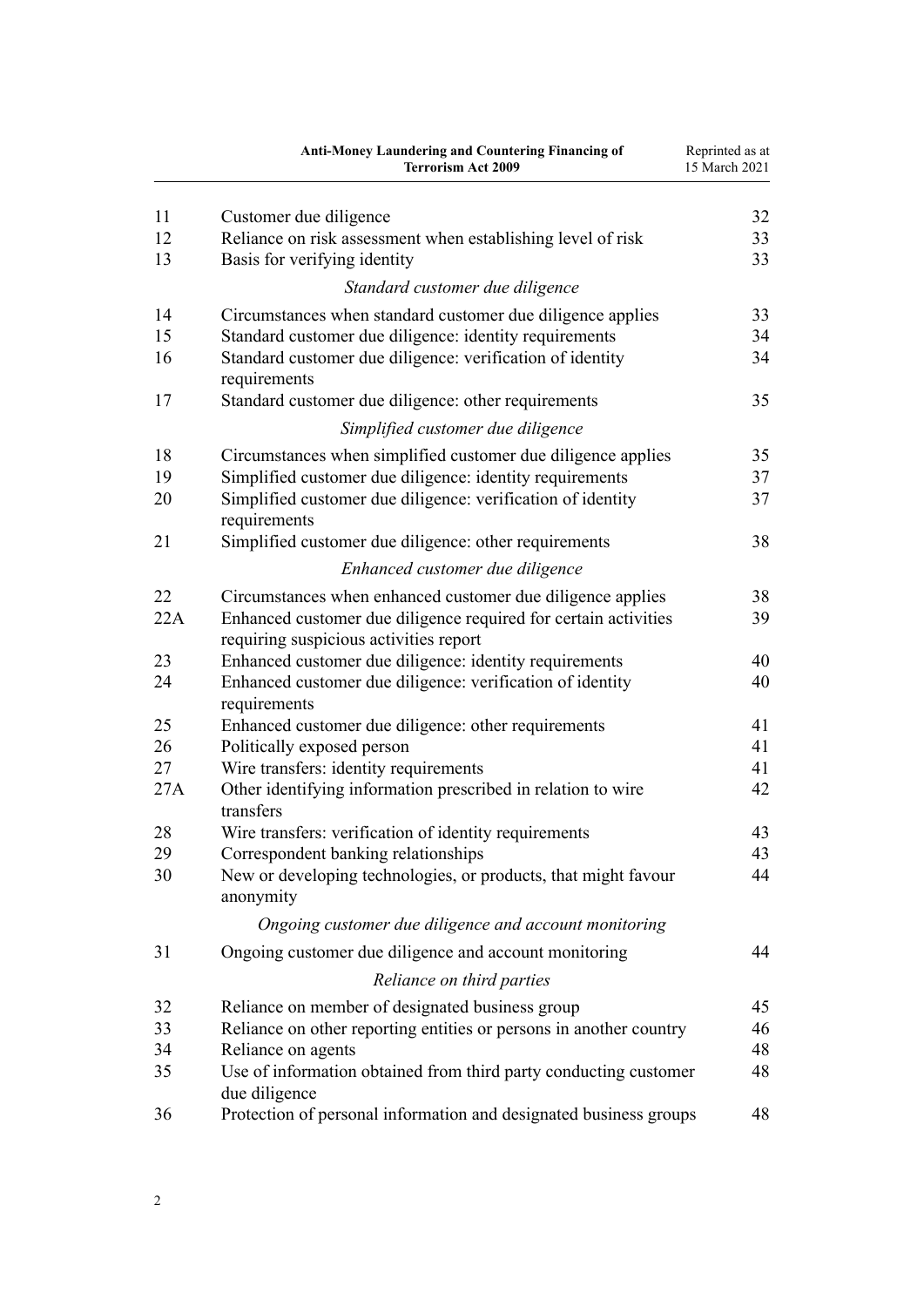| Reprinted as at | Anti-Money Laundering and Countering Financing of |  |
|-----------------|---------------------------------------------------|--|
| 15 March 2021   | <b>Terrorism Act 2009</b>                         |  |

# *[Prohibitions](#page-48-0)*

| 37              | Prohibitions if customer due diligence not conducted                                               | 49 |  |
|-----------------|----------------------------------------------------------------------------------------------------|----|--|
| 38              | Prohibition on false customer names and customer anonymity                                         |    |  |
| 39              | Prohibition on establishing or continuing business relationship<br>involving shell bank            | 50 |  |
|                 | Subpart 2—Suspicious activity reports                                                              |    |  |
| 39A             | Interpretation                                                                                     | 51 |  |
| 40              | Reporting entities to report suspicious activities                                                 | 51 |  |
| 41              | Nature of suspicious activity report                                                               | 52 |  |
| 42              | Privileged communication defined                                                                   | 52 |  |
| 43              | Auditors may report suspicious activities                                                          | 53 |  |
| 44              | Protection of persons reporting suspicious activities                                              | 54 |  |
| 45              | Immunity from liability for disclosure of information relating to<br>money laundering transactions | 55 |  |
| 46              | Disclosure of information relating to suspicious activity reports                                  | 55 |  |
| 47              | Disclosure of information in proceedings                                                           | 56 |  |
| 48              | Disclosure of personal information relating to employees or senior<br>managers                     | 57 |  |
|                 | Subpart 2A—Prescribed transaction reports                                                          |    |  |
| 48A             | Reporting entities to report certain prescribed transactions                                       | 57 |  |
| 48 <sub>B</sub> | Prescribed transaction reports                                                                     | 58 |  |
| 48C             | Sections 43 to 48 apply to prescribed transactions                                                 | 58 |  |
|                 | Subpart 3-Record keeping                                                                           |    |  |
| 49              | Obligation to keep transaction records                                                             | 59 |  |
| 49A             | Obligation to keep reports of suspicious activities                                                | 59 |  |
| 50              | Obligation to keep identity and verification records                                               | 60 |  |
| 51              | Obligation to keep other records                                                                   | 60 |  |
| 52              | How records to be kept                                                                             | 61 |  |
| 53              | When records need not be kept                                                                      | 61 |  |
| 54              | Destruction of records                                                                             | 61 |  |
| 55              | Other laws not affected                                                                            | 62 |  |
|                 | Subpart 4-Compliance with AML/CFT requirements                                                     |    |  |
| 56              | Reporting entity must have AML/CFT programme and AML/CFT<br>compliance officer                     | 62 |  |
| 57              | Minimum requirements for AML/CFT programmes                                                        | 63 |  |
| 58              | Risk assessment                                                                                    | 64 |  |
| 59              | Review and audit of risk assessment and AML/CFT programmes                                         | 65 |  |
| 59A             | Audit of compliance with AML/CFT obligations                                                       | 65 |  |
| 59B             | Who carries out audit                                                                              | 65 |  |
| 60              | Annual AML/CFT report                                                                              | 66 |  |
| 61              | Reporting entities to ensure that branches and subsidiaries comply<br>with AML/CFT requirements    | 66 |  |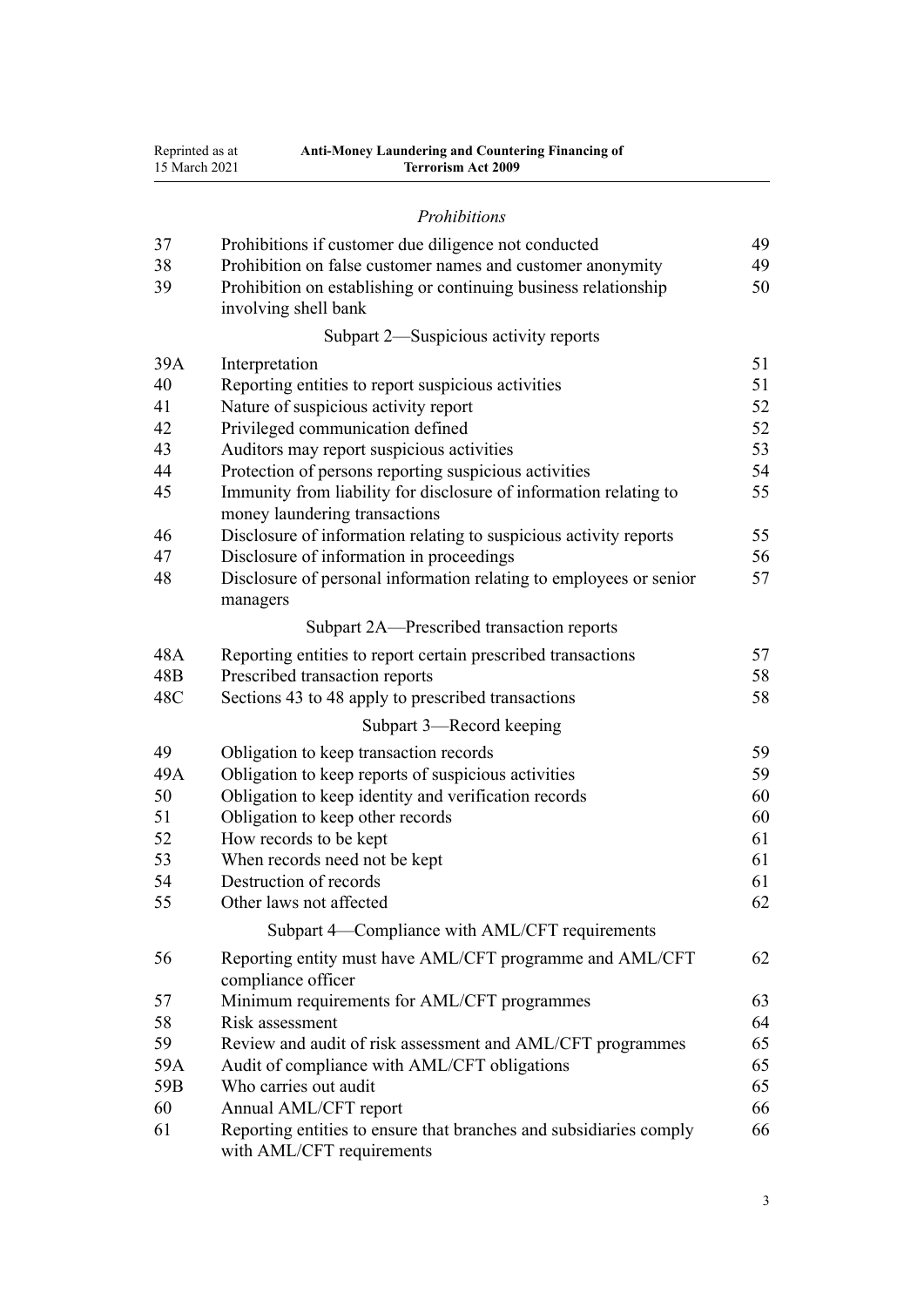|    | <b>Anti-Money Laundering and Countering Financing of</b><br><b>Terrorism Act 2009</b>   | Reprinted as at<br>15 March 2021 |
|----|-----------------------------------------------------------------------------------------|----------------------------------|
|    | Subpart 5—Codes of practice                                                             |                                  |
| 62 | Interpretation                                                                          | 66                               |
| 63 | AML/CFT supervisors to prepare codes of practice for relevant<br>sectors                | 67                               |
| 64 | Procedure for approval and publication of codes of practice                             | 67                               |
| 65 | Amendment and revocation of codes of practice                                           | 68                               |
| 66 | Proof of codes of practice                                                              | 69                               |
| 67 | Legal effect of codes of practice                                                       | 69                               |
|    | Subpart 6-Cross-border transportation of cash                                           |                                  |
| 68 | Reports about movement of cash into or out of New Zealand                               | 69                               |
| 69 | Reports about receipt of cash from outside New Zealand                                  | 70                               |
| 70 | Reporting requirements                                                                  | 70                               |
| 71 | Information to be forwarded to Commissioner                                             | 70                               |
|    | Part 3<br><b>Enforcement</b>                                                            |                                  |
|    | Subpart 1-General provisions relating to Part                                           |                                  |
|    |                                                                                         |                                  |
|    | Proceedings for civil penalties                                                         |                                  |
| 72 | When and how civil penalty proceedings brought                                          | 71                               |
|    | Relationship between civil penalty and criminal proceedings                             |                                  |
| 73 | Relationship between concurrent civil penalty proceedings and<br>criminal proceedings   | 71                               |
| 74 | One penalty only rule                                                                   | 72                               |
| 75 | Restriction on use of evidence given in civil penalty proceedings                       | 72                               |
|    | <i>Immunities</i>                                                                       |                                  |
| 76 | Protection for AML/CFT supervisors                                                      | 72                               |
| 77 | Protection for reporting entities, officers, etc, acting in compliance<br>with this Act | 73                               |
|    | Subpart 2—Civil liability                                                               |                                  |
| 78 | Meaning of civil liability act                                                          | 73                               |
| 79 | Possible responses to civil liability act                                               | 73                               |
|    | Formal warnings                                                                         |                                  |
| 80 | Formal warnings                                                                         | 74                               |
|    | Enforceable undertakings                                                                |                                  |
| 81 | Enforceable undertakings                                                                | 74                               |
| 82 | Enforcement of undertakings                                                             | 74                               |
| 83 | Assessment of compensation for breach of undertakings                                   | 74                               |
|    | Injunctions                                                                             |                                  |
| 84 | Powers of High Court not affected                                                       | 75                               |
| 85 | Performance injunctions                                                                 | 75                               |

#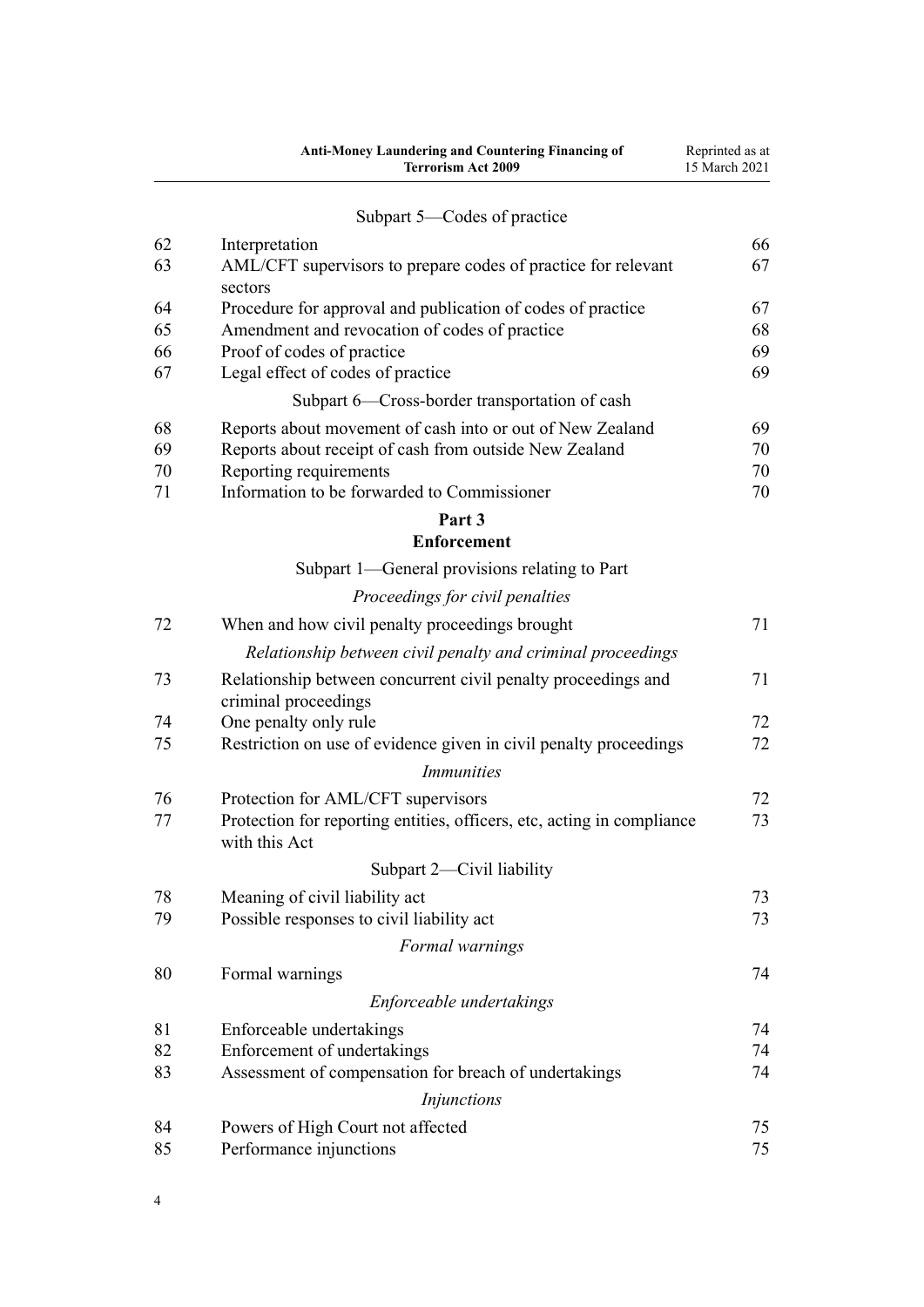| Reprinted as at<br>15 March 2021 | <b>Anti-Money Laundering and Countering Financing of</b><br><b>Terrorism Act 2009</b>                   |    |
|----------------------------------|---------------------------------------------------------------------------------------------------------|----|
| 86                               | When High Court may grant performance injunctions                                                       | 75 |
| 87                               | Restraining injunctions                                                                                 | 76 |
| 88                               | When High Court may grant restraining injunctions and interim                                           | 76 |
|                                  | injunctions                                                                                             |    |
| 89                               | Undertaking as to damages not required by AML/CFT supervisor                                            | 76 |
|                                  | Pecuniary penalties                                                                                     |    |
| 90                               | Pecuniary penalties for civil liability act                                                             | 76 |
|                                  | Subpart 3-Offences                                                                                      |    |
|                                  | Offence and penalties relating to civil liability act                                                   |    |
| 91                               | Offence and penalties for civil liability act                                                           | 77 |
|                                  | Offences relating to suspicious activity reports and prescribed<br>transaction reports                  |    |
| 92                               | Failing to report suspicious activity                                                                   | 77 |
| 93                               | Providing false or misleading information in connection with                                            | 78 |
|                                  | suspicious activity reports or prescribed transaction reports                                           |    |
| 94                               | Unlawful disclosure of suspicious activity reports or prescribed<br>transaction reports                 | 79 |
| 95                               | Failure to keep or retain adequate records relating to suspicious                                       | 80 |
|                                  | activities or prescribed transactions                                                                   |    |
| 96                               | Obstruction of investigation relating to suspicious activity reports                                    | 80 |
|                                  | or prescribed transaction reports                                                                       |    |
| 97                               | Contravention of section $47(1)$ or $48A(1)$                                                            | 80 |
| 98                               | Defence                                                                                                 | 81 |
| 99                               | Time limit for prosecution of offences relating to civil liability act                                  | 81 |
| 100                              | and suspicious activity reports or prescribed transaction reports<br>Penalties                          | 82 |
|                                  |                                                                                                         |    |
|                                  | Other offences relating to non-compliance with AML/CFT<br>requirements                                  |    |
| 101                              | Structuring transaction to avoid application of AML/CFT                                                 | 82 |
|                                  | requirements                                                                                            |    |
| 102                              | Offence to obstruct AML/CFT supervisor                                                                  | 82 |
| 103                              | Offence to provide false or misleading information to AML/CFT                                           | 82 |
|                                  | supervisor                                                                                              |    |
| 104                              | Time limit for prosecution of offences relating to non-compliance                                       | 83 |
| 105                              | with AML/CFT requirements<br>Penalties                                                                  | 83 |
|                                  | Offences relating to cross-border transportation of cash                                                |    |
|                                  |                                                                                                         |    |
| 106                              | Failure to report cash equal to or above applicable threshold value<br>moved into or out of New Zealand | 83 |
| 107                              | Failure to report cash equal to or above applicable threshold value                                     | 84 |
|                                  | received by person in New Zealand from overseas                                                         |    |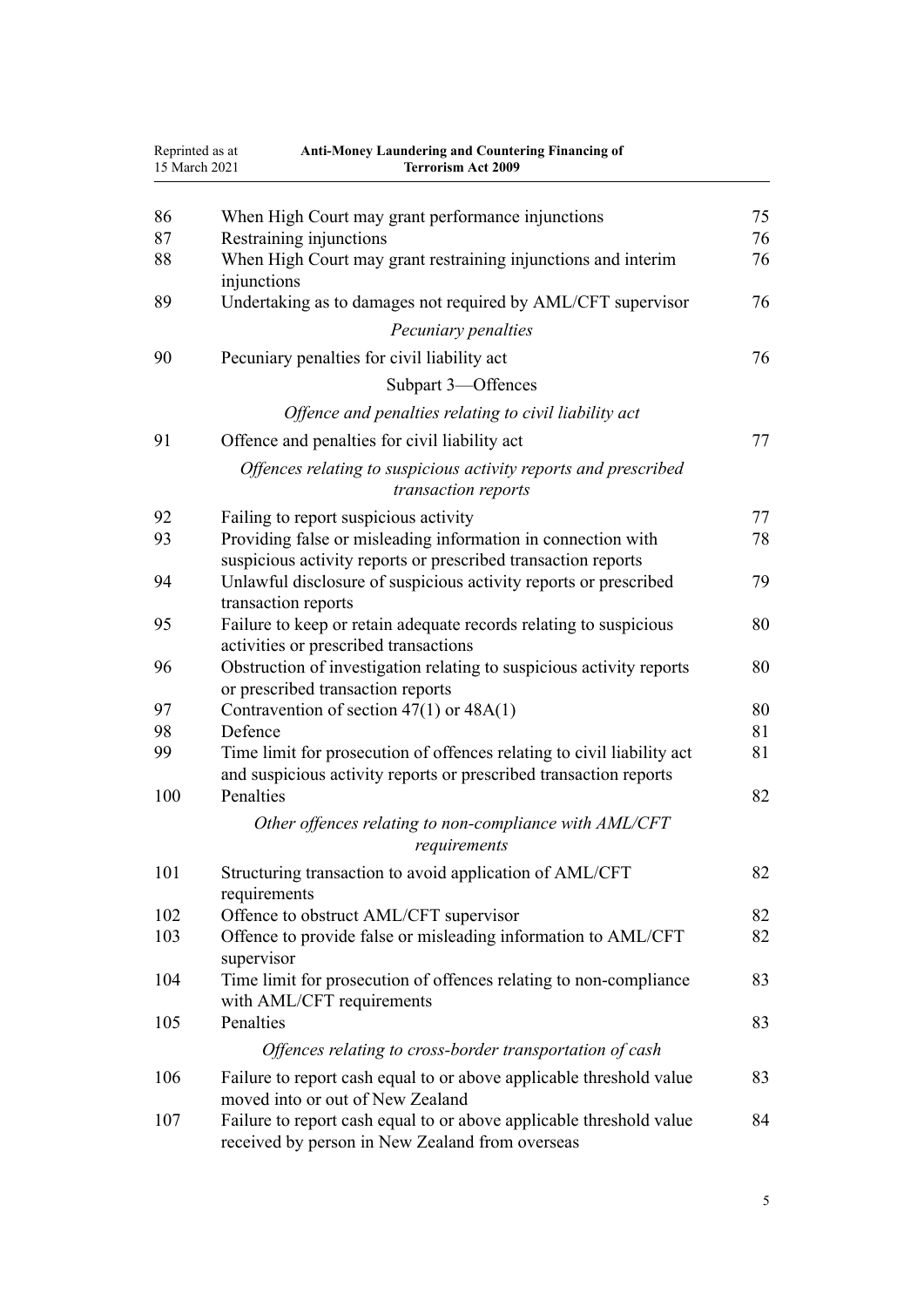|     | Anti-Money Laundering and Countering Financing of<br><b>Terrorism Act 2009</b>          | Reprinted as at<br>15 March 2021 |
|-----|-----------------------------------------------------------------------------------------|----------------------------------|
| 108 | Structuring cross-border transportation to avoid application of<br>AML/CFT requirements | 84                               |
| 109 | Defence                                                                                 | 84                               |
| 110 | Providing false or misleading information in connection with cash<br>report             | 84                               |
| 111 | Offence to obstruct or not to answer questions from Customs<br>officer                  | 84                               |
| 112 | Penalties                                                                               | 85                               |
| 113 | Chief executive of New Zealand Customs Service may deal with<br>cash reporting offences | 85                               |
|     | Relationship with Customs and Excise Act 2018                                           |                                  |
| 114 | Relationship with Customs and Excise Act 2018                                           | 85                               |
|     | Stored value instrument searches by Customs officer                                     |                                  |
| 115 | Duty to assist Customs officer to access stored value instruments                       | 86                               |
|     | Subpart 4—Search and seizure                                                            |                                  |
| 116 | Definitions                                                                             | 87                               |
|     | Search warrants                                                                         |                                  |
| 117 | Search warrant                                                                          | 88                               |
| 118 | Powers under search warrant                                                             | 88                               |
|     | Conduct of entry, search, and seizure                                                   |                                  |
| 119 | Assistance with searches [Repealed]                                                     | 89                               |
| 120 | Enforcement officers to show identity card on request [Repealed]                        | 89                               |
| 121 | Announcement before entry [Repealed]                                                    | 90                               |
| 122 | Details of warrant to be given to occupier [Repealed]                                   | 90                               |
| 123 | Occupier entitled to be present during search                                           | 90                               |
| 124 | Use of electronic equipment                                                             | 90                               |
| 125 | Copies of documents seized to be provided [Repealed]                                    | 90                               |
| 126 | Receipts for things seized [Repealed]                                                   | 90                               |
| 127 | Application of sections 198A and 198B of Summary Proceedings<br>Act 1957 [Repealed]     | 90                               |
|     | Return and retention of things seized                                                   |                                  |
|     | [Repealed]                                                                              |                                  |
| 128 | Return and retention of things seized [Repealed]                                        | 91                               |
| 129 | Order to retain things seized [Repealed]                                                | 91                               |
|     | Part 4                                                                                  |                                  |
|     | <b>Institutional arrangements and miscellaneous provisions</b>                          |                                  |
|     | Subpart 1—Institutional arrangements                                                    |                                  |
|     | AML/CFT supervisors                                                                     |                                  |
| 130 | AML/CFT supervisors                                                                     | 91                               |
| 131 | Functions                                                                               | 92                               |

6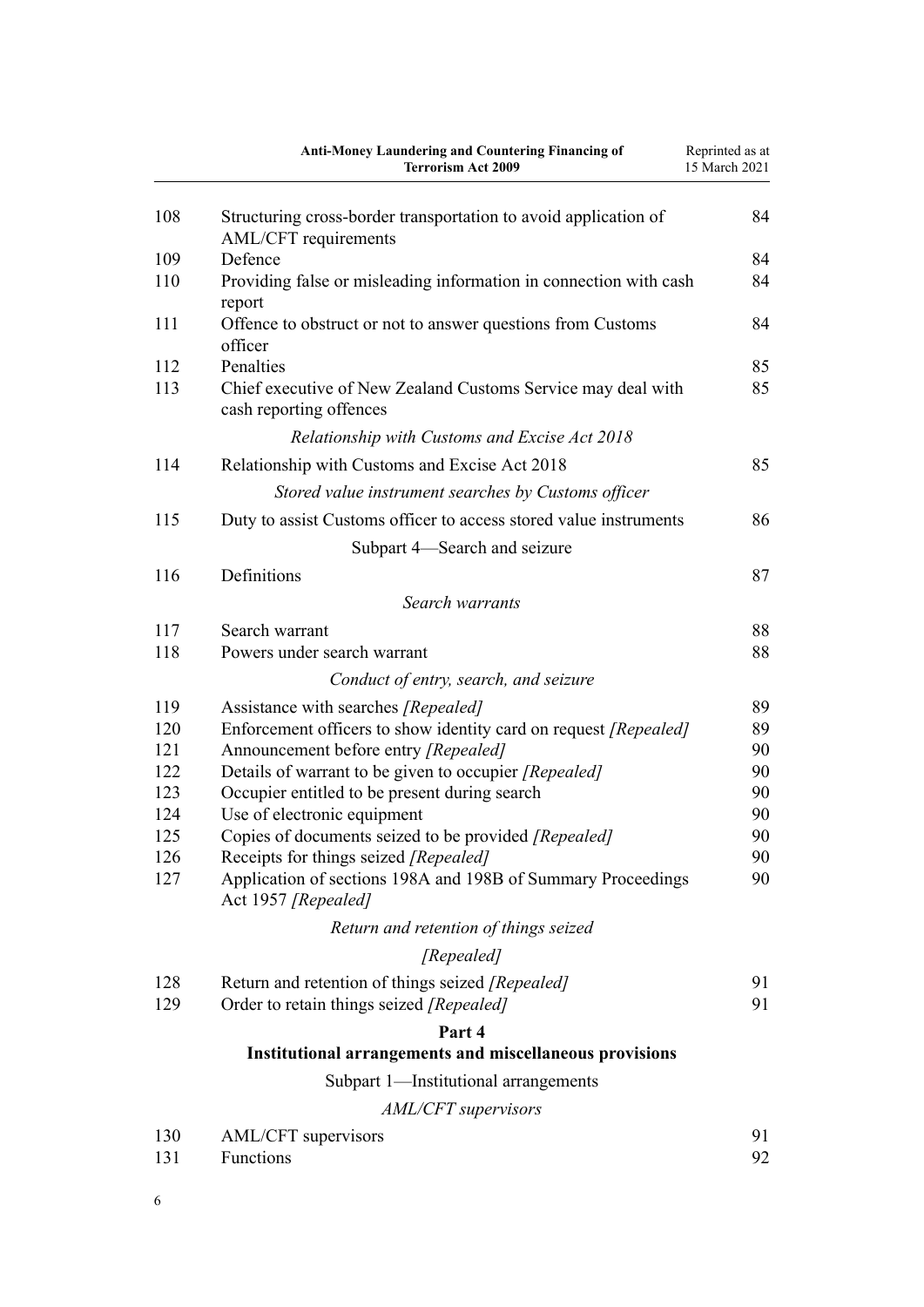| Reprinted as at<br>15 March 2021 | <b>Anti-Money Laundering and Countering Financing of</b><br><b>Terrorism Act 2009</b>      |     |
|----------------------------------|--------------------------------------------------------------------------------------------|-----|
|                                  |                                                                                            |     |
| 132                              | Powers                                                                                     | 93  |
| 133                              | Matters relating to conduct of on-site inspections                                         | 94  |
| 134                              | Delegation of supervisory function and powers                                              | 94  |
| 135                              | Authority to act as delegate                                                               | 95  |
| 136                              | Effect of delegation                                                                       | 95  |
|                                  | Use and disclosure of information                                                          |     |
| 137                              | Power to use information obtained as AML/CFT supervisor in                                 | 96  |
|                                  | other capacity and vice versa                                                              |     |
| 138                              | Restriction on power to use information under section 137                                  | 97  |
| 139                              | Power to disclose information                                                              | 97  |
| 139A                             | Regulations relating to information sharing                                                | 98  |
| 140                              | Power to use and disclose information supplied or obtained under                           | 98  |
|                                  | other enactments for AML/CFT purposes                                                      |     |
| 141                              | <b>Enforcement officers</b>                                                                | 100 |
|                                  | Financial intelligence functions of Commissioner                                           |     |
| 142                              | Financial intelligence functions of Commissioner                                           | 100 |
| 143                              | Powers relating to financial intelligence functions of                                     | 102 |
|                                  | Commissioner                                                                               |     |
| 144                              | Delegation of powers of Commissioner                                                       | 102 |
| 145                              | Guidelines relating to reporting of suspicious activities                                  | 103 |
| 146                              | Consultation on proposed guidelines                                                        | 104 |
| 147                              | Availability of guidelines                                                                 | 105 |
| 148                              | Review of guidelines                                                                       | 105 |
|                                  | Co-ordination                                                                              |     |
| 149                              | Role of Ministry                                                                           | 105 |
| 150                              | AML/CFT co-ordination committee                                                            | 106 |
| 151                              | Role of AML/CFT co-ordination committee                                                    | 106 |
| 152                              | Functions                                                                                  | 106 |
|                                  | Subpart 2—Miscellaneous provisions                                                         |     |
|                                  |                                                                                            |     |
|                                  | Regulations                                                                                |     |
| 153                              | Regulations                                                                                | 107 |
| 154                              | Regulations relating to application of Act                                                 | 108 |
| 155                              | Regulations relating to countermeasures                                                    | 110 |
| 156                              | Consultation not required for consolidation of certain regulations<br>and minor amendments | 111 |
|                                  | Review provision                                                                           |     |
| 156A                             | Review of operation of Act                                                                 | 111 |
|                                  | Ministerial exemptions                                                                     |     |
| 157                              | Minister may grant exemptions                                                              | 111 |
| 158                              | Minister must consult before granting exemption                                            | 113 |
| 159                              | Requirements relating to exemptions                                                        | 113 |
|                                  |                                                                                            |     |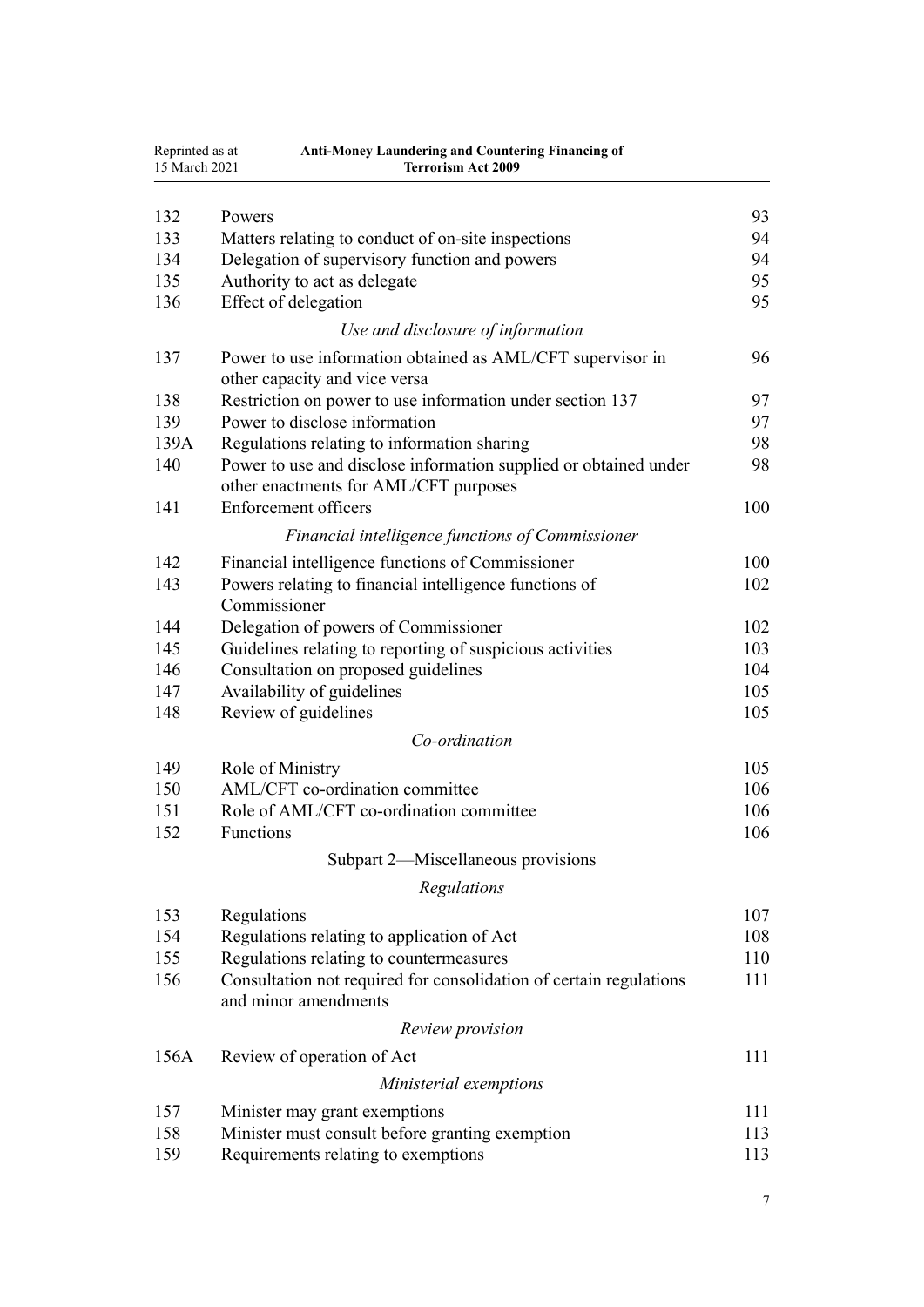<span id="page-7-0"></span>

| s 1  | <b>Anti-Money Laundering and Countering Financing of</b><br><b>Terrorism Act 2009</b>                                       | Reprinted as at<br>15 March 2021 |
|------|-----------------------------------------------------------------------------------------------------------------------------|----------------------------------|
|      | Resolution of disputes about privilege                                                                                      |                                  |
| 159A | Procedure for testing assertions that document privileged                                                                   | 114                              |
|      | Transitional and savings provisions                                                                                         |                                  |
|      | [Repealed]                                                                                                                  |                                  |
| 160  | Transitional and savings provisions [Repealed]                                                                              | 114                              |
|      | Consequential amendments, repeals, and revocation                                                                           |                                  |
| 161  | Amendments to other enactments                                                                                              | 114                              |
| 162  | Amendment to Financial Transactions Reporting Act 1996<br>consequential on bringing into force of Part 2 [Repealed]         | 114                              |
| 163  | Amendment to Financial Transactions Reporting Act 1996 relating<br>to cross-border transportation of cash <i>[Repealed]</i> | 115                              |
|      | <b>Schedule 1</b>                                                                                                           | 116                              |
|      | <b>Transitional savings, and related provisions</b>                                                                         |                                  |
|      | <b>Schedule 2</b><br><b>Consequential amendments</b>                                                                        | 119                              |

### **The Parliament of New Zealand enacts as follows:**

### **1 Title**

This Act is the Anti-Money Laundering and Countering Financing of Terrorism Act 2009.

### **2 Commencement**

- (1) [Parts 1](#page-8-0) and [4](#page-90-0) (except [section 162](#page-113-0)) come into force on the day after the date that this Act receives the Royal assent.
- (2) [Sections 68 to 71,](#page-68-0) [106 to 115,](#page-82-0) and [163](#page-114-0) come into force 12 months after the date on which this Act receives the Royal assent.
- (3) Except as provided in subsection (5), the rest of this Act comes into force on a date to be appointed by the Governor-General by Order in Council.
- (4) One or more Orders in Council may be made appointing different dates for the commencement of different provisions.
- (5) However, [section 162](#page-113-0) may not be brought into force unless every provision of [Part 2](#page-30-0) has been brought into force.

Section 2: subpart 5 of Part 2 brought into force, on 30 June 2011, by [clause 2\(1\)](http://legislation.govt.nz/pdflink.aspx?id=DLM3831005) of the Anti-Money Laundering and Countering Financing of Terrorism Act Commencement Order 2011 (SR 2011/221).

Section 2: the rest of this Act (except section 162) not in force immediately after the commencement of subpart 5 of Part 2 brought into force, on 30 June 2013, by [clause 2\(2\)](http://legislation.govt.nz/pdflink.aspx?id=DLM3831005) of the Anti-Money Laundering and Countering Financing of Terrorism Act Commencement Order 2011 (SR 2011/221).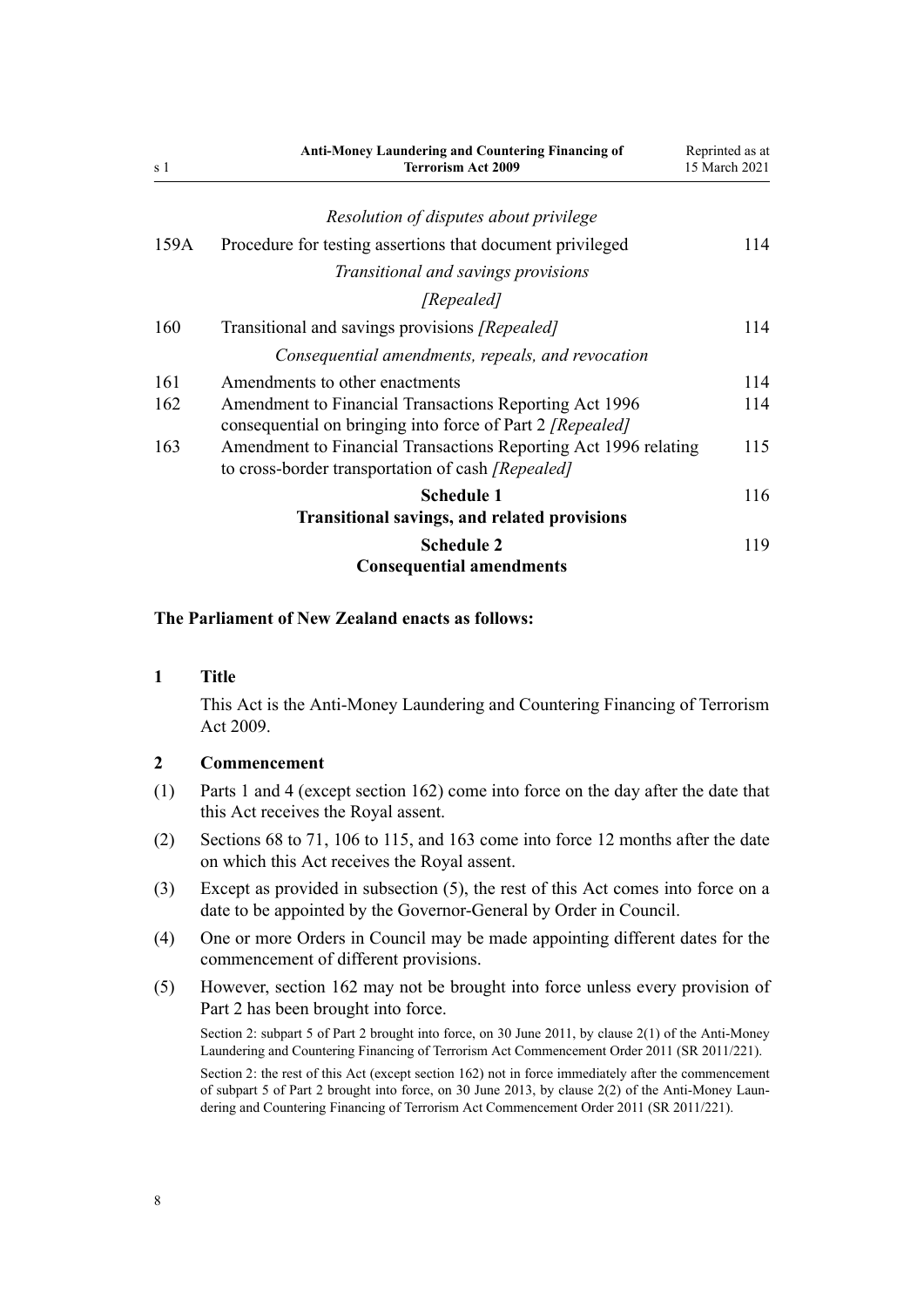<span id="page-8-0"></span>Section 2: section 162 brought into force, on 30 June 2013 (immediately after the rest of this Act commenced by clause 2(2) of the order), by [clause 2\(3\)](http://legislation.govt.nz/pdflink.aspx?id=DLM3831005) of the Anti-Money Laundering and Countering Financing of Terrorism Act Commencement Order 2011 (SR 2011/221).

# **Part 1**

# **Preliminary provisions**

### **3 Purpose**

- (1) The purposes of this Act are—
	- (a) to detect and deter money laundering and the financing of terrorism; and
	- (b) to maintain and enhance New Zealand's international reputation by adopting, where appropriate in the New Zealand context, recommendations issued by the Financial Action Task Force; and
	- (c) to contribute to public confidence in the financial system.
- (2) Accordingly, this Act facilitates co-operation amongst reporting entities, AML/CFT supervisors, and various government agencies, in particular law enforcement and regulatory agencies.

## **4 Overview**

- (1) This section is a guide to the general scheme and effect of this Act, but does not affect the interpretation or application of the other provisions of the Act.
- (2) Part 1 deals with preliminary matters such as definitions of terms used in the Act. It sets out the purpose of the Act and the extent to which it applies to reporting entities.
- (3) [Part 2](#page-30-0) deals with AML/CFT requirements and compliance and has 7 subparts, as follows:
	- (a) [subpart 1](#page-31-0) includes provisions dealing with requirements on reporting entities to conduct due diligence on customers and certain other persons, the ability of reporting entities to rely on third parties to carry out customer due diligence and other AML/CFT functions, and prohibitions on establishing or continuing business relationships and setting up facilities in certain circumstances:
	- (b) [subpart 2](#page-50-0) includes provisions dealing with requirements on reporting entities to report suspicious activities and protection of persons making suspicious activity reports:
	- (ba) [subpart 2A](#page-56-0) sets out requirements on reporting entities to report certain prescribed transactions:
	- (c) [subpart 3](#page-58-0) sets out requirements on reporting entities to keep records and includes provisions concerning the storage and destruction of records:
	- (d) [subpart 4](#page-61-0) deals with reporting entities' internal policies and procedures relating to the prevention of money laundering and the financing of ter-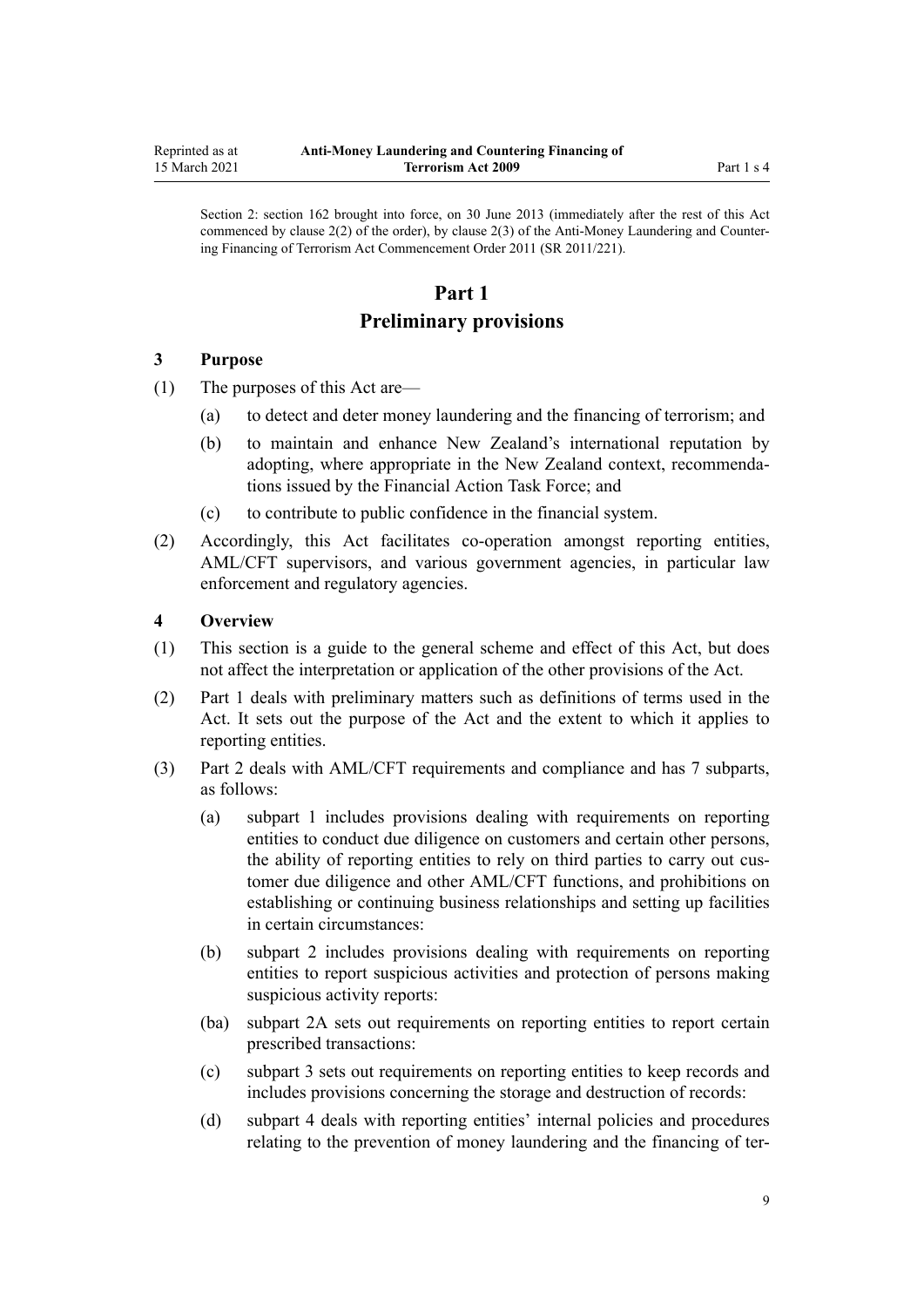<span id="page-9-0"></span>rorism, including provisions setting out requirements for reporting entities to have an AML/CFT programme for detecting and managing the risk of money laundering and the financing of terrorism, to carry out a risk assessment before conducting customer due diligence or establishing an AML/CFT programme, and to review, audit, and report on their risk assessment and AML/CFT programmes:

- (e) [subpart 5](#page-65-0) deals with codes of practice and includes provisions relating to the preparation of codes by AML/CFT supervisors, approval of codes of practice, and their legal effect:
- (f) [subpart 6](#page-68-0) contains provisions relating to the reporting of certain movements of cash into and out of New Zealand.
- (4) [Part 3](#page-70-0) deals with enforcement and contains provisions relating to civil liability acts, offences, search and seizure, penalties, and immunity of certain persons from civil and criminal proceedings.
- (5) [Part 4](#page-90-0) deals with institutional arrangements and miscellaneous matters and has 2 subparts, as follows:
	- (a) [subpart 1](#page-90-0) includes provisions that identify the AML/CFT supervisors and their functions, powers, and ability to delegate supervisory functions; the financial intelligence functions of the Commissioner of Police and a requirement on that person to issue guidelines relating to the reporting of suspicious activities and prescribed transactions; the roles and responsibilities of the Ministry, the AML/CFT co-ordination committee required to be established by the chief executive of the Ministry, and other agencies concerning monitoring, evaluating, and advising on the operation of the AML/CFT regulatory system:
	- (b) [subpart 2](#page-106-0) includes regulation-making powers and provisions relating to the Minister's power to grant exemptions from the requirements of the Act.

Section 4(3): amended, on 1 July 2017, by [section 4\(1\)](http://legislation.govt.nz/pdflink.aspx?id=DLM6602208) of the Anti-Money Laundering and Countering Financing of Terrorism Amendment Act 2015 (2015 No 96).

Section  $4(3)(b)$ : replaced, on 11 August 2017, by section  $4(1)$  of the Anti-Money Laundering and Countering Financing of Terrorism Amendment Act 2017 (2017 No 35).

Section 4(3)(ba): inserted, on 1 July 2017, by [section 4\(2\)](http://legislation.govt.nz/pdflink.aspx?id=DLM6602208) of the Anti-Money Laundering and Countering Financing of Terrorism Amendment Act 2015 (2015 No 96).

Section  $4(5)(a)$ : amended, on 11 August 2017, by [section 4\(2\)](http://legislation.govt.nz/pdflink.aspx?id=DLM7161215) of the Anti-Money Laundering and Countering Financing of Terrorism Amendment Act 2017 (2017 No 35).

### **5 Interpretation**

(1) In this Act, unless the context otherwise requires,—

### **accounting practice** means—

(a) an accountant in public practice on his or her own account in sole practice: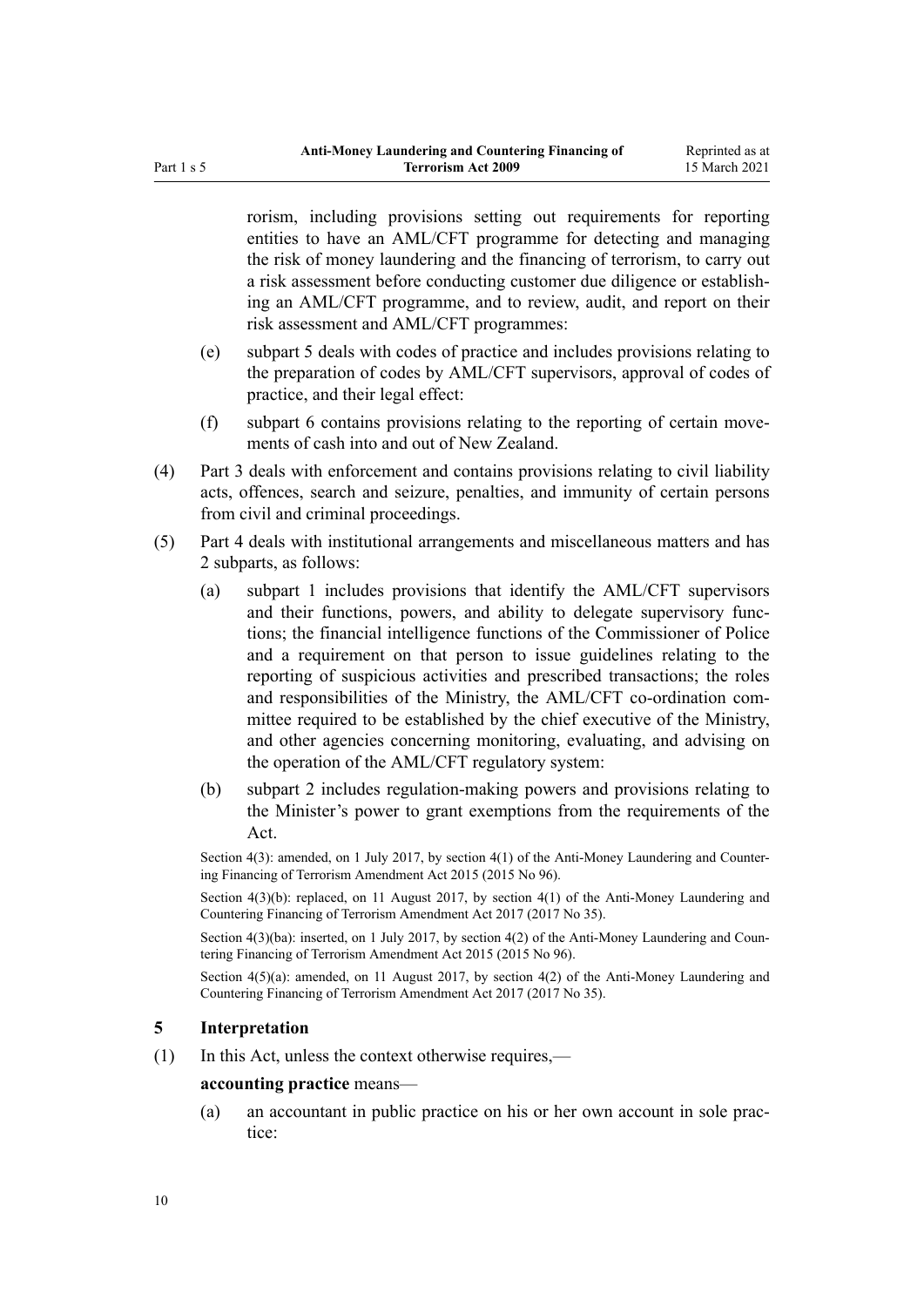- (b) in relation to 2 or more accountants in public practice, and practising in partnership, the partnership:
- (c) an incorporated accounting practice

**AML/CFT** means anti-money laundering and countering the financing of terrorism

**AML/CFT programme** means a compliance programme established under section  $56(1)$ 

**AML/CFT requirements** means the requirements set out in [Part 2](#page-30-0)

**AML/CFT supervisor**, in relation to a reporting entity, means the person referred to in [section 130\(1\)](#page-90-0) that is responsible for supervising the reporting entity under [Parts 3](#page-70-0) and [4](#page-90-0)

**applicable threshold value** means the threshold value that—

- (a) is prescribed in regulations; and
- (b) applies to a particular person, class of persons, transaction, class of transactions, financial activity, or class of financial activities prescribed in regulations

**approved entity** means an entity—

- (a) that is prescribed by regulations as an approved entity; or
- (b) that comes within a class of entities prescribed by regulations as a class of approved entities

**bearer-negotiable instrument** means—

- (a) a bill of exchange; or
- (b) a cheque; or
- (c) a promissory note; or
- (d) a bearer bond; or
- (e) a traveller's cheque; or
- (f) a money order, postal order, or similar order; or
- (g) any other instrument prescribed by regulations

**beneficial owner** means the individual who—

- (a) has effective control of a customer or person on whose behalf a transaction is conducted; or
- (b) owns a prescribed threshold of the customer or person on whose behalf a transaction is conducted

**beneficiary institution**, in relation to a wire transfer from an ordering institution, means any person who receives those funds and then makes those funds available to a person (the **payee**) by—

(a) crediting it to an account held by the payee; or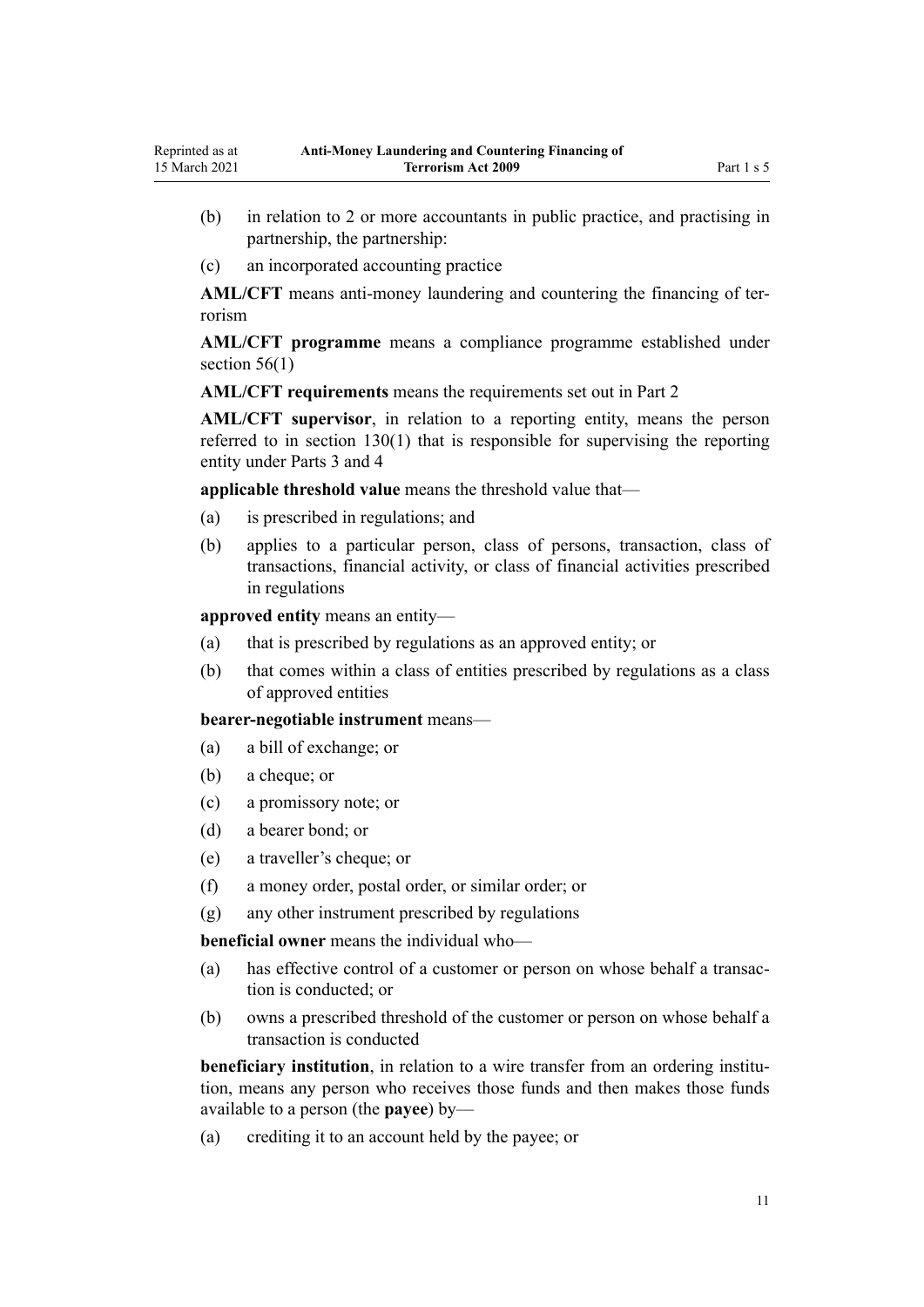# (b) paying it to the payee

**business relationship** means a business, professional, or commercial relationship between a reporting entity and a customer that has an element of duration or that is expected by the reporting entity, at the time when contact is established, to have an element of duration

**cash** means—

- (a) physical currency:
- (b) bearer-negotiable instruments

**cash report** means a report made under [subpart 6](#page-68-0) of Part 2

**casino** means the holder of a casino operator's licence under the [Gambling Act](http://legislation.govt.nz/pdflink.aspx?id=DLM207496) [2003](http://legislation.govt.nz/pdflink.aspx?id=DLM207496)

**chief executive** means the chief executive of the Ministry

**civil liability act** has the meaning set out in [section 78](#page-72-0)

**code of practice** and **proposed code of practice** have the meanings set out in [section 62](#page-65-0)

**Commissioner** means the Commissioner of Police

**constable** has the same meaning as in [section 4](http://legislation.govt.nz/pdflink.aspx?id=DLM1102132) of the Policing Act 2008

**conveyancing practitioner** has the meaning given to it by [section 6](http://legislation.govt.nz/pdflink.aspx?id=DLM364948) of the Lawyers and Conveyancers Act 2006

**correspondent banking relationship** has the meaning set out in [section 29\(3\)](#page-42-0)

**country** includes any State, territory, province, or other part of a country

### **customer**—

- (a) means a new customer or an existing customer; and
- (b) includes—
	- (i) a facility holder:
	- (ii) a person conducting or seeking to conduct an occasional transaction or activity through a reporting entity:
	- (iii) a junket organiser as defined in [section 4\(1\)](http://legislation.govt.nz/pdflink.aspx?id=DLM207804) of the Gambling Act 2003:
	- (iv) a person or class of persons declared by regulations to be a customer for the purposes of this Act; but
- (c) excludes a person or class of persons that is declared by regulations not to be a customer for the purposes of this Act

**Customs officer** has the same meaning as in [section 5\(1\)](http://legislation.govt.nz/pdflink.aspx?id=DLM7038971) of the Customs and Excise Act 2018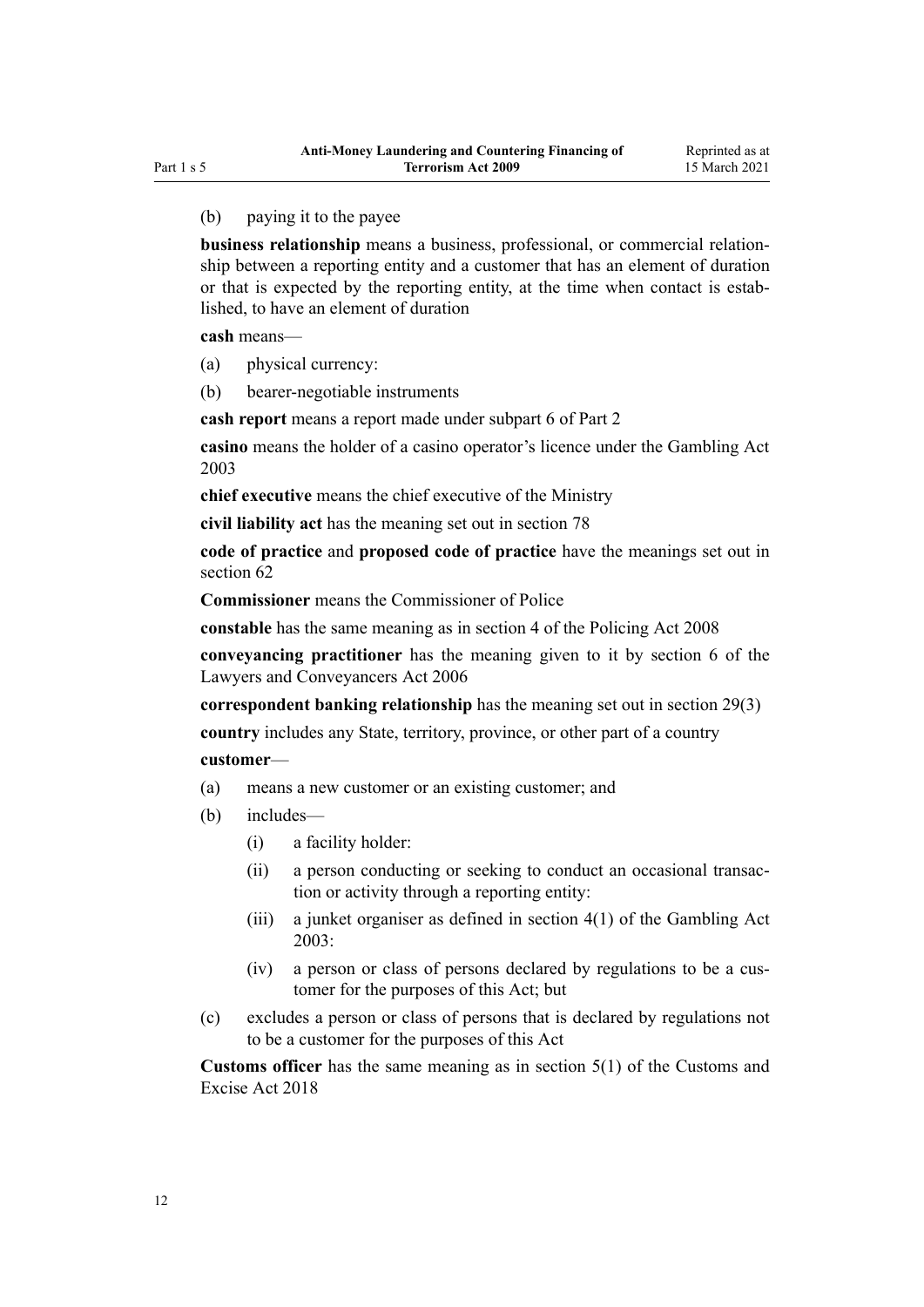**designated business group** means a group of 2 or more persons in which—

- (a) each member of the group has elected, in writing, to be a member of the group and the election is in force; and
- (b) each election was made in accordance with regulations (if any); and
- (c) no member of the group is a member of another designated business group; and
- (d) each member of the group is—

Reprinted as at 15 March 2021

- (i) related to each other member of the group within the meaning of [section 2\(3\)](http://legislation.govt.nz/pdflink.aspx?id=DLM319576) of the Companies Act 1993 and is—
	- (A) a reporting entity resident in New Zealand; or
	- (B) a person that is resident in a country that has sufficient AML/CFT systems and is supervised or regulated for AML/CFT purposes; or
- (ii) providing a service under a joint venture agreement to which each member of the group is a party; or
- (iii) a public service agency as defined in [section 5](http://legislation.govt.nz/pdflink.aspx?id=LMS356868) of the Public Service Act 2020, a State enterprise under the [State-Owned Enterpri](http://legislation.govt.nz/pdflink.aspx?id=DLM97376)[ses Act 1986,](http://legislation.govt.nz/pdflink.aspx?id=DLM97376) or a Crown entity under [section 7](http://legislation.govt.nz/pdflink.aspx?id=DLM329641) of the Crown Entities Act 2004; or
- (iv) related to 1 or more of the entities referred to in subparagraph (iii) through the provision of common products or services; or
- (v) a body corporate that is—
	- (A) either a company (within the meaning of [section 2\(1\)](http://legislation.govt.nz/pdflink.aspx?id=DLM319576) of the Companies Act 1993) or an overseas company within the meaning of that section; and
	- (B) related (within the meaning of [section 12\(2\)](http://legislation.govt.nz/pdflink.aspx?id=DLM4090933) of the Financial Markets Conduct Act 2013) to every body corporate in the designated business group or proposed designated business group; and
	- (C) either a reporting entity resident in New Zealand or a person who is resident in a country that has sufficient AML/CFT systems and that is supervised or regulated for AML/CFT purposes; or
- (vi) a related law firm, or a subsidiary of a law firm, that is a reporting entity in New Zealand (or the equivalent body in another country that has sufficient AML/CFT systems and that is supervised or regulated for AML/CFT purposes); or
- (vii) a related conveyancer, or a subsidiary of a conveyancer, that is a reporting entity in New Zealand (or the equivalent body in another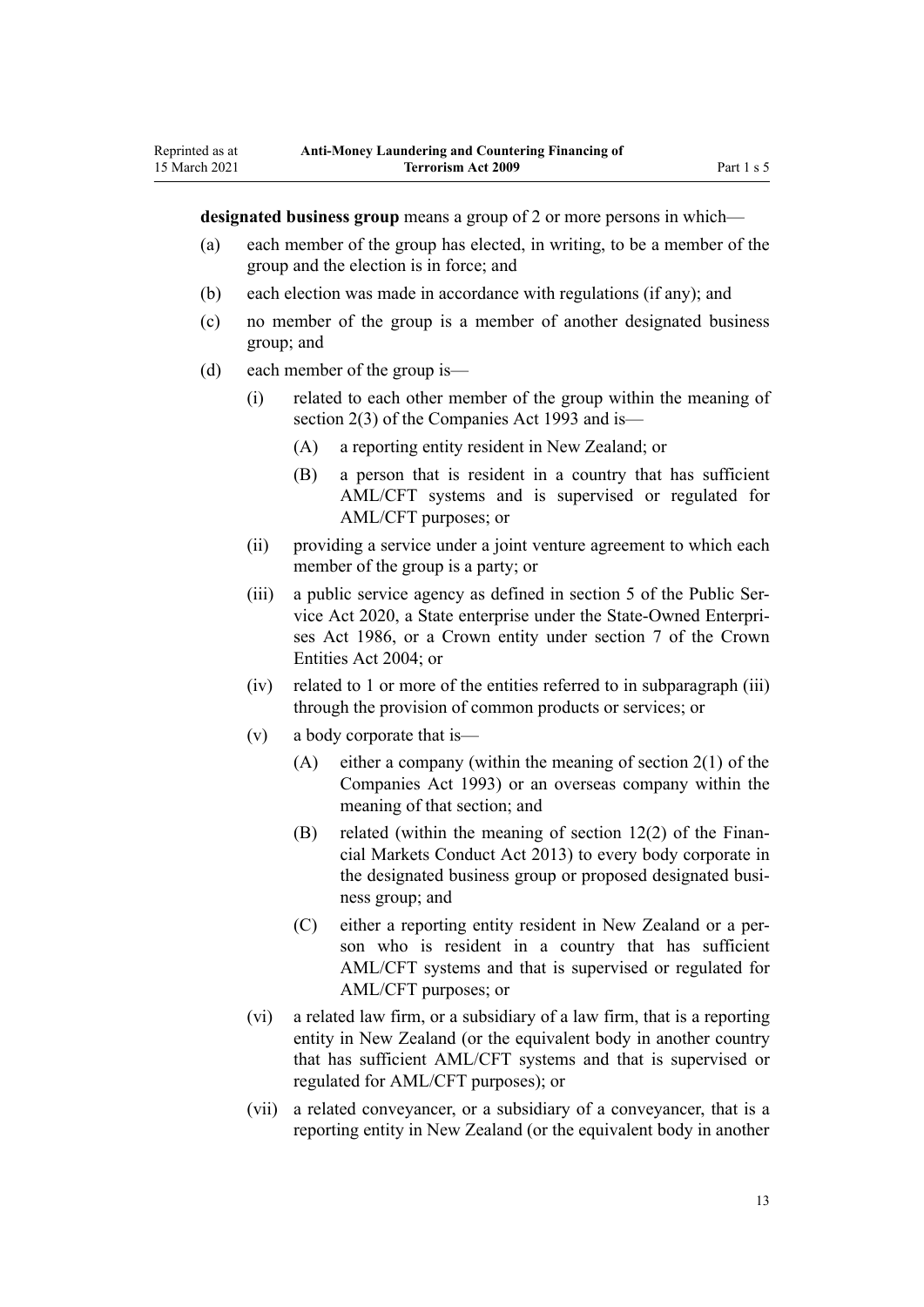country that has sufficient AML/CFT systems and that is supervised or regulated for AML/CFT purposes); or

- (viii) a related accounting practice, or a subsidiary of an accounting practice, that is a reporting entity in New Zealand (or the equivalent body in another country that has sufficient AML/CFT systems and that is supervised or regulated for AML/CFT purposes); or
- (ix) a related trust and company service provider, or a subsidiary of a trust and company service provider, that is a reporting entity in New Zealand (or the equivalent body in another country that has sufficient AML/CFT systems and that is supervised or regulated for AML/CFT purposes); or
- (x) a related real estate agent, or a subsidiary of a real estate agent, that is a reporting entity in New Zealand (or the equivalent in another country that has sufficient AML/CFT systems and that is supervised or regulated for AML/CFT purposes); or
- (xi) a related high-value dealer, or a subsidiary of a high-value dealer, that is a reporting entity in New Zealand (or an equivalent person resident outside New Zealand in a country that has sufficient AML/CFT systems and that is supervised or regulated for AML/CFT purposes); or
- (xii) a group of reporting entities, if the entities are each money transfer agents or sub-agents and each entity is related to every other entity in the designated business group or proposed designated business group in either of the following ways:
	- (A) one of those entities is a money transfer agent and the other entities are the sub-agents of those agents:
	- (B) those entities are each sub-agents of the same money transfer agent; or
- (xiii) an entity or a class of entities prescribed by regulations; and
- (e) each member of the group satisfies any conditions in subsection (3) that apply to that member

# **designated non-financial business or profession** means—

- (a) a law firm, a conveyancing practitioner, an incorporated conveyancing firm, an accounting practice, a real estate agent, or a trust and company service provider, who, in the ordinary course of business, carries out 1 or more of the following activities:
	- (i) acting as a formation agent of legal persons or legal arrangements:
	- (ii) acting as, or arranging for a person to act as, a nominee director or nominee shareholder or trustee in relation to legal persons or legal arrangements: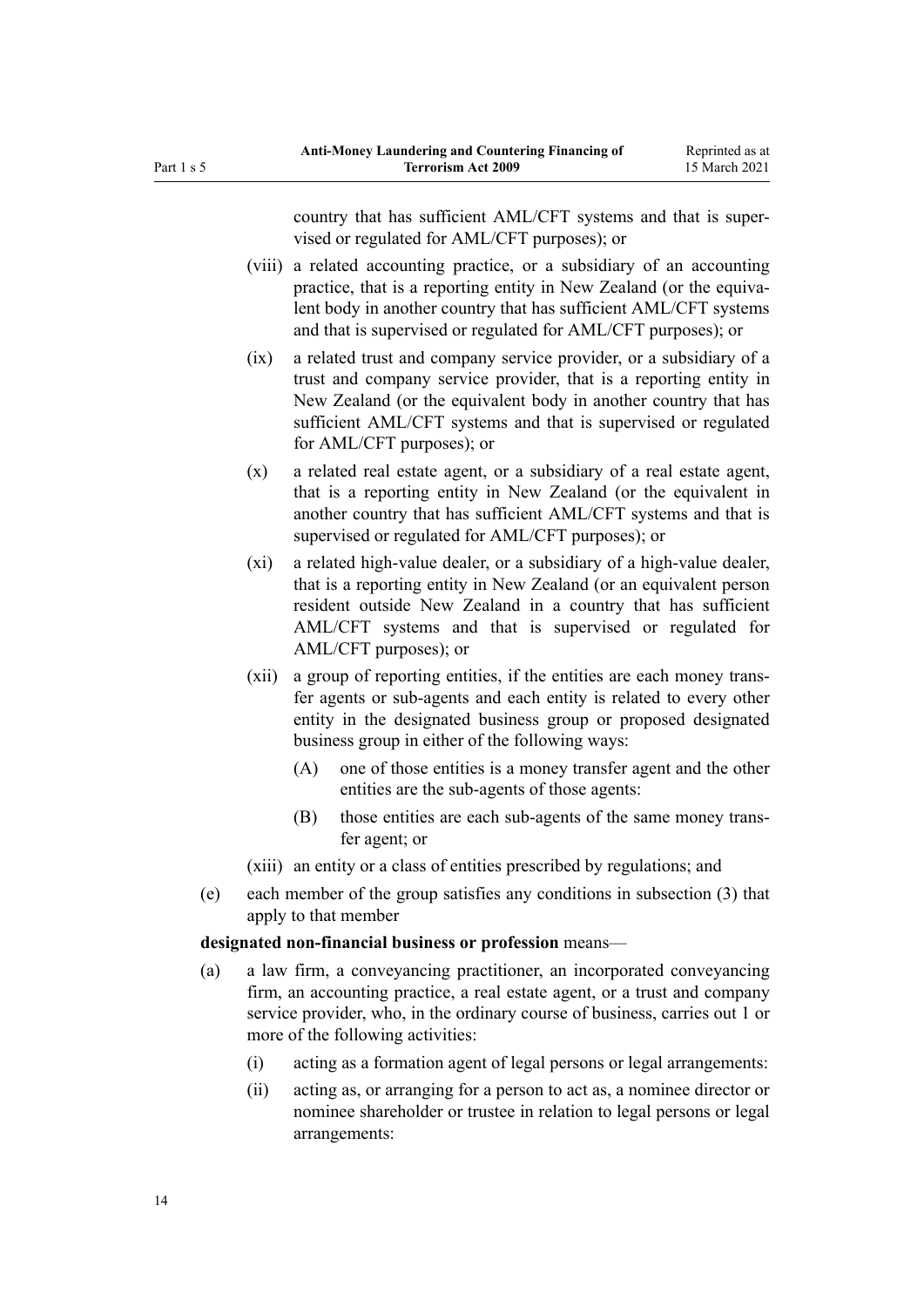| (iii) |           | providing a registered office or a business address, a correspond-<br>ence address, or an administrative address for a company, or a<br>partnership, or for any other legal person or arrangement, unless<br>the office or address is provided solely as an ancillary service to<br>the provision of other services (being services that do not consti-<br>tute an activity listed in this subparagraph or subparagraphs (i),<br>$(ii)$ , and $(iv)$ to $(vi)$ : |  |  |
|-------|-----------|------------------------------------------------------------------------------------------------------------------------------------------------------------------------------------------------------------------------------------------------------------------------------------------------------------------------------------------------------------------------------------------------------------------------------------------------------------------|--|--|
| (iv)  |           | managing client funds (other than sums paid as fees for professio-<br>nal services), accounts, securities, or other assets:                                                                                                                                                                                                                                                                                                                                      |  |  |
| (v)   | $2008$ :  | providing real estate agency work (within the meaning of section<br>4(1) of the Real Estate Agents Act 2008) to effect a transaction<br>(within the meaning of section 4(1) of the Real Estate Agents Act                                                                                                                                                                                                                                                        |  |  |
| (vi)  |           | engaging in or giving instructions on behalf of a customer to<br>another person for-                                                                                                                                                                                                                                                                                                                                                                             |  |  |
|       | (A)       | any conveyancing (within the meaning of section 6 of the<br>Lawyers and Conveyancers Act 2006) to effect a transac-<br>tion (within the meaning of section $4(1)$ of the Real Estate<br>Agents Act 2008), namely,—                                                                                                                                                                                                                                               |  |  |
|       |           | the sale, the purchase, or any other disposal or<br>acquisition of a freehold estate or interest in land:                                                                                                                                                                                                                                                                                                                                                        |  |  |
|       |           | the grant, sale, or purchase or any other disposal or<br>acquisition of a leasehold estate or interest in land<br>(other than a tenancy to which the Residential Tenan-<br>cies Act 1986 applies):                                                                                                                                                                                                                                                               |  |  |
|       |           | the grant, sale, or purchase or any other disposal or<br>acquisition of a licence that is registrable under the<br>Land Transfer Act 1952:                                                                                                                                                                                                                                                                                                                       |  |  |
|       |           | the grant, sale, or purchase or any other disposal or<br>acquisition of an occupation right agreement within<br>the meaning of section 5 of the Retirement Villages<br>Act 2003:                                                                                                                                                                                                                                                                                 |  |  |
|       | (B)       | a transaction (within the meaning of section $4(1)$ of the<br>Real Estate Agents Act 2008); or                                                                                                                                                                                                                                                                                                                                                                   |  |  |
|       | (C)       | the transfer of a beneficial interest in land or other real<br>property; or                                                                                                                                                                                                                                                                                                                                                                                      |  |  |
|       | $\bigcap$ | a transaction on bobolf of any parson in relation to the buy                                                                                                                                                                                                                                                                                                                                                                                                     |  |  |

(D) a transaction on behalf of any person in relation to the buying, transferring, or selling of a business or legal person (for example, a company) and any other legal arrangement; or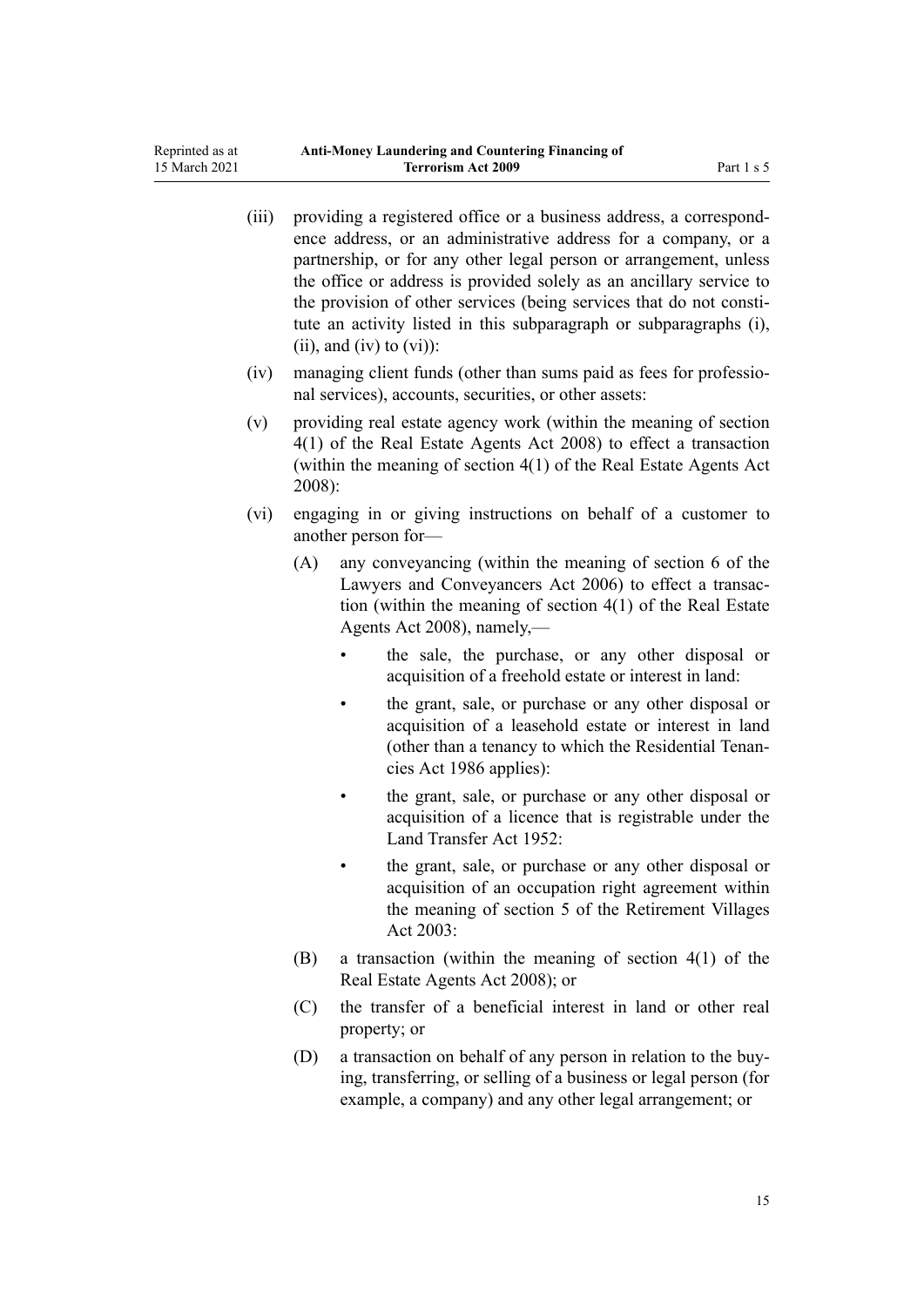- (E) a transaction on behalf of a customer in relation to creating, operating, and managing a legal person (for example, a company) and any other legal arrangement; and
- (b) includes a person or class of persons declared by regulations to be a designated non-financial business or profession for the purposes of this Act; but
- (c) excludes a person or class of persons declared by regulations not to be a designated non-financial business or profession for the purposes of this Act

**domestic physical cash transaction** means a transaction in New Zealand involving the use of physical currency

**domestic wire transfer** has the meaning set out in [section 27\(7\)](#page-40-0)

**existing customer**, in relation to a reporting entity, means a person who was in a business relationship with the reporting entity immediately before any provisions of this Act began to apply to the reporting entity

### **facility**—

- (a) means any account or arrangement—
	- (i) that is provided by a reporting entity; and
	- (ii) through which a facility holder may conduct 2 or more transactions; and
- (b) without limiting paragraph (a), includes—
	- (i) a life insurance policy:
	- (ii) membership of a superannuation scheme, workplace savings scheme, or KiwiSaver scheme:
	- (iii) the provision, by a reporting entity, of facilities for safe custody, including (without limitation) a safety deposit box:
	- (iv) an account or arrangement declared by regulations to be a facility for the purposes of this Act; but
- (c) excludes an account or arrangement declared by regulations not to be a facility for the purposes of this Act

**facility holder**, in relation to a facility,—

- (a) means the person in whose name the facility is established; or
- (b) if that facility is a life insurance policy, means any person who for the time being is the legal holder of that policy; or
- (c) if that facility consists of membership of a superannuation scheme, workplace savings scheme, or KiwiSaver scheme, means the product holder of the managed investment product in the scheme (within the meanings of product holder and managed investment product in [section](http://legislation.govt.nz/pdflink.aspx?id=DLM4090590) [6\(1\)](http://legislation.govt.nz/pdflink.aspx?id=DLM4090590) of the Financial Markets Conduct Act 2013)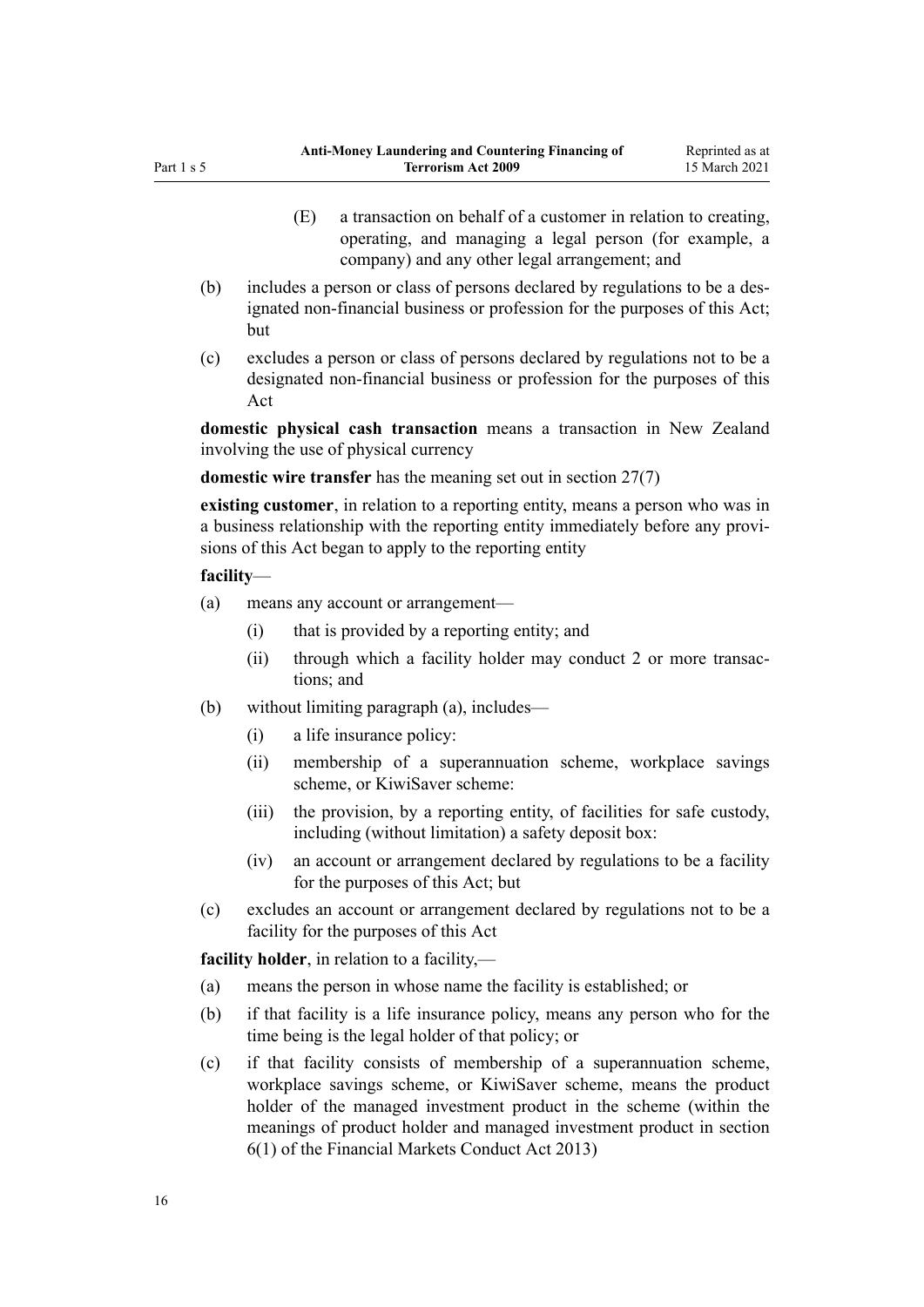Reprinted as at 15 March 2021

- (a) means a person who, in the ordinary course of business, carries on 1 or more of the following financial activities:
	- (i) accepting deposits or other repayable funds from the public:
	- (ii) lending to or for a customer, including consumer credit, mortgage credit, factoring (with or without recourse), and financing of commercial transactions (including forfeiting):
	- (iii) financial leasing (excluding financial leasing arrangements in relation to consumer products):
	- (iv) transferring money or value for, or on behalf of, a customer:
	- (v) issuing or managing the means of payment (for example, credit or debit cards, cheques, traveller's cheques, money orders, bankers' drafts, or electronic money):
	- (vi) undertaking financial guarantees and commitments:
	- (vii) trading for, or on behalf of, a customer in any of the following using the person's account or the customer's account:
		- (A) money market instruments (for example, cheques, bills, certificates of deposit, or derivatives):
		- (B) foreign exchange:
		- (C) exchange, interest rate, or index instruments:
		- (D) transferable securities:
		- (E) commodity futures trading:
	- (viii) participating in securities issues and the provision of financial services related to those issues:
	- (ix) managing individual or collective portfolios:
	- (x) safe keeping or administering of cash or liquid securities on behalf of other persons:
	- (xi) investing, administering, or managing funds or money on behalf of other persons:
	- (xii) issuing, or undertaking liability under, life insurance policies as an insurer:
	- (xiii) money or currency changing; and
- (b) includes a person or class of persons declared by regulations to be a financial institution for the purposes of this Act; but
- (c) excludes a person or class of persons declared by regulations not to be a financial institution for the purposes of this Act

**financing of terrorism** has the same meaning as in [section 4\(1\)](http://legislation.govt.nz/pdflink.aspx?id=DLM152400) of the Terrorism Suppression Act 2002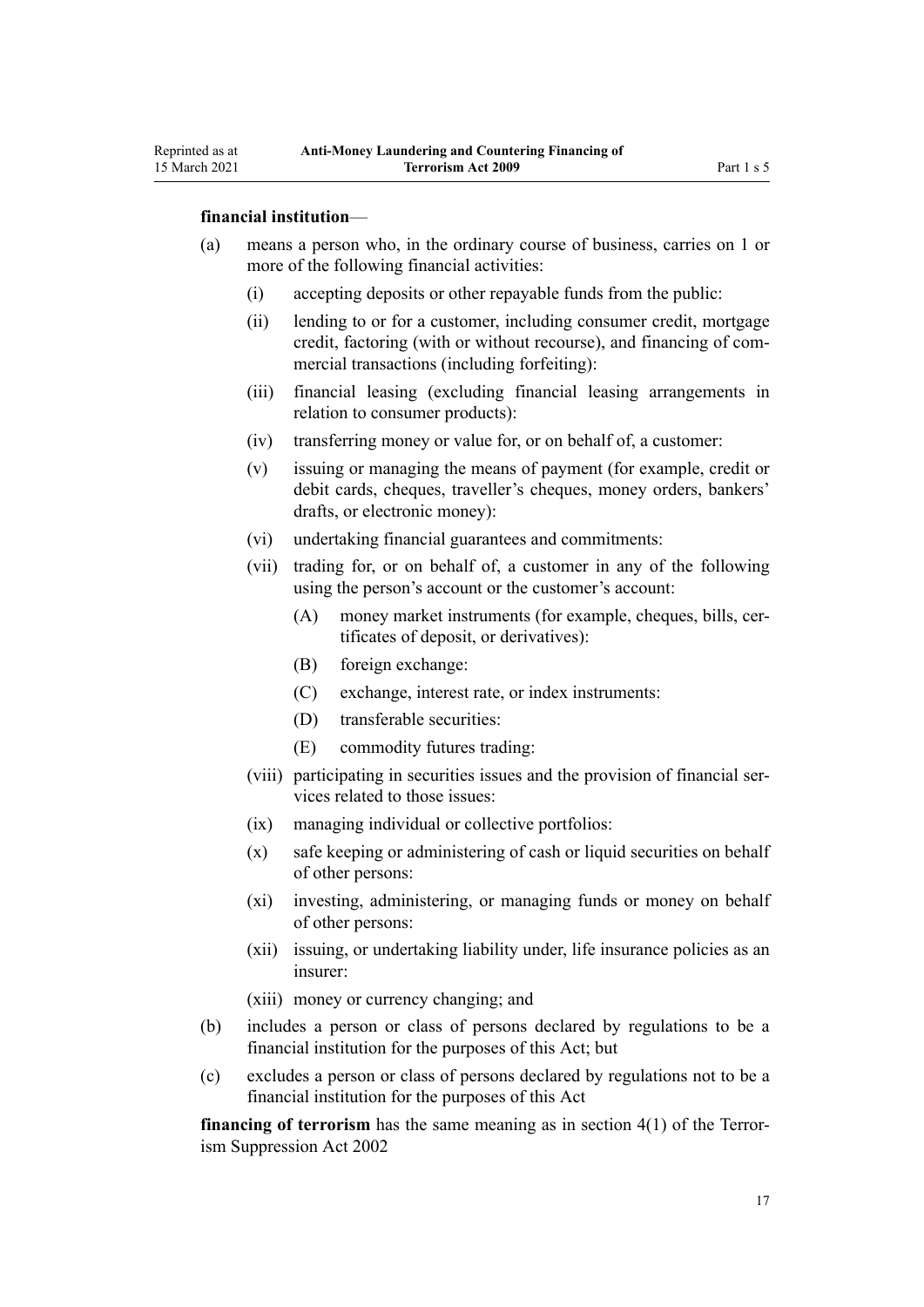**gambling inspector** has the same meaning as in [section 4\(1\)](http://legislation.govt.nz/pdflink.aspx?id=DLM207804) of the Gambling Act 2003

**government agency** means—

- (a) a public service agency as defined in [section 5](http://legislation.govt.nz/pdflink.aspx?id=LMS356868) of the Public Service Act 2020; or
- (b) a Crown entity under [section 7](http://legislation.govt.nz/pdflink.aspx?id=DLM329641) of the Crown Entities Act 2004; or
- (c) the Reserve Bank, the Parliamentary Counsel Office, and the New Zealand Police; or
- (d) any overseas country's counterpart of any of the entities in paragraphs  $(a)$  to  $(c)$

### **high-value dealer**—

- (a) means a person who is in trade and in the ordinary course of business, buys or sells all or any of the following articles by way of a cash transaction or a series of related cash transactions, if the total value of that transaction or those transactions is equal to or above the applicable threshold value:
	- (i) iewellery:
	- (ii) watches:
	- (iii) gold, silver, or other precious metals:
	- (iv) diamonds, sapphires, or other precious stones:
	- (v) paintings:
	- (vi) prints:
	- (vii) protected foreign objects (within the meaning of [section 2\(1\)](http://legislation.govt.nz/pdflink.aspx?id=DLM432125) of the Protected Objects Act 1975):
	- (viii) protected New Zealand objects (within the meaning of [section](http://legislation.govt.nz/pdflink.aspx?id=DLM432125) [2\(1\)](http://legislation.govt.nz/pdflink.aspx?id=DLM432125) of the Protected Objects Act 1975):
	- (ix) sculptures:
	- (x) photographs:
	- (xi) carvings in any medium:
	- (xii) other artistic or cultural artefacts:
	- $(xiii)$  motor vehicles (within the meaning of section  $6(1)$  of the Motor Vehicle Sales Act 2003):
	- (xiv) ships (within the meaning of [section 2\(1\)](http://legislation.govt.nz/pdflink.aspx?id=DLM334667) of the Maritime Transport Act 1994); and
- (b) includes any person who carries out the activities referred to in paragraph (a) as a registered auctioneer (within the meaning of [section 4\(1\)](http://legislation.govt.nz/pdflink.aspx?id=DLM5788508) of the Auctioneers Act 2013); but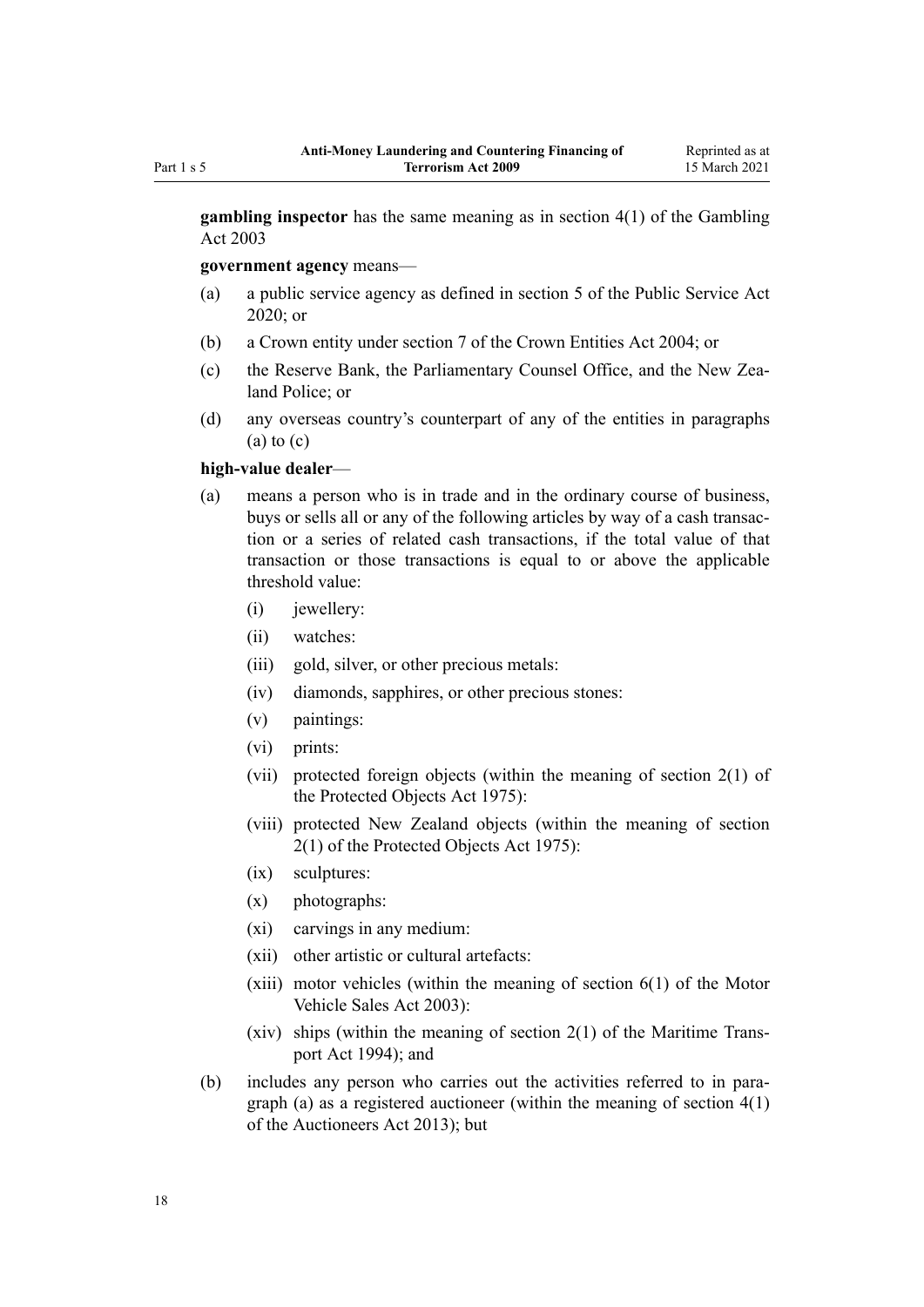- (c) does not include any person, to the extent that the person is engaged in providing services other than the buying or selling of articles referred to in paragraph (a), including the following services:
	- (i) mining precious metals or precious stones:
	- (ii) manufacturing jewellery:
	- (iii) crafting or polishing precious stones; and
- (d) does not include any person to the extent that the person is engaged in the buying or selling of precious metals or precious stones for industrial purposes

**identity information** means information obtained under [sections 15](#page-33-0), [19](#page-36-0), [23](#page-39-0), and [27\(1\) and \(2\)](#page-40-0) and any other information relating to identity prescribed by sections  $29(2)(g)$  and  $30(b)$ 

**incorporated conveyancing firm** has the meaning given to it by [section 6](http://legislation.govt.nz/pdflink.aspx?id=DLM364948) of the Lawyers and Conveyancers Act 2006

**incorporated law firm** has the meaning given to it by [section 6](http://legislation.govt.nz/pdflink.aspx?id=DLM364948) of the Lawyers and Conveyancers Act 2006

**individual** means a natural person, other than a deceased natural person

**intermediary institution**, in relation to a wire transfer, is a person that participates in a transfer of funds that takes place through more than 1 institution but is not an ordering institution or a beneficiary institution

**international wire transfer** means a wire transfer where—

- (a) at least 1 of the following institutions is in New Zealand:
	- (i) the ordering institution:
	- (ii) the intermediary institution:
	- (iii) the beneficiary institution; and
- (b) at least 1 of the following institutions is outside New Zealand:
	- (i) the ordering institution:
	- (ii) the intermediary institution:
	- (iii) the beneficiary institution

**KiwiSaver scheme** has the same meaning as in [section 6\(1\)](http://legislation.govt.nz/pdflink.aspx?id=DLM4090590) of the Financial Markets Conduct Act 2013

**law enforcement purposes** means—

- (a) the prevention, disruption, detection, investigation, and prosecution of—
	- (i) any offence under this Act; or
	- (ii) a money laundering offence; or
	- (iii) any offence within the meaning of that term in [section 243\(1\)](http://legislation.govt.nz/pdflink.aspx?id=DLM330289) of the Crimes Act 1961; or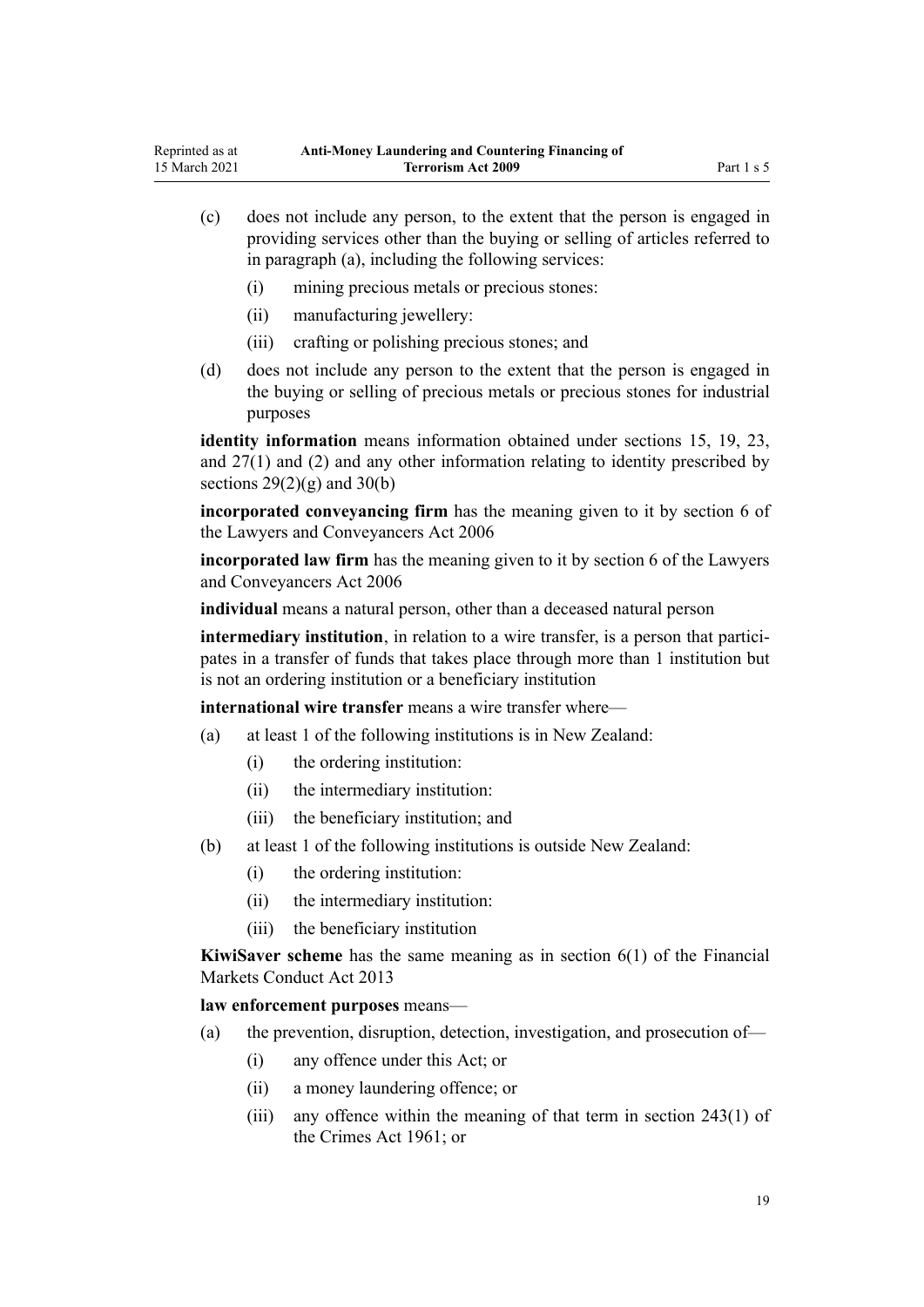- (iv) an offence under the [Terrorism Suppression Act 2002:](http://legislation.govt.nz/pdflink.aspx?id=DLM151490)
- (b) the enforcement and administration of—
	- (i) this Act:
	- (ii) the [Criminal Proceeds \(Recovery\) Act 2009](http://legislation.govt.nz/pdflink.aspx?id=BILL-SCDRAFT-7242):
	- (iii) the [Misuse of Drugs Act 1975](http://legislation.govt.nz/pdflink.aspx?id=DLM436100):
	- (iv) the [Terrorism Suppression Act 2002:](http://legislation.govt.nz/pdflink.aspx?id=DLM151490)
	- (v) the [Mutual Assistance in Criminal Matters Act 1992](http://legislation.govt.nz/pdflink.aspx?id=DLM273056):
	- (vi) the [Customs and Excise Act 1996:](http://legislation.govt.nz/pdflink.aspx?id=DLM377336)
- (c) the performance by the New Zealand Security Intelligence Service or the Government Communications Security Bureau of its functions under the [Intelligence and Security Act 2017:](http://legislation.govt.nz/pdflink.aspx?id=DLM6920802)
- (d) the detection and prevention of the harms specified in [section 58\(2\)](http://legislation.govt.nz/pdflink.aspx?id=DLM7118931) of the Intelligence and Security Act 2017:
- (e) any purpose or action referred to in paragraphs (a) to (d) relating to, or taken in respect of, legislation of an overseas jurisdiction that is broadly equivalent to the enactments referred to in those paragraphs

### **law firm** means—

- (a) a barrister or a barrister and solicitor who is practising on the barrister's or barrister and solicitor's own account in sole practice:
- (b) in relation to 2 or more barristers and solicitors practising law in partnership, the partnership:
- (c) an incorporated law firm

**lawyer** has the meaning given to it by [section 6](http://legislation.govt.nz/pdflink.aspx?id=DLM364948) of the Lawyers and Conveyancers Act 2006

### **legal arrangement** means—

- (a) a trust:
- (b) a partnership:
- (c) a charitable entity (within the meaning of section  $4(1)$  of the Charities Act 2005):
- (d) any other prescribed arrangement (being an arrangement that involves a risk of money laundering or the financing of terrorism)

**life insurance policy** means a life policy within the meaning of [section 6\(1\)](http://legislation.govt.nz/pdflink.aspx?id=DLM2478128) of the Insurance (Prudential Supervision) Act 2010

**Minister** means the Minister who is, with the authority of the Prime Minister, for the time being responsible for the administration of this Act

**Ministry** means the department of State that, with the authority of the Prime Minister, is for the time being responsible for the administration of this Act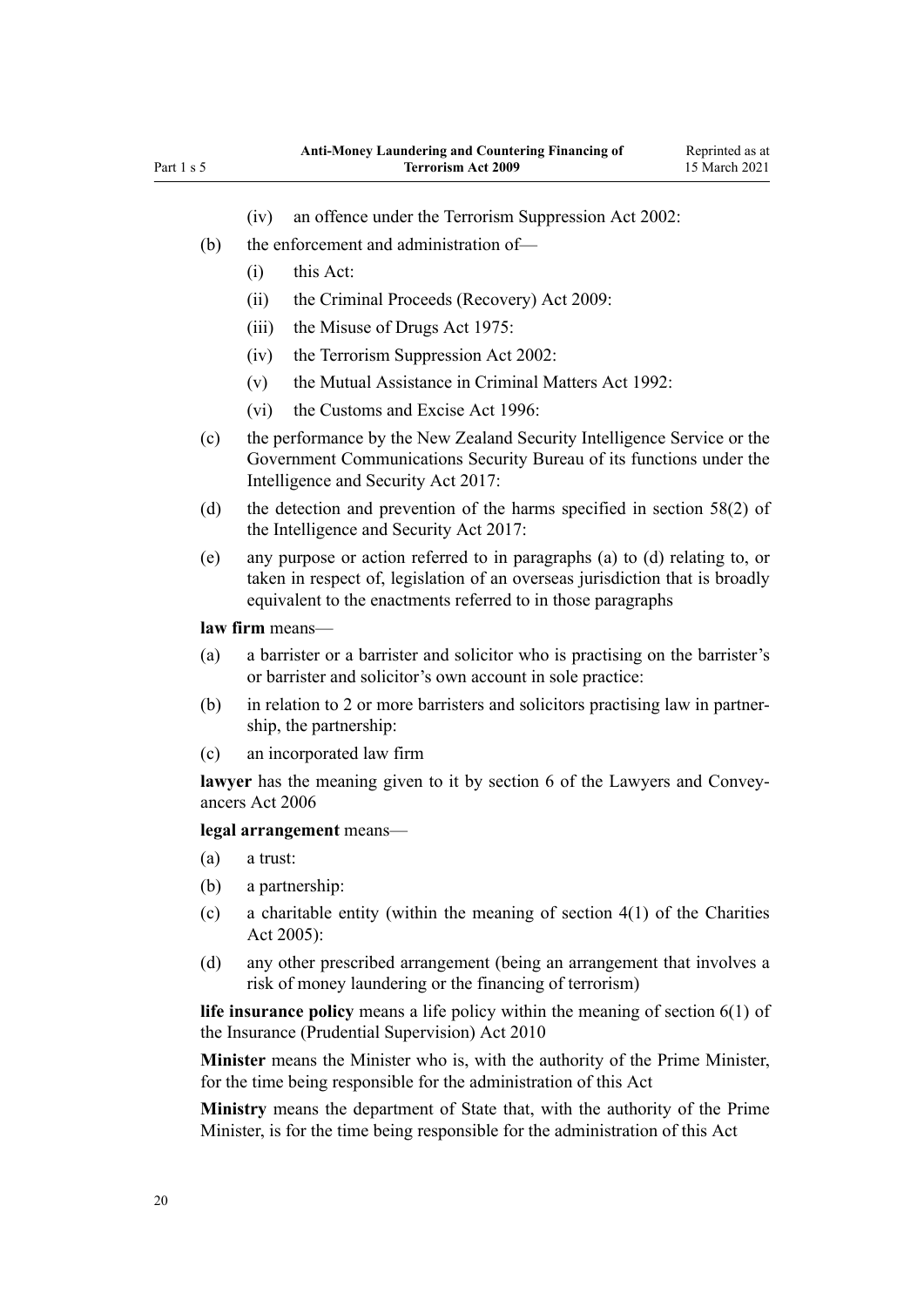**money laundering offence** means an offence against [section 243](http://legislation.govt.nz/pdflink.aspx?id=DLM330289) of the Crimes Act 1961 or [section 12B](http://legislation.govt.nz/pdflink.aspx?id=DLM436285) of the Misuse of Drugs Act 1975 or any act committed overseas that, if committed in New Zealand, would be an offence under those sections of those Acts

**non-bank deposit taker** has the meaning given to NBDT by [section 5](http://legislation.govt.nz/pdflink.aspx?id=DLM3918989) of the Non-bank Deposit Takers Act 2013

#### **occasional activity**—

- (a) means an activity—
	- $(i)$  that is specified in section  $6(4)$  in relation to a reporting entity (other than an occasional transaction); and
	- (ii) that does not involve a business relationship between the reporting entity and the reporting entity's customer; and
- (b) includes an activity or a class of activities declared by regulations to be an occasional activity for the purposes of this Act; but
- (c) excludes an activity or a class of activities declared by regulations not to be an occasional activity for the purposes of this Act

### **occasional transaction**—

- (a) means a cash transaction that occurs outside of a business relationship and is equal to or above the applicable threshold value (whether the transaction is carried out in a single operation or several operations that appear to be linked); and
- (b) includes a transaction or class of transactions declared by regulations to be an occasional transaction for the purposes of this Act; but
- (c) excludes—
	- (i) cheque deposits; and
	- (ii) a transaction or class of transactions declared by regulations not to be an occasional transaction for the purposes of this Act

#### **occasional transaction or activity** means—

- (a) an occasional transaction:
- (b) an occasional activity

### **ordering institution**—

- (a) means any person who has been instructed by a person (the **payer**) to electronically transfer funds controlled by the payer to a person (the **payee**) who may or may not be the payer on the basis that the transferred funds will be made available to the payee by a beneficiary institution; and
- (b) includes a person declared by regulations to be an ordering institution for the purposes of this Act; but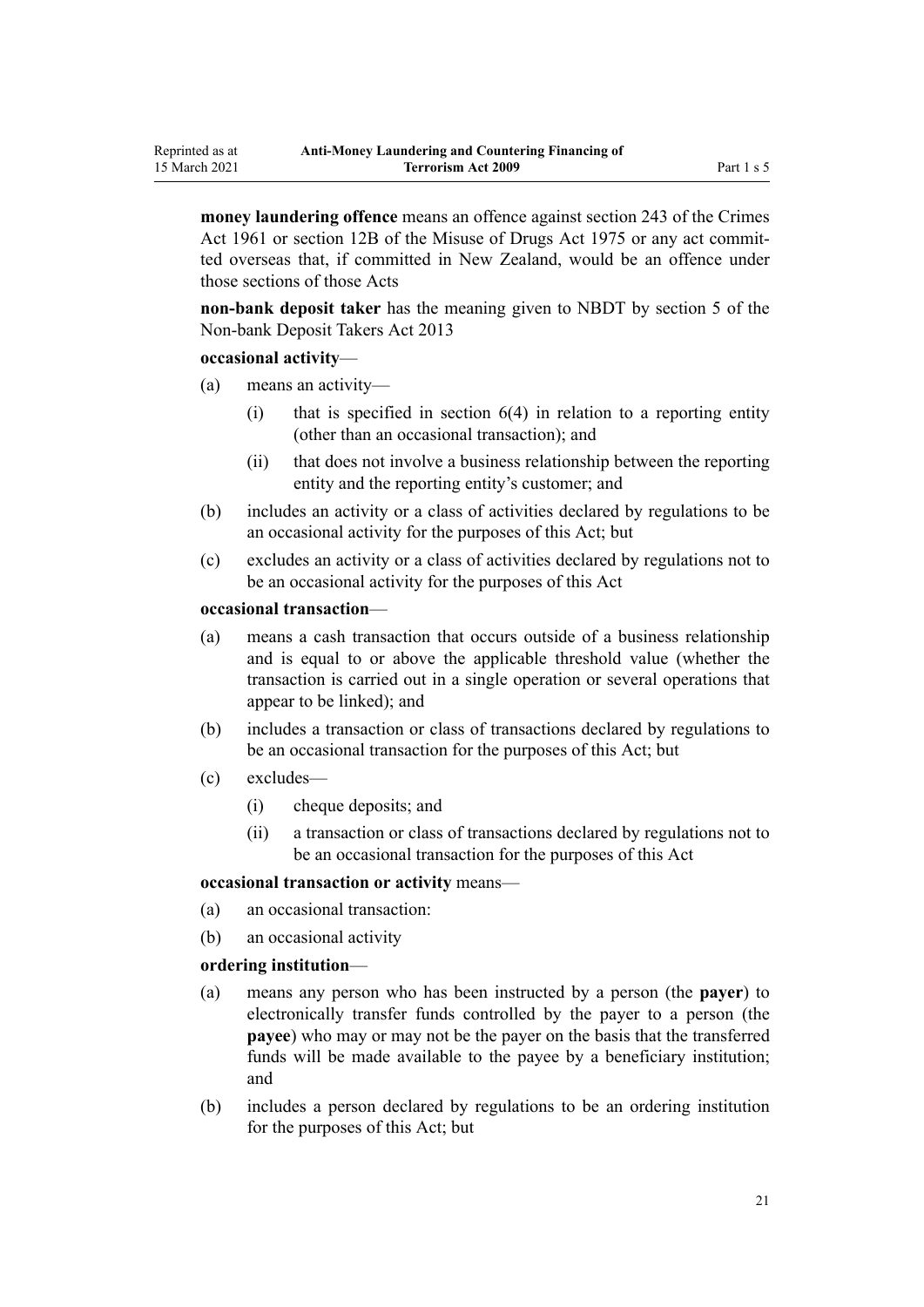(c) excludes a person or class of persons declared by regulations not to be an ordering institution for the purposes of this Act

**physical currency** means the coin and printed money (whether of New Zealand or of a foreign country) that—

- (a) is designated as legal tender; and
- (b) circulates as, and is customarily used and accepted as, a medium of exchange in the country of issue

**Police employee** has the same meaning as in [section 4](http://legislation.govt.nz/pdflink.aspx?id=DLM1102132) of the Policing Act 2008

# **politically exposed person** means—

- (a) an individual who holds, or has held at any time in the preceding 12 months, in any overseas country the prominent public function of—
	- (i) Head of State or head of a country or government; or
	- (ii) government minister or equivalent senior politician; or
	- (iii) Supreme Court Judge or equivalent senior Judge; or
	- (iv) governor of a central bank or any other position that has comparable influence to the Governor of the Reserve Bank of New Zealand; or
	- (v) senior foreign representative, ambassador, or high commissioner; or
	- (vi) high-ranking member of the armed forces; or
	- (vii) board chair, chief executive, or chief financial officer of, or any other position that has comparable influence in, any State enterprise; and
- (b) an immediate family member of a person referred to in paragraph (a), including—
	- (i) a spouse; or
	- (ii) a partner, being a person who is considered by the relevant national law as equivalent to a spouse; or
	- (iii) a child and a child's spouse or partner; or
	- (iv) a parent; and
- (c) having regard to information that is public or readily available,—
	- (i) any individual who is known to have joint beneficial ownership of a legal entity or legal arrangement, or any other close relationship, with a person referred to in paragraph (a); or
	- (ii) any individual who has sole beneficial ownership of a legal entity or legal arrangement that is known to exist for the benefit of a person described in paragraph (a)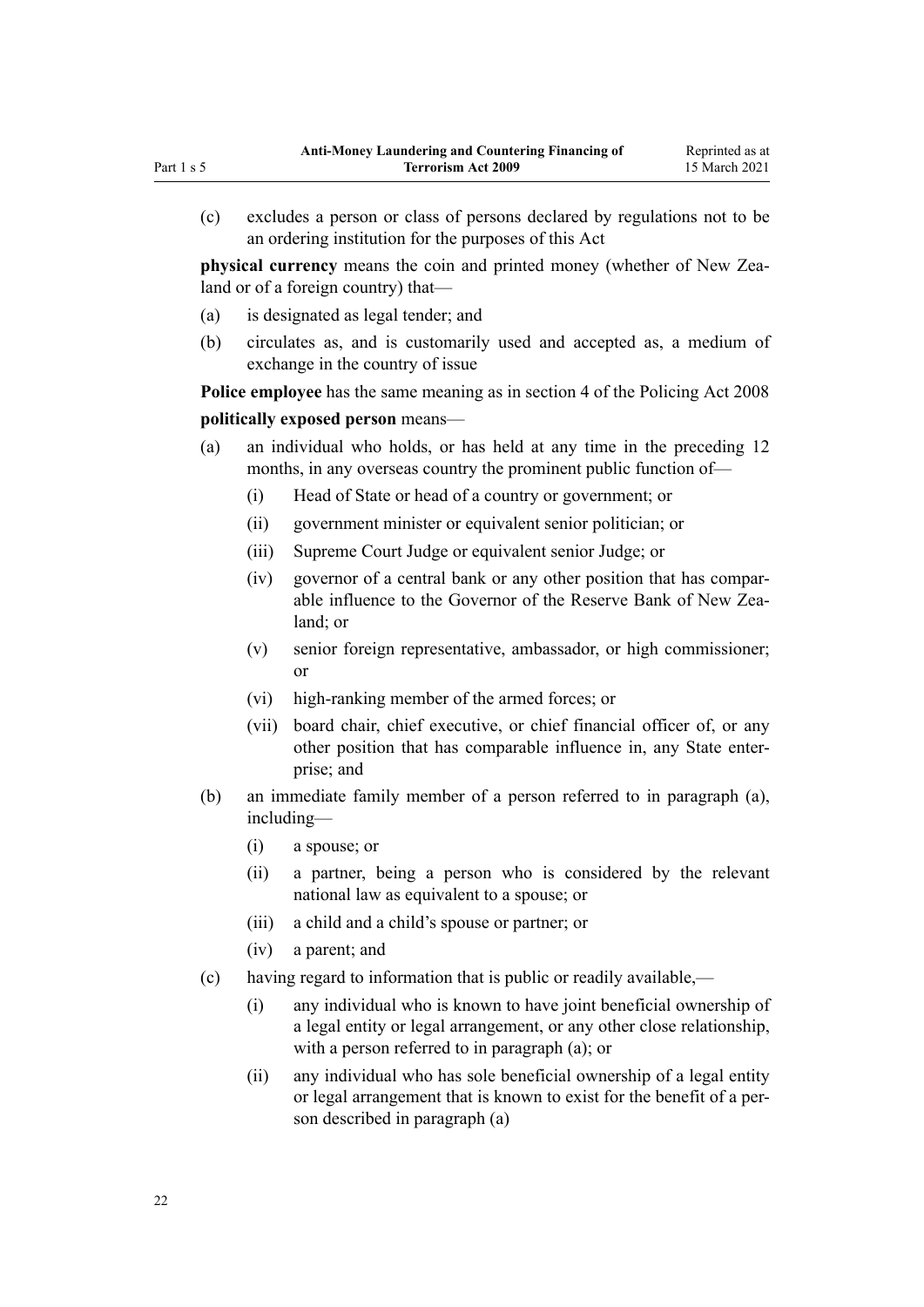**prescribed transaction**, in relation to a reporting entity, means a transaction conducted through the reporting entity in respect of—

- (a) an international wire transfer of a value equal to or above the applicable threshold value; or
- (b) a domestic physical cash transaction of a value equal to or above the applicable threshold value

**prescribed transaction report** means a report made under [section 48A](#page-56-0)

**privileged communication** has the meaning set out in [section 42](#page-51-0)

**real estate agency work** has the same meaning as in the definition of that term in [section 4\(1\)](http://legislation.govt.nz/pdflink.aspx?id=DLM1151928) of the Real Estate Agents Act 2008

**real estate agent** has the same meaning as the definition of agent in [section](http://legislation.govt.nz/pdflink.aspx?id=DLM1151928) [4\(1\)](http://legislation.govt.nz/pdflink.aspx?id=DLM1151928) of the Real Estate Agents Act 2008

**registered bank** has the same meaning as in [section 2\(1\)](http://legislation.govt.nz/pdflink.aspx?id=DLM199370) of the Reserve Bank of New Zealand Act 1989

**regulations** means regulations made under this Act

# **regulator**—

- (a) means a professional body responsible under any New Zealand enactment for enforcing the regulatory obligations of a particular industry or profession whose members are subject to this Act; and
- (b) includes any other body prescribed in regulations

# **reporting entity**—

- (a) means—
	- (i) a casino:
	- (ii) a designated non-financial business or profession:
	- (iii) a financial institution:
	- (iv) a high-value dealer:
	- (v) TAB NZ; and
- (b) includes—
	- (i) a person or class of persons declared by regulations to be a reporting entity for the purposes of this Act; and
	- (ii) any other person that is required by any enactment to comply with this Act as if it were a reporting entity; but
- (c) excludes a person or class of persons declared by regulations not to be a reporting entity for the purposes of this Act

**search warrant** means a warrant issued under [section 117](#page-87-0)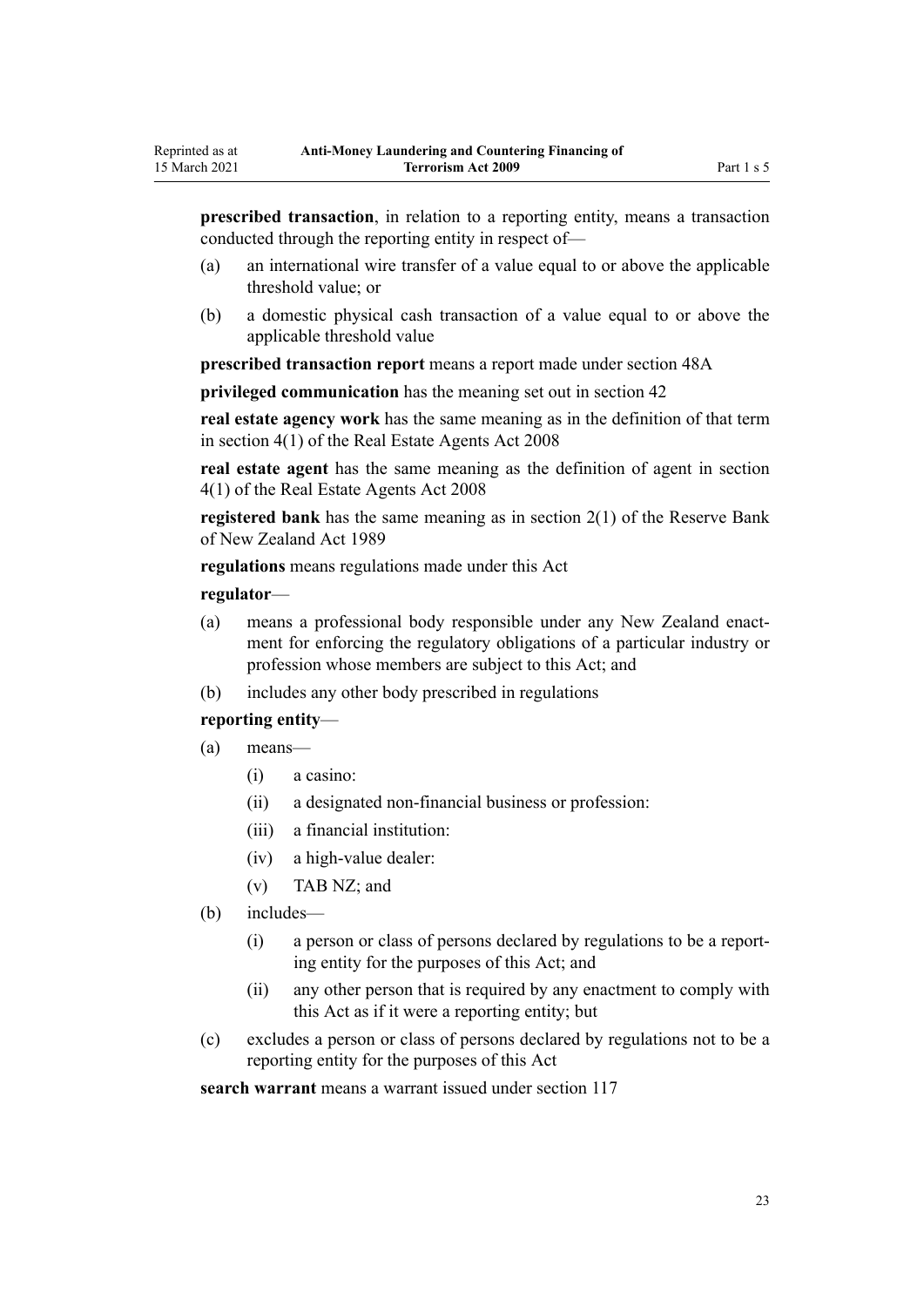### **senior manager** (and **senior management** correspondingly) means,—

- (a) in relation to a reporting entity that is a company, a director within the meaning of [section 126](http://legislation.govt.nz/pdflink.aspx?id=DLM320630) of the Companies Act 1993; and
- (b) in relation to a reporting entity that is not a company, a person who occupies a position comparable to that of a director (for example, a trustee or partner); and
- (c) any other person who occupies a position within a reporting entity that allows that person to exercise an influence over the management or administration of the reporting entity (for example, a chief executive or a chief financial officer)

**shell bank** has the meaning set out in [section 39\(2\)](#page-49-0)

**superannuation scheme** has the same meaning as in [section 6\(1\)](http://legislation.govt.nz/pdflink.aspx?id=DLM4090590) of the Financial Markets Conduct Act 2013

#### **suspicious activity report**—

- (a) means a report made under [section 40:](#page-50-0)
- (b) includes—
	- (i) a suspicious transaction report made under this Act; and
	- (ii) a suspicious transaction report made under the [Financial Transac](http://legislation.govt.nz/pdflink.aspx?id=DLM373803)[tions Reporting Act 1996](http://legislation.govt.nz/pdflink.aspx?id=DLM373803)

**suspicious property report** has the same meaning as in [section 4\(1\)](http://legislation.govt.nz/pdflink.aspx?id=DLM152400) of the Terrorism Suppression Act 2002

### **transaction**—

- (a) means any deposit, withdrawal, exchange, or transfer of funds (in any denominated currency), whether—
	- (i) in cash; or
	- (ii) by cheque, payment order, or other instrument; or
	- (iii) by electronic or other non-physical means; and
- (b) without limiting paragraph (a), includes—
	- (i) any payment made in satisfaction, in whole or in part, of any contractual or other legal obligation; and
	- (ii) a transaction or class of transactions declared by regulations to be a transaction for the purposes of this Act; but
- (c) excludes the following:
	- (i) the placing of any bet unless authorised under the [Racing Industry](http://legislation.govt.nz/pdflink.aspx?id=LMS291909) [Act 2020:](http://legislation.govt.nz/pdflink.aspx?id=LMS291909)
	- (ii) participation in gambling (as defined in section  $4(1)$  of the Gambling Act 2003) unless authorised under the [Racing Industry Act](http://legislation.govt.nz/pdflink.aspx?id=LMS291909) [2020](http://legislation.govt.nz/pdflink.aspx?id=LMS291909):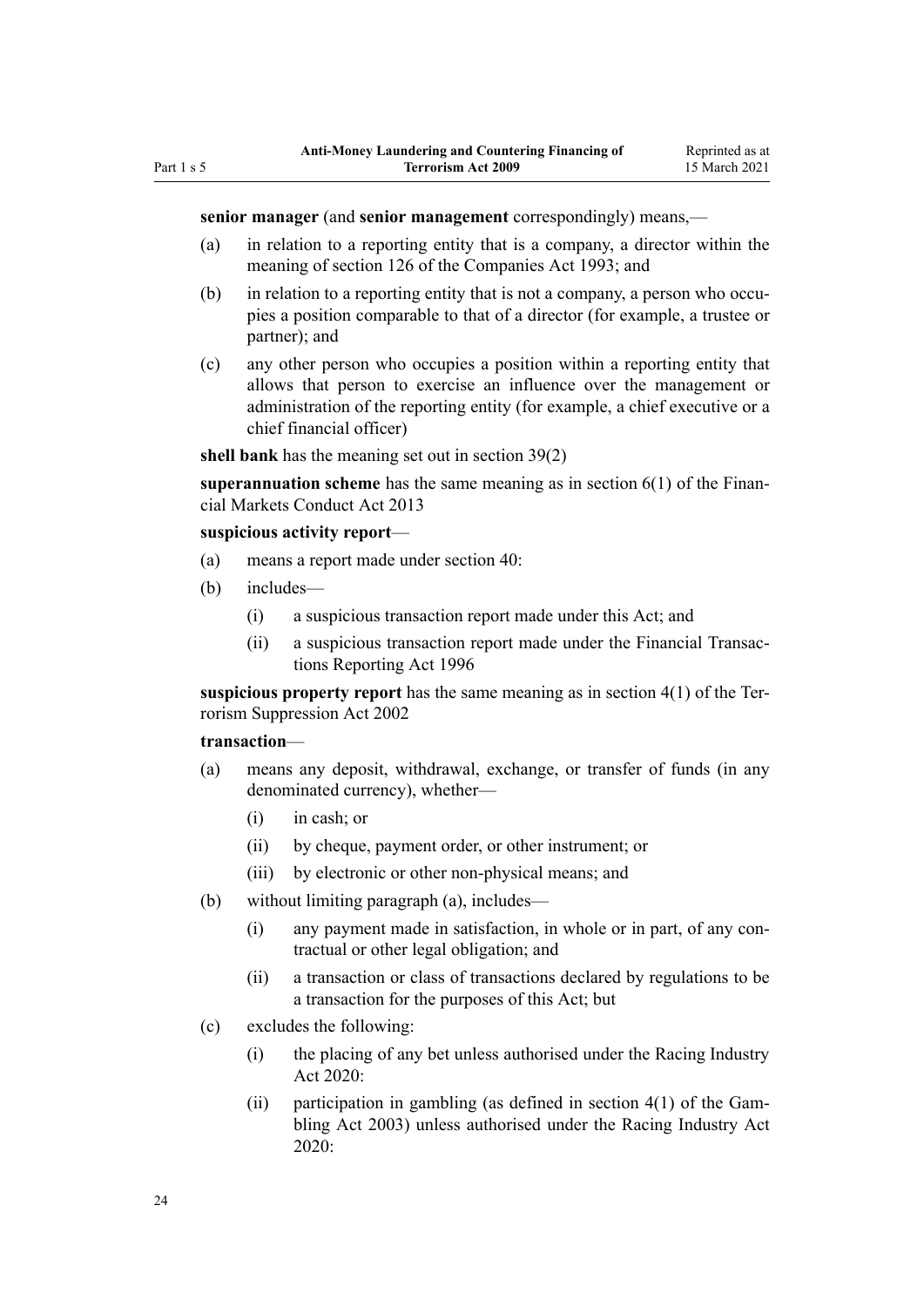(iii) a transaction or class of transactions declared by regulations not to be a transaction for the purposes of this Act

**trust and company service provider** means a person (other than a law firm, a conveyancing practitioner, an incorporated conveyancing firm, an accounting practice, or a real estate agent) who carries out any of the activities described in paragraphs (a)(i) to (vi) of the definition of designated non-financial business or profession

**trustee** has the same meaning as in [section 9](http://legislation.govt.nz/pdflink.aspx?id=DLM7382827) of the Trusts Act 2019

**verification information** means information obtained under [sections 16](#page-33-0), [20](#page-36-0), [24,](#page-39-0) and [28](#page-42-0)

#### **wire transfer**—

- (a) means a transaction carried out on behalf of a person (the **originator**) through a reporting entity by electronic means with a view to making an amount of money available to a beneficiary (who may also be the originator) at another reporting entity; and
- (b) includes a transfer or transaction, or class of transfers or transactions, declared by regulations to be a wire transfer for the purposes of this Act; but
- (c) excludes—
	- (i) transfers and settlements between financial institutions or other reporting entities if both the originator and the beneficiary are financial institutions or other reporting entities acting on their own behalf; and
	- (ii) credit and debit card transactions if the credit or debit card number accompanies the transaction; and
	- (iii) any other transfer or transaction or class of transfers or transactions declared by regulations not to be a wire transfer for the purposes of this Act.

**workplace savings scheme** has the same meaning as in [section 6\(1\)](http://legislation.govt.nz/pdflink.aspx?id=DLM4090590) of the Financial Markets Conduct Act 2013

(2) For the purposes of paragraph (d)(xii) of the definition of **designated business group** in subsection (1),—

**money transfer agent**, in relation to a money transfer provider, means a reporting entity that has a representation agreement with a money transfer provider

**money transfer provider** means a person who, under a representation agreement, authorises a money transfer agent to carry on money transfer services on behalf of the money transfer provider and to engage sub-agents for the purpose of carrying on those services in New Zealand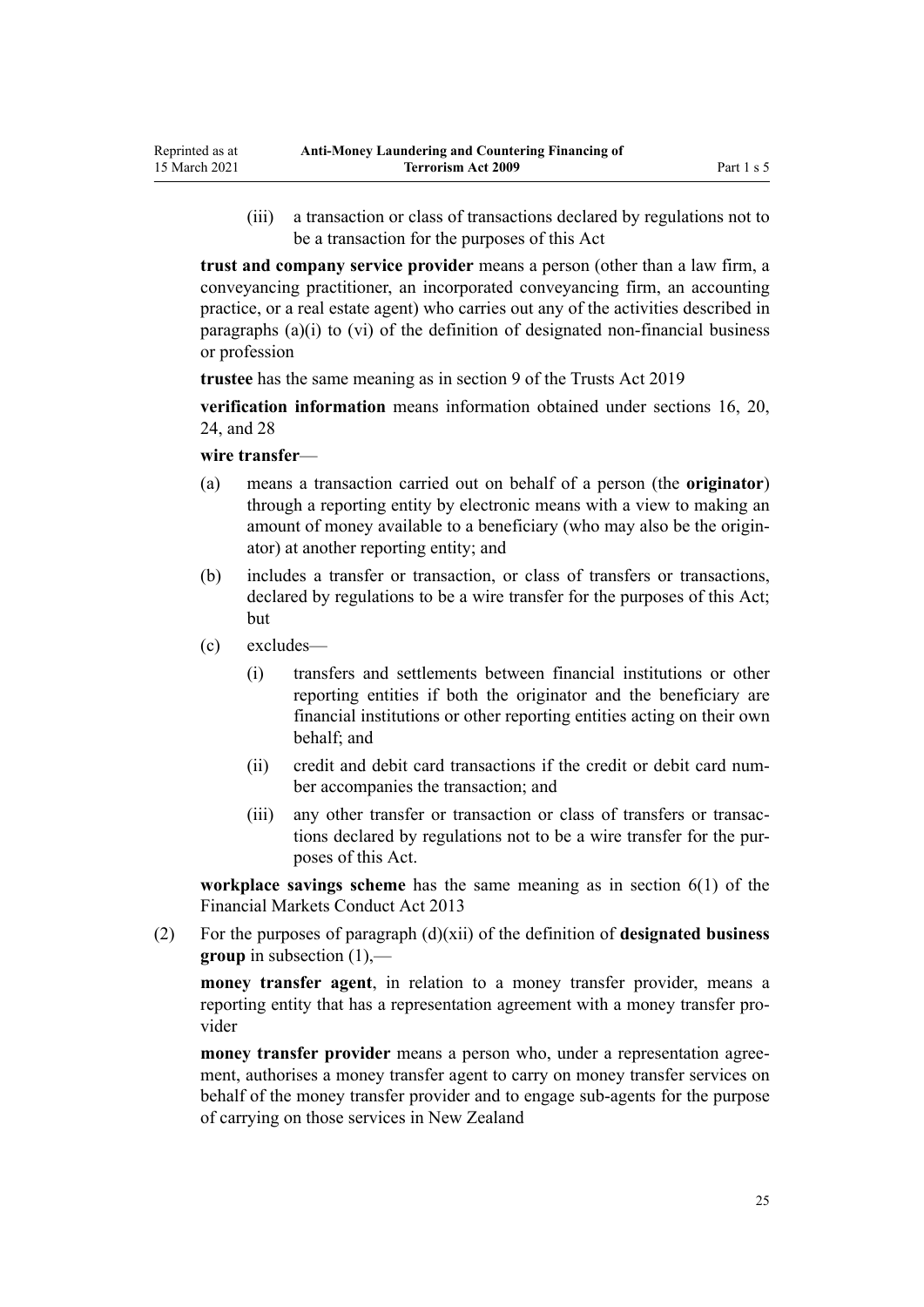**money transfer services** means the provision of remittance services that are carried on, otherwise than by a bank, under a single brand, trade mark, or business name

**representation agreement** means a written agreement between a money transfer provider and a money transfer agent, or between a money transfer agent and a sub-agent, that states the terms on which the money transfer agent, or the subagent, carries on money transactions for customers relating to creating, operating, and managing companies

**sub-agent** means a reporting entity that has a representation agreement with a money transfer agent.

- (3) For the purposes of paragraph (e) of the definition of **designated business group** in subsection (1), a condition of membership is that the contact person of a designated business group must notify the relevant AML/CFT supervisor, in writing within 30 days, of any of the following:
	- (a) the withdrawal of a member from the designated business group:
	- (b) the termination of the designated business group:
	- (c) any other change in the details previously notified to any AML/CFT supervisor in respect of the designated business group.
- (4) For the purpose of applying the definitions of **designated non-financial business or profession** and **designated business group**, a reporting entity must take into account guidance (if any) on the application of those definitions issued by the relevant AML/CFT supervisor.

Section 5(1) **accounting practice**: inserted, on 11 August 2017, by [section 5\(1\)](http://legislation.govt.nz/pdflink.aspx?id=DLM7161216) of the Anti-Money Laundering and Countering Financing of Terrorism Amendment Act 2017 (2017 No 35).

Section 5(1) **approved entity**: inserted, on 11 August 2017, by [section 5\(1\)](http://legislation.govt.nz/pdflink.aspx?id=DLM7161216) of the Anti-Money Laundering and Countering Financing of Terrorism Amendment Act 2017 (2017 No 35).

Section 5(1) **conveyancing practitioner**: inserted, on 11 August 2017, by [section 5\(1\)](http://legislation.govt.nz/pdflink.aspx?id=DLM7161216) of the Anti-Money Laundering and Countering Financing of Terrorism Amendment Act 2017 (2017 No 35).

Section 5(1) **customer** paragraph (b)(ii): amended, on 11 August 2017, by [section 68](http://legislation.govt.nz/pdflink.aspx?id=DLM7340644) of the Anti-Money Laundering and Countering Financing of Terrorism Amendment Act 2017 (2017 No 35).

Section 5(1) **Customs officer**: amended, on 1 October 2018, by [section 443\(3\)](http://legislation.govt.nz/pdflink.aspx?id=DLM7039957) of the Customs and Excise Act 2018 (2018 No 4).

Section 5(1) **designated business group**: replaced, on 11 August 2017, by [section 5\(2\)](http://legislation.govt.nz/pdflink.aspx?id=DLM7161216) of the Anti-Money Laundering and Countering Financing of Terrorism Amendment Act 2017 (2017 No 35).

Section 5(1) **designated business group** paragraph (d)(iii): amended, on 7 August 2020, by [section](http://legislation.govt.nz/pdflink.aspx?id=LMS176959) [135](http://legislation.govt.nz/pdflink.aspx?id=LMS176959) of the Public Service Act 2020 (2020 No 40).

Section 5(1) **designated non-financial business or profession**: inserted, on 11 August 2017, by [sec](http://legislation.govt.nz/pdflink.aspx?id=DLM7161216)[tion 5\(1\)](http://legislation.govt.nz/pdflink.aspx?id=DLM7161216) of the Anti-Money Laundering and Countering Financing of Terrorism Amendment Act 2017 (2017 No 35).

Section 5(1) **domestic physical cash transaction**: inserted, on 1 July 2017, by [section 5\(1\)](http://legislation.govt.nz/pdflink.aspx?id=DLM6602209) of the Anti-Money Laundering and Countering Financing of Terrorism Amendment Act 2015 (2015 No 96).

Section 5(1) **existing customer**: replaced, on 11 August 2017, by [section 5\(3\)](http://legislation.govt.nz/pdflink.aspx?id=DLM7161216) of the Anti-Money Laundering and Countering Financing of Terrorism Amendment Act 2017 (2017 No 35).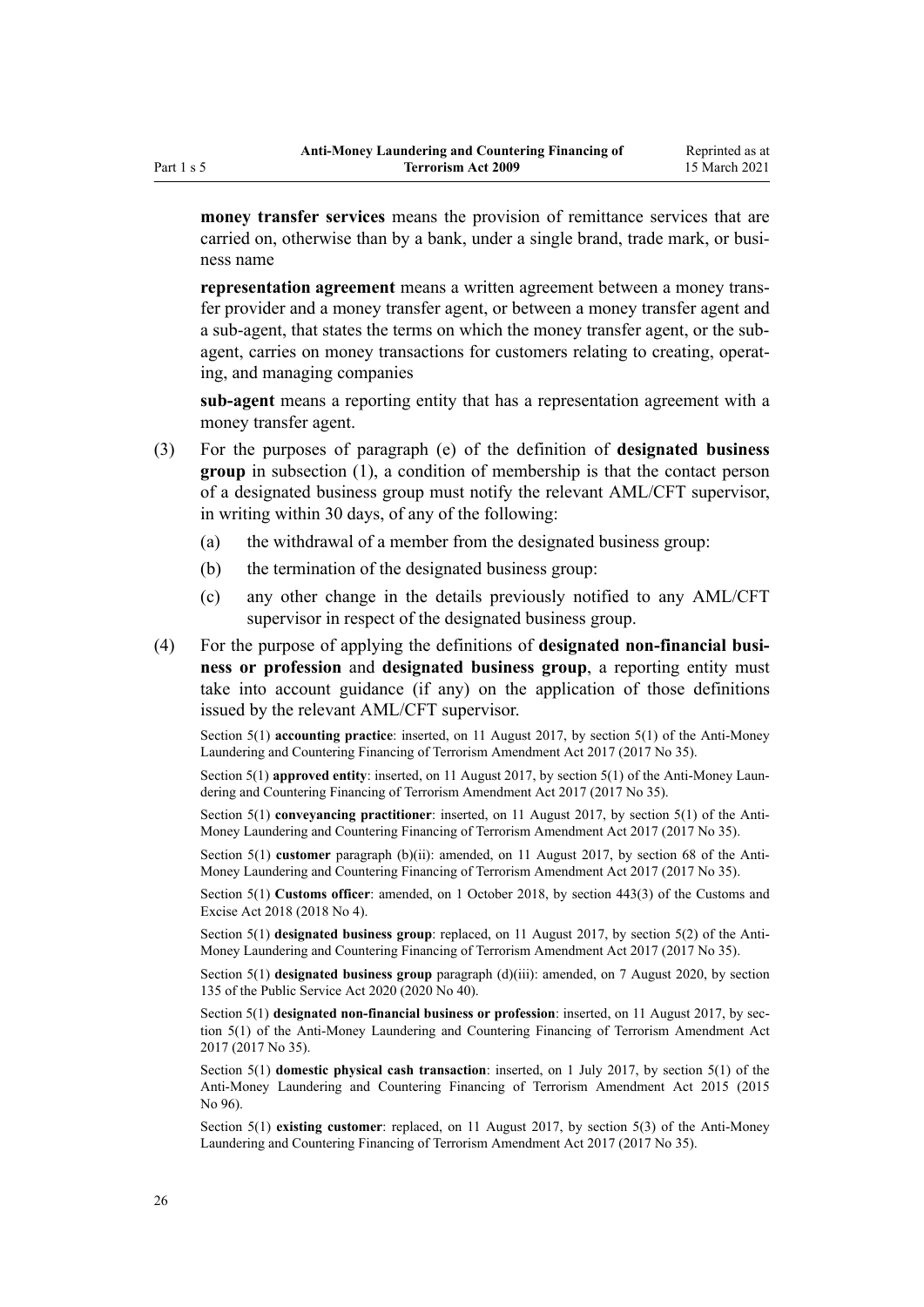Section 5(1) **facility** paragraph (b)(ii): replaced, on 1 December 2014, by [section 150](http://legislation.govt.nz/pdflink.aspx?id=DLM5561603) of the Financial Markets (Repeals and Amendments) Act 2013 (2013 No 70).

Section 5(1) **facility holder** paragraph (c): replaced, on 1 December 2014, by [section 150](http://legislation.govt.nz/pdflink.aspx?id=DLM5561603) of the Financial Markets (Repeals and Amendments) Act 2013 (2013 No 70).

Section 5(1) **financial institution** paragraph (a)(vii): amended, on 11 August 2017, by [section 5\(4\)](http://legislation.govt.nz/pdflink.aspx?id=DLM7161216) of the Anti-Money Laundering and Countering Financing of Terrorism Amendment Act 2017 (2017 No 35).

Section 5(1) **financial institution** paragraph (a)(xii): substituted, on 1 February 2011, by [section](http://legislation.govt.nz/pdflink.aspx?id=DLM2478612) [241\(2\)](http://legislation.govt.nz/pdflink.aspx?id=DLM2478612) of the Insurance (Prudential Supervision) Act 2010 (2010 No 111).

Section 5(1) **government agency** paragraph (a): replaced, on 7 August 2020, by [section 135](http://legislation.govt.nz/pdflink.aspx?id=LMS176959) of the Public Service Act 2020 (2020 No 40).

Section 5(1) **government agency** paragraph (c): replaced, on 28 September 2017, by [section 335](http://legislation.govt.nz/pdflink.aspx?id=DLM6921475) of the Intelligence and Security Act 2017 (2017 No 10).

Section 5(1) **government agency** paragraph (d): replaced, on 5 December 2013, by [section 4](http://legislation.govt.nz/pdflink.aspx?id=DLM5621507) of the Anti-Money Laundering and Countering Financing of Terrorism Amendment Act 2013 (2013 No 106).

Section 5(1) **high-value dealer**: inserted, on 11 August 2017, by [section 5\(1\)](http://legislation.govt.nz/pdflink.aspx?id=DLM7161216) of the Anti-Money Laundering and Countering Financing of Terrorism Amendment Act 2017 (2017 No 35).

Section 5(1) **incorporated conveyancing firm**: inserted, on 11 August 2017, by [section 5\(1\)](http://legislation.govt.nz/pdflink.aspx?id=DLM7161216) of the Anti-Money Laundering and Countering Financing of Terrorism Amendment Act 2017 (2017 No 35).

Section 5(1) **incorporated law firm**: inserted, on 11 August 2017, by [section 5\(1\)](http://legislation.govt.nz/pdflink.aspx?id=DLM7161216) of the Anti-Money Laundering and Countering Financing of Terrorism Amendment Act 2017 (2017 No 35).

Section 5(1) **international wire transfer**: inserted, on 1 July 2017, by [section 5\(1\)](http://legislation.govt.nz/pdflink.aspx?id=DLM6602209) of the Anti-Money Laundering and Countering Financing of Terrorism Amendment Act 2015 (2015 No 96).

Section 5(1) **KiwiSaver scheme**: inserted, on 1 December 2014, by [section 150](http://legislation.govt.nz/pdflink.aspx?id=DLM5561603) of the Financial Markets (Repeals and Amendments) Act 2013 (2013 No 70).

Section 5(1) **law enforcement purposes**: replaced, on 11 August 2017, by [section 5\(5\)](http://legislation.govt.nz/pdflink.aspx?id=DLM7161216) of the Anti-Money Laundering and Countering Financing of Terrorism Amendment Act 2017 (2017 No 35).

Section 5(1) **law firm**: inserted, on 11 August 2017, by [section 5\(1\)](http://legislation.govt.nz/pdflink.aspx?id=DLM7161216) of the Anti-Money Laundering and Countering Financing of Terrorism Amendment Act 2017 (2017 No 35).

Section 5(1) **lawyer**: inserted, on 11 August 2017, by [section 5\(1\)](http://legislation.govt.nz/pdflink.aspx?id=DLM7161216) of the Anti-Money Laundering and Countering Financing of Terrorism Amendment Act 2017 (2017 No 35).

Section 5(1) **legal arrangement**: inserted, on 11 August 2017, by [section 5\(1\)](http://legislation.govt.nz/pdflink.aspx?id=DLM7161216) of the Anti-Money Laundering and Countering Financing of Terrorism Amendment Act 2017 (2017 No 35).

Section 5(1) **life insurance policy**: inserted, on 1 February 2011, by [section 241\(2\)](http://legislation.govt.nz/pdflink.aspx?id=DLM2478612) of the Insurance (Prudential Supervision) Act 2010 (2010 No 111).

Section 5(1) **non-bank deposit taker**: inserted, on 11 August 2017, by [section 5\(1\)](http://legislation.govt.nz/pdflink.aspx?id=DLM7161216) of the Anti-Money Laundering and Countering Financing of Terrorism Amendment Act 2017 (2017 No 35).

Section 5(1) **occasional activity**: inserted, on 11 August 2017, by [section 5\(1\)](http://legislation.govt.nz/pdflink.aspx?id=DLM7161216) of the Anti-Money Laundering and Countering Financing of Terrorism Amendment Act 2017 (2017 No 35).

Section 5(1) **occasional transaction** paragraph (a): amended, on 11 August 2017, by [section 5\(6\)](http://legislation.govt.nz/pdflink.aspx?id=DLM7161216) of the Anti-Money Laundering and Countering Financing of Terrorism Amendment Act 2017 (2017 No 35).

Section 5(1) **occasional transaction or activity**: inserted, on 11 August 2017, by [section 5\(1\)](http://legislation.govt.nz/pdflink.aspx?id=DLM7161216) of the Anti-Money Laundering and Countering Financing of Terrorism Amendment Act 2017 (2017 No 35).

Section 5(1) **prescribed transaction**: inserted, on 1 July 2017, by [section 5\(1\)](http://legislation.govt.nz/pdflink.aspx?id=DLM6602209) of the Anti-Money Laundering and Countering Financing of Terrorism Amendment Act 2015 (2015 No 96).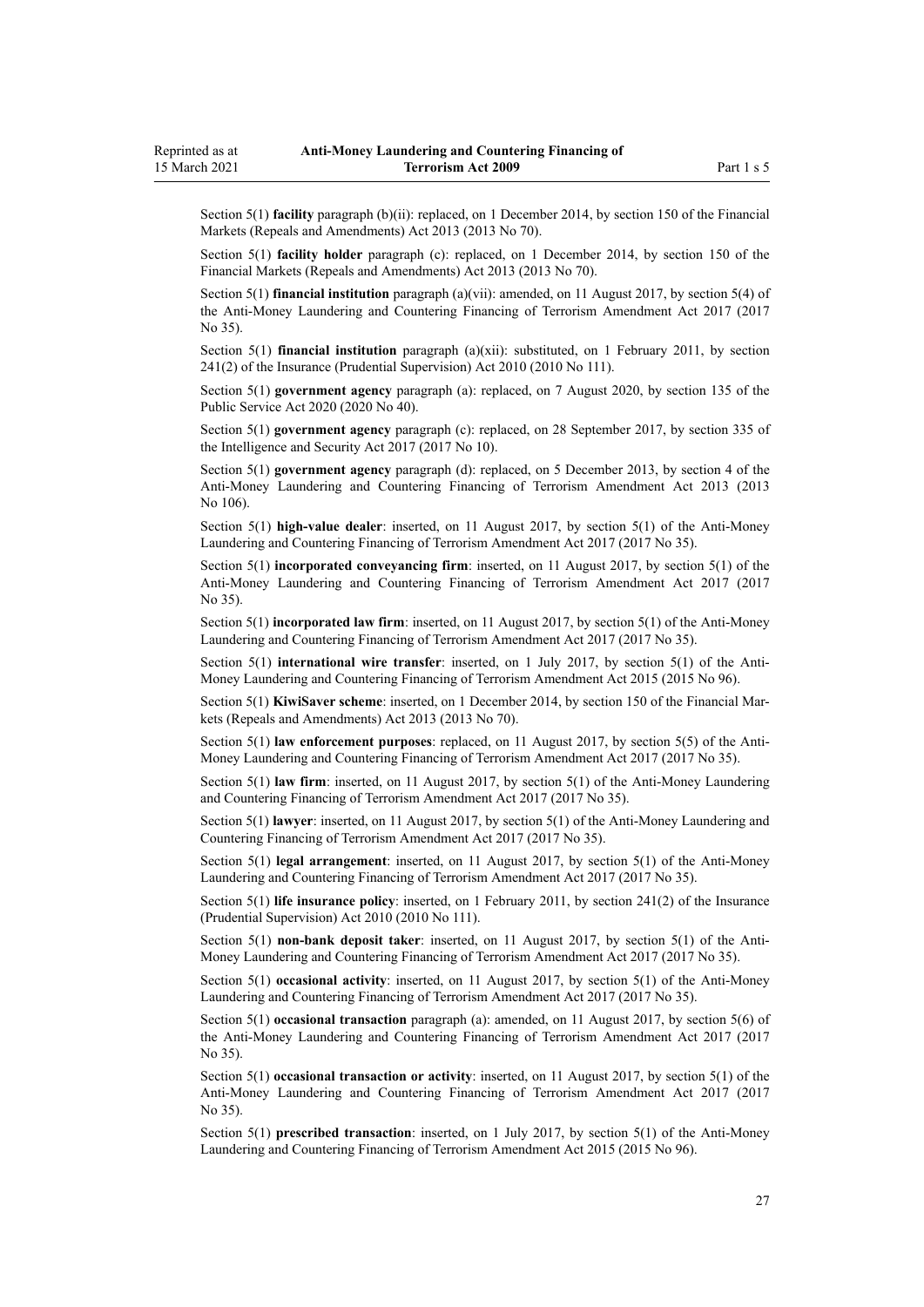Section 5(1) **prescribed transaction** paragraph (a): amended, on 11 August 2017, by [section 5\(7\)](http://legislation.govt.nz/pdflink.aspx?id=DLM7161216) of the Anti-Money Laundering and Countering Financing of Terrorism Amendment Act 2017 (2017 No 35).

Section 5(1) **prescribed transaction** paragraph (b): amended, on 11 August 2017, by [section 5\(7\)](http://legislation.govt.nz/pdflink.aspx?id=DLM7161216) of the Anti-Money Laundering and Countering Financing of Terrorism Amendment Act 2017 (2017 No 35).

Section 5(1) **prescribed transaction report**: inserted, on 1 July 2017, by [section 5\(1\)](http://legislation.govt.nz/pdflink.aspx?id=DLM6602209) of the Anti-Money Laundering and Countering Financing of Terrorism Amendment Act 2015 (2015 No 96).

Section 5(1) **privileged communication**: inserted, on 11 August 2017, by [section 5\(1\)](http://legislation.govt.nz/pdflink.aspx?id=DLM7161216) of the Anti-Money Laundering and Countering Financing of Terrorism Amendment Act 2017 (2017 No 35).

Section 5(1) **real estate agency work**: inserted, on 11 August 2017, by [section 5\(1\)](http://legislation.govt.nz/pdflink.aspx?id=DLM7161216) of the Anti-Money Laundering and Countering Financing of Terrorism Amendment Act 2017 (2017 No 35).

Section 5(1) **real estate agent**: inserted, on 11 August 2017, by [section 5\(1\)](http://legislation.govt.nz/pdflink.aspx?id=DLM7161216) of the Anti-Money Laundering and Countering Financing of Terrorism Amendment Act 2017 (2017 No 35).

Section 5(1) **regulator**: inserted, on 11 August 2017, by [section 5\(1\)](http://legislation.govt.nz/pdflink.aspx?id=DLM7161216) of the Anti-Money Laundering and Countering Financing of Terrorism Amendment Act 2017 (2017 No 35).

Section 5(1) **reporting entity** paragraph (a): replaced, on 11 August 2017, by [section 5\(8\)](http://legislation.govt.nz/pdflink.aspx?id=DLM7161216) of the Anti-Money Laundering and Countering Financing of Terrorism Amendment Act 2017 (2017 No 35).

Section 5(1) **reporting entity** paragraph (a)(v): amended, on 1 August 2020, by [section 129](http://legislation.govt.nz/pdflink.aspx?id=LMS292230) of the Racing Industry Act 2020 (2020 No 28).

Section 5(1) **search warrant**: inserted, on 11 August 2017, by [section 5\(1\)](http://legislation.govt.nz/pdflink.aspx?id=DLM7161216) of the Anti-Money Laundering and Countering Financing of Terrorism Amendment Act 2017 (2017 No 35).

Section 5(1) **security**: repealed, on 28 September 2017, by [section 335](http://legislation.govt.nz/pdflink.aspx?id=DLM6921475) of the Intelligence and Security Act 2017 (2017 No 10).

Section 5(1) **superannuation scheme**: inserted, on 1 December 2014, by [section 150](http://legislation.govt.nz/pdflink.aspx?id=DLM5561603) of the Financial Markets (Repeals and Amendments) Act 2013 (2013 No 70).

Section 5(1) **suspicious activity report**: inserted, on 11 August 2017, by [section 5\(1\)](http://legislation.govt.nz/pdflink.aspx?id=DLM7161216) of the Anti-Money Laundering and Countering Financing of Terrorism Amendment Act 2017 (2017 No 35).

Section 5(1) **suspicious transaction report**: repealed, on 11 August 2017, by [section 5\(9\)](http://legislation.govt.nz/pdflink.aspx?id=DLM7161216) of the Anti-Money Laundering and Countering Financing of Terrorism Amendment Act 2017 (2017 No 35).

Section 5(1) **transaction** paragraph (c): replaced, on 11 August 2017, by [section 5\(10\)](http://legislation.govt.nz/pdflink.aspx?id=DLM7161216) of the Anti-Money Laundering and Countering Financing of Terrorism Amendment Act 2017 (2017 No 35).

Section 5(1) **transaction** paragraph (c)(i): amended, on 1 August 2020, by [section 129](http://legislation.govt.nz/pdflink.aspx?id=LMS292230) of the Racing Industry Act 2020 (2020 No 28).

Section 5(1) **transaction** paragraph (c)(ii): amended, on 1 August 2020, by [section 129](http://legislation.govt.nz/pdflink.aspx?id=LMS292230) of the Racing Industry Act 2020 (2020 No 28).

Section 5(1) **trust and company service provider**: inserted, on 11 August 2017, by [section 5\(1\)](http://legislation.govt.nz/pdflink.aspx?id=DLM7161216) of the Anti-Money Laundering and Countering Financing of Terrorism Amendment Act 2017 (2017 No 35).

Section 5(1) **trustee**: amended, on 30 January 2021, by [section 161](http://legislation.govt.nz/pdflink.aspx?id=DLM7383110) of the Trusts Act 2019 (2019 No 38).

Section 5(1) **wire transfer**: replaced, on 11 August 2017, by [section 5\(11\)](http://legislation.govt.nz/pdflink.aspx?id=DLM7161216) of the Anti-Money Laundering and Countering Financing of Terrorism Amendment Act 2017 (2017 No 35).

Section 5(1) **workplace savings scheme**: inserted, on 1 December 2014, by [section 150](http://legislation.govt.nz/pdflink.aspx?id=DLM5561603) of the Financial Markets (Repeals and Amendments) Act 2013 (2013 No 70).

Section 5(2): inserted, on 11 August 2017, by [section 5\(12\)](http://legislation.govt.nz/pdflink.aspx?id=DLM7161216) of the Anti-Money Laundering and Countering Financing of Terrorism Amendment Act 2017 (2017 No 35).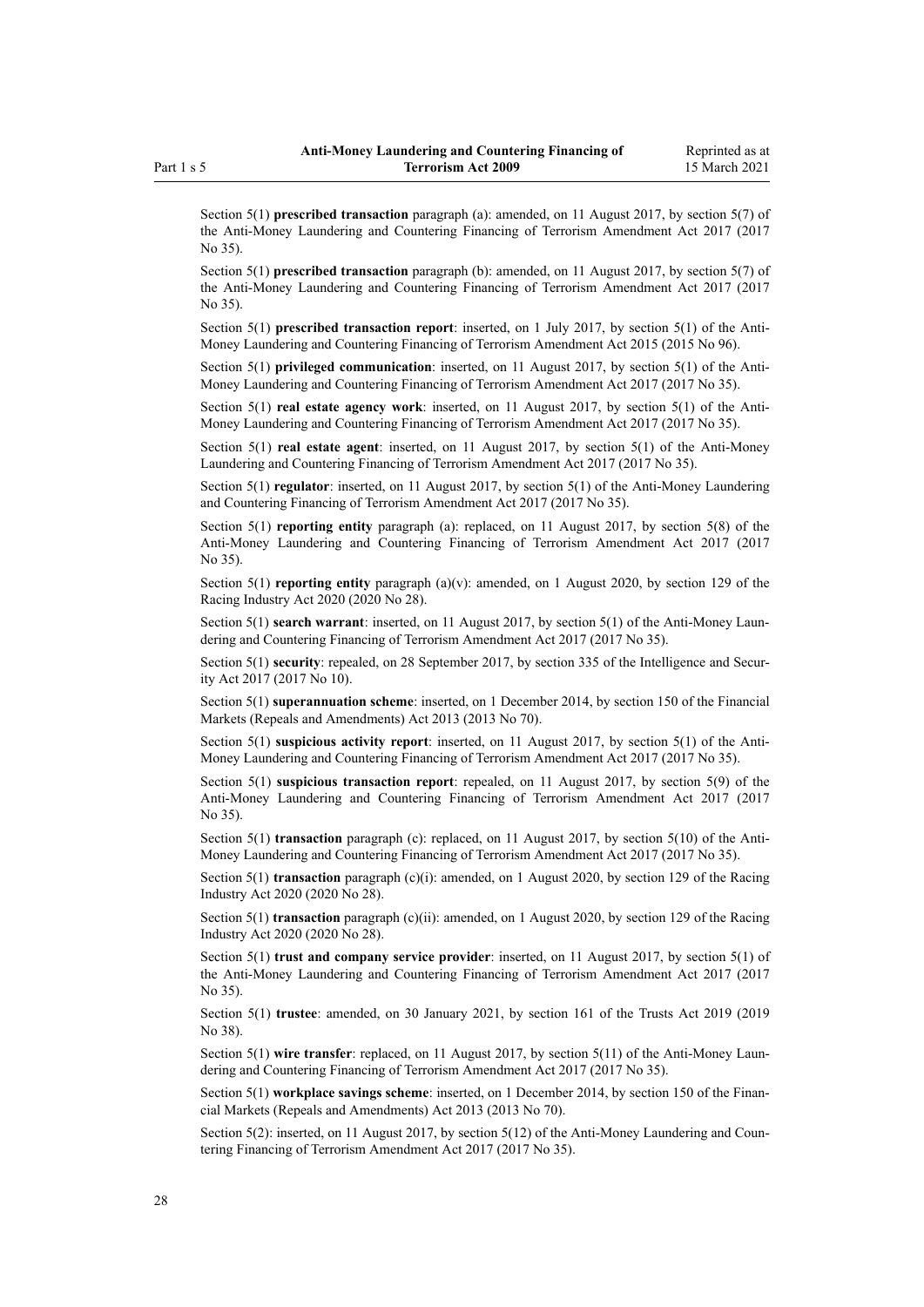<span id="page-28-0"></span>Section 5(3): inserted, on 11 August 2017, by [section 5\(12\)](http://legislation.govt.nz/pdflink.aspx?id=DLM7161216) of the Anti-Money Laundering and Countering Financing of Terrorism Amendment Act 2017 (2017 No 35).

Section 5(4): inserted, on 11 August 2017, by [section 5\(12\)](http://legislation.govt.nz/pdflink.aspx?id=DLM7161216) of the Anti-Money Laundering and Countering Financing of Terrorism Amendment Act 2017 (2017 No 35).

### **6 Application of this Act to reporting entities**

- (1) Subject to subsections (2) and (3) and to [Schedule 1](#page-115-0), this Act (as amended by the [Anti-Money Laundering and Countering Financing of Terrorism Amend](http://legislation.govt.nz/pdflink.aspx?id=DLM7161200)[ment Act 2017](http://legislation.govt.nz/pdflink.aspx?id=DLM7161200)) applies to any reporting entity that is in existence at the commencement of this section or that comes into existence on or after the commencement of this section.
- (2) [Sections 39A to 41](#page-50-0) and [43 to 47](#page-52-0) (as inserted by [section 25](http://legislation.govt.nz/pdflink.aspx?id=DLM7161289) of the Anti-Money Laundering and Countering Financing of Terrorism Amendment Act 2017) do not apply until 1 July 2018 or an earlier date appointed by the Governor-General by Order in Council.
- (3) This Act—
	- (a) does not apply to a law firm, a conveyancing practitioner, or an incorporated conveyancing firm until 1 July 2018 or an earlier date set by the Governor-General by Order in Council:
	- (b) does not apply to an accounting practice until 1 October 2018 or an earlier date set by the Governor-General by Order in Council:
	- (c) does not apply to a real estate agent until 1 January 2019 or an earlier date set by the Governor-General by Order in Council:
	- (d) does not apply to TAB NZ or a high-value dealer until 1 August 2019 or an earlier date set by the Governor-General by Order in Council:
	- (e) in the case of a trust and company service provider that immediately before the commencement of this section was a reporting entity under [regulation 17](http://legislation.govt.nz/pdflink.aspx?id=DLM3845869) of the Anti-Money Laundering and Countering Financing of Terrorism (Definitions) Regulations 2011, applies on and after the date on which this section comes into force:
	- (f) in the case of a trust or company service provider to which paragraph  $(e)$ does not apply, applies on 1 July 2018 or an earlier date set by the Governor-General by Order in Council.
- (4) This Act applies to a reporting entity only to the extent that,—
	- (a) in the case of a reporting entity that is a financial institution, the financial activities undertaken by that entity fall within the activities described in the definition of financial institution in [section 5\(1\):](#page-9-0)
	- (b) in the case of TAB NZ, it carries out the following:
		- (i) the conduct of betting under [section 74](http://legislation.govt.nz/pdflink.aspx?id=LMS292132) of the Racing Industry Act 2020:
		- (ii) the operation of accounts or provision of vouchers: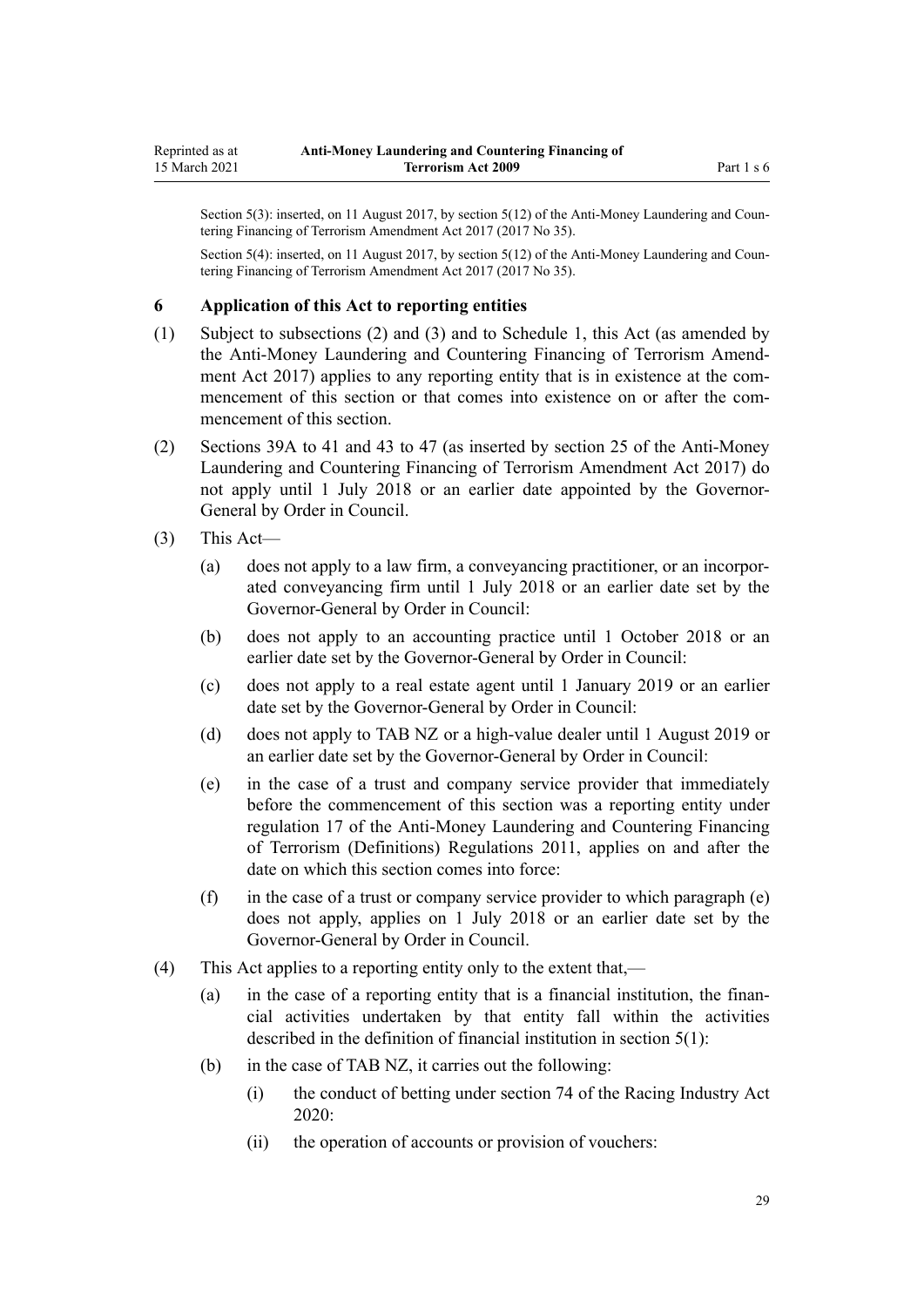| (c) |      |     | in the case of a law firm, conveyancer, incorporated conveyancing firm,<br>accounting practice, real estate agent, or other designated non-financial<br>business or profession, the activities carried out by that reporting entity<br>are activities described in the definition of designated non-financial busi-<br>ness or profession in section $5(1)$ : |
|-----|------|-----|---------------------------------------------------------------------------------------------------------------------------------------------------------------------------------------------------------------------------------------------------------------------------------------------------------------------------------------------------------------|
| (d) |      |     | in the case of a high-value dealer,—                                                                                                                                                                                                                                                                                                                          |
|     | (i)  |     | the high-value dealer carries out activities described in the defin-<br>ition of high-value dealer in section $5(1)$ ; and                                                                                                                                                                                                                                    |
|     | (ii) |     | if subparagraph (i) applies, the high-value dealer—                                                                                                                                                                                                                                                                                                           |
|     |      | (A) | must conduct standard customer due diligence under sec-<br>tions $14(1)(b)$ , 15, and 16:                                                                                                                                                                                                                                                                     |
|     |      | (B) | may rely on third parties under sections 32 to 34:                                                                                                                                                                                                                                                                                                            |
|     |      | (C) | must comply with the prohibitions under section 37 if the<br>high-value dealer is unable to conduct standard customer<br>due diligence:                                                                                                                                                                                                                       |
|     |      | (D) | may report suspicious activities to the Commissioner under<br>section $40(5)$ (in which case sections 44 to 46 (which relate<br>to suspicious activities) apply to the high-value dealer):                                                                                                                                                                    |
|     |      | (E) | must report prescribed transactions equal to or above the<br>applicable cash threshold under sections 48A and 48B:                                                                                                                                                                                                                                            |
|     |      | (F) | must keep records of any suspicious activity reports under<br>section 49A:                                                                                                                                                                                                                                                                                    |
|     |      | (G) | must keep identity and verification records under section 50<br>when standard customer due diligence is conducted:                                                                                                                                                                                                                                            |
|     |      | (H) | must keep records of any audits under section $51(1)(b)$ , (2),<br>and $(3)$ :                                                                                                                                                                                                                                                                                |
|     |      | (1) | must audit its AML/CFT compliance obligations under sec-<br>tion 59A if requested by an AML/CFT supervisor:                                                                                                                                                                                                                                                   |
| (e) |      |     | in the case of a casino, the casino carries out activities that may give rise                                                                                                                                                                                                                                                                                 |
|     |      |     | to a risk of money laundering or financing of terrorism.                                                                                                                                                                                                                                                                                                      |
|     |      |     | Section 6: replaced, on 11 August 2017, by section 6 of the Anti-Money Laundering and Countering<br>Financing of Terrorism Amendment Act 2017 (2017 No 35).                                                                                                                                                                                                   |
|     |      |     | $G_{\text{extion}}$ ((2)(4), anomial and America 2020, by existing 120 of the Desire Industry Ast 2020 (2020)                                                                                                                                                                                                                                                 |

Section 6(3)(d): amended, on 1 August 2020, by [section 129](http://legislation.govt.nz/pdflink.aspx?id=LMS292230) of the Racing Industry Act 2020 (2020 No 28).

Section 6(4)(b): amended, on 1 August 2020, by [section 129](http://legislation.govt.nz/pdflink.aspx?id=LMS292230) of the Racing Industry Act 2020 (2020 No 28).

Section 6(4)(b)(i): amended, on 1 August 2020, by [section 129](http://legislation.govt.nz/pdflink.aspx?id=LMS292230) of the Racing Industry Act 2020 (2020 No 28).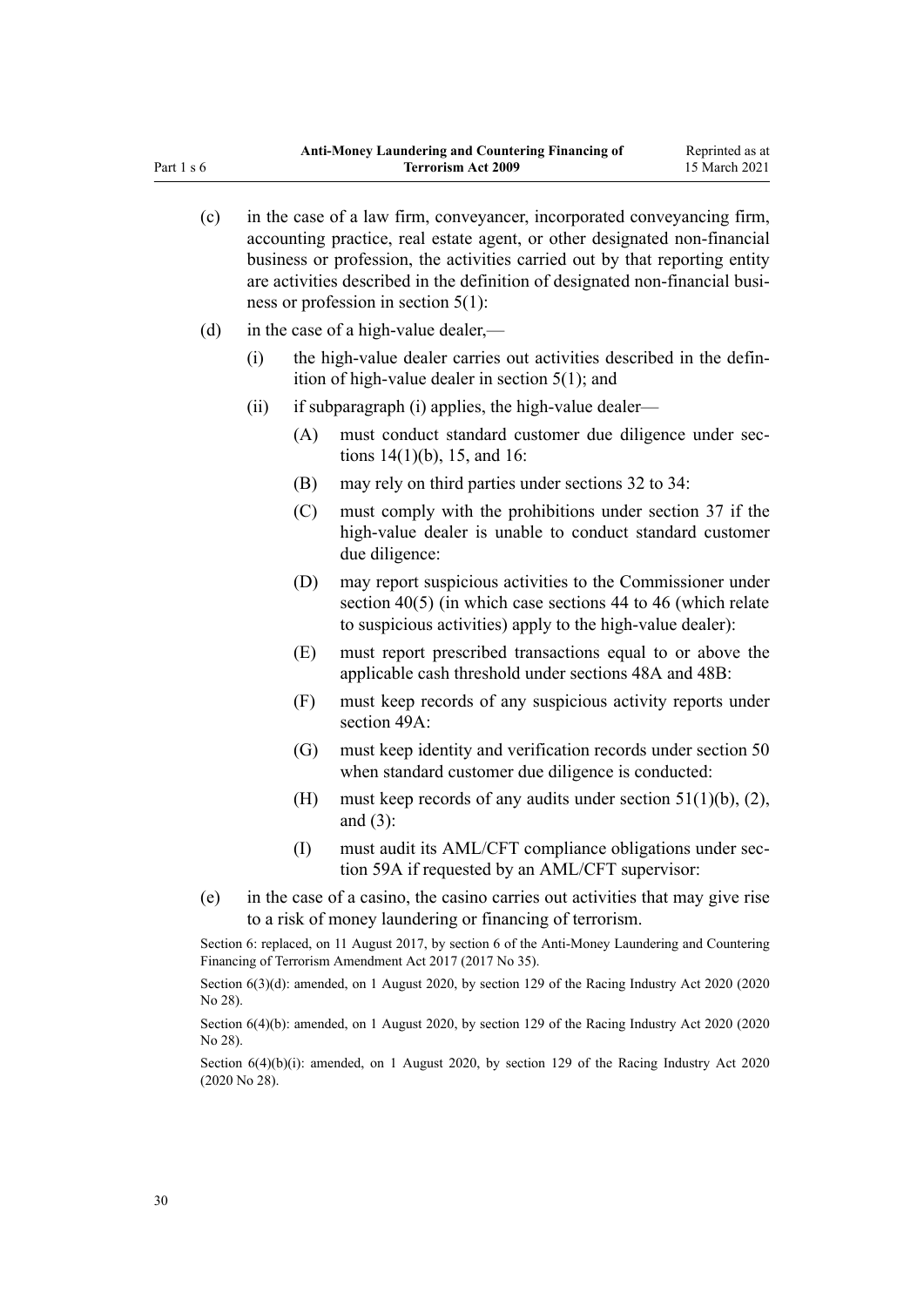# <span id="page-30-0"></span>**7 Amounts not in New Zealand currency**

- (1) This section applies if, for the purposes of this Act or regulations, it is necessary to determine whether the amount of any cash (whether alone or together with any other amount of cash)—
	- (a) is equal to or above the applicable threshold value; and
	- (b) is denominated in a currency other than New Zealand currency.
- (2) If this section applies, the amount of the cash is taken to be the equivalent in New Zealand currency,—
	- (a) calculated at the rate of exchange on the date of the determination; or
	- (b) if there is more than 1 rate of exchange on that date, calculated at the average of those rates.
- (3) For the purposes of this section, a written certificate purporting to be signed by an officer of any bank in New Zealand that a specified rate of exchange prevailed between currencies on a specified day, and that at such rate a specified sum in a particular currency is equivalent to a specified sum in terms of the currency of New Zealand, is sufficient evidence of the rate of exchange so prevailing and of the equivalent sums in terms of the respective currencies.

Compare: 1996 No 9 [s 4](http://legislation.govt.nz/pdflink.aspx?id=DLM373879)

Section 7(1): amended, on 11 August 2017, by [section 7\(1\)](http://legislation.govt.nz/pdflink.aspx?id=DLM7161278) of the Anti-Money Laundering and Countering Financing of Terrorism Amendment Act 2017 (2017 No 35).

Section 7(1)(a): amended, on 11 August 2017, by [section 7\(2\)](http://legislation.govt.nz/pdflink.aspx?id=DLM7161278) of the Anti-Money Laundering and Countering Financing of Terrorism Amendment Act 2017 (2017 No 35).

# **7A Transitional, savings, and related provisions**

The transitional, savings, and related provisions set out in [Schedule 1](#page-115-0) have effect according to their terms.

Section 7A: inserted, on 11 August 2017, by [section 8](http://legislation.govt.nz/pdflink.aspx?id=DLM7340617) of the Anti-Money Laundering and Countering Financing of Terrorism Amendment Act 2017 (2017 No 35).

#### **8 Act binds the Crown**

This Act binds the Crown.

# **Part 2**

# **AML/CFT requirements and compliance**

#### **9 Non-compliance not excused by contractual obligations**

- (1) This Act has effect despite anything to the contrary in any contract or agreement.
- (2) No person is excused from compliance with any requirement of this Act or regulations by reason only that compliance with that requirement would constitute breach of any contract or agreement.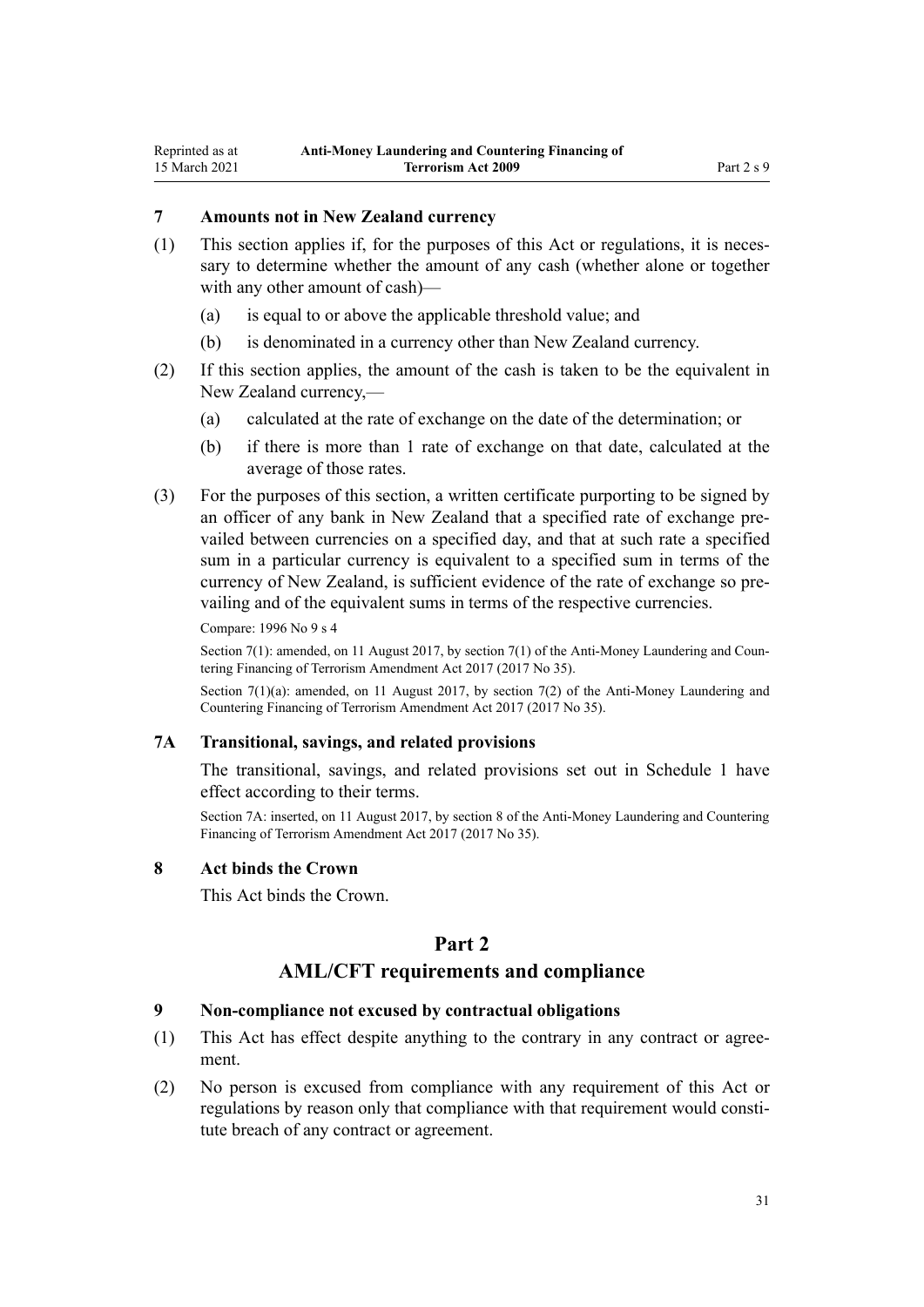# Subpart 1—Customer due diligence

### <span id="page-31-0"></span>**10 Definitions**

In this subpart, unless the context otherwise requires,—

**enhanced customer due diligence** means customer due diligence in accordance with the requirements set out in [sections 23 to 30](#page-39-0) and any other requirements prescribed by regulations

**simplified customer due diligence** means customer due diligence in accordance with the requirements set out in [sections 19 to 21](#page-36-0) and any other requirements prescribed by regulations

**standard customer due diligence** means customer due diligence in accordance with the requirements set out in [sections 15 to 17](#page-33-0) and any other requirements prescribed by regulations.

### **11 Customer due diligence**

- (1) A reporting entity must conduct customer due diligence on—
	- (a) a customer:
	- (b) any beneficial owner of a customer:
	- (c) any person acting on behalf of a customer.
- (2) For the purposes of subsection (1)(b), a customer who is an individual and who the reporting entity believes on reasonable grounds is not acting on behalf of another person is to be treated as if he or she were also the beneficial owner unless the reporting entity has reasonable grounds to suspect that that customer is not the beneficial owner.
- (3) The type of customer due diligence that must be conducted by a reporting entity is,—
	- (a) in the circumstances described in [section 14](#page-32-0), at least standard customer due diligence:
	- (b) in the circumstances described in [section 18,](#page-34-0) at least simplified customer due diligence:
	- (c) in the circumstances described in [section 22,](#page-37-0) enhanced customer due diligence.
- (4) A reporting entity that is required to conduct customer due diligence in the circumstances described in [sections 14](#page-32-0), [18,](#page-34-0) and [22](#page-37-0) is not required to obtain or verify any documents, data, or information that it has previously obtained and verified for the purposes of carrying out customer due diligence in accordance with this Act, unless there are reasonable grounds for the reporting entity to doubt the adequacy or veracity of the documents, data, or information previously obtained.
- (5) Nothing in subsection (4) affects the obligation to conduct ongoing customer due diligence in accordance with [section 31](#page-43-0).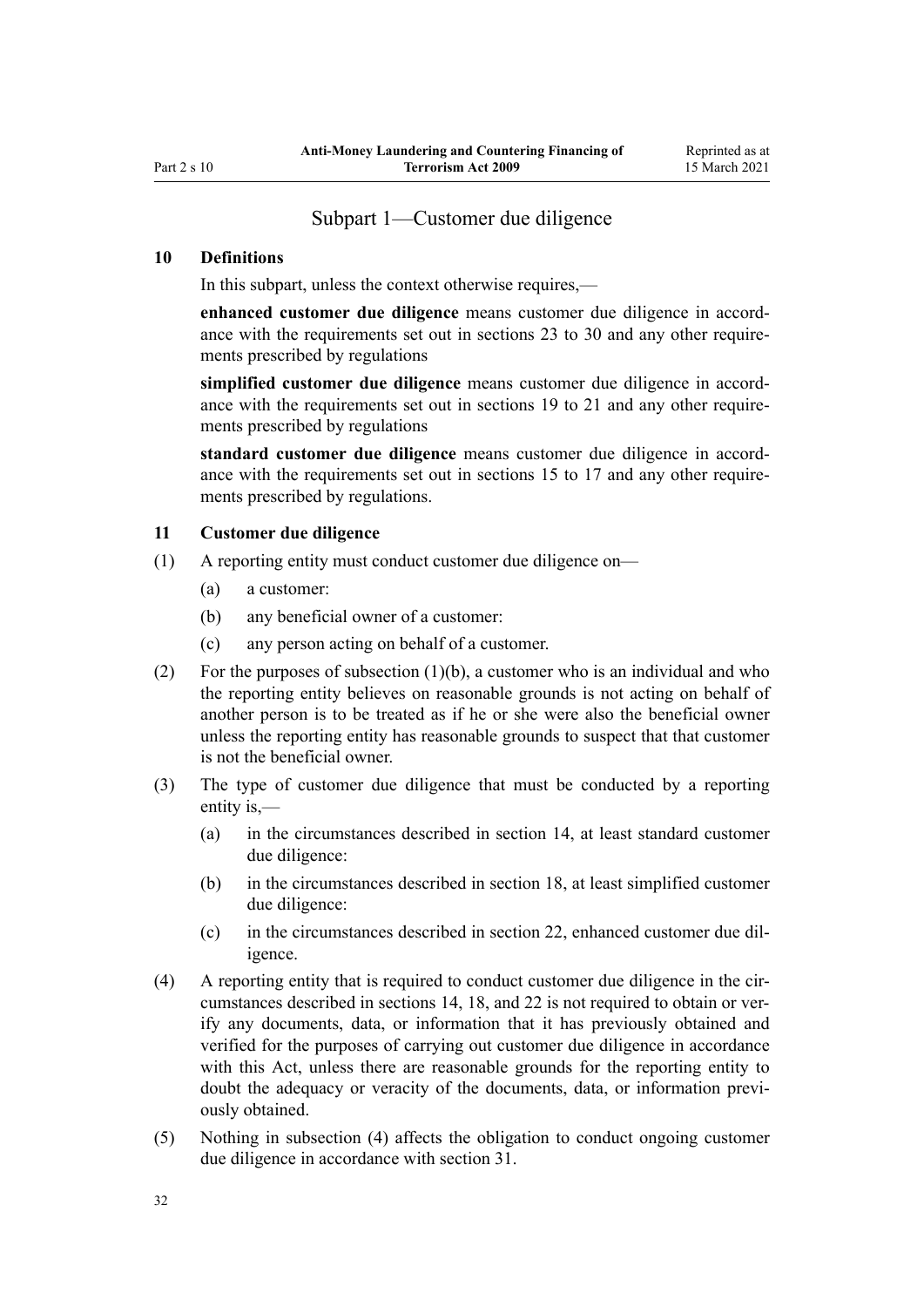<span id="page-32-0"></span>(6) Subsections (1) and (3) and sections 14 to 31 do not apply in relation to the provision of services by a reporting entity to a customer that, in relation to that reporting entity, are not, under [section 6\(4\)](#page-28-0), activities to which this Act applies.

Section 11(6): inserted, on 11 August 2017, by [section 9](http://legislation.govt.nz/pdflink.aspx?id=DLM7340619) of the Anti-Money Laundering and Countering Financing of Terrorism Amendment Act 2017 (2017 No 35).

### **12 Reliance on risk assessment when establishing level of risk**

When establishing the level of risk involved for the purposes of this subpart, a reporting entity must rely on its AML/CFT programme and its risk assessment undertaken in accordance with [section 58.](#page-63-0)

### **13 Basis for verifying identity**

Verification of identity must be done on—

- (a) the basis of documents, data, or information issued by a reliable and independent source; or
- (b) any other basis applying to a specified situation, customer, product, service, business relationship, or transaction prescribed by regulations.

# *Standard customer due diligence*

### **14 Circumstances when standard customer due diligence applies**

- (1) A reporting entity must conduct standard customer due diligence in the following circumstances:
	- (a) if the reporting entity establishes a business relationship with a new customer:
	- (b) if a customer seeks to conduct an occasional transaction or activity through the reporting entity:
	- (c) if, in relation to an existing customer, and according to the level of risk involved,—
		- (i) there has been a material change in the nature or purpose of the business relationship; and
		- (ii) the reporting entity considers that it has insufficient information about the customer:
	- (d) any other circumstances specified in subsection (2) or in regulations.
- (2) For the purposes of subsection  $(1)(d)$ , as soon as practicable after a reporting entity becomes aware that an existing account is anonymous, the reporting entity must conduct standard customer due diligence in respect of that account.
- (3) Despite subsections (1) and (2), a real estate agent must conduct standard customer due diligence at the times, and with any other modifications, specified in regulations.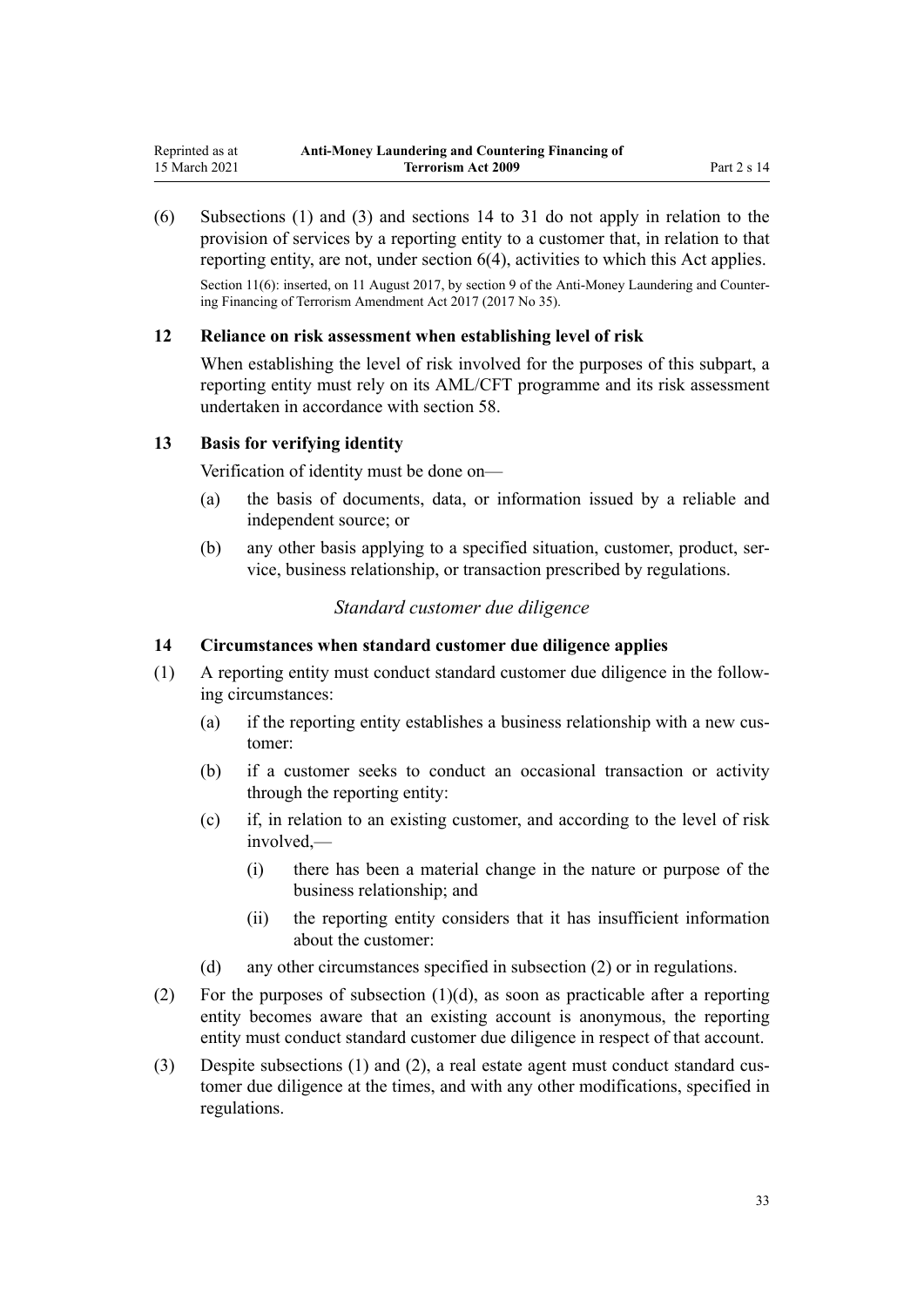<span id="page-33-0"></span>Section 14(1)(b): amended, on 11 August 2017, by [section 68](http://legislation.govt.nz/pdflink.aspx?id=DLM7340644) of the Anti-Money Laundering and Countering Financing of Terrorism Amendment Act 2017 (2017 No 35).

Section  $14(1)(d)$ : replaced, on 11 August 2017, by section  $10(1)$  of the Anti-Money Laundering and Countering Financing of Terrorism Amendment Act 2017 (2017 No 35).

Section 14(2): inserted, on 11 August 2017, by [section 10\(2\)](http://legislation.govt.nz/pdflink.aspx?id=DLM7161279) of the Anti-Money Laundering and Countering Financing of Terrorism Amendment Act 2017 (2017 No 35).

Section 14(3): inserted, on 11 August 2017, by [section 10\(2\)](http://legislation.govt.nz/pdflink.aspx?id=DLM7161279) of the Anti-Money Laundering and Countering Financing of Terrorism Amendment Act 2017 (2017 No 35).

### **15 Standard customer due diligence: identity requirements**

A reporting entity must obtain the following identity information in relation to the persons referred to in [section 11\(1\):](#page-31-0)

- (a) the person's full name; and
- (b) the person's date of birth; and
- (c) if the person is not the customer, the person's relationship to the customer; and
- (d) the person's address or registered office; and
- (e) the person's company identifier or registration number; and
- (f) any information prescribed by regulations.

### **16 Standard customer due diligence: verification of identity requirements**

- (1) A reporting entity must—
	- (a) take reasonable steps to satisfy itself that the information obtained under section 15 is correct; and
	- (b) according to the level of risk involved, take reasonable steps to verify any beneficial owner's identity so that the reporting entity is satisfied that it knows who the beneficial owner is; and
	- (c) if a person is acting on behalf of the customer, according to the level of risk involved, take reasonable steps to verify the person's identity and authority to act on behalf of the customer so that the reporting entity is satisfied it knows who the person is and that the person has authority to act on behalf of the customer; and
	- (d) verify any other information prescribed by regulations.
- (2) Except as provided in subsection (3), a reporting entity must carry out verification of identity before establishing a business relationship or conducting an occasional transaction or activity.
- (3) Verification of identity may be completed after the business relationship has been established if—
	- (a) it is essential not to interrupt normal business practice; and
	- (b) money laundering and financing of terrorism risks are effectively managed through procedures of transaction limitations and account monitor-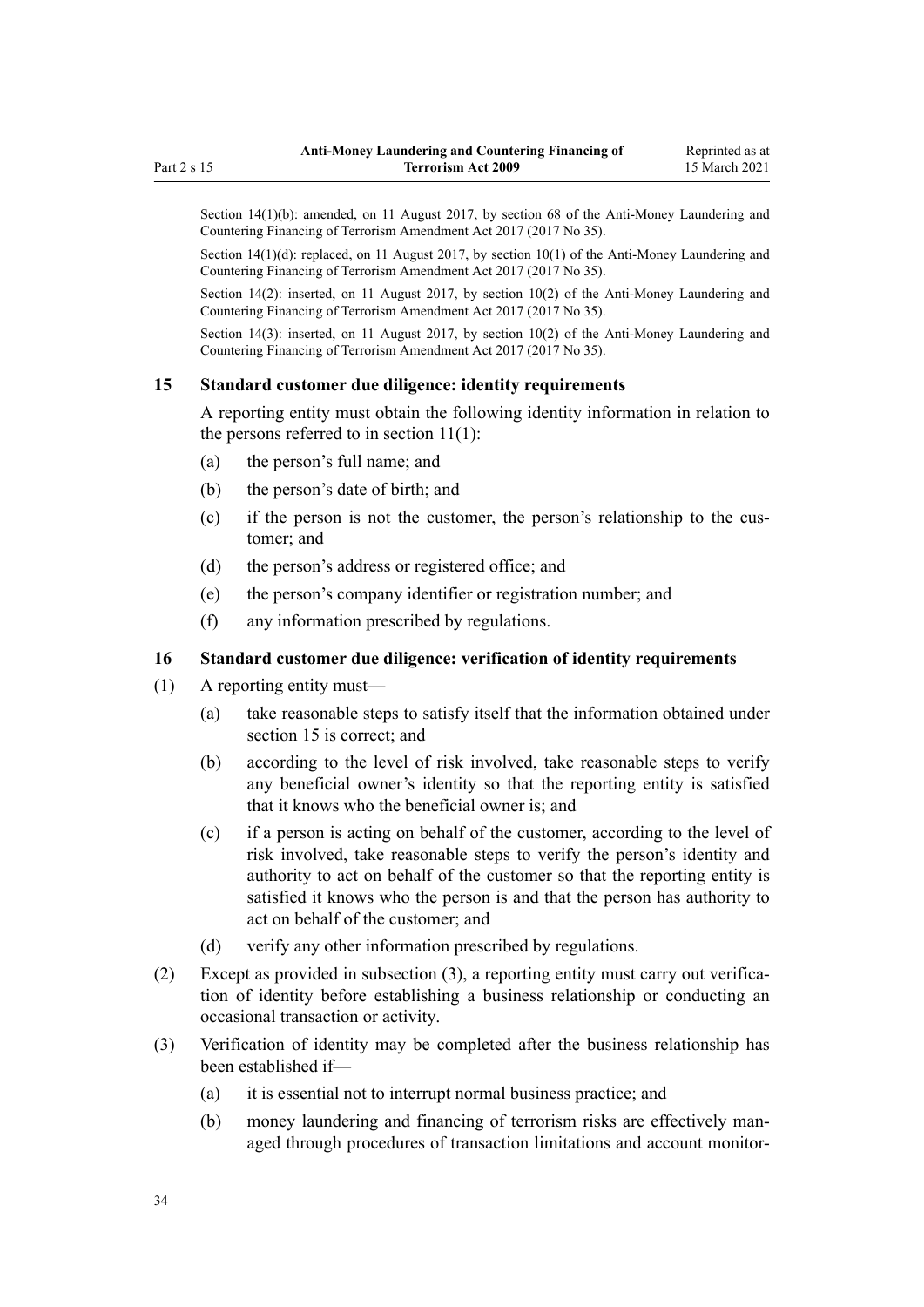<span id="page-34-0"></span>ing or (if the reporting entity is not a financial institution) through other appropriate risk management procedures; and

(c) verification of identity is completed as soon as is practicable once the business relationship has been established.

Section 16(1)(a): amended, on 5 December 2013, by [section 5](http://legislation.govt.nz/pdflink.aspx?id=DLM5621509) of the Anti-Money Laundering and Countering Financing of Terrorism Amendment Act 2013 (2013 No 106).

Section 16(2): amended, on 11 August 2017, by [section 68](http://legislation.govt.nz/pdflink.aspx?id=DLM7340644) of the Anti-Money Laundering and Countering Financing of Terrorism Amendment Act 2017 (2017 No 35).

Section 16(3)(b): amended, on 11 August 2017, by [section 11](http://legislation.govt.nz/pdflink.aspx?id=DLM7340620) of the Anti-Money Laundering and Countering Financing of Terrorism Amendment Act 2017 (2017 No 35).

### **17 Standard customer due diligence: other requirements**

A reporting entity must also obtain—

- (a) information on the nature and purpose of the proposed business relationship between the customer and the reporting entity; and
- (b) sufficient information to determine whether the customer should be subject to enhanced customer due diligence.

# *Simplified customer due diligence*

### **18 Circumstances when simplified customer due diligence applies**

- (1) A reporting entity may conduct simplified customer due diligence if—
	- (a) it establishes a business relationship with one of the customers specified in subsection (2); or
	- (b) one of the customers specified in subsection (2) conducts an occasional transaction or activity through the reporting entity; or
	- (c) a customer conducts a transaction or obtains a product or service specified in regulations through the reporting entity.
- (2) The following are customers for the purposes of subsection (1):
	- (a) a listed issuer (within the meaning of [section 6\(1\)](http://legislation.govt.nz/pdflink.aspx?id=DLM4090590) of the Financial Markets Conduct Act 2013) that is the issuer of quoted voting products (within the meaning of that Act):
	- (b) a public service agency as defined in [section 5](http://legislation.govt.nz/pdflink.aspx?id=LMS356868) of the Public Service Act 2020:
	- (c) a local authority, as defined in [section 5\(2\)](http://legislation.govt.nz/pdflink.aspx?id=DLM170881) of the Local Government Act 2002:
	- (d) the New Zealand Police:
	- (e) a State enterprise (within the meaning of [section 2](http://legislation.govt.nz/pdflink.aspx?id=DLM97382) of the State-Owned Enterprises Act 1986) and a new State enterprise (as listed in [Schedule 2](http://legislation.govt.nz/pdflink.aspx?id=DLM98602) of that Act):
	- (f) a body that—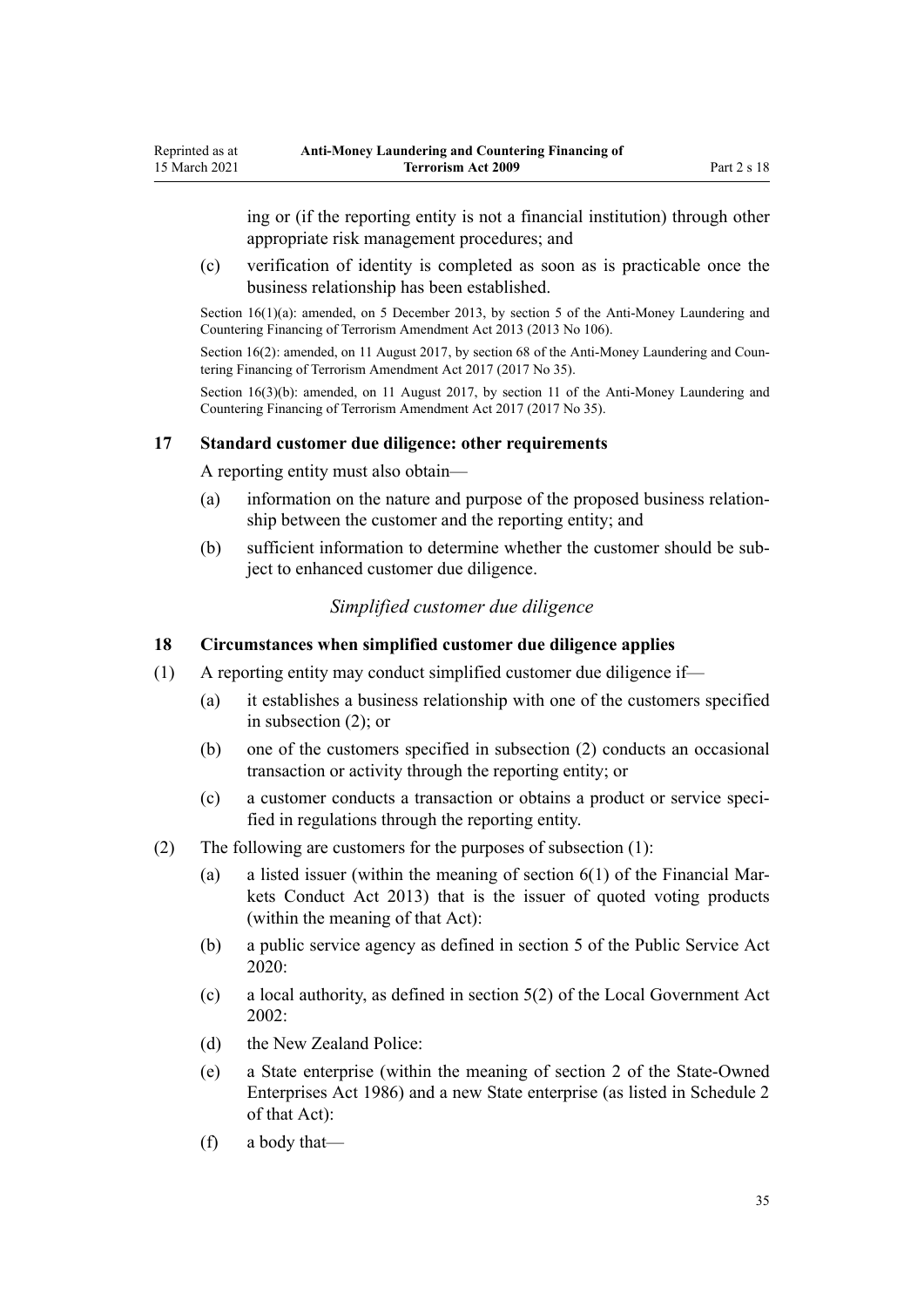|     |                                                                                                                                                 | (i)                                                                                                                                                                   | corresponds to a State enterprise or a new State enterprise (as<br>defined in paragraph (e); and                                            |  |
|-----|-------------------------------------------------------------------------------------------------------------------------------------------------|-----------------------------------------------------------------------------------------------------------------------------------------------------------------------|---------------------------------------------------------------------------------------------------------------------------------------------|--|
|     |                                                                                                                                                 | (ii)                                                                                                                                                                  | is located in a country that has sufficient AML/CFT systems:                                                                                |  |
|     | (g)                                                                                                                                             | [Repealed]                                                                                                                                                            |                                                                                                                                             |  |
|     | (h)                                                                                                                                             | a person licensed to be a supervisor or statutory supervisor under the<br>Financial Markets Supervisors Act 2011, when the person acts for itself:                    |                                                                                                                                             |  |
|     | (i)                                                                                                                                             | a trustee corporation, within the meaning of section $2(1)$ of the Adminis-<br>tration Act 1969, when the trustee corporation acts for itself:                        |                                                                                                                                             |  |
|     | (j)                                                                                                                                             | a Crown entity, as defined in section $7(1)$ of the Crown Entities Act<br>2004:                                                                                       |                                                                                                                                             |  |
|     | (k)                                                                                                                                             | an organisation named in Schedule 4 of the Public Finance Act 1989:                                                                                                   |                                                                                                                                             |  |
|     | (1)                                                                                                                                             | a company named in Schedule 4A of the Public Finance Act 1989:                                                                                                        |                                                                                                                                             |  |
|     | a government body that-<br>(m)                                                                                                                  |                                                                                                                                                                       |                                                                                                                                             |  |
|     |                                                                                                                                                 | (i)                                                                                                                                                                   | corresponds to a public service agency as defined in section 5 of<br>the Public Service Act 2020; and                                       |  |
|     |                                                                                                                                                 | (ii)                                                                                                                                                                  | is located in an overseas jurisdiction that has sufficient AML/CFT<br>systems:                                                              |  |
|     | (n)                                                                                                                                             | a registered bank within the meaning of section $2(1)$ of the Reserve Bank<br>of New Zealand Act 1989:                                                                |                                                                                                                                             |  |
|     | (0)                                                                                                                                             | a licensed insurer within the meaning of section $6(1)$ of the Insurance<br>(Prudential Supervision) Act 2010:                                                        |                                                                                                                                             |  |
|     | (p)<br>Companies Act 1993) of that company,—                                                                                                    |                                                                                                                                                                       | a company, or a subsidiary (within the meaning of section $5(1)$ of the                                                                     |  |
|     |                                                                                                                                                 | (i)                                                                                                                                                                   | whose equity securities are listed in New Zealand or on an over-<br>seas stock exchange that has sufficient disclosure requirements;<br>and |  |
|     |                                                                                                                                                 | (ii)                                                                                                                                                                  | that is located in a country that has sufficient AML/CFT systems<br>in place:                                                               |  |
|     | (q)                                                                                                                                             |                                                                                                                                                                       | any other entity or class of entities specified in regulations.                                                                             |  |
| (3) | A reporting entity may also conduct simplified customer due diligence on a<br>person who purports to act on behalf of a customer when—          |                                                                                                                                                                       |                                                                                                                                             |  |
|     | the reporting entity already has a business relationship with the customer<br>(a)<br>at the time the person acts on behalf of the customer; and |                                                                                                                                                                       |                                                                                                                                             |  |
|     | (b)                                                                                                                                             | the reporting entity has conducted one of the specified types of customer<br>due diligence on the customer in accordance with this Act and regula-<br>tions (if any). |                                                                                                                                             |  |
|     | $(3A)$ Despite subsections $(1)$ to $(3)$ a real estate agent must conduct simplified cus-                                                      |                                                                                                                                                                       |                                                                                                                                             |  |

(3A) Despite subsections (1) to (3), a real estate agent must conduct simplified customer due diligence at the times, and with any other modifications, specified in regulations.

Part 2 s 18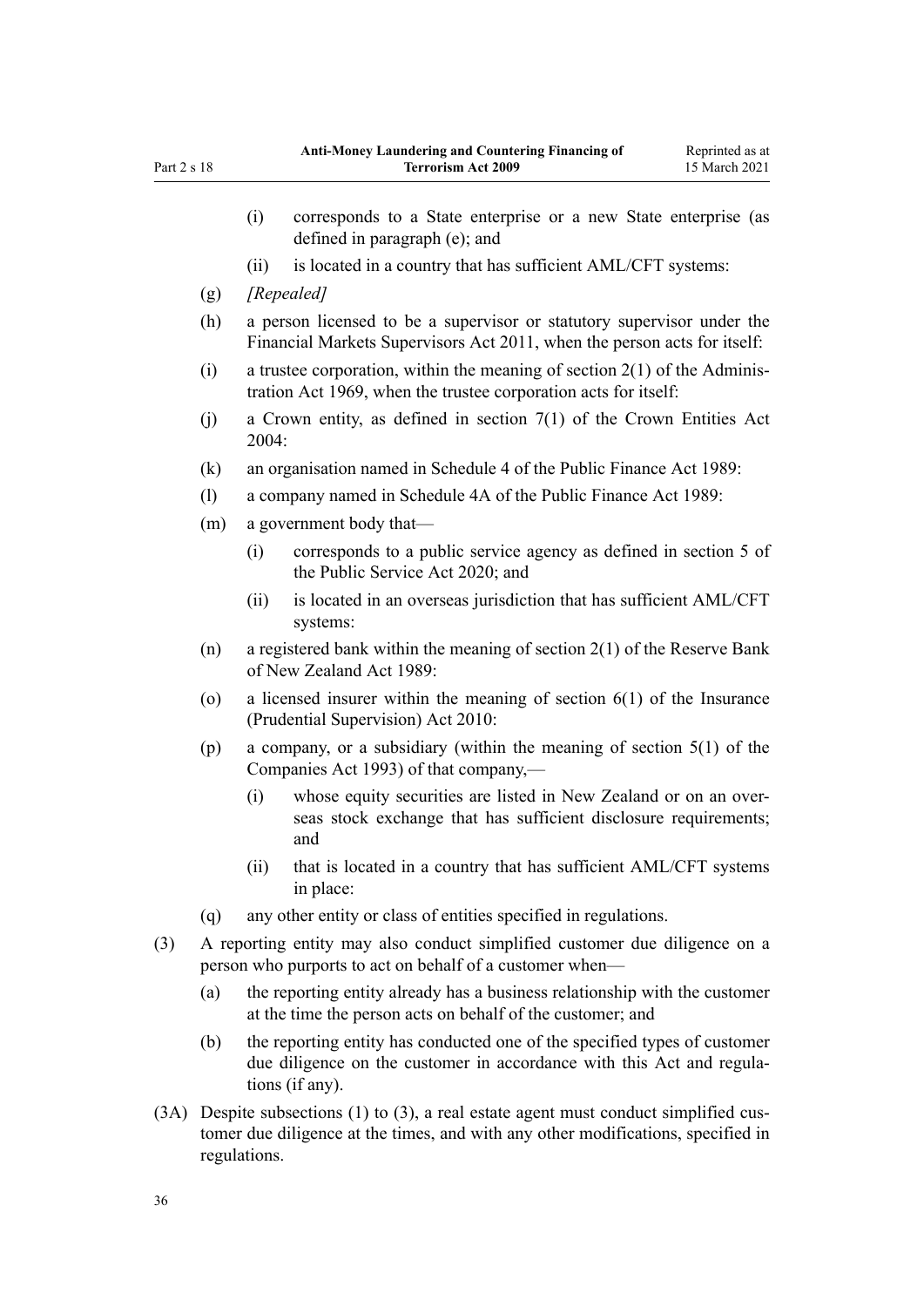<span id="page-36-0"></span>(4) For the avoidance of doubt, nothing in this subpart requires identification or verification of identity of a beneficial owner of a customer in respect of whom a reporting entity may conduct simplified customer due diligence.

Section 18(1)(b): amended, on 11 August 2017, by [section 68](http://legislation.govt.nz/pdflink.aspx?id=DLM7340644) of the Anti-Money Laundering and Countering Financing of Terrorism Amendment Act 2017 (2017 No 35).

Section 18(1)(c): amended, on 5 December 2013, by [section 6](http://legislation.govt.nz/pdflink.aspx?id=DLM5621510) of the Anti-Money Laundering and Countering Financing of Terrorism Amendment Act 2013 (2013 No 106).

Section 18(2): replaced, on 11 August 2017, by [section 12\(1\)](http://legislation.govt.nz/pdflink.aspx?id=DLM7161280) of the Anti-Money Laundering and Countering Financing of Terrorism Amendment Act 2017 (2017 No 35).

Section 18(2)(b): replaced, on 7 August 2020, by [section 135](http://legislation.govt.nz/pdflink.aspx?id=LMS176959) of the Public Service Act 2020 (2020) No 40).

Section  $18(2)(g)$ : repealed, on 28 September 2017, by [section 335](http://legislation.govt.nz/pdflink.aspx?id=DLM6921475) of the Intelligence and Security Act 2017 (2017 No 10).

Section 18(2)(m)(i): amended, on 7 August 2020, by [section 135](http://legislation.govt.nz/pdflink.aspx?id=LMS176959) of the Public Service Act 2020 (2020 No 40).

Section 18(3A): inserted, on 11 August 2017, by [section 12\(2\)](http://legislation.govt.nz/pdflink.aspx?id=DLM7161280) of the Anti-Money Laundering and Countering Financing of Terrorism Amendment Act 2017 (2017 No 35).

#### **19 Simplified customer due diligence: identity requirements**

A reporting entity must obtain the following identity information in relation to a person acting on behalf of the customer:

- (a) the person's full name; and
- (b) the person's date of birth; and
- (c) the person's relationship to the customer; and
- (d) any information prescribed by regulations.

#### **20 Simplified customer due diligence: verification of identity requirements**

- (1) A reporting entity must, according to the level of risk involved, verify the identity of a person acting on behalf of a customer and that person's authority to act for the customer so that it is satisfied it knows who the person is and that the person has authority to act on behalf of the customer.
- (2) Verification of identity must be carried out before the business relationship is established or the occasional transaction or activity is conducted or the person acts on behalf of the customer.
- (3) For the purposes of verifying a person's authority to act in the circumstances described in [section 18](#page-34-0), a reporting entity may rely on an authority provided in an application form or other document provided to the reporting entity that shows a person's authority to act or transact on an account.

Section 20(2): amended, on 11 August 2017, by [section 68](http://legislation.govt.nz/pdflink.aspx?id=DLM7340644) of the Anti-Money Laundering and Countering Financing of Terrorism Amendment Act 2017 (2017 No 35).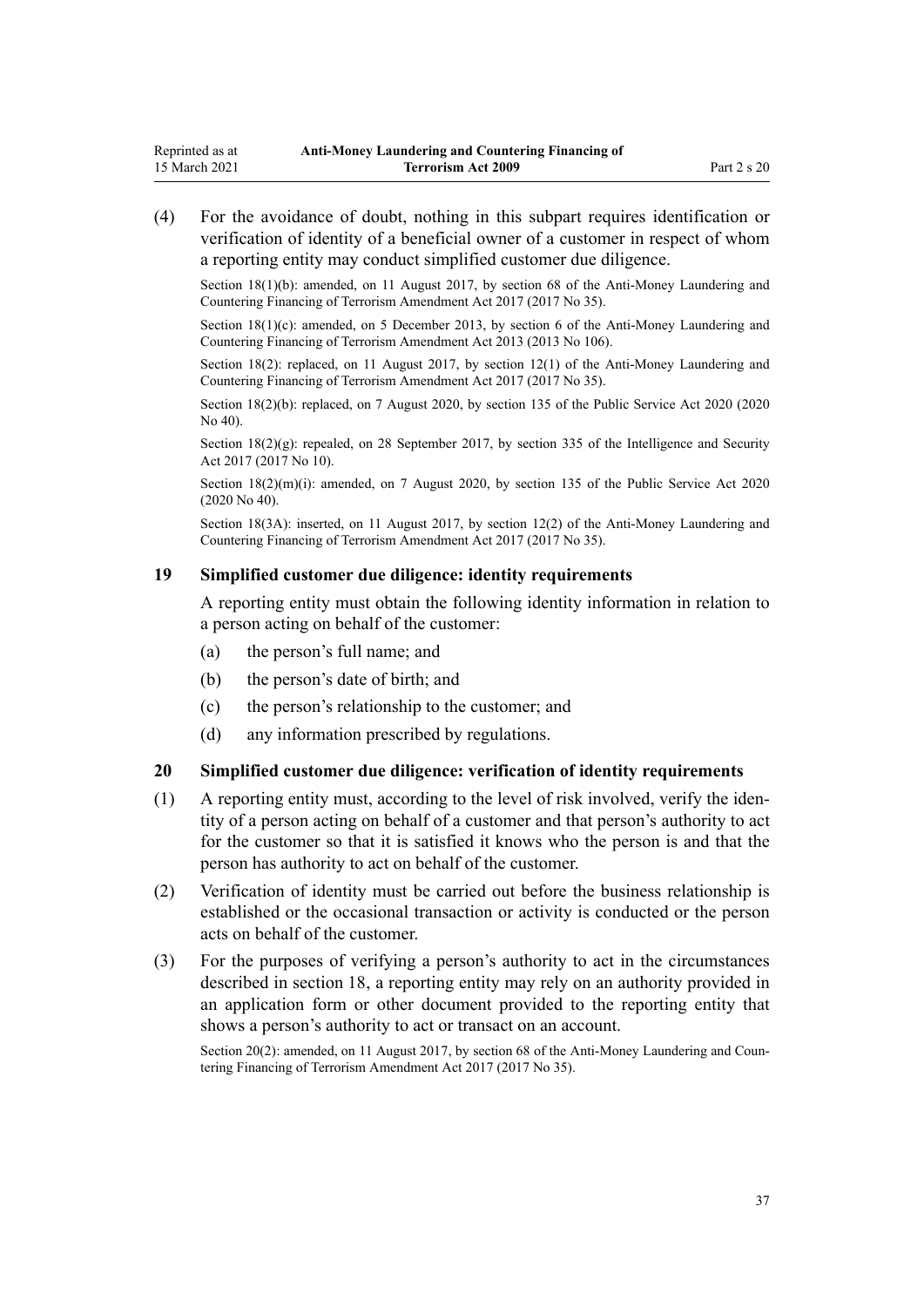# <span id="page-37-0"></span>**21 Simplified customer due diligence: other requirements**

In the circumstances described in section  $18(1)(a)$ , a reporting entity must also obtain information on the nature and purpose of the proposed business relationship between the customer and the reporting entity.

#### *Enhanced customer due diligence*

#### **22 Circumstances when enhanced customer due diligence applies**

- (1) A reporting entity must conduct enhanced customer due diligence in accordance with [sections 23](#page-39-0) and [24](#page-39-0) in the following circumstances:
	- (a) if the reporting entity establishes a business relationship with a customer that is—
		- (i) a trust or another vehicle for holding personal assets:
		- (ii) a non-resident customer from a country that has insufficient antimoney laundering and countering financing of terrorism systems or measures in place:
		- (iii) a company with nominee shareholders or shares in bearer form:
	- (b) if a customer seeks to conduct an occasional transaction or activity through the reporting entity and that customer is—
		- (i) a trust or another vehicle for holding personal assets:
		- (ii) a non-resident customer from a country that has insufficient antimoney laundering and countering financing of terrorism systems or measures in place:
		- (iii) a company with nominee shareholders or shares in bearer form:
	- (c) if a customer seeks to conduct, through the reporting entity, a complex, unusually large transaction or unusual pattern of transactions that have no apparent or visible economic or lawful purpose:
	- (d) when a reporting entity considers that the level of risk involved is such that enhanced due diligence should apply to a particular situation:
	- (e) any other circumstances specified in [section 22A](#page-38-0) or regulations.
- (2) A reporting entity must conduct enhanced customer due diligence in accordance with [section 26](#page-40-0) if—
	- (a) it establishes a business relationship with a customer who it has determined is a politically exposed person; or
	- (b) a customer who it has determined is a politically exposed person seeks to conduct an occasional transaction or activity through the reporting entity.
- (3) A reporting entity must conduct enhanced customer due diligence in accordance with [sections 27](#page-40-0) and [28](#page-42-0) if it is an ordering institution, an intermediary institution, or a beneficiary institution in relation to a wire transfer.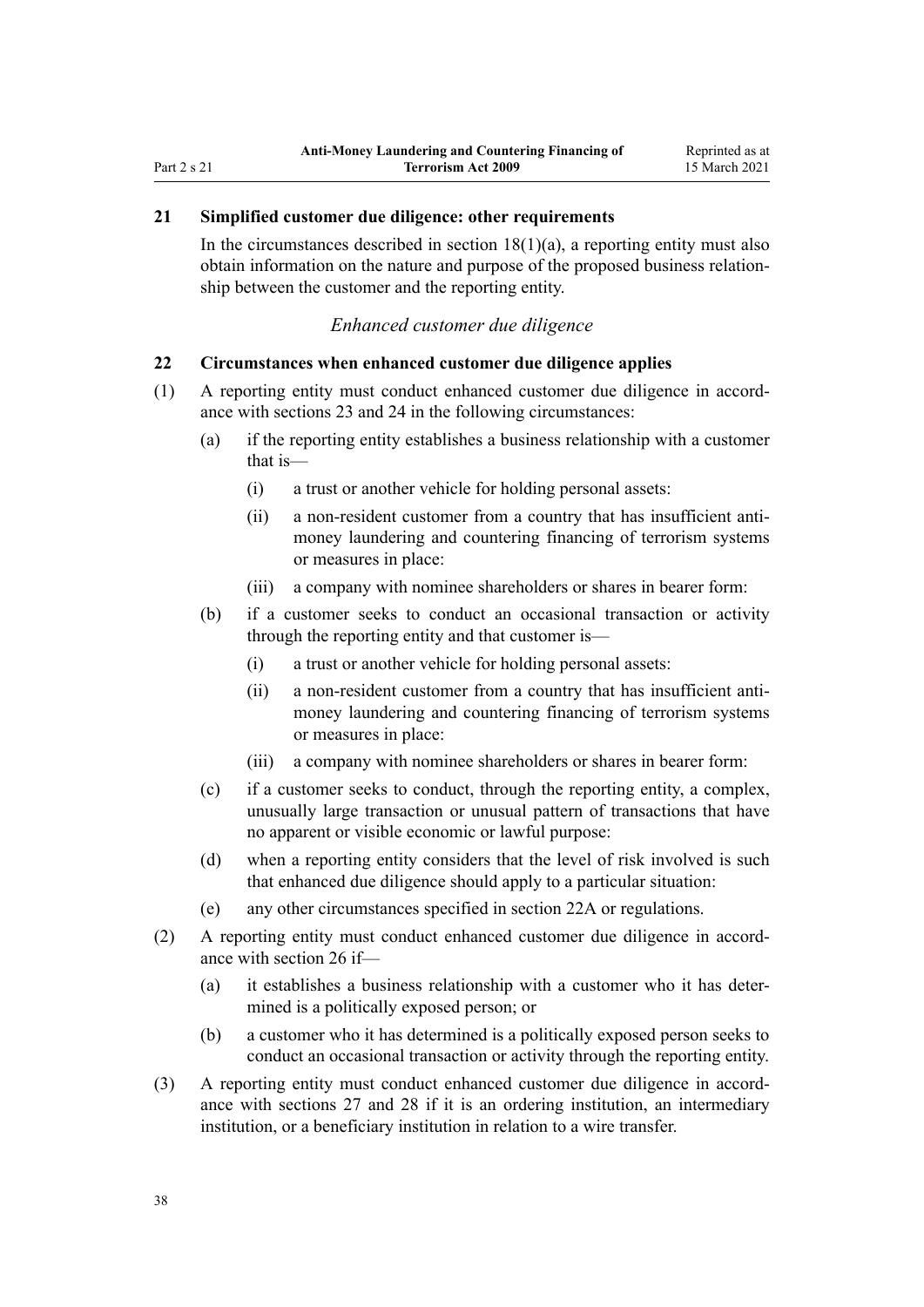- <span id="page-38-0"></span>(4) A reporting entity must conduct enhanced customer due diligence in accordance with [section 29](#page-42-0) if it has, or proposes to have, a correspondent banking relationship.
- (5) A reporting entity must conduct enhanced due diligence in accordance with [section 30](#page-43-0) if—
	- (a) it establishes a business relationship with a customer that involves new or developing technologies, or new or developing products, that might favour anonymity; or
	- (b) a customer seeks to conduct an occasional transaction or activity through the reporting entity that involves new or developing technologies, or new or developing products, that might favour anonymity.
- (6) Despite subsections (1) to (5), a real estate agent must conduct enhanced customer due diligence at the times, in the circumstances, and with any other modifications specified in regulations.

Section 22(1)(b): amended, on 11 August 2017, by [section 68](http://legislation.govt.nz/pdflink.aspx?id=DLM7340644) of the Anti-Money Laundering and Countering Financing of Terrorism Amendment Act 2017 (2017 No 35).

Section 22(1)(e): amended, on 11 August 2017, by [section 13\(1\)](http://legislation.govt.nz/pdflink.aspx?id=DLM7161281) of the Anti-Money Laundering and Countering Financing of Terrorism Amendment Act 2017 (2017 No 35).

Section 22(2)(b): amended, on 11 August 2017, by [section 68](http://legislation.govt.nz/pdflink.aspx?id=DLM7340644) of the Anti-Money Laundering and Countering Financing of Terrorism Amendment Act 2017 (2017 No 35).

Section 22(5)(b): amended, on 11 August 2017, by [section 68](http://legislation.govt.nz/pdflink.aspx?id=DLM7340644) of the Anti-Money Laundering and Countering Financing of Terrorism Amendment Act 2017 (2017 No 35).

Section 22(6): inserted, on 11 August 2017, by [section 13\(2\)](http://legislation.govt.nz/pdflink.aspx?id=DLM7161281) of the Anti-Money Laundering and Countering Financing of Terrorism Amendment Act 2017 (2017 No 35).

### **22A Enhanced customer due diligence required for certain activities requiring suspicious activities report**

- (1) This section applies to an activity—
	- (a) that the reporting entity concerned (other than a high-value dealer) is required to report to the Commissioner under [section 40](#page-50-0); and
	- (b) that is not otherwise exempt from the customer due diligence requirements or from all the requirements of the Act; and
	- (c) that is conducted, or sought to be conducted,—
		- (i) by an existing customer; or
		- (ii) by a customer engaging in an occasional transaction or activity.
- (2) For the purposes of section  $22(1)(e)$ , as soon as practicable after a reporting entity becomes aware that the reporting entity must report the suspicious activity under [section 40,](#page-50-0) a circumstance occurs in which the reporting entity must conduct enhanced customer due diligence in respect of that activity.

Section 22A: inserted, on 11 August 2017, by [section 14](http://legislation.govt.nz/pdflink.aspx?id=DLM7340621) of the Anti-Money Laundering and Countering Financing of Terrorism Amendment Act 2017 (2017 No 35).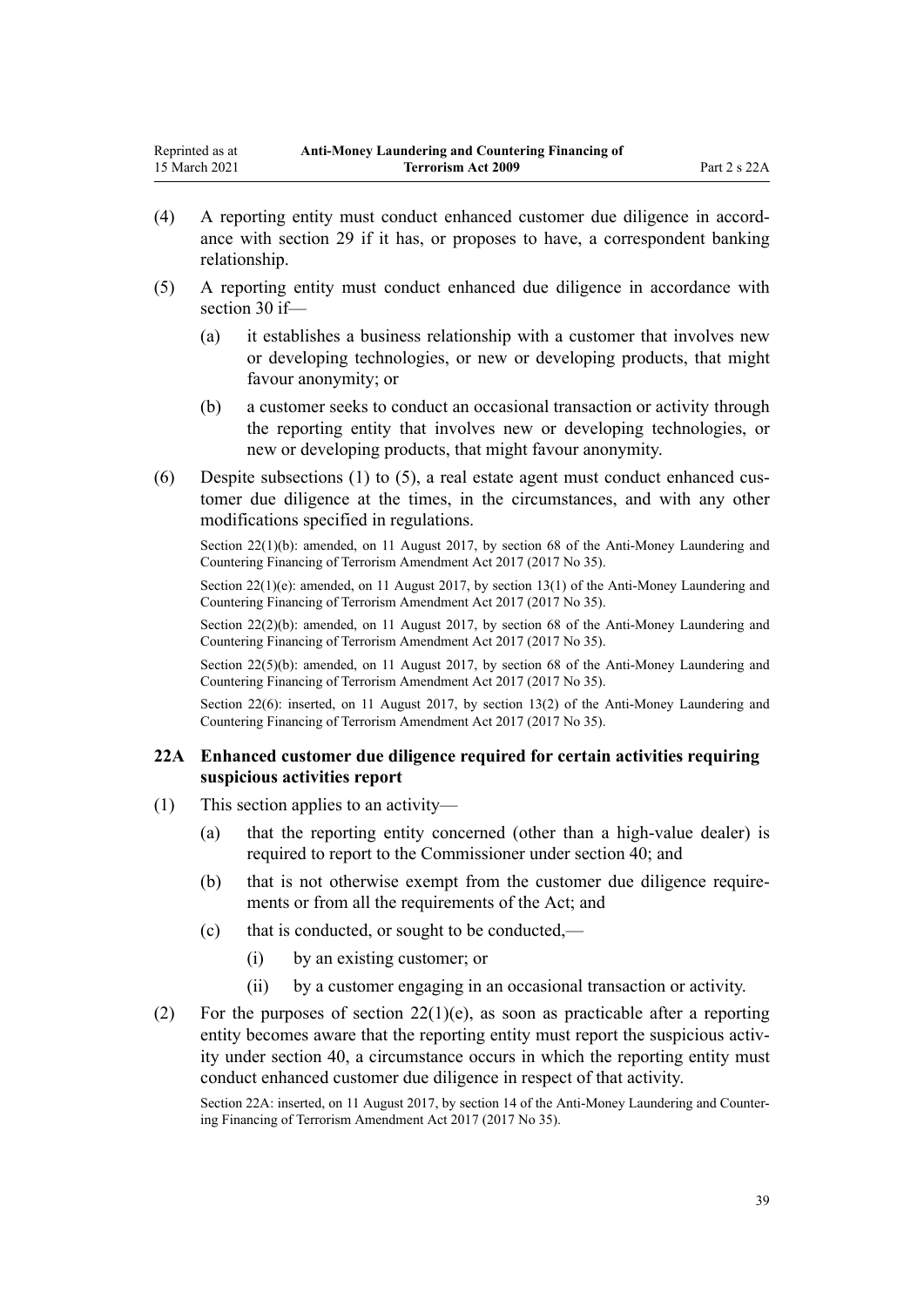#### <span id="page-39-0"></span>**23 Enhanced customer due diligence: identity requirements**

- (1) A reporting entity must, in relation to a person referred to in [section 11\(1\)](#page-31-0), obtain the information required under [section 15](#page-33-0) and the following additional information:
	- (a) information relating to the source of the funds or the wealth of the customer; and
	- (b) the additional information referred to in subsection (2) and any additional information prescribed by regulations.
- (2) For the purposes of subsection  $(1)(b)$ , a reporting entity must obtain,—
	- (a) in the case of a trust other than a trust to which paragraph (b) applies, the name and the date of birth of each beneficiary of the trust:
	- (b) in the case of a customer that is a discretionary trust or a charitable trust or a trust that has more than 10 beneficiaries, a description of—
		- (i) each class or type of beneficiary:
		- (ii) if the trust is a charitable trust, the objects of the trust.

Section 23(1)(b): replaced, on 11 August 2017, by [section 15\(1\)](http://legislation.govt.nz/pdflink.aspx?id=DLM7161282) of the Anti-Money Laundering and Countering Financing of Terrorism Amendment Act 2017 (2017 No 35).

Section 23(2): inserted, on 11 August 2017, by [section 15\(2\)](http://legislation.govt.nz/pdflink.aspx?id=DLM7161282) of the Anti-Money Laundering and Countering Financing of Terrorism Amendment Act 2017 (2017 No 35).

#### **24 Enhanced customer due diligence: verification of identity requirements**

- (1) A reporting entity must—
	- (a) conduct the verification of identity requirements for standard customer due diligence set out in [section 16;](#page-33-0) and
	- (b) according to the level of risk involved, take reasonable steps to verify the information obtained under section  $23(1)(a)$ ; and
	- (c) verify any other information prescribed by regulations.
- (2) Except as provided in subsection (3), a reporting entity must carry out verification of identity before establishing a business relationship or conducting an occasional transaction or activity.
- (3) Verification of identity may be completed after the business relationship has been established if—
	- (a) it is essential not to interrupt normal business practice; and
	- (b) money laundering and financing of terrorism risks are effectively managed through procedures of transaction limitations and account monitoring or (if the reporting entity is not a financial institution) through other appropriate risk management procedures; and
	- (c) verification of identity is completed as soon as is practicable once the business relationship has been established.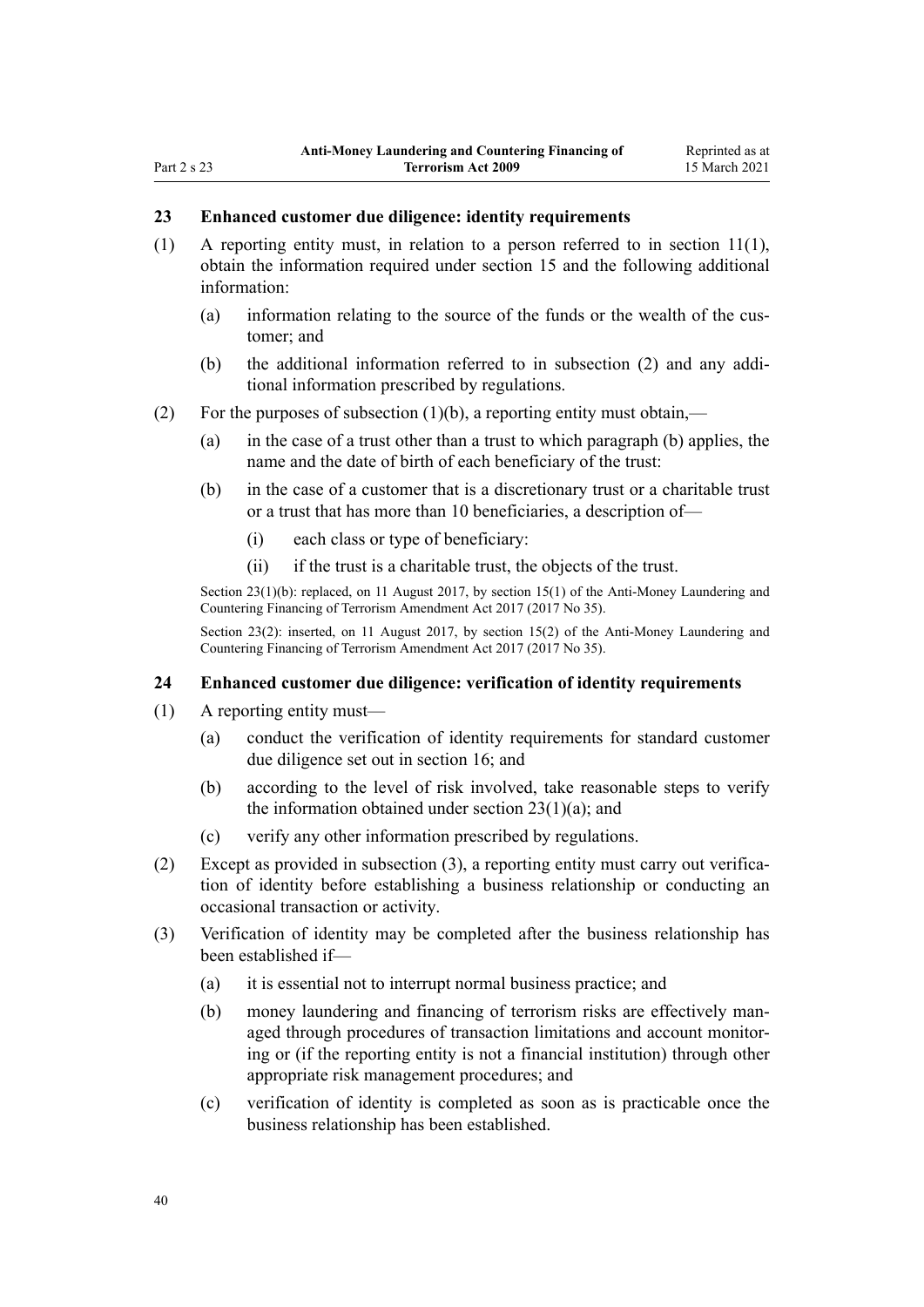<span id="page-40-0"></span>Section 24(2): amended, on 11 August 2017, by [section 68](http://legislation.govt.nz/pdflink.aspx?id=DLM7340644) of the Anti-Money Laundering and Countering Financing of Terrorism Amendment Act 2017 (2017 No 35).

Section 24(3)(b): amended, on 11 August 2017, by [section 16](http://legislation.govt.nz/pdflink.aspx?id=DLM7340623) of the Anti-Money Laundering and Countering Financing of Terrorism Amendment Act 2017 (2017 No 35).

#### **25 Enhanced customer due diligence: other requirements**

In the circumstances described in section  $22(1)(a)$ ,  $22(2)(a)$ , and  $22(5)(a)$ , a reporting entity must also obtain information on the nature and purpose of the proposed business relationship between the customer and the reporting entity.

#### **26 Politically exposed person**

- (1) The reporting entity must, as soon as practicable after establishing a business relationship or conducting an occasional transaction or activity, take reasonable steps to determine whether the customer or any beneficial owner is a politically exposed person.
- (2) If a reporting entity determines that a customer or beneficial owner with whom it has established a business relationship is a politically exposed person, then—
	- (a) the reporting entity must have senior management approval for continuing the business relationship; and
	- (b) the reporting entity must obtain information about the source of wealth or funds of the customer or beneficial owner and take reasonable steps to verify the source of that wealth or those funds.
- (3) If a reporting entity determines that a customer or beneficial owner with whom it has conducted an occasional transaction or activity is a politically exposed person, then the reporting entity must, as soon as practicable after conducting that transaction or other activity, take reasonable steps to obtain information about the source of wealth or funds of the customer or beneficial owner and verify the source of that wealth or those funds.

Section 26(1): amended, on 11 August 2017, by [section 68](http://legislation.govt.nz/pdflink.aspx?id=DLM7340644) of the Anti-Money Laundering and Countering Financing of Terrorism Amendment Act 2017 (2017 No 35).

Section 26(3): amended, on 11 August 2017, by [section 68](http://legislation.govt.nz/pdflink.aspx?id=DLM7340644) of the Anti-Money Laundering and Countering Financing of Terrorism Amendment Act 2017 (2017 No 35).

#### **27 Wire transfers: identity requirements**

- (1) A reporting entity that is an ordering institution must identify the originator of a wire transfer that is equal to or above the applicable threshold value by obtaining the following information:
	- (a) the originator's full name; and
	- (b) the originator's account number or other identifying information that may be prescribed and allows the transaction to be traced back to the originator; and
	- (c) one of the following:
		- (i) the originator's address: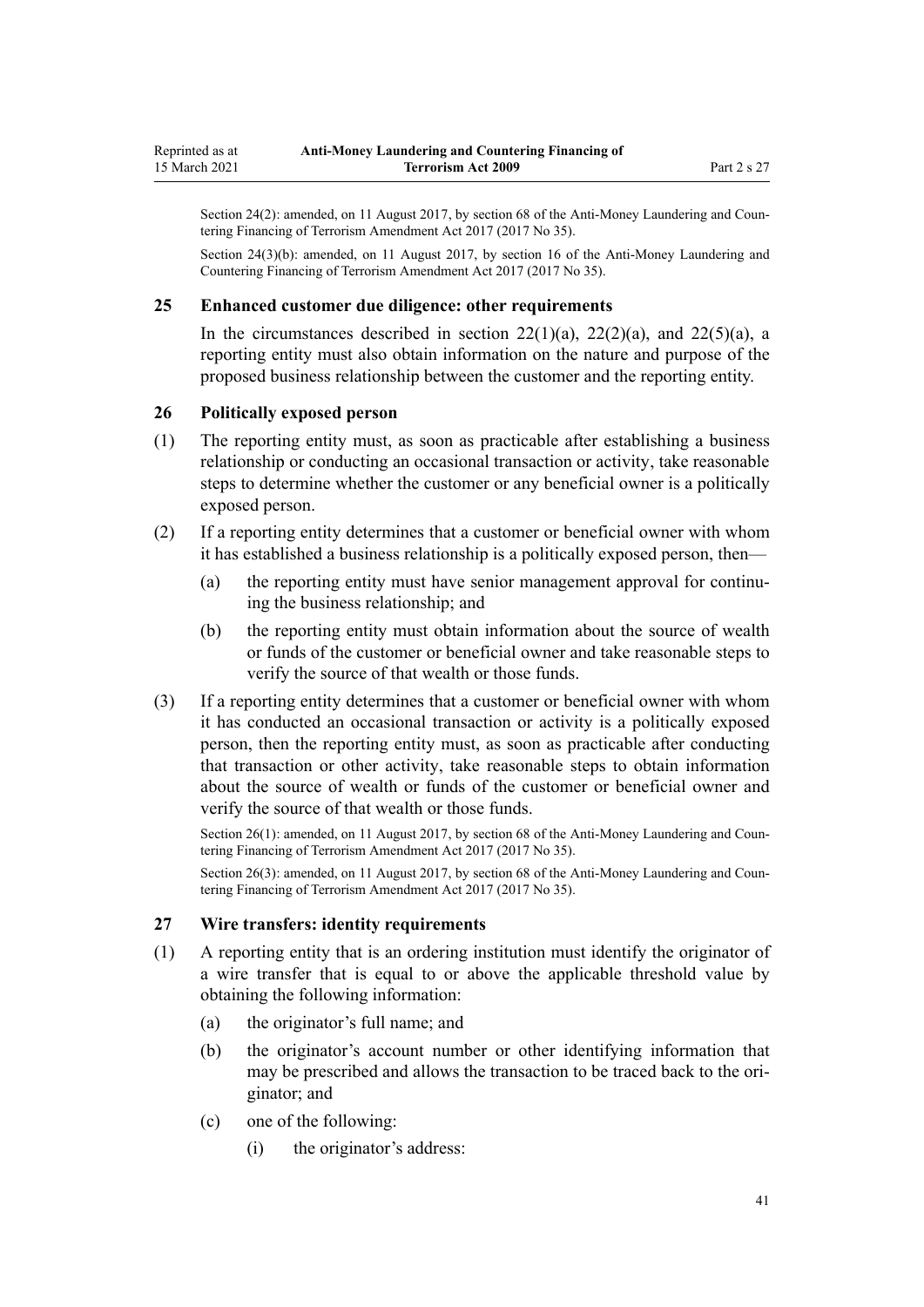- (ii) the originator's national identity number:
- (iii) the originator's customer identification number:
- (iv) the originator's place and date of birth; and
- (d) any information prescribed by section 27A or regulations.
- (2) However, if the wire transfer is a domestic wire transfer, a reporting entity that is an ordering institution may identify the originator by obtaining the originator's account number or other identifying information that may be prescribed and allows the transaction to be traced back to the originator if the reporting entity that is the ordering institution is able to provide the information specified in subsection  $(1)(a)$ ,  $(c)$ , and  $(d)$  within 3 working days of a request being made by the beneficiary institution.
- (3) Regulations may be made under [section 154\(1\)\(c\)](#page-107-0) exempting the reporting entity from the obligation to obtain some or all of the information set out in subsection (1) in relation to a specified transfer or transaction.
- (4) The information obtained by the reporting entity (the ordering institution under subsection (1) or (2), as the case may be) must accompany the wire transfer.
- (5) A reporting entity that is a beneficiary institution must—
	- (a) use effective risk-based procedures for handling wire transfers that are not accompanied by all the information specified in subsection (1); and
	- (b) consider whether the wire transfers constitute a suspicious activity.
- (6) Any information about the originator obtained by a reporting entity that is an intermediary institution must be provided by that reporting entity to the beneficiary institution as soon as practicable.
- (7) For the purposes of this section, a **domestic wire transfer** is a wire transfer where the ordering institution, the intermediary institution, and the beneficiary institution are all in New Zealand.

Section 27(1): amended, on 11 August 2017, by [section 17\(1\)](http://legislation.govt.nz/pdflink.aspx?id=DLM7161283) of the Anti-Money Laundering and Countering Financing of Terrorism Amendment Act 2017 (2017 No 35).

Section 27(1)(d): amended, on 11 August 2017, by [section 17\(2\)](http://legislation.govt.nz/pdflink.aspx?id=DLM7161283) of the Anti-Money Laundering and Countering Financing of Terrorism Amendment Act 2017 (2017 No 35).

Section 27(5)(b): amended, on 11 August 2017, by [section 17\(3\)](http://legislation.govt.nz/pdflink.aspx?id=DLM7161283) of the Anti-Money Laundering and Countering Financing of Terrorism Amendment Act 2017 (2017 No 35).

Section 27(6): replaced, on 5 December 2013, by [section 7](http://legislation.govt.nz/pdflink.aspx?id=DLM5621511) of the Anti-Money Laundering and Countering Financing of Terrorism Amendment Act 2013 (2013 No 106).

### **27A Other identifying information prescribed in relation to wire transfers**

(1) Information that gives the name of the beneficiary of a wire transfer and the account number of that beneficiary or any unique transaction reference that allows the transaction to be traced is prescribed for the purposes of [section](#page-40-0)  $27(1)(d)$ .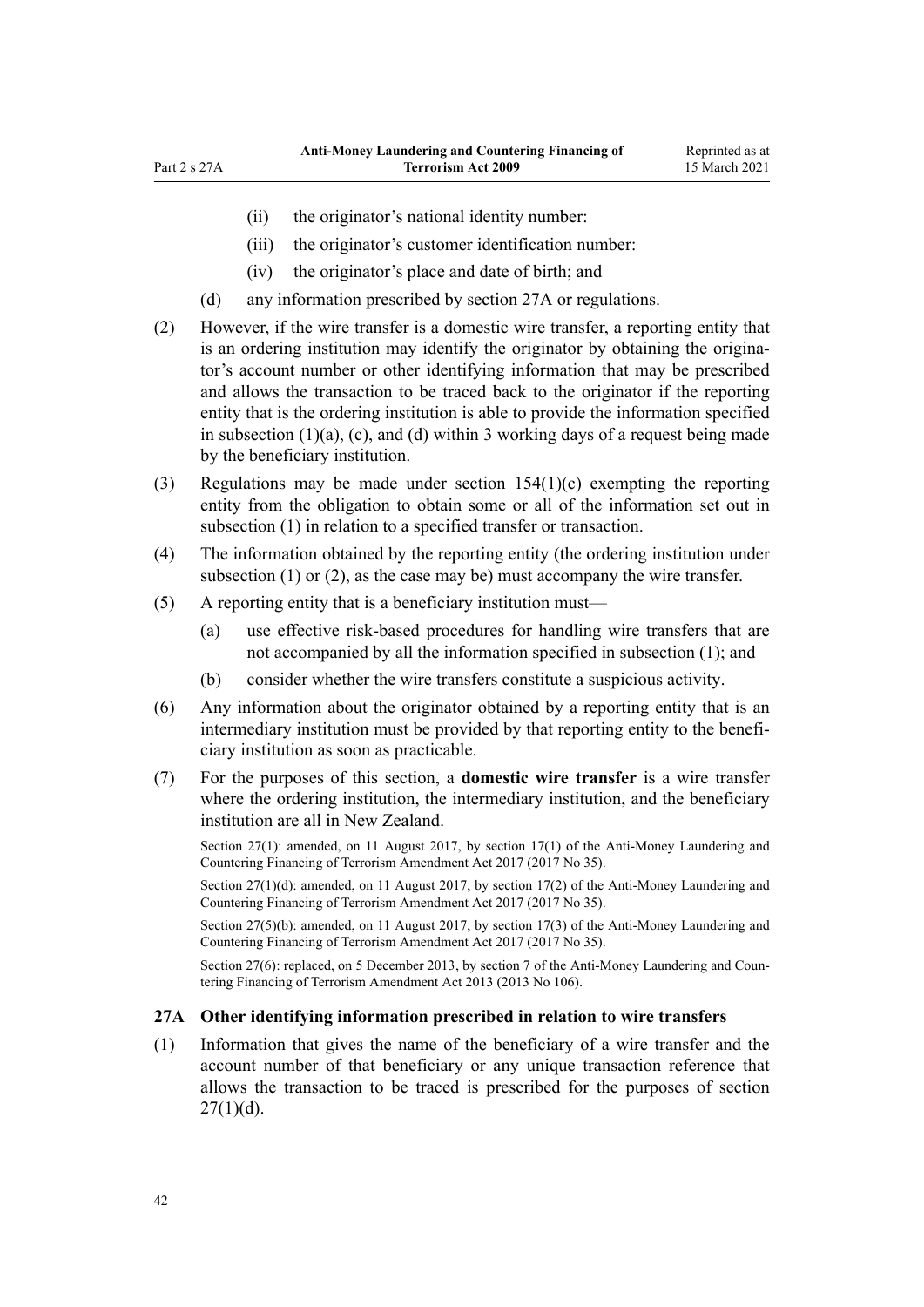<span id="page-42-0"></span>(2) In the case of a domestic wire transfer, any information that enables the transaction itself to be identified and traced to the originator is prescribed to be other identifying information for the purposes of [section 27\(2\)](#page-40-0).

Section 27A: inserted, on 11 August 2017, by [section 18](http://legislation.govt.nz/pdflink.aspx?id=DLM7340624) of the Anti-Money Laundering and Countering Financing of Terrorism Amendment Act 2017 (2017 No 35).

#### **28 Wire transfers: verification of identity requirements**

- (1) The ordering institution must, according to the level of risk involved,—
	- (a) verify the originator's identity so that the reporting entity is satisfied that the information obtained under [section 27](#page-40-0) is correct; and
	- (b) verify any other information prescribed by regulations.
- (2) Verification of the originator's identity must be carried out before the wire transfer is ordered.

Section 28(1)(a): replaced, on 5 December 2013, by [section 8](http://legislation.govt.nz/pdflink.aspx?id=DLM5621512) of the Anti-Money Laundering and Countering Financing of Terrorism Amendment Act 2013 (2013 No 106).

#### **29 Correspondent banking relationships**

- (1) A financial institution (the **correspondent**) that has, or proposes to have, a correspondent banking relationship with a respondent financial institution (the **respondent**) must, according to the level of risk involved, conduct enhanced customer due diligence as set out in subsection (2) in relation to correspondent accounts that are used, or are proposed to be used, for payments to, or receipts from, foreign financial institutions.
- (2) The correspondent must—
	- (a) gather enough information about the respondent to understand fully the nature of the respondent's business; and
	- (b) determine from publicly available information the reputation of the respondent and whether and to what extent the respondent is supervised for AML/CFT purposes, including whether the respondent has been subject to a money laundering or financing of terrorism investigation or regulatory action; and
	- (c) assess the respondent's anti-money laundering and countering financing of terrorism controls to ascertain that those controls are adequate and effective; and
	- (d) have approval from its senior management before establishing a new correspondent banking relationship; and
	- (e) document the respective AML/CFT responsibilities of the correspondent and the respondent; and
	- (f) be satisfied that, in respect of those of the respondent's customers who have direct access to accounts of the correspondent, the respondent—
		- (i) has verified the identity of, and conducts ongoing monitoring in respect of, those customers; and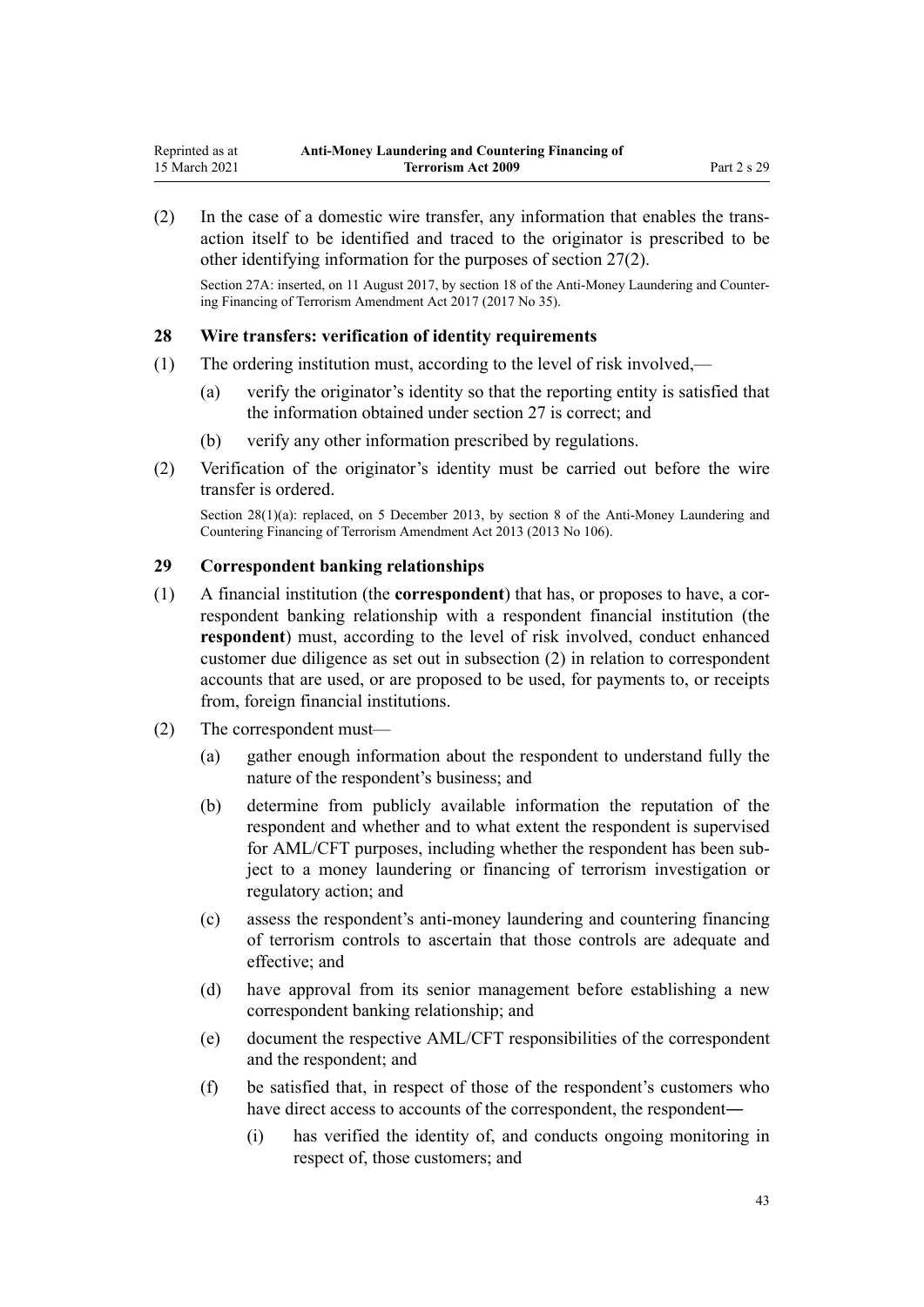- (ii) is able to provide to the correspondent, on request, the documents, data, or information obtained when conducting the relevant customer due diligence and ongoing customer due diligence; and
- (g) meet any other requirements prescribed by regulations and that apply to correspondent banking relationships.
- (3) For the purposes of this Act or regulations, a **correspondent banking relationship** means a relationship that involves the provision of banking services by a financial institution (the **correspondent**) to another financial institution (the **respondent**) if—
	- (a) the correspondent carries on an activity or business at or through a permanent establishment of the correspondent in a particular country; and
	- (b) the respondent carries on an activity or business at or through a permanent establishment of the respondent in another country; and
	- (c) the correspondent banking relationship relates, in whole or in part, to those permanent establishments; and
	- (d) the relationship is not of a kind specified in regulations; and
	- (e) the banking services are not of a kind specified in regulations.

Section 29(3): amended, on 11 August 2017, by [section 19](http://legislation.govt.nz/pdflink.aspx?id=DLM7340626) of the Anti-Money Laundering and Countering Financing of Terrorism Amendment Act 2017 (2017 No 35).

# **30 New or developing technologies, or products, that might favour anonymity**

Before a reporting entity establishes a business relationship or conducts an occasional transaction or activity that involves new or developing technologies, or new or developing products, that might favour anonymity, the reporting entity must, in addition to the requirements in [sections 15](#page-33-0) and [16,](#page-33-0)—

- (a) take any additional measures that may be needed to mitigate and manage the risk of new or developing technologies, or new or developing products, that might favour anonymity from being used in the commission of a money laundering offence or for the financing of terrorism; and
- (b) meet any other requirements prescribed by regulations and that apply to the particular technology or product.

Section 30: amended, on 11 August 2017, by [section 68](http://legislation.govt.nz/pdflink.aspx?id=DLM7340644) of the Anti-Money Laundering and Countering Financing of Terrorism Amendment Act 2017 (2017 No 35).

# *Ongoing customer due diligence and account monitoring*

# **31 Ongoing customer due diligence and account monitoring**

- (1) This section applies to a business relationship between a reporting entity and a customer.
- (2) A reporting entity must conduct ongoing customer due diligence and undertake account monitoring in order to—

<span id="page-43-0"></span>Part 2 s 30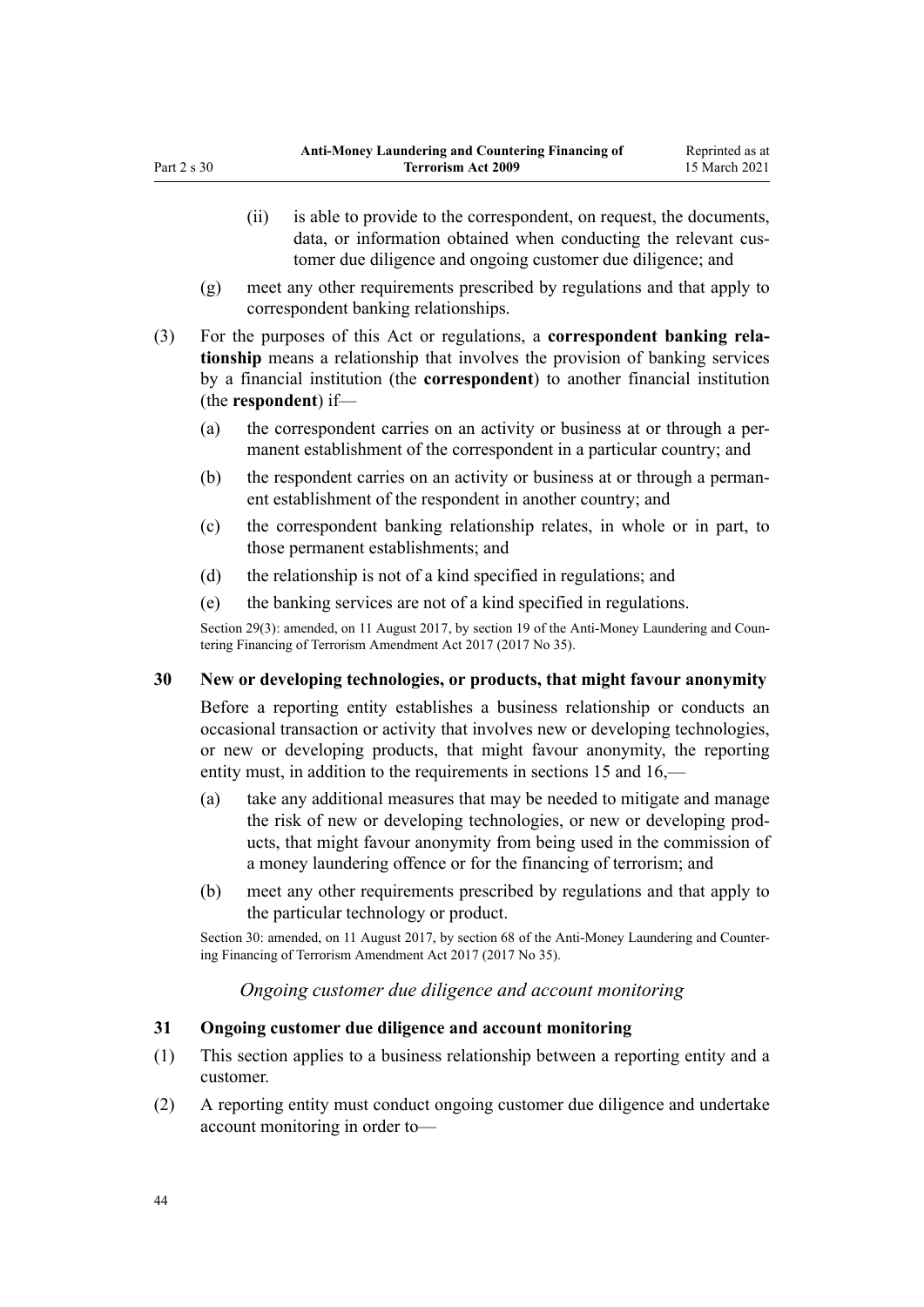- <span id="page-44-0"></span>(a) ensure that the business relationship and the transactions relating to that business relationship are consistent with the reporting entity's knowledge about the customer and the customer's business and risk profile; and
- (b) identify any grounds for reporting a suspicious activity under paragraph (b) of the definition of that term in [section 39A](#page-50-0).
- (3) When conducting ongoing customer due diligence and undertaking account monitoring, the reporting entity must have regard to—
	- (a) the type of customer due diligence conducted when the business relationship with the customer was established; and
	- (b) the level of risk involved.
- (4) When conducting ongoing customer due diligence and undertaking account monitoring, a reporting entity must do at least the following:
	- (a) regularly review the customer's account activity and transaction behaviour; and
	- (b) regularly review any customer information obtained under [sections 15](#page-33-0), [17,](#page-34-0) [19,](#page-36-0) [21,](#page-37-0) [23,](#page-39-0) [25](#page-40-0), [26](#page-40-0), [27](#page-40-0), [29](#page-42-0), and [30,](#page-43-0) or, in relation to an existing customer, any customer information the reporting entity holds about the customer; and
	- (c) anything prescribed by regulations.

Section 31(2)(b): amended, on 11 August 2017, by [section 20](http://legislation.govt.nz/pdflink.aspx?id=DLM7386133) of the Anti-Money Laundering and Countering Financing of Terrorism Amendment Act 2017 (2017 No 35).

#### *Reliance on third parties*

### **32 Reliance on member of designated business group**

- (1) A reporting entity (**member A**) that is a member of a designated business group may—
	- (a) rely on another member of the group (**member B**) to conduct any customer due diligence procedures required for customer due diligence under this Act or regulations as long as—
		- (i) any identity information is given to member A by member B before member A establishes a business relationship or an occasional transaction or activity is conducted; and
		- (ii) any verification information is given to member A by member B as soon as practicable on request by the reporting entity, but within 5 working days of the request, after the business relationship is established or the occasional transaction or activity is conducted:
	- (b) adopt that part of an AML/CFT programme of another member of the group that relates to record keeping, account monitoring, ongoing cus-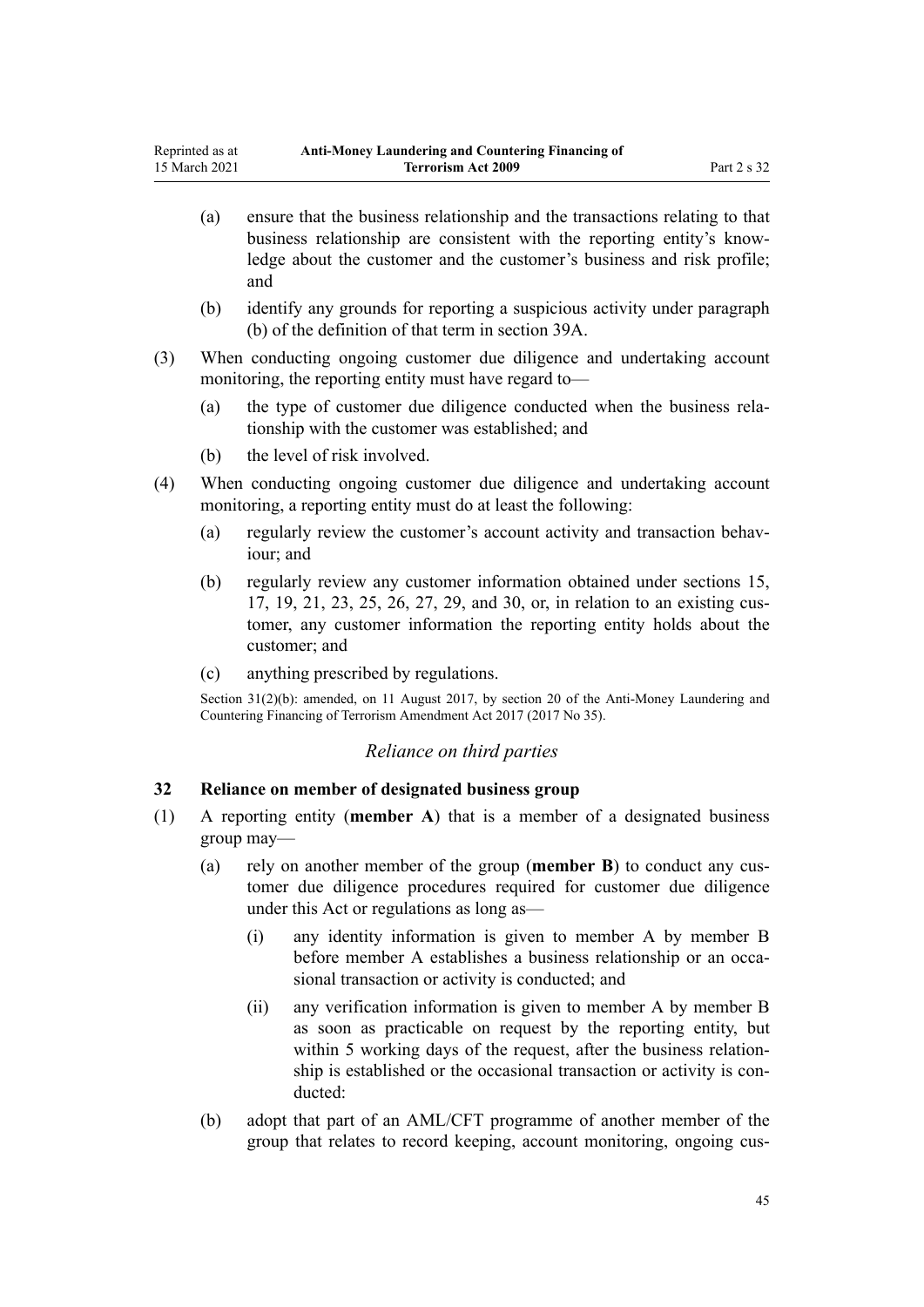tomer due diligence, and annual reporting and share and use the procedures, policies, and controls relating to those parts of the programme subject to any conditions prescribed by regulations:

- (c) use another member of the group's risk assessment if that risk assessment is relevant to member A's business:
- (d) make a suspicious activity or prescribed transaction report on behalf of any other member or all members of the designated business group.
- (1A) A reporting entity (**member A**) that is a member of a designated business group may rely on another member of the group (**member B**) to make prescribed transaction reports under this Act or regulations.
- (2) Despite subsection (1), a reporting entity, and not the member of the designated business group relied on by the reporting entity, is responsible for ensuring that it is complying with this Act and regulations.
- (3) An AML/CFT supervisor for a reporting entity that is part of a designated business group may require the reporting entity to undertake its own risk assessment or develop its own AML/CFT programme if the AML/CFT supervisor is of the view that the risk assessment or AML/CFT programme being, or proposed to be, relied on by the reporting entity is not appropriate for that entity.
- (4) This section is subject to [section 36,](#page-47-0) which relates to the protection of personal information.

Compare: Anti-Money Laundering and Counter-Terrorism Financing Act 2006 s 36(4) (Aust)

Section  $32(1)(a)(i)$ : amended, on 11 August 2017, by [section 68](http://legislation.govt.nz/pdflink.aspx?id=DLM7340644) of the Anti-Money Laundering and Countering Financing of Terrorism Amendment Act 2017 (2017 No 35).

Section  $32(1)(a)(ii)$ : amended, on 11 August 2017, by section  $21(1)$  of the Anti-Money Laundering and Countering Financing of Terrorism Amendment Act 2017 (2017 No 35).

Section 32(1)(a)(ii): amended, on 11 August 2017, by [section 68](http://legislation.govt.nz/pdflink.aspx?id=DLM7340644) of the Anti-Money Laundering and Countering Financing of Terrorism Amendment Act 2017 (2017 No 35).

Section 32(1)(d): amended, on 11 August 2017, by [section 21\(2\)](http://legislation.govt.nz/pdflink.aspx?id=DLM7161285) of the Anti-Money Laundering and Countering Financing of Terrorism Amendment Act 2017 (2017 No 35).

Section 32(1A): inserted, on 11 August 2017, by [section 21\(3\)](http://legislation.govt.nz/pdflink.aspx?id=DLM7161285) of the Anti-Money Laundering and Countering Financing of Terrorism Amendment Act 2017 (2017 No 35).

#### **33 Reliance on other reporting entities or persons in another country**

- (1) Subject to the conditions in subsection (2), a reporting entity may rely on another person (who is not an agent) to conduct the customer due diligence procedures required for customer due diligence under this Act or regulations.
- (2) The conditions are that—
	- (a) the person being relied on is either—
		- (i) a reporting entity; or
		- (ii) a person who is resident in a country with sufficient anti-money laundering and countering financing of terrorism systems and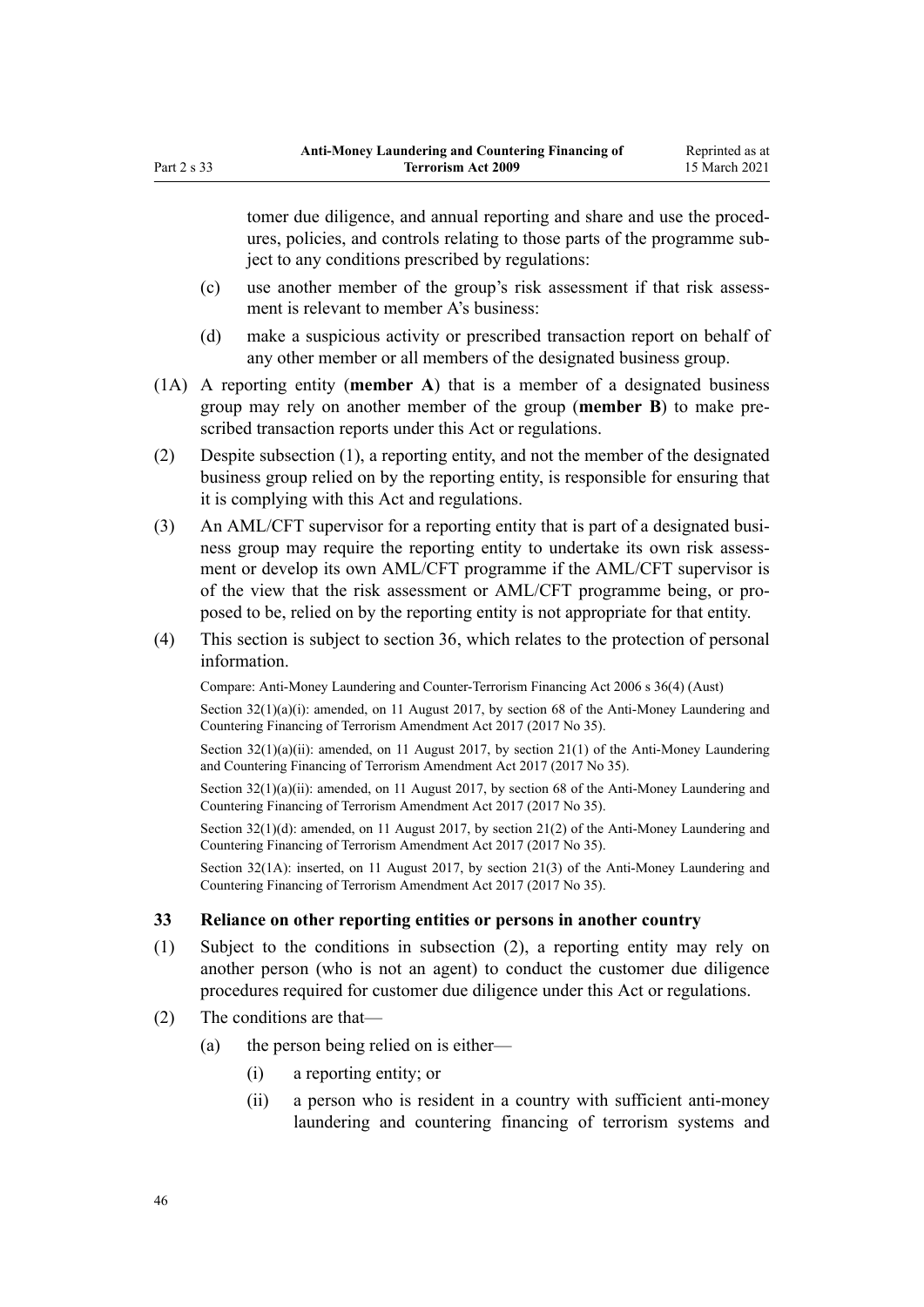Reprinted as at 15 March 2021

measures in place and who is supervised or regulated for AML/CFT purposes; and

- (b) the person has a business relationship with the customer concerned; and
- (c) the person has conducted relevant customer due diligence procedures to at least the standard required by this Act and regulations and has provided to the reporting entity—
	- (i) relevant identity information before the reporting entity establishes a business relationship or an occasional transaction or activity is conducted; and
	- (ii) relevant verification information as soon as practicable on request by the reporting entity, but within 5 working days of the request; and
- (d) the person consents to conducting the customer due diligence procedures for the reporting entity and to providing all relevant information to the reporting entity; and
- (e) any other conditions prescribed by regulations are complied with.
- (3) Despite subsection (1), a reporting entity relying on a third party to conduct the customer due diligence procedure, and not the person carrying out the customer due diligence procedure, is responsible for ensuring that customer due diligence is carried out in accordance with this Act.
- (3A) However, a reporting entity relying on a third party to conduct the customer due diligence procedure is not responsible for ensuring that customer due diligence is carried out in accordance with this Act if the following conditions are met:
	- (a) the reporting entity is acting in good faith when relying on a third party; and
	- (b) the reporting entity has reasonable cause to believe the reporting entity that is relied on has conducted relevant customer due diligence procedures to at least the standard required by this Act and regulations; and
	- (c) the reporting entity being relied on is an approved entity or is within an approved class of entities; and
	- (d) the conditions (if any) prescribed by regulations are complied with.

Section  $33(2)(c)(i)$ : amended, on 11 August 2017, by [section 68](http://legislation.govt.nz/pdflink.aspx?id=DLM7340644) of the Anti-Money Laundering and Countering Financing of Terrorism Amendment Act 2017 (2017 No 35).

Section  $33(2)(c)(ii)$ : amended, on 11 August 2017, by [section 22\(1\)](http://legislation.govt.nz/pdflink.aspx?id=DLM7161286) of the Anti-Money Laundering and Countering Financing of Terrorism Amendment Act 2017 (2017 No 35).

Section 33(3A): inserted, on 11 August 2017, by [section 22\(2\)](http://legislation.govt.nz/pdflink.aspx?id=DLM7161286) of the Anti-Money Laundering and Countering Financing of Terrorism Amendment Act 2017 (2017 No 35).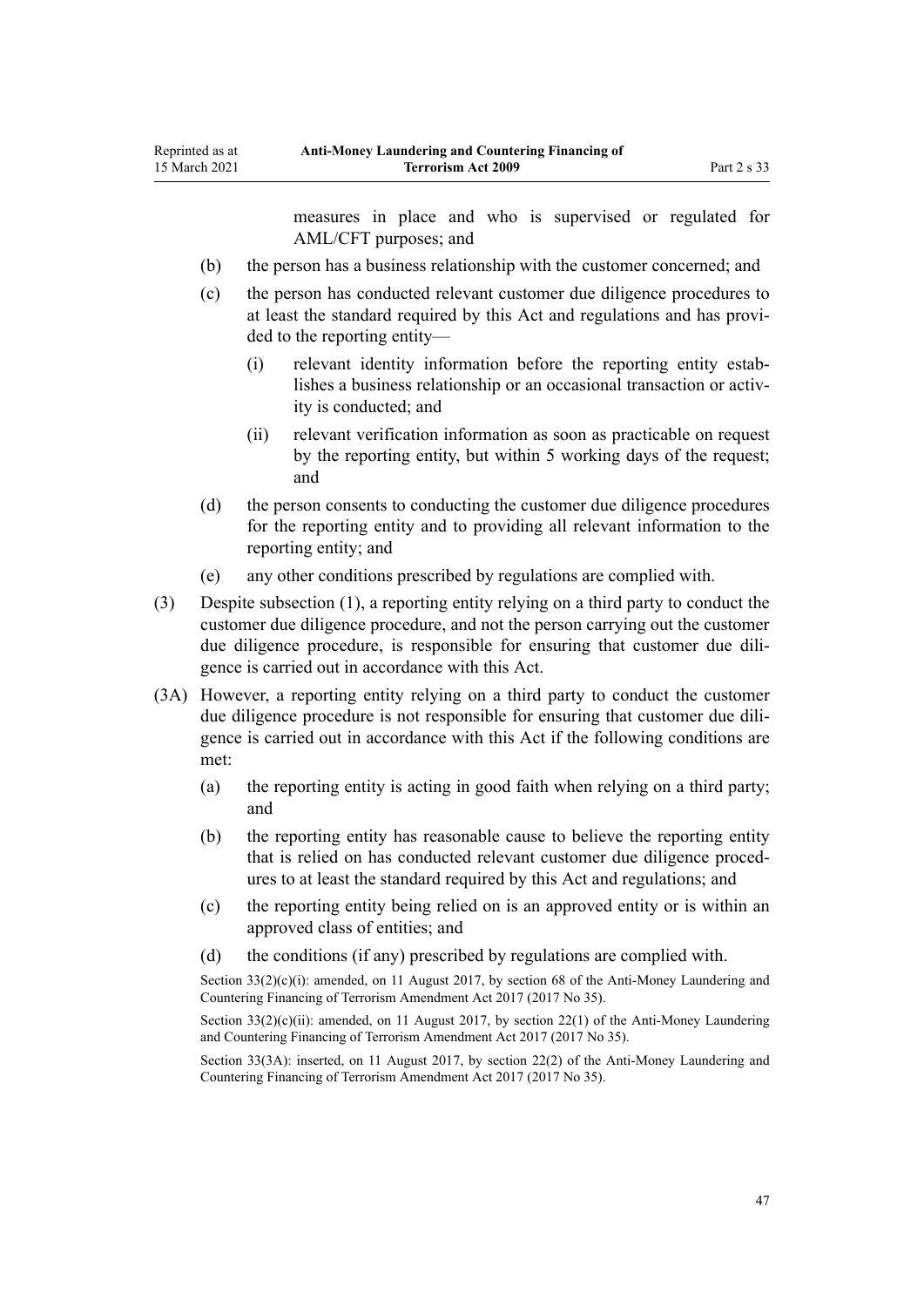# <span id="page-47-0"></span>Part 2 s 34

### **34 Reliance on agents**

Subject to any conditions that may be prescribed by regulations, a reporting entity may authorise a person to be its agent and rely on that agent to conduct the customer due diligence procedures and obtain any information required for customer due diligence under this Act or regulations.

# **35 Use of information obtained from third party conducting customer due diligence**

Information obtained by a third party conducting customer due diligence under [sections 32 to 34](#page-44-0) for a reporting entity may only be used by that third party for the purpose of complying with this Act and regulations.

#### **36 Protection of personal information and designated business groups**

- (1) This section applies to personal information that is either—
	- (a) identity or verification information received for the purposes of [section](#page-44-0)  $32(1)(a)$ ; or
	- (b) information received for the purposes of section  $32(1)(b)$ .
- (2) Any information supplied by any member of a designated business group to another member of that group must be subject to privacy protections at least equivalent to those set out in information privacy principles 5 to 12 set out in [section 22](http://legislation.govt.nz/pdflink.aspx?id=LMS23342) of the Privacy Act 2020.
- (3) Each member of the designated business group must agree, in writing, to comply with information privacy principles 5 to 12 set out in [section 22](http://legislation.govt.nz/pdflink.aspx?id=LMS23342) of the Privacy Act 2020 or their equivalent if the member is resident overseas.
- (4) The entity that provides information to another member of its designated business group remains responsible for the use or disclosure of that information.
- (5) A reporting entity may use or disclose information to which this section applies only as follows:
	- (a) it may use identity and verification information received for the purposes of [section 32\(1\)\(a\)](#page-44-0) in a suspicious activity report:
	- (b) it may disclose information for the purposes of [section 32\(1\)\(b\)](#page-44-0) to another member of the designated business group unless such disclosure is likely to result in a suspicious activity report being filed in an overseas jurisdiction by the member to whom the information is disclosed.

Section 36(2): amended, on 1 December 2020, by [section 217](http://legislation.govt.nz/pdflink.aspx?id=LMS23706) of the Privacy Act 2020 (2020 No 31).

Section 36(3): amended, on 1 December 2020, by [section 217](http://legislation.govt.nz/pdflink.aspx?id=LMS23706) of the Privacy Act 2020 (2020 No 31).

Section 36(5)(a): amended, on 11 August 2017, by [section 23\(1\)](http://legislation.govt.nz/pdflink.aspx?id=DLM7161287) of the Anti-Money Laundering and Countering Financing of Terrorism Amendment Act 2017 (2017 No 35).

Section 36(5)(b): amended, on 11 August 2017, by [section 23\(2\)](http://legislation.govt.nz/pdflink.aspx?id=DLM7161287) of the Anti-Money Laundering and Countering Financing of Terrorism Amendment Act 2017 (2017 No 35).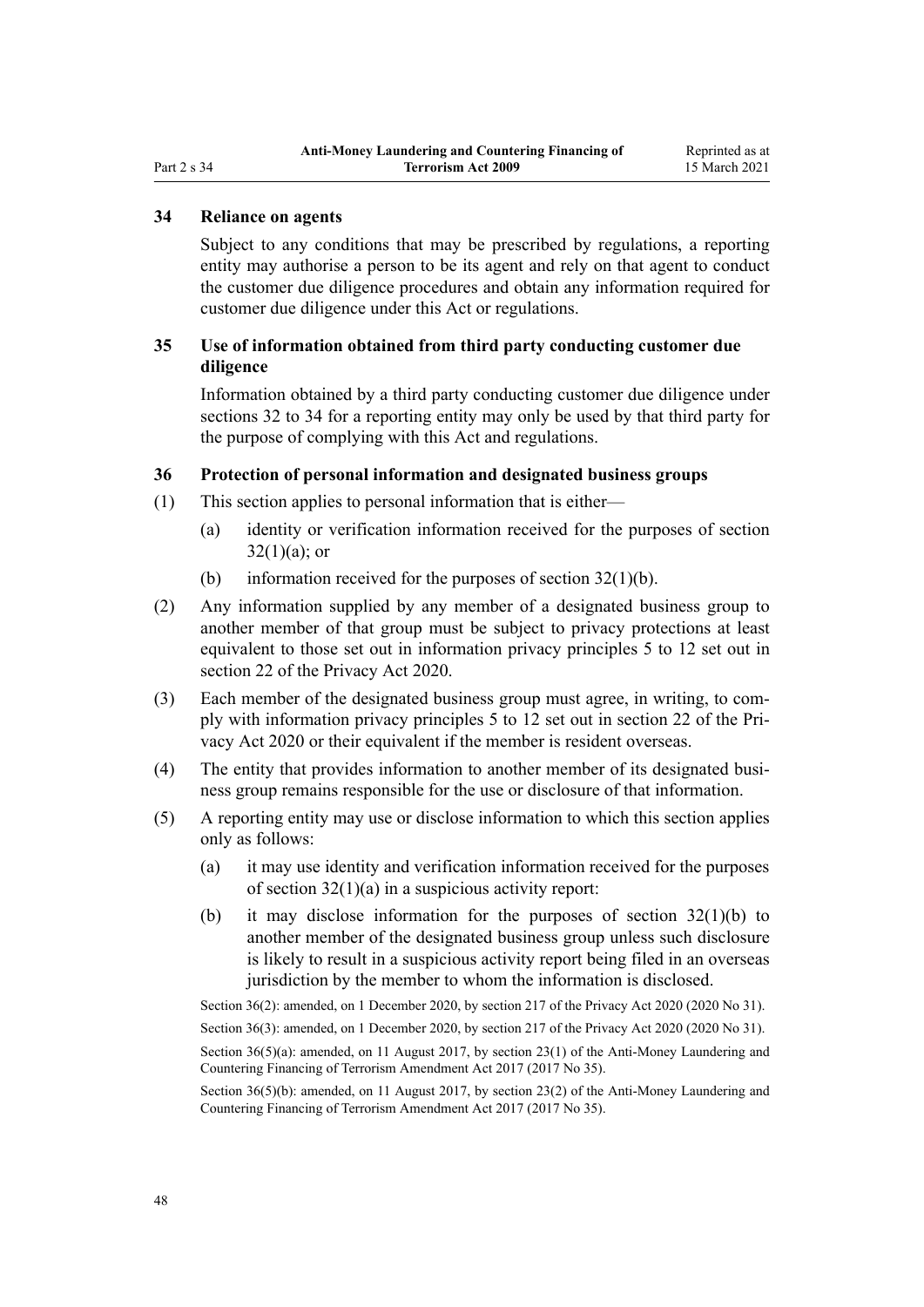### *Prohibitions*

#### **37 Prohibitions if customer due diligence not conducted**

- (1) If, in relation to a customer, a reporting entity is unable to conduct customer due diligence in accordance with this subpart, the reporting entity—
	- (a) must not establish a business relationship with the customer; and
	- (b) must terminate any existing business relationship with the customer; and
	- (c) must not carry out an occasional transaction or activity with or for the customer; and
	- (d) must consider whether to make a suspicious activity report; and
	- (e) may disclose the possibility of making a suspicious activity report only to a person referred to in [section 46\(2\).](#page-54-0)
- (2) A reporting entity is not prohibited by subsection  $(1)(a)$  or (b) from establishing or continuing a business relationship with a customer in respect of an activity that is not specified in [section 6\(4\)](#page-28-0) in relation to that reporting entity.

Section 37(1)(c): amended, on 11 August 2017, by [section 68](http://legislation.govt.nz/pdflink.aspx?id=DLM7340644) of the Anti-Money Laundering and Countering Financing of Terrorism Amendment Act 2017 (2017 No 35).

Section 37(1)(d): amended, on 11 August 2017, by [section 24\(1\)](http://legislation.govt.nz/pdflink.aspx?id=DLM7161288) of the Anti-Money Laundering and Countering Financing of Terrorism Amendment Act 2017 (2017 No 35).

Section 37(1)(e): amended, on 11 August 2017, by [section 24\(2\)](http://legislation.govt.nz/pdflink.aspx?id=DLM7161288) of the Anti-Money Laundering and Countering Financing of Terrorism Amendment Act 2017 (2017 No 35).

Section 37(2): inserted, on 11 August 2017, by [section 24\(3\)](http://legislation.govt.nz/pdflink.aspx?id=DLM7161288) of the Anti-Money Laundering and Countering Financing of Terrorism Amendment Act 2017 (2017 No 35).

#### **38 Prohibition on false customer names and customer anonymity**

- (1) A reporting entity must not,—
	- (a) knowingly or recklessly, set up a facility for a customer on the basis of customer anonymity:
	- (b) without lawful justification or reasonable excuse, set up a facility for a customer under a false customer name.
- (2) Subsection (1) does not apply to a facility—
	- (a) that has a number or other identifier allocated to it and the customer and any person who is authorised to act on behalf of the customer in respect of the facility has had their identity verified in accordance with the relevant customer due diligence requirements; or
	- (b) that has been set up for the Commissioner or for the New Zealand Security Intelligence Service or for the Government Communications Security Bureau for law enforcement purposes.

Section 38(2)(a): amended, on 12 December 2012, by [section 5](http://legislation.govt.nz/pdflink.aspx?id=DLM4989303) of the Anti-Money Laundering and Countering Financing of Terrorism Amendment Act 2012 (2012 No 98).

Section 38(2)(b): amended, on 24 October 2019, by [section 4](http://legislation.govt.nz/pdflink.aspx?id=LMS58872) of the Statutes Amendment Act 2019 (2019 No 56).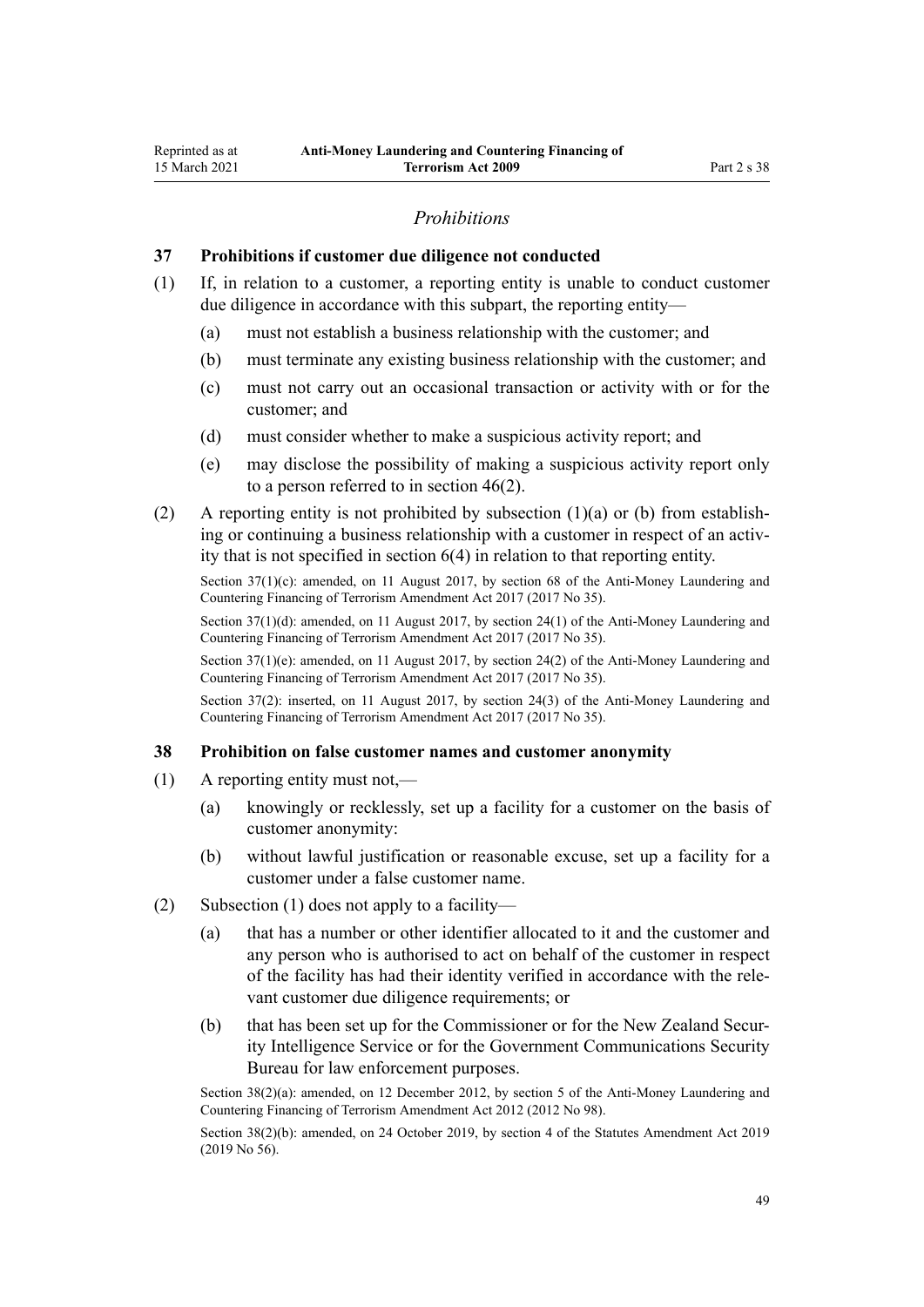# **39 Prohibition on establishing or continuing business relationship involving shell bank**

- (1) A reporting entity must not establish or continue a business relationship with, or allow an occasional transaction or activity to be conducted through it by,—
	- (a) a shell bank; or
	- (b) a financial institution that has a correspondent banking relationship with a shell bank.
- (2) For the purposes of subsection (1), a **shell bank** is a corporation that—
	- (a) is incorporated in a foreign country; and
	- (b) is authorised to carry on banking business in its country of incorporation; and
	- (c) does not have a physical presence in its country of incorporation; and
	- (d) is not an affiliate of another corporation that—
		- (i) is incorporated in a particular country; and
		- (ii) is authorised to carry on banking business in its country of incorporation; and
		- (iii) is sufficiently supervised and monitored in carrying on its banking business; and
		- (iv) has a physical presence in its country of incorporation.
- (3) For the purposes of paragraph (d) of the definition of **shell bank** in subsection (2), a corporation is affiliated with another corporation only if—
	- (a) the corporation is a subsidiary of the other corporation; or
	- (b) both corporations are under common effective control; or
	- (c) both corporations are declared to be affiliated in accordance with regulations (if any).
- (4) For the purposes of the definition of **shell bank** in subsection (2), a corporation has a physical presence in a country if, and only if,—
	- (a) the corporation carries on banking business at a place in that country; and
	- (b) banking operations of the corporation are managed and conducted from that place.

Compare: Anti-Money Laundering and Counter-Terrorism Financing Act 2006 ss 15, 95 (Aust) Section 39(1): amended, on 11 August 2017, by [section 68](http://legislation.govt.nz/pdflink.aspx?id=DLM7340644) of the Anti-Money Laundering and Countering Financing of Terrorism Amendment Act 2017 (2017 No 35).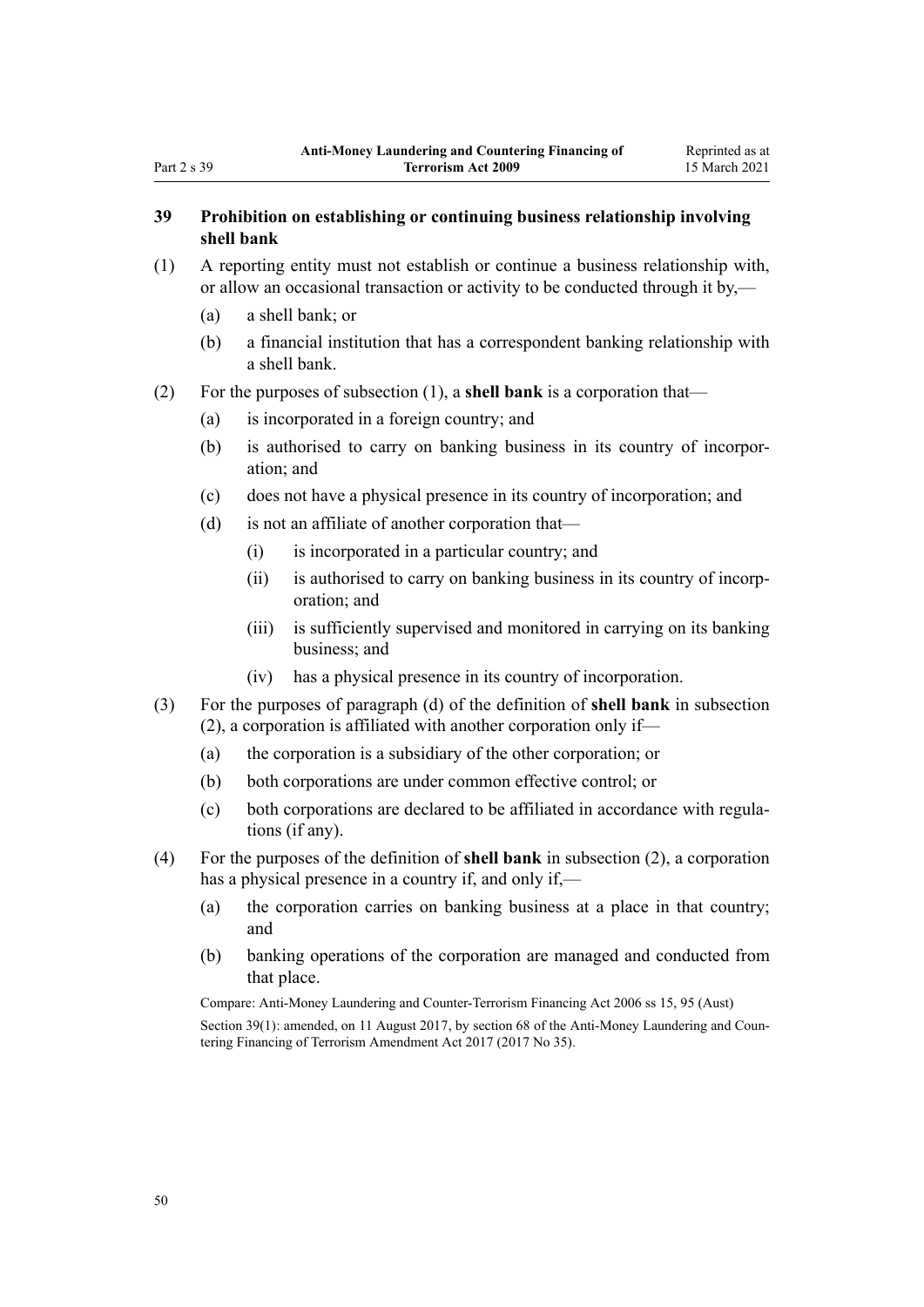## Subpart 2—Suspicious activity reports

<span id="page-50-0"></span>Subpart 2: replaced, on 11 August 2017, by [section 25](http://legislation.govt.nz/pdflink.aspx?id=DLM7161289) of the Anti-Money Laundering and Countering Financing of Terrorism Amendment Act 2017 (2017 No 35).

#### **39A Interpretation**

For the purposes of this subpart,—

#### **service**—

- (a) means an activity that is carried out by a reporting entity; but
- (b) does not include an activity unless [section 6\(4\)](#page-28-0) applies this Act to the reporting entity in relation to the activity

**suspicious activity** means an activity undertaken in circumstances—

- (a) in which—
	- (i) a person conducts or seeks to conduct a transaction through a reporting entity; or
	- (ii) a reporting entity provides or proposes to provide a service to a person; or
	- (iii) a person requests a reporting entity to provide a service or makes an inquiry to the reporting entity in relation to a service; and
- (b) where the reporting entity has reasonable grounds to suspect that the transaction or proposed transaction, the service or proposed service, or the inquiry, as the case may be, is or may be relevant to—
	- (i) the investigation or prosecution of any person for a money laundering offence; or
	- (ii) the enforcement of the [Misuse of Drugs Act 1975;](http://legislation.govt.nz/pdflink.aspx?id=DLM436100) or
	- (iii) the enforcement of the [Terrorism Suppression Act 2002](http://legislation.govt.nz/pdflink.aspx?id=DLM151490); or
	- (iv) the enforcement of the [Proceeds of Crime Act 1991](http://legislation.govt.nz/pdflink.aspx?id=DLM250668) or the [Crim](http://legislation.govt.nz/pdflink.aspx?id=BILL-SCDRAFT-7242)[inal Proceeds \(Recovery\) Act 2009;](http://legislation.govt.nz/pdflink.aspx?id=BILL-SCDRAFT-7242) or
	- (v) the investigation or prosecution of an offence (within the meaning of [section 243\(1\)](http://legislation.govt.nz/pdflink.aspx?id=DLM330289) of the Crimes Act 1961).

Section 39A: inserted, on 11 August 2017, by [section 25](http://legislation.govt.nz/pdflink.aspx?id=DLM7161289) of the Anti-Money Laundering and Countering Financing of Terrorism Amendment Act 2017 (2017 No 35).

#### **40 Reporting entities to report suspicious activities**

- (1) Subsections (3) and (4) apply to reporting entities other than high-value dealers.
- (2) Subsection (5) applies to high-value dealers.
- (3) If this subsection applies, the reporting entity must, as soon as practicable but no later than 3 working days after forming its suspicion, report the activity, or suspicious activity, to the Commissioner in accordance with [section 41.](#page-51-0)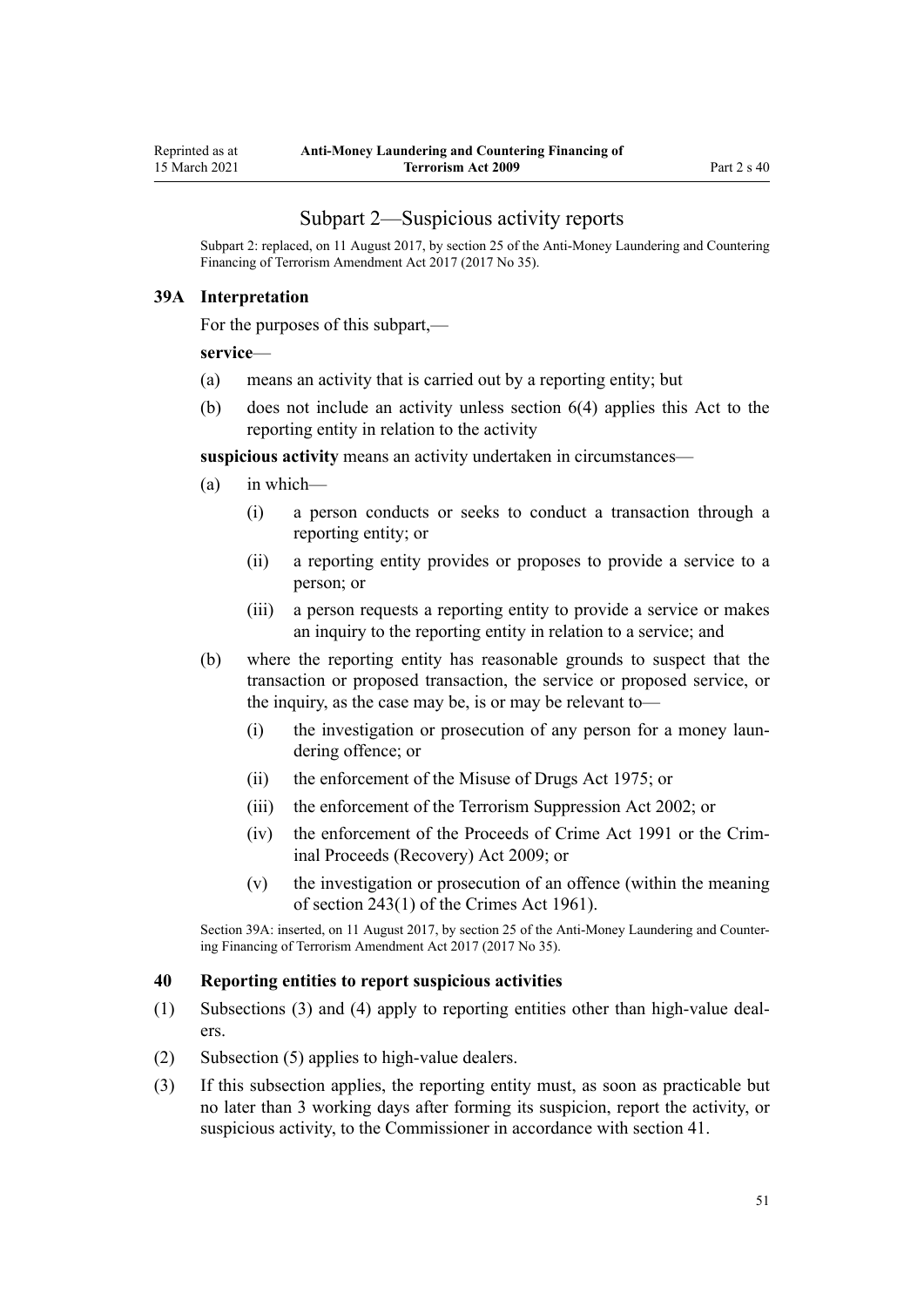- (4) Nothing in subsection (3) requires any person to disclose any information that the person believes on reasonable grounds is a privileged communication.
- (5) A high-value dealer may report a suspicious activity to the Commissioner.

Section 40: replaced, on 11 August 2017, by [section 25](http://legislation.govt.nz/pdflink.aspx?id=DLM7161289) of the Anti-Money Laundering and Countering Financing of Terrorism Amendment Act 2017 (2017 No 35).

## **41 Nature of suspicious activity report**

<span id="page-51-0"></span>Part 2 s 41

- (1) Except as provided in subsection (2), a report under [section 40](#page-50-0) must—
	- (a) be in the prescribed form (if any); and
	- (b) contain the details prescribed by regulations; and
	- (c) contain a statement of the grounds on which the reporting entity holds the suspicions referred to in paragraph (b) of the definition of suspicious activity in [section 39A;](#page-50-0) and
	- (d) be signed by a person authorised by the reporting entity to sign suspicious activity reports (unless the report is forwarded by electronic means); and
	- (e) be forwarded, in writing, to the Commissioner—
		- (i) by way of secure electronic transmission by a means specified or provided by the Commissioner for that purpose; or
		- (ii) by another means (including, without limitation, by way of transmission by fax or email) that may be agreed from time to time between the Commissioner and the reporting entity concerned.
- (2) If the urgency of the situation requires, a suspicious activity report may be made orally to any Police employee authorised for the purpose by the Commissioner, but in any such case the reporting entity must, as soon as practicable but no later than 3 working days after forming its suspicions, forward to the Commissioner a suspicious activity report that complies with the requirements in subsection  $(1)$ .
- (3) The Commissioner may confer the authority to receive a suspicious activity report under subsection (2) on—
	- (a) any specified Police employee; or
	- (b) Police employees of any specified rank or class; or
	- (c) any Police employee or Police employees for the time being holding any specified office or specified class of offices.

Section 41: replaced, on 11 August 2017, by [section 25](http://legislation.govt.nz/pdflink.aspx?id=DLM7161289) of the Anti-Money Laundering and Countering Financing of Terrorism Amendment Act 2017 (2017 No 35).

#### **42 Privileged communication defined**

- (1) A communication is a **privileged communication** if—
	- (a) it is a confidential communication (oral or written) (including any information or opinion)—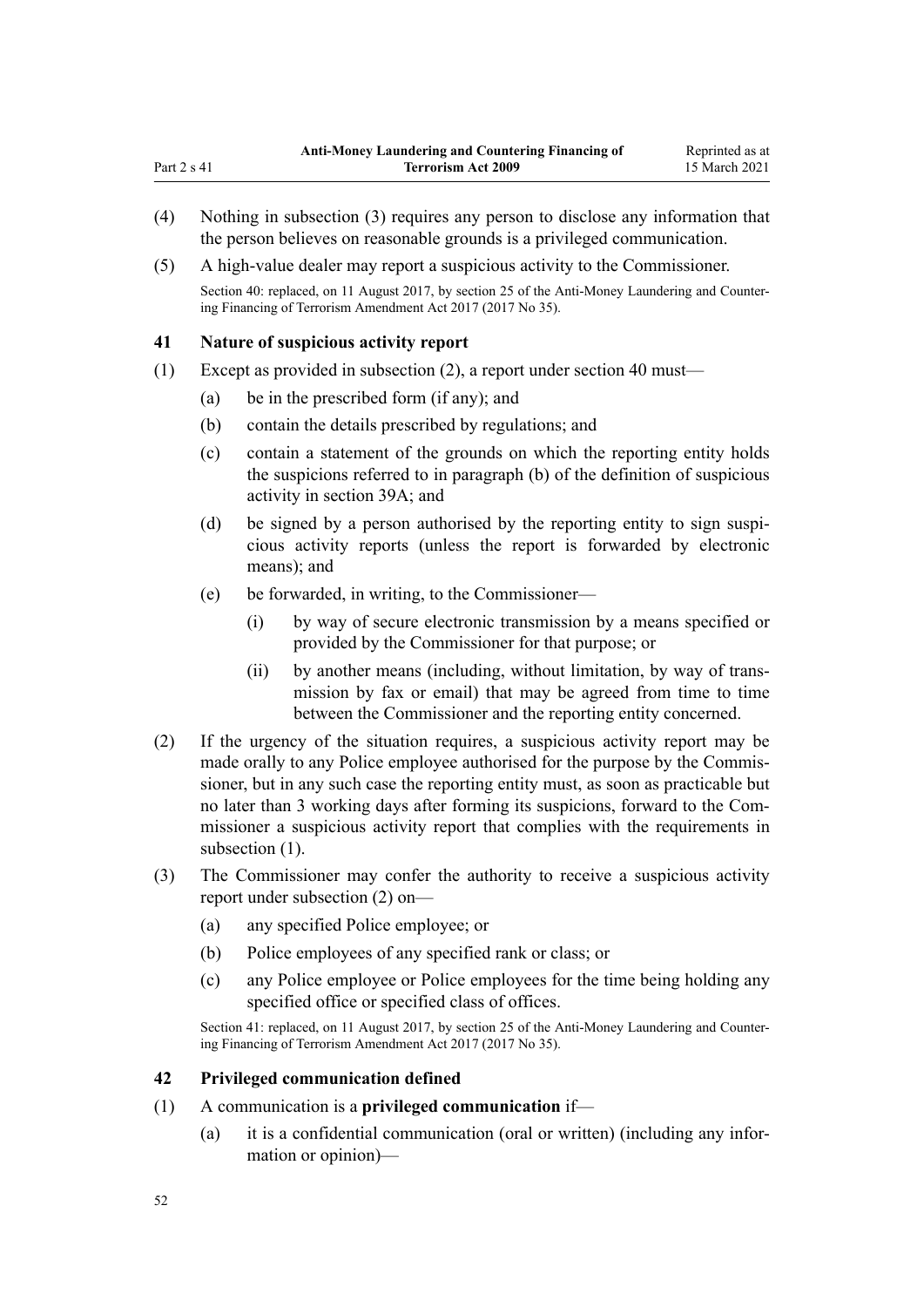- <span id="page-52-0"></span>(i) that passes between—
	- (A) a lawyer and another lawyer in their professional capacity; or
	- (B) a lawyer in his or her professional capacity and his or her client; or
	- (C) any person described in subsubparagraph (A) or (B) and the agent of the other person described in that subsubparagraph (or between the agents of both the persons described) either directly or indirectly; and
- (ii) that is made or brought into existence for the purpose of obtaining or giving legal advice or assistance; or
- (b) it is a communication (including any information or opinion) that—
	- (i) is subject to the general law governing legal professional privilege; or
	- (ii) is specified in [section 53](http://legislation.govt.nz/pdflink.aspx?id=DLM393658), [54,](http://legislation.govt.nz/pdflink.aspx?id=DLM393659) [55](http://legislation.govt.nz/pdflink.aspx?id=DLM393662), [56,](http://legislation.govt.nz/pdflink.aspx?id=DLM393663) or [57](http://legislation.govt.nz/pdflink.aspx?id=DLM393664) of the Evidence Act 2006.
- (2) However, a communication is not a privileged communication—
	- (a) if there is a prima facie case that the communication or information is made or received, or compiled or prepared,—
		- (i) for a dishonest purpose; or
		- (ii) to enable or aid the commission of an offence; or
	- (b) if, where the information wholly or partly consists of, or relates to, the receipts, payments, income, expenditure, or financial transactions of any specified person, it is contained in (or comprises the whole or a part of) any book, account, statement, or other record prepared or kept by the lawyer in connection with a trust account of the lawyer within the meaning of [section 6](http://legislation.govt.nz/pdflink.aspx?id=DLM364948) of the Lawyers and Conveyancers Act 2006.
- (3) For the purposes of this section, references to a **lawyer** include a firm in which the lawyer is a partner or is held out to be a partner.

Section 42: replaced, on 11 August 2017, by [section 25](http://legislation.govt.nz/pdflink.aspx?id=DLM7161289) of the Anti-Money Laundering and Countering Financing of Terrorism Amendment Act 2017 (2017 No 35).

#### **43 Auditors may report suspicious activities**

- (1) Despite any other enactment or any rule of law, this section applies to a person who, in the course of carrying out the duties of that person's occupation as an auditor, has reasonable grounds to suspect, in relation to any activity, that the activity is relevant to—
	- (a) the investigation or prosecution of any person for a money laundering offence; or
	- (b) the enforcement of the [Misuse of Drugs Act 1975;](http://legislation.govt.nz/pdflink.aspx?id=DLM436100) or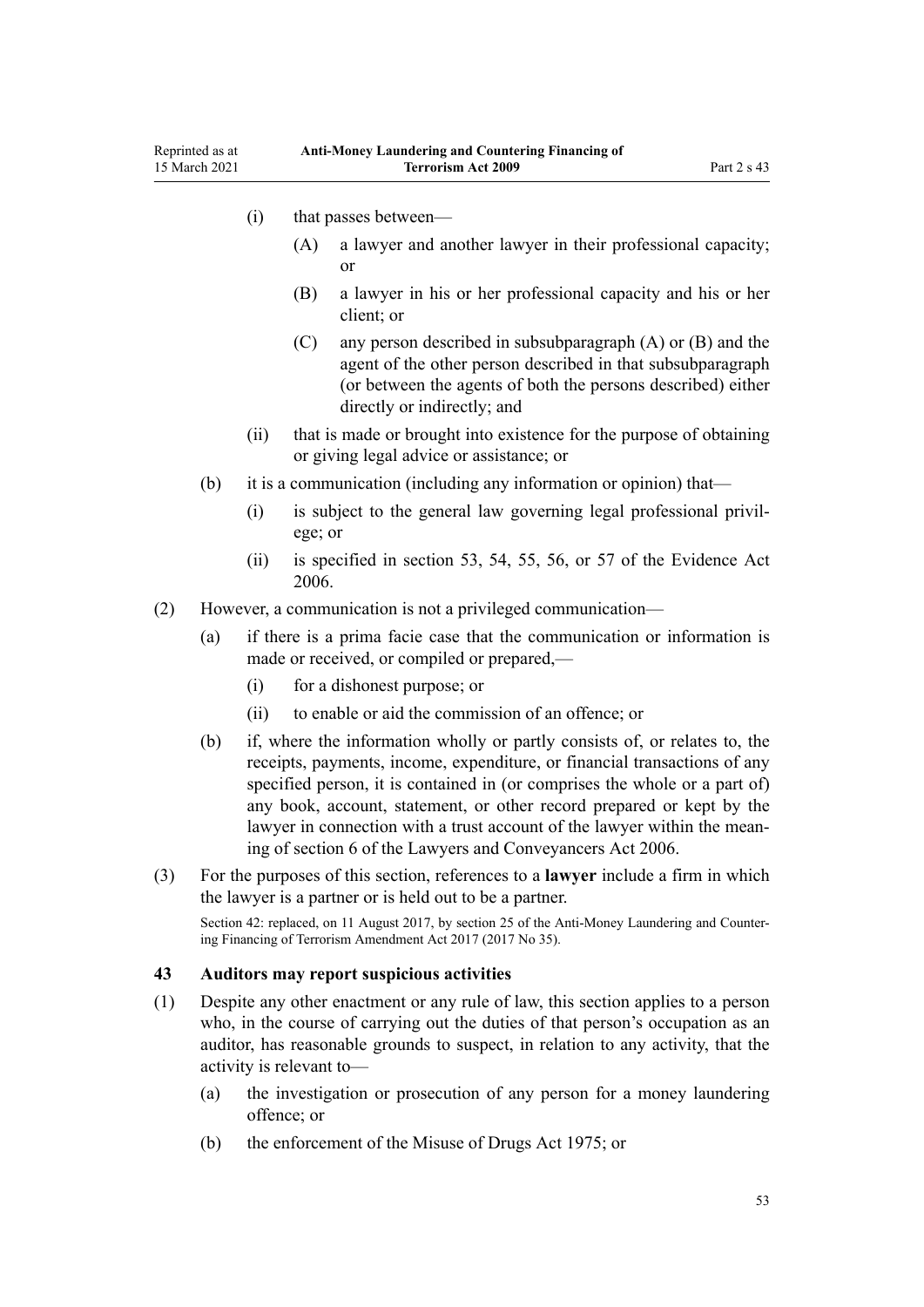<span id="page-53-0"></span>Part 2 s 44

- (c) the enforcement of the [Terrorism Suppression Act 2002](http://legislation.govt.nz/pdflink.aspx?id=DLM151490); or
- (d) the enforcement of the [Proceeds of Crime Act 1991](http://legislation.govt.nz/pdflink.aspx?id=DLM250668) or the [Criminal Pro](http://legislation.govt.nz/pdflink.aspx?id=BILL-SCDRAFT-7242)[ceeds \(Recovery\) Act 2009;](http://legislation.govt.nz/pdflink.aspx?id=BILL-SCDRAFT-7242) or
- (e) the investigation or prosecution of an offence (within the meaning of [section 243\(1\)](http://legislation.govt.nz/pdflink.aspx?id=DLM330289) of the Crimes Act 1961).
- (2) A person may report an activity referred to in subsection (1) to the Commissioner.

Section 43: replaced, on 11 August 2017, by [section 25](http://legislation.govt.nz/pdflink.aspx?id=DLM7161289) of the Anti-Money Laundering and Countering Financing of Terrorism Amendment Act 2017 (2017 No 35).

#### **44 Protection of persons reporting suspicious activities**

- (1) Subsection (2) applies to a person who—
	- (a) discloses or supplies any information in any suspicious activity report; or
	- (b) supplies any information in connection with any suspicious activity report, whether at the time the report is made or afterwards.
- (2) No civil, criminal, or disciplinary proceedings lie against a person to whom subsection (1) applies—
	- (a) in respect of the disclosure or supply, or the manner of the disclosure or supply, by that person of the information referred to in that subsection; or
	- (b) for any consequences that follow from the disclosure or supply of that information.
- (3) If any information is reported under [section 43](#page-52-0) to any Police employee by any person, no civil, criminal, or disciplinary proceedings lie against that person—
	- (a) in respect of the disclosure or supply, or the manner of the disclosure or supply, of that information by that person; or
	- (b) for any consequences that follow from the disclosure or supply of that information.
- (4) However, subsections (2) and (3) do not apply—
	- (a) if the information was disclosed or supplied in bad faith; or
	- (b) if, in the case of information disclosed or supplied by a lawyer, there were reasonable grounds to believe that the information was a privileged communication but the lawyer disclosed it or supplied it despite the existence of those grounds.
- (5) Nothing in this section applies in respect of proceedings for an offence under any of [sections 92 to 97.](#page-76-0)

Section 44: replaced, on 11 August 2017, by [section 25](http://legislation.govt.nz/pdflink.aspx?id=DLM7161289) of the Anti-Money Laundering and Countering Financing of Terrorism Amendment Act 2017 (2017 No 35).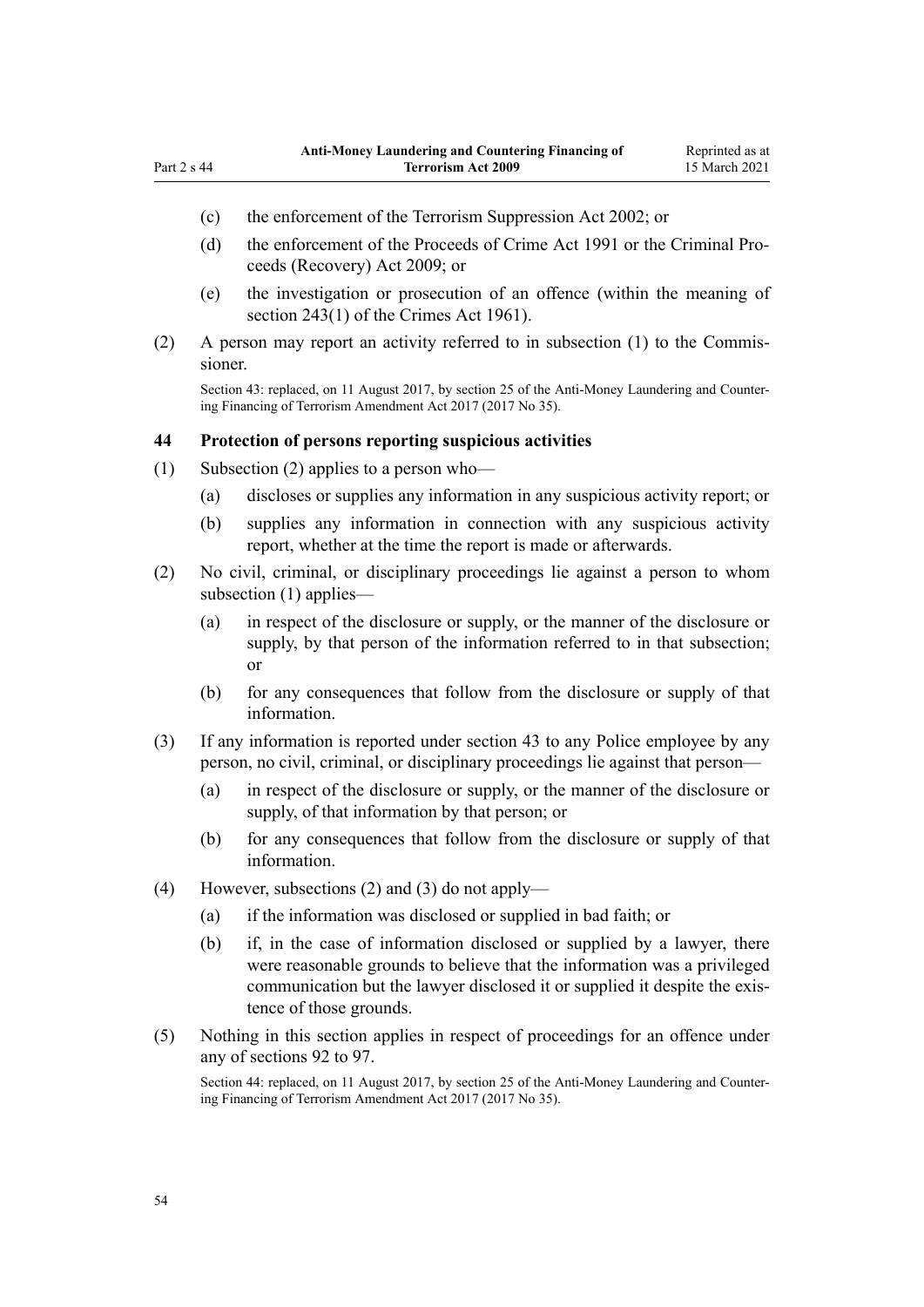# <span id="page-54-0"></span>**45 Immunity from liability for disclosure of information relating to money laundering transactions**

- (1) This section applies if—
	- (a) a person does any act that would constitute, or that the person believes would constitute, an offence against [section 243\(2\) or \(3\)](http://legislation.govt.nz/pdflink.aspx?id=DLM330289) of the Crimes Act 1961; and
	- (b) in respect of the doing of that act, that person would have, by virtue of [section 244](http://legislation.govt.nz/pdflink.aspx?id=DLM330403) of the Crimes Act 1961, a defence to a charge under [section](http://legislation.govt.nz/pdflink.aspx?id=DLM330289) [243\(2\) or \(3\)](http://legislation.govt.nz/pdflink.aspx?id=DLM330289) of that Act; and
	- (c) that person discloses to any Police employee any information relating to a money laundering transaction (within the meaning of [section 243\(4\)](http://legislation.govt.nz/pdflink.aspx?id=DLM330289) of the Crimes Act 1961), being a money laundering transaction that constitutes (in whole or in part), or is connected with or related to, the act referred to in paragraph (a); and
	- (d) that information is so disclosed, in good faith, for the purpose of, or in connection with, the enforcement or intended enforcement of any enactment or provision referred to in [section 244\(a\)](http://legislation.govt.nz/pdflink.aspx?id=DLM330403) of the Crimes Act 1961; and
	- (e) that person is otherwise under any obligation (whether arising by virtue of any enactment or any rule of law or any other instrument) to maintain secrecy in relation to, or not to disclose, that information.
- (2) If this section applies, then, without limiting [section 44](#page-53-0) and despite the fact that the disclosure would otherwise constitute a breach of that obligation of secrecy or non-disclosure, the disclosure by that person, to that Police employee, of that information is not a breach of that obligation of secrecy or non-disclosure or (where applicable) of any enactment by which that obligation is imposed.

Section 45: replaced, on 11 August 2017, by [section 25](http://legislation.govt.nz/pdflink.aspx?id=DLM7161289) of the Anti-Money Laundering and Countering Financing of Terrorism Amendment Act 2017 (2017 No 35).

# **46 Disclosure of information relating to suspicious activity reports**

- (1) This section and [section 47](#page-55-0) apply in respect of the following information:
	- (a) any suspicious activity report:
	- (b) any information the disclosure of which will identify, or is reasonably likely to identify, any person—
		- (i) as a person who, in his or her capacity as an officer or employee of a reporting entity, has handled a transaction in respect of which a suspicious activity report was made; or
		- (ii) as a person who has prepared a suspicious activity report; or
		- (iii) as a person who has made a suspicious activity report:
	- (c) any information that discloses, or is reasonably likely to disclose, the existence of a suspicious activity report.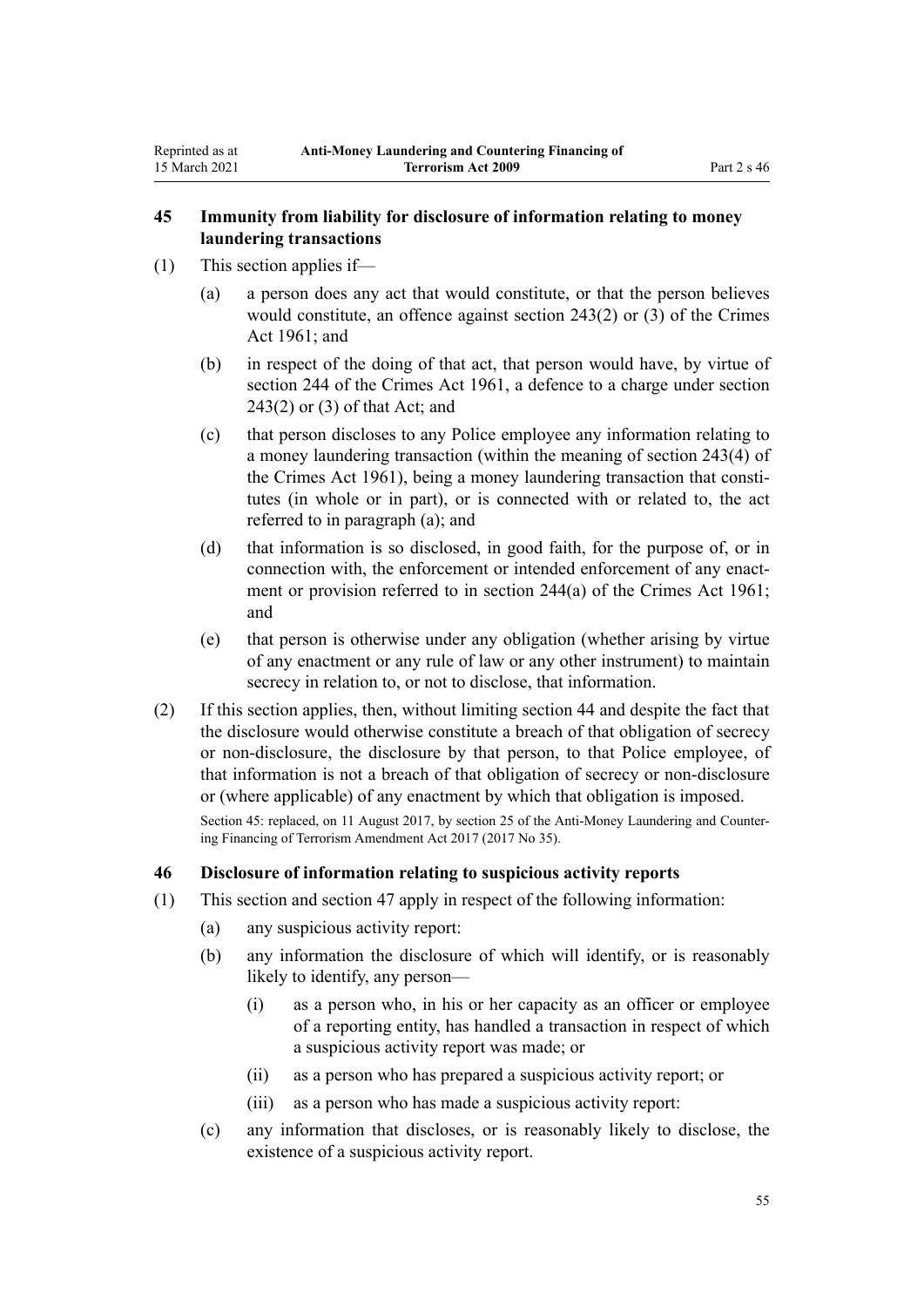- (2) A reporting entity must not disclose information to which this section relates to any person except—
	- (a) a Police employee who is authorised by the Commissioner to receive the information; or
	- (b) the reporting entity's AML/CFT supervisor; or
	- (c) an officer or employee of the reporting entity, for any purpose connected with the performance of that person's duties; or
	- (d) a lawyer, for the purpose of obtaining legal advice or representation in relation to the matter; or
	- (e) another member of a designated business group of which the reporting entity is a member, to the extent necessary for the reporting entity to decide whether to make a suspicious activity report.
- (3) A Police employee may disclose information to which this section applies only for law enforcement purposes.
- (4) An AML/CFT supervisor may disclose information to which this section applies only to the Police for law enforcement purposes.
- (5) A person to whom a function or power has been delegated under [section 134](#page-93-0) may disclose information to which this section applies only to the AML/CFT supervisor that made the delegation.
- (6) A person (**person A**) referred to in subsection (2)(c) to whom disclosure of any information to which that subsection applies has been made must not disclose that information except to another person of the kind referred to in that subsection for the purpose of—
	- (a) the performance of person A's duties; or
	- (b) obtaining legal advice or representation in relation to the matter.
- (7) A person referred to in subsection (2)(d) to whom disclosure of any information to which that subsection applies has been made must not disclose that information except to a person of the kind referred to in that subsection for the purpose of giving legal advice or making representations in relation to the matter.
- (8) Any other person who has information to which this section applies may disclose that information only to the Police for law enforcement purposes.

Section 46: replaced, on 11 August 2017, by [section 25](http://legislation.govt.nz/pdflink.aspx?id=DLM7161289) of the Anti-Money Laundering and Countering Financing of Terrorism Amendment Act 2017 (2017 No 35).

# **47 Disclosure of information in proceedings**

(1) No person may disclose, in any judicial proceeding (within the meaning of [sec](http://legislation.govt.nz/pdflink.aspx?id=DLM328793)[tion 108\(4\)](http://legislation.govt.nz/pdflink.aspx?id=DLM328793) of the Crimes Act 1961), any information contained in a suspicious activity report unless the Judge or, as the case requires, the person presiding at the proceeding is satisfied that the disclosure of the information is necessary in the interests of justice.

<span id="page-55-0"></span>Part 2 s 47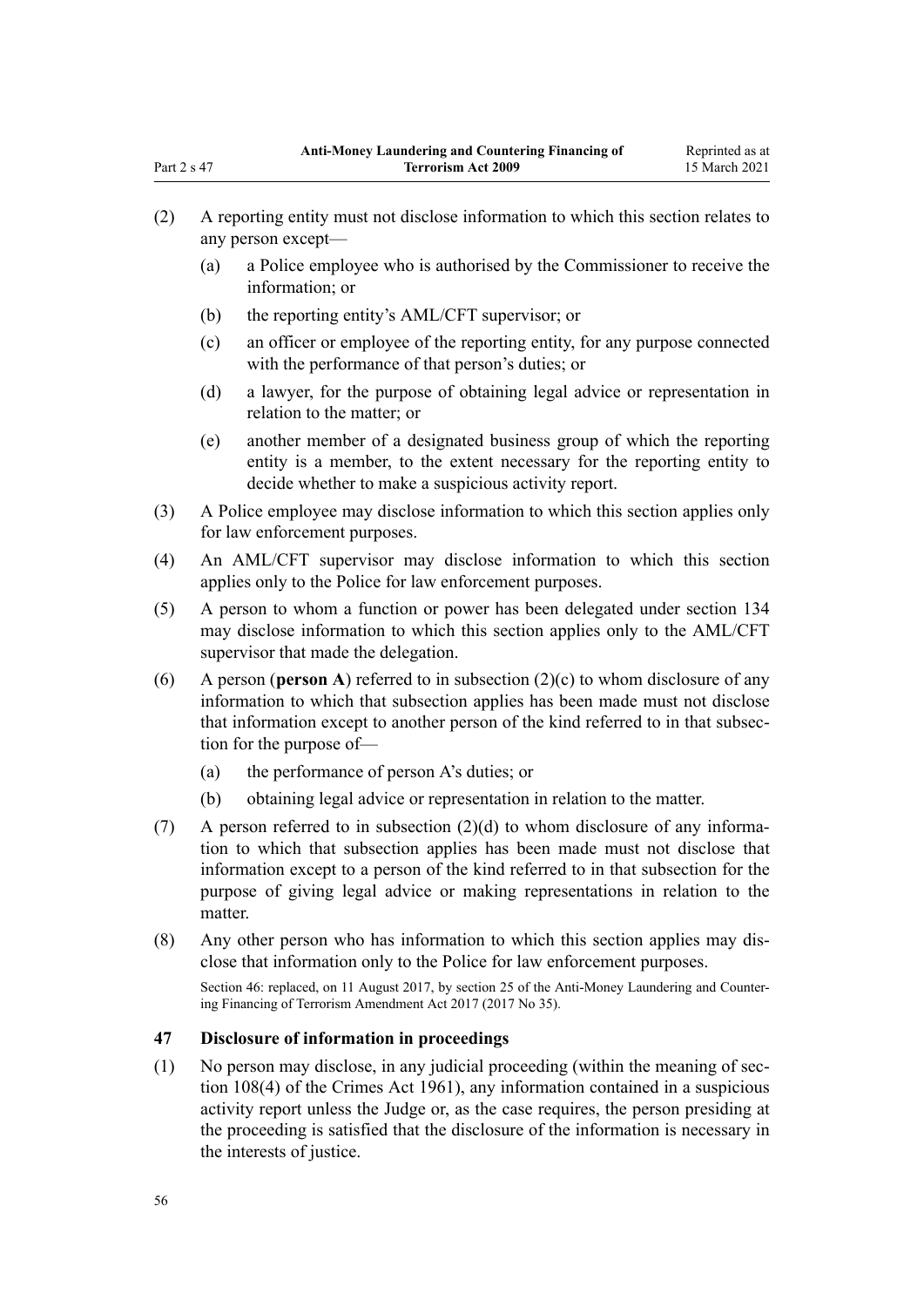<span id="page-56-0"></span>(2) Nothing in this section prohibits the disclosure of any information for the purposes of the prosecution of any offence against [section 93](#page-77-0) or [94.](#page-78-0)

Section 47: replaced, on 11 August 2017, by [section 25](http://legislation.govt.nz/pdflink.aspx?id=DLM7161289) of the Anti-Money Laundering and Countering Financing of Terrorism Amendment Act 2017 (2017 No 35).

# **48 Disclosure of personal information relating to employees or senior managers**

An AML/CFT supervisor that has, in the performance and exercise of its functions and powers under this Act, obtained personal information about employees or senior managers may disclose that information to another government agency for the following purposes if the AML/CFT supervisor is satisfied that the agency has a proper interest in receiving the information:

- (a) law enforcement purposes:
- (b) the detection, investigation, and prosecution of any offence under the following Acts:
	- (i) the [Companies Act 1993](http://legislation.govt.nz/pdflink.aspx?id=DLM319569):
	- (ii) *[Repealed]*
	- (iii) the [Financial Service Providers \(Registration and Dispute Reso](http://legislation.govt.nz/pdflink.aspx?id=DLM1109400)[lution\) Act 2008](http://legislation.govt.nz/pdflink.aspx?id=DLM1109400):
	- (iv) the [Gambling Act 2003](http://legislation.govt.nz/pdflink.aspx?id=DLM207496):
	- (v) the [Reserve Bank of New Zealand Act 1989:](http://legislation.govt.nz/pdflink.aspx?id=DLM199363)
	- (vi) the [Financial Markets Conduct Act 2013.](http://legislation.govt.nz/pdflink.aspx?id=DLM4090503)

Section 48: replaced, on 11 August 2017, by [section 25](http://legislation.govt.nz/pdflink.aspx?id=DLM7161289) of the Anti-Money Laundering and Countering Financing of Terrorism Amendment Act 2017 (2017 No 35).

Section 48(b)(ii): repealed, on 15 March 2021, by [section 98](http://legislation.govt.nz/pdflink.aspx?id=DLM7386624) of the Financial Services Legislation Amendment Act 2019 (2019 No 8).

# Subpart 2A—Prescribed transaction reports

Subpart 2A: inserted, on 1 July 2017, by [section 9](http://legislation.govt.nz/pdflink.aspx?id=DLM6602222) of the Anti-Money Laundering and Countering Financing of Terrorism Amendment Act 2015 (2015 No 96).

#### **48A Reporting entities to report certain prescribed transactions**

- (1) Despite any other enactment or rule of law, but subject to any regulations made under [section 154](#page-107-0), if a person conducts a prescribed transaction through a reporting entity, the reporting entity must (as soon as practicable, but not later than 10 working days after the transaction) report the transaction to the Commissioner in accordance with [section 48B](#page-57-0).
- (2) Nothing in subsection (1) requires any lawyer to disclose any privileged communication (as defined in [section 42](#page-51-0)).

Section 48A: inserted, on 1 July 2017, by [section 9](http://legislation.govt.nz/pdflink.aspx?id=DLM6602222) of the Anti-Money Laundering and Countering Financing of Terrorism Amendment Act 2015 (2015 No 96).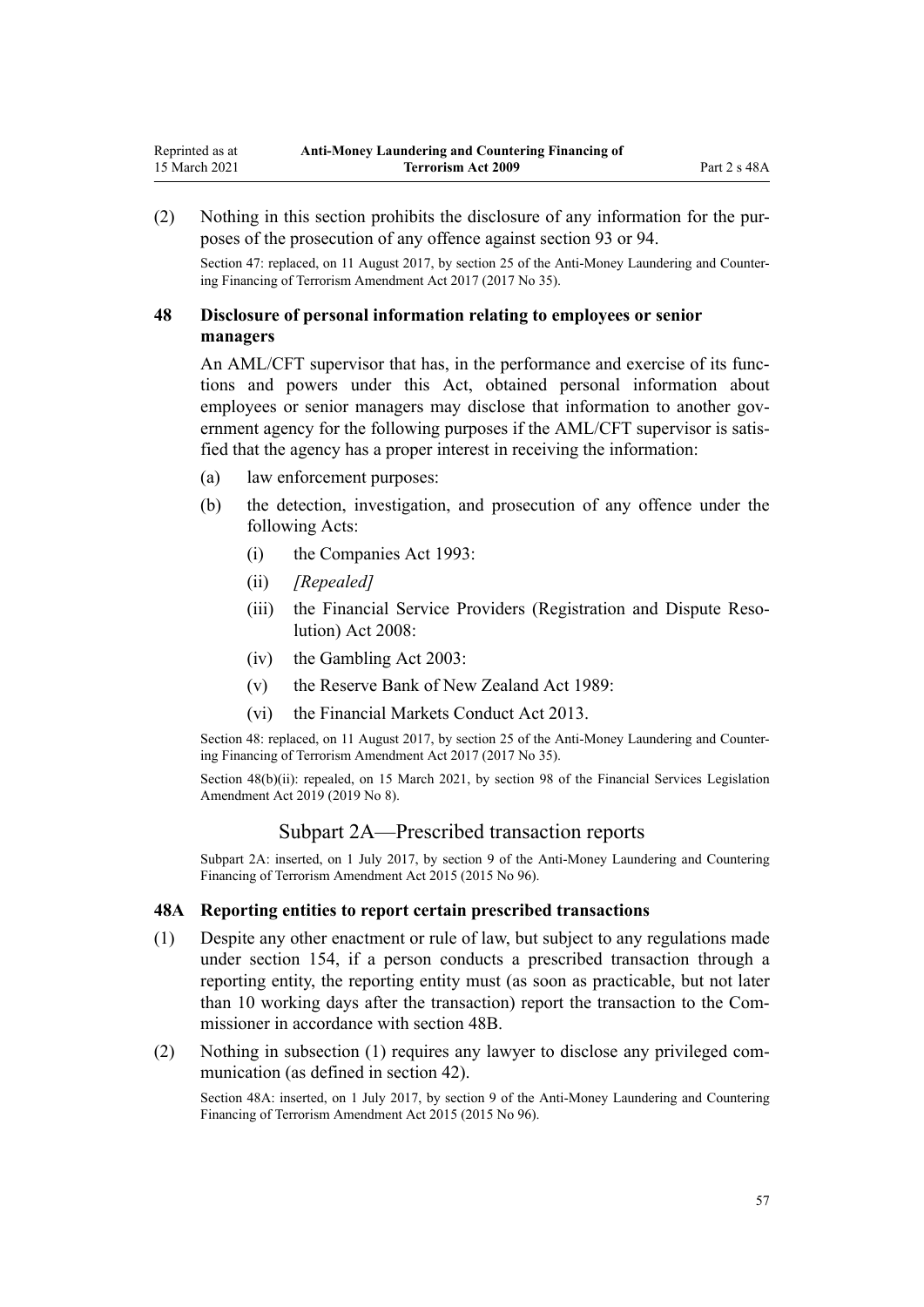### <span id="page-57-0"></span>**48B Prescribed transaction reports**

- (1) Except as provided in subsection (2), a report made under [section 48A\(1\)](#page-56-0) must—
	- (a) be in the form or forms (if any) prescribed by regulations made under [section 153\(c\);](#page-106-0) and
	- (b) contain the following information:
		- (i) a description of the nature of the transaction:
		- (ii) the amount of the transaction and the currency in which it was denominated:
		- (iii) the date on which the transaction was conducted:
		- (iv) the parties to the transaction:
		- (v) if applicable, the name of the facility through which the transaction was conducted, and any other facilities (whether or not provided by the reporting entity) directly involved in the transaction:
		- (vi) any other information prescribed by regulations made under [sec](#page-106-0)[tion 153\(c\);](#page-106-0) and
	- (c) be signed by a person authorised by the reporting entity to sign prescribed transaction reports (unless the report is provided by electronic means other than an electronic copy of the signed report); and
	- (d) be forwarded, in writing, to the Commissioner—
		- (i) by way of secure electronic transmission specified or provided by the Commissioner for this purpose; or
		- (ii) by another means (including, without limitation, by way of transmission by post, fax, or email) that may be agreed from time to time between the Commissioner and the reporting entity concerned.
- (2) The Commissioner may confer the authority to receive a prescribed transaction report under subsection (1) on—
	- (a) any specified Police employee; or
	- (b) Police employees of any specified rank or class; or
	- (c) any Police employee or Police employees for the time being holding any specified office or specified class of offices.

Section 48B: inserted, on 1 July 2017, by [section 9](http://legislation.govt.nz/pdflink.aspx?id=DLM6602222) of the Anti-Money Laundering and Countering Financing of Terrorism Amendment Act 2015 (2015 No 96).

#### **48C Sections 43 to 48 apply to prescribed transactions**

[Sections 43 to 48](#page-52-0) apply, with all necessary modifications, to prescribed transactions.

Section 48C: inserted, on 1 July 2017, by [section 9](http://legislation.govt.nz/pdflink.aspx?id=DLM6602222) of the Anti-Money Laundering and Countering Financing of Terrorism Amendment Act 2015 (2015 No 96).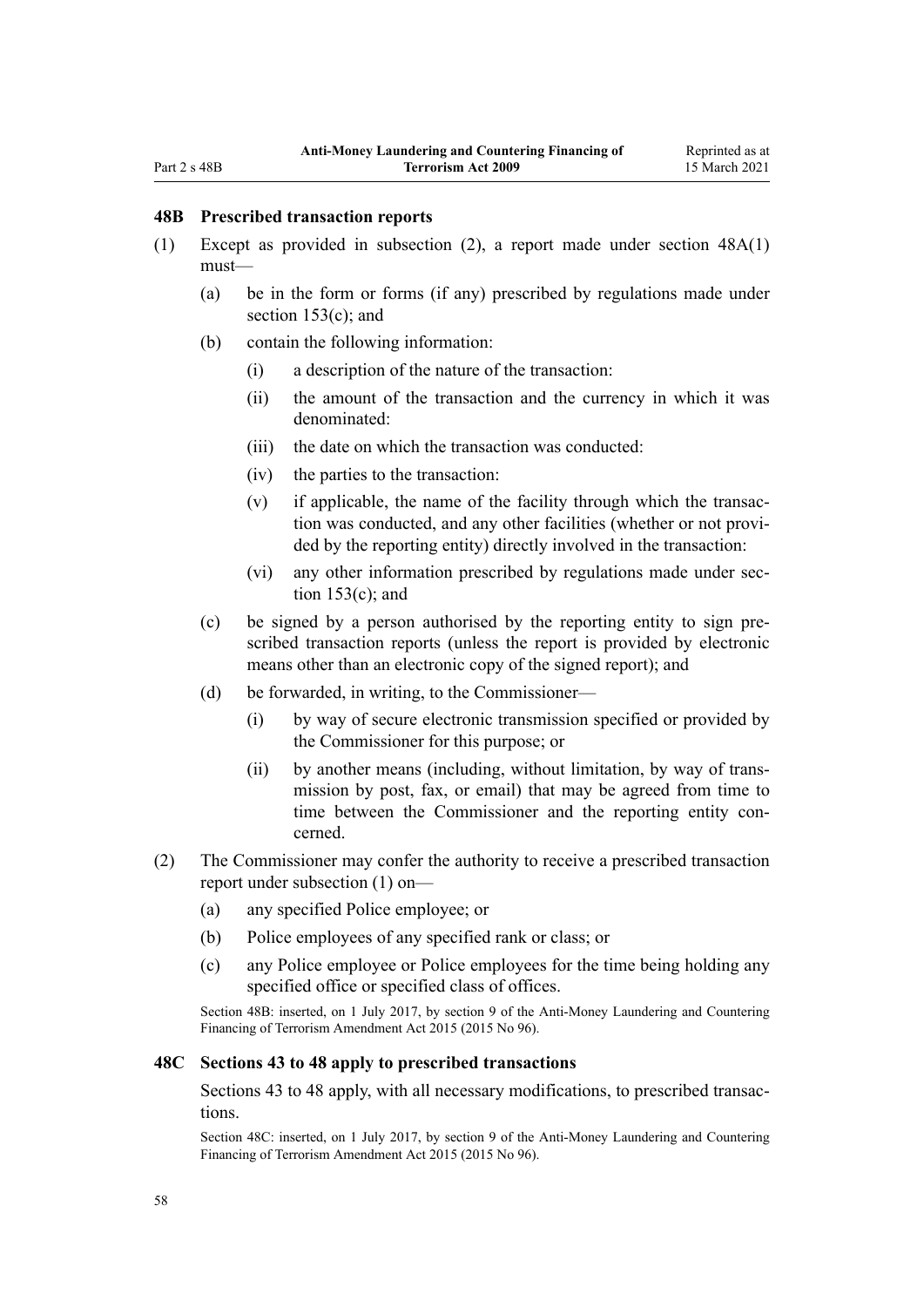# Subpart 3—Record keeping

#### <span id="page-58-0"></span>**49 Obligation to keep transaction records**

- (1) In relation to every transaction that is conducted through a reporting entity, the reporting entity must keep those records that are reasonably necessary to enable that transaction to be readily reconstructed at any time.
- (2) Without limiting subsection (1), records must contain the following information:
	- (a) the nature of the transaction:
	- (b) the amount of the transaction and the currency in which it was denominated:
	- (c) the date on which the transaction was conducted:
	- (d) the parties to the transaction:
	- (e) if applicable, the facility through which the transaction was conducted, and any other facilities (whether or not provided by the reporting entity) directly involved in the transaction:
	- (f) the name of the officer or employee or agent of the reporting entity who handled the transaction, if that officer, employee, or agent—
		- (i) has face-to-face dealings in respect of the transaction with any of the parties to the transaction; and
		- (ii) has formed a suspicion (of the kind referred to in section  $40(1)(b)$ ) about the transaction:
	- (g) any other information prescribed by regulations.
- (3) A reporting entity must retain the records kept by that reporting entity, in accordance with this section, in relation to a transaction for—
	- (a) a period of at least 5 years after the completion of that transaction; or
	- (b) any longer period that the AML/CFT supervisor for the reporting entity, or the Commissioner, specifies.

Compare: 1996 No 9 [s 29](http://legislation.govt.nz/pdflink.aspx?id=DLM374132)

#### **49A Obligation to keep reports of suspicious activities**

- (1) If a reporting entity reports a suspicious activity to the Commissioner, the reporting entity must keep a copy of that report.
- (2) The reporting entity must keep a copy of the report for—
	- (a) a period of at least 5 years after the report is made; or
	- (b) any longer period that the AML/CFT supervisor for the reporting entity, or the Commissioner, specifies.

Section 49A: inserted, on 11 August 2017, by [section 26](http://legislation.govt.nz/pdflink.aspx?id=DLM7161306) of the Anti-Money Laundering and Countering Financing of Terrorism Amendment Act 2017 (2017 No 35).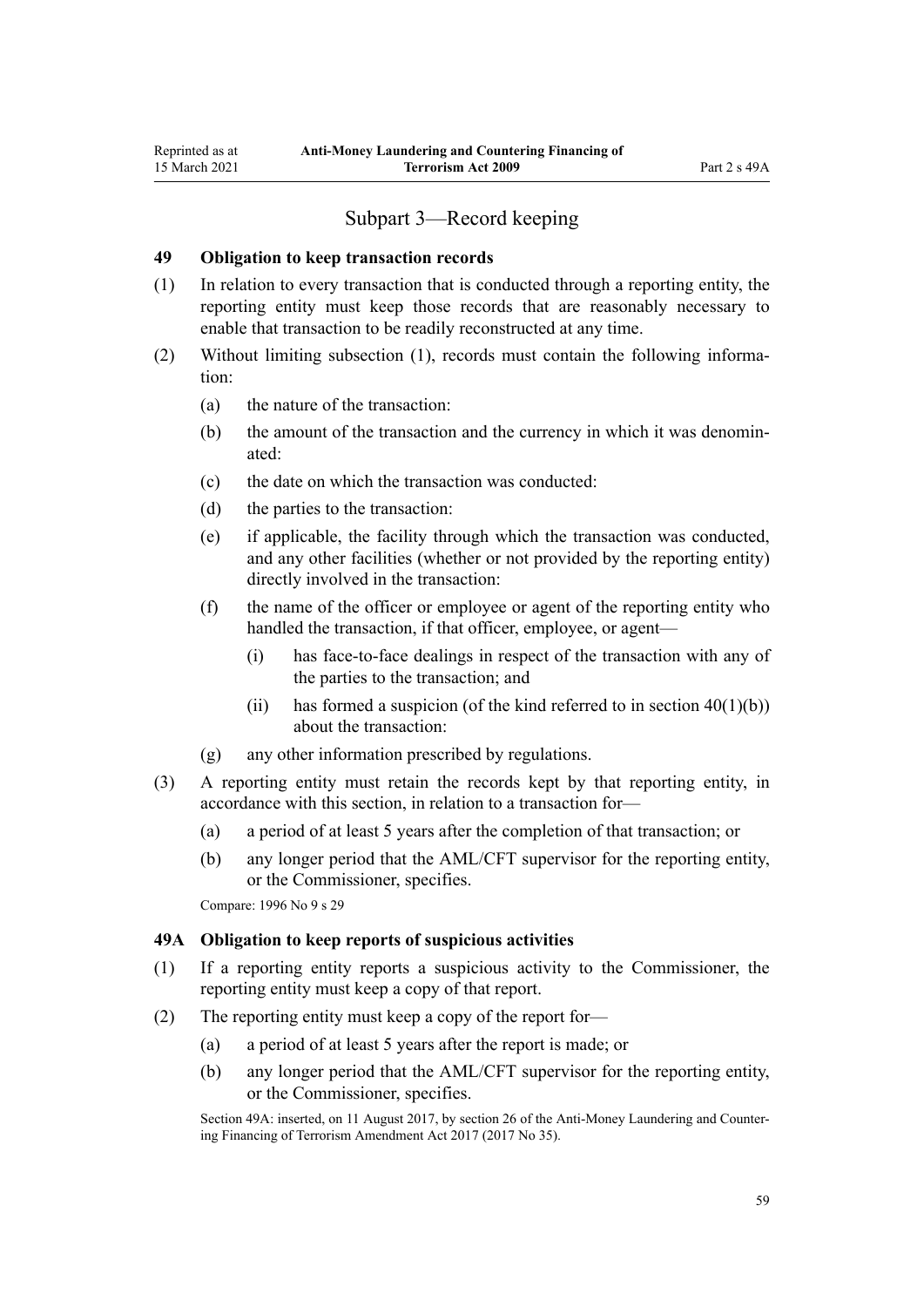# <span id="page-59-0"></span>**50 Obligation to keep identity and verification records**

- (1) In respect of each case in which a reporting entity is required, under [subpart 1](#page-31-0) of this Part, to identify and verify the identity of a person, the reporting entity must keep those records that are reasonably necessary to enable the nature of the evidence used for the purposes of that identification and verification to be readily identified at any time.
- (2) Without limiting subsection (1), those records may comprise—
	- (a) a copy of the evidence so used; or
	- (b) if it is not practicable to retain that evidence, any information as is reasonably necessary to enable that evidence to be obtained.
- (3) A reporting entity must retain the records kept by that reporting entity for,—
	- (a) in the case of records relating to the identity and verification of the identity of a person in relation to establishing a business relationship, a period of at least 5 years after the end of that business relationship; or
	- (b) in the case of records relating to the identity and verification of the identity of a person in relation to conducting an occasional transaction or activity, a period of at least 5 years after the completion of that occasional transaction or activity; or
	- (c) in the case of records relating to the identity and verification of the identity of an originator in relation to a wire transfer,—
		- (i) if the wire transfer is conducted by a customer with whom the reporting entity has a business relationship, a period of at least 5 years after the end of that business relationship; or
		- (ii) if the wire transfer is an occasional transaction or activity, a period of at least 5 years after the completion of the wire transfer.

Compare: 1996 No 9 [s 30](http://legislation.govt.nz/pdflink.aspx?id=DLM374134)

Section 50(3)(b): amended, on 11 August 2017, by [section 68](http://legislation.govt.nz/pdflink.aspx?id=DLM7340644) of the Anti-Money Laundering and Countering Financing of Terrorism Amendment Act 2017 (2017 No 35).

Section 50(3)(c)(ii): amended, on 11 August 2017, by [section 68](http://legislation.govt.nz/pdflink.aspx?id=DLM7340644) of the Anti-Money Laundering and Countering Financing of Terrorism Amendment Act 2017 (2017 No 35).

#### **51 Obligation to keep other records**

- (1) A reporting entity must keep the following records in addition to the records referred to in [sections 49](#page-58-0) and 50:
	- (a) records that are relevant to the establishment of the business relationship; and
	- (b) records relating to risk assessments, AML/CFT programmes, and audits; and
	- (c) any other records (for example, account files, business correspondence, and written findings) relating to, and obtained during the course of, a business relationship that are reasonably necessary to establish the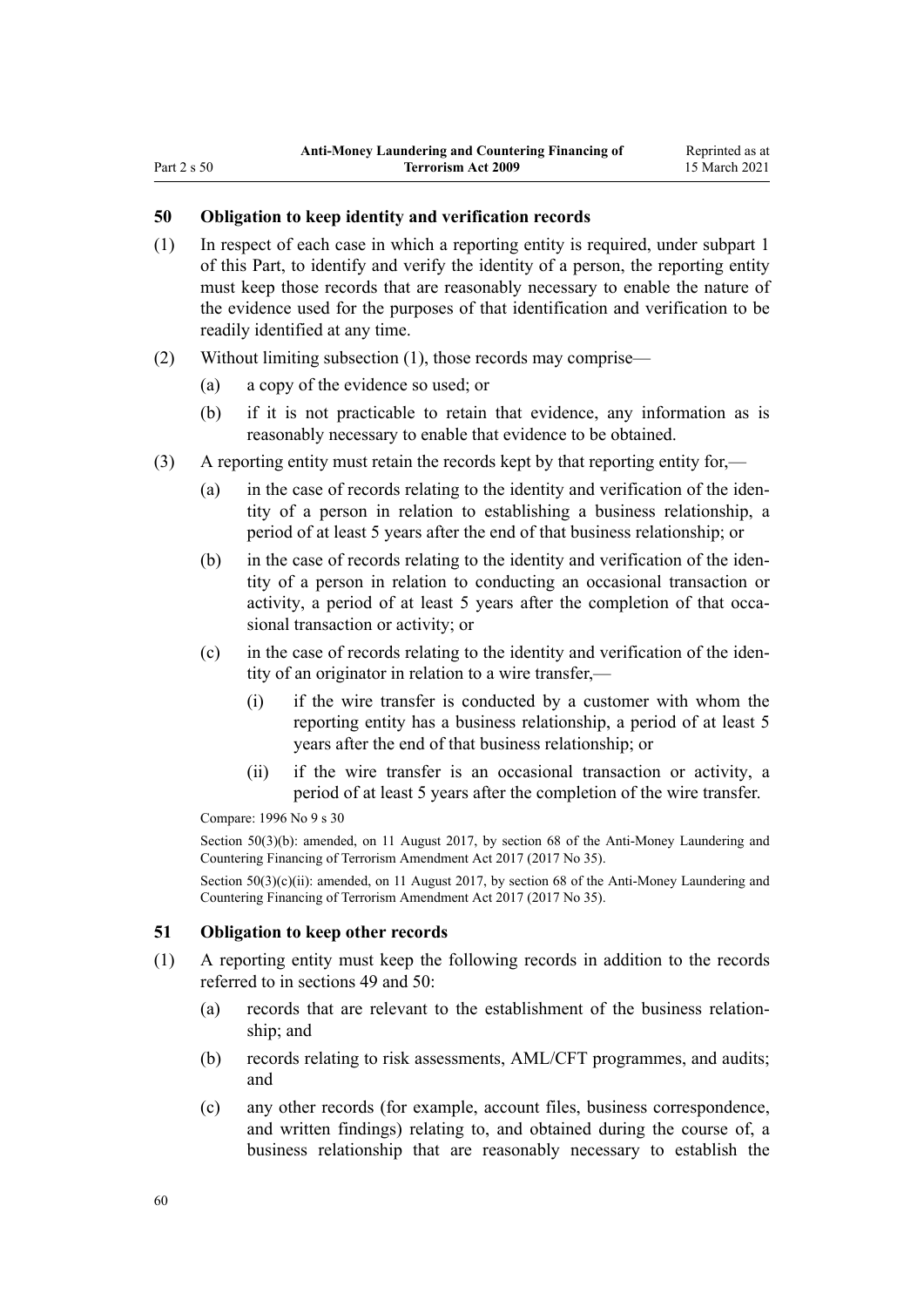nature and purpose of, and activities relating to, the business relationship; and

- (d) any other records prescribed by regulations made under [section 153.](#page-106-0)
- (2) The records relating to risk assessment, AML/CFT programmes, and audits must be kept for a period of at least 5 years after the date on which they ceased to be used on a regular basis.
- (3) A reporting entity must make records relating to risk assessments, AML/CFT programmes, and audits available to its AML/CFT supervisor on request.

Compare: 1996 No 9 [s 31](http://legislation.govt.nz/pdflink.aspx?id=DLM374136)

Section 51(1)(c): amended, on 11 August 2017, by [section 27\(1\)](http://legislation.govt.nz/pdflink.aspx?id=DLM7161308) of the Anti-Money Laundering and Countering Financing of Terrorism Amendment Act 2017 (2017 No 35).

Section 51(1)(d): inserted, on 11 August 2017, by [section 27\(2\)](http://legislation.govt.nz/pdflink.aspx?id=DLM7161308) of the Anti-Money Laundering and Countering Financing of Terrorism Amendment Act 2017 (2017 No 35).

Section 51(2): replaced, on 11 August 2017, by [section 27\(3\)](http://legislation.govt.nz/pdflink.aspx?id=DLM7161308) of the Anti-Money Laundering and Countering Financing of Terrorism Amendment Act 2017 (2017 No 35).

#### **52 How records to be kept**

Records required by this subpart to be kept by a reporting entity must—

- (a) be kept either in written form in the English language, or so as to enable the records to be readily accessible and readily convertible into written form in the English language; and
- (b) be kept in the manner prescribed by regulations (if any).

Compare: 1996 No 9 [s 32](http://legislation.govt.nz/pdflink.aspx?id=DLM374137)

#### **53 When records need not be kept**

- (1) Nothing in this subpart requires the retention of any records kept by a reporting entity that has been liquidated and finally dissolved except as provided in subsection  $(2)$ .
- (2) The High Court may, in relation to a reporting entity that is being or has been liquidated, make an order requiring that any or all of the records referred to in [sections 50](#page-59-0) and [51](#page-59-0) be kept for any period it thinks fit.

Compare: 1996 No 9 [s 33](http://legislation.govt.nz/pdflink.aspx?id=DLM374138)

### **54 Destruction of records**

- (1) Subject to subsection (2), a reporting entity must take all practicable steps to ensure that every record retained by that reporting entity under this subpart, and every copy of that record, is destroyed as soon as practicable after the expiry of the period for which the reporting entity is required to retain that record.
- (2) Nothing in this section requires the destruction of any record, or any copy of any record, in any case where there is a lawful reason for retaining that record.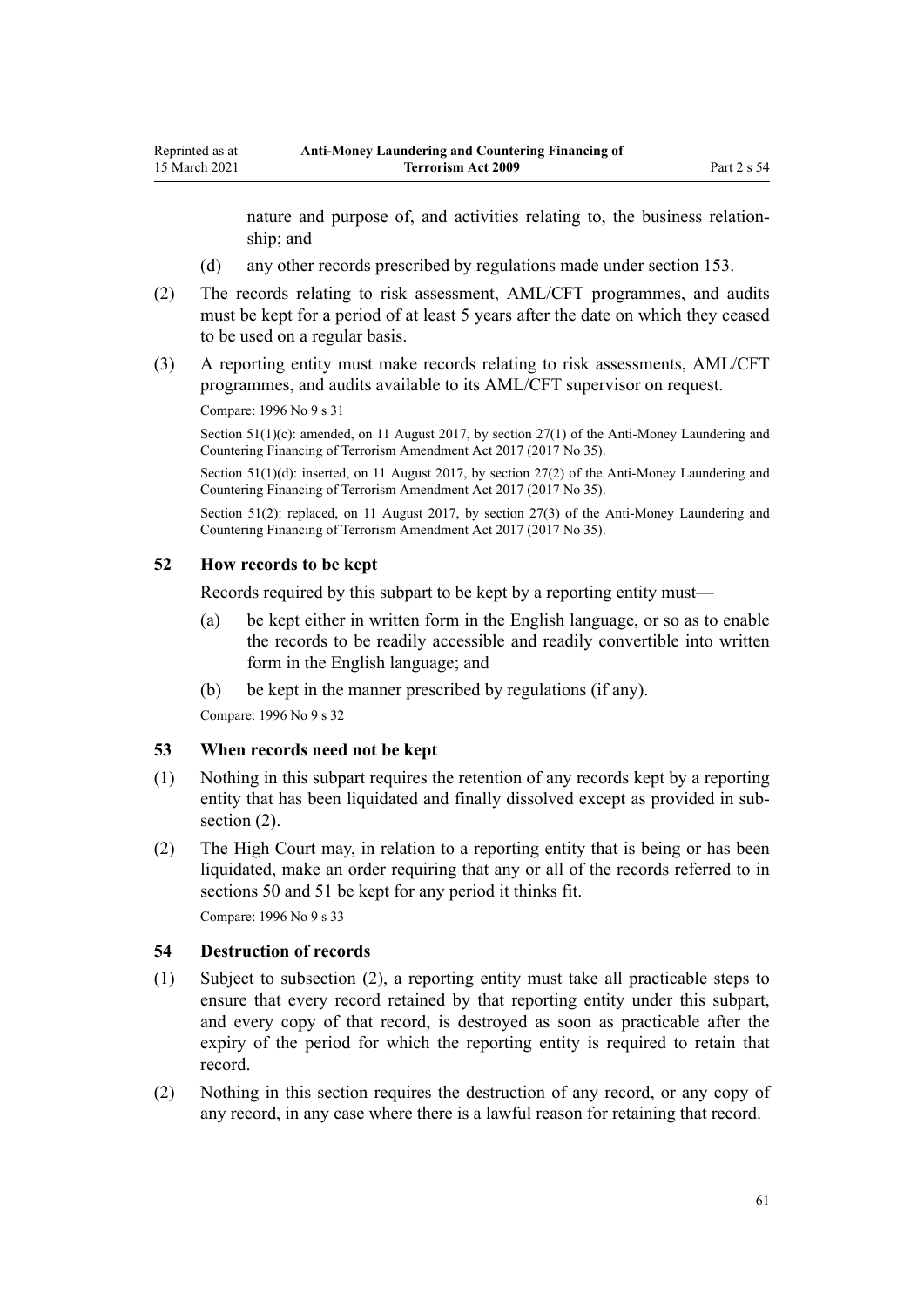- (3) Without limiting subsection (2), there is a lawful reason for retaining a record if the retention of that record is necessary—
	- (a) in order to comply with the requirements of any other enactment; or
	- (b) to enable a reporting entity to carry on its business; or
	- (c) for the purposes of the detection, investigation, or prosecution of any offence.

Compare: 1996 No 9 [s 34](http://legislation.govt.nz/pdflink.aspx?id=DLM374139)

#### **55 Other laws not affected**

Nothing in this subpart limits or affects any other enactment that requires any reporting entity to keep or retain a record.

Compare: 1996 No 9 [s 35](http://legislation.govt.nz/pdflink.aspx?id=DLM374140)

Subpart 4—Compliance with AML/CFT requirements

# **56 Reporting entity must have AML/CFT programme and AML/CFT compliance officer**

- (1) A reporting entity must establish, implement, and maintain a compliance programme (an **AML/CFT programme**) that includes internal procedures, policies, and controls to—
	- (a) detect money laundering and the financing of terrorism; and
	- (b) manage and mitigate the risk of money laundering and financing of terrorism.
- (2) A reporting entity must designate an employee as an AML/CFT compliance officer to administer and maintain its AML/CFT programme.
- (3) In the case of a reporting entity that does not have employees, the reporting entity must appoint a person to act as its AML/CFT compliance officer.
- (4) The AML/CFT compliance officer must report to a senior manager of the reporting entity.
- (5) Despite subsections (2) to (4), if a reporting entity is a partnership,—
	- (a) the partnership may designate one of the partners as an AML/CFT compliance officer to administer and maintain its AML/CFT programme, irrespective of whether the partnership has or does not have employees; and
	- (b) the partner so designated must report to another partner designated for the purpose of receiving those reports by the partnership.

Section 56(5): inserted, on 8 September 2018, by [section 6](http://legislation.govt.nz/pdflink.aspx?id=LMS15910) of the Statutes Amendment Act 2018 (2018 No 27).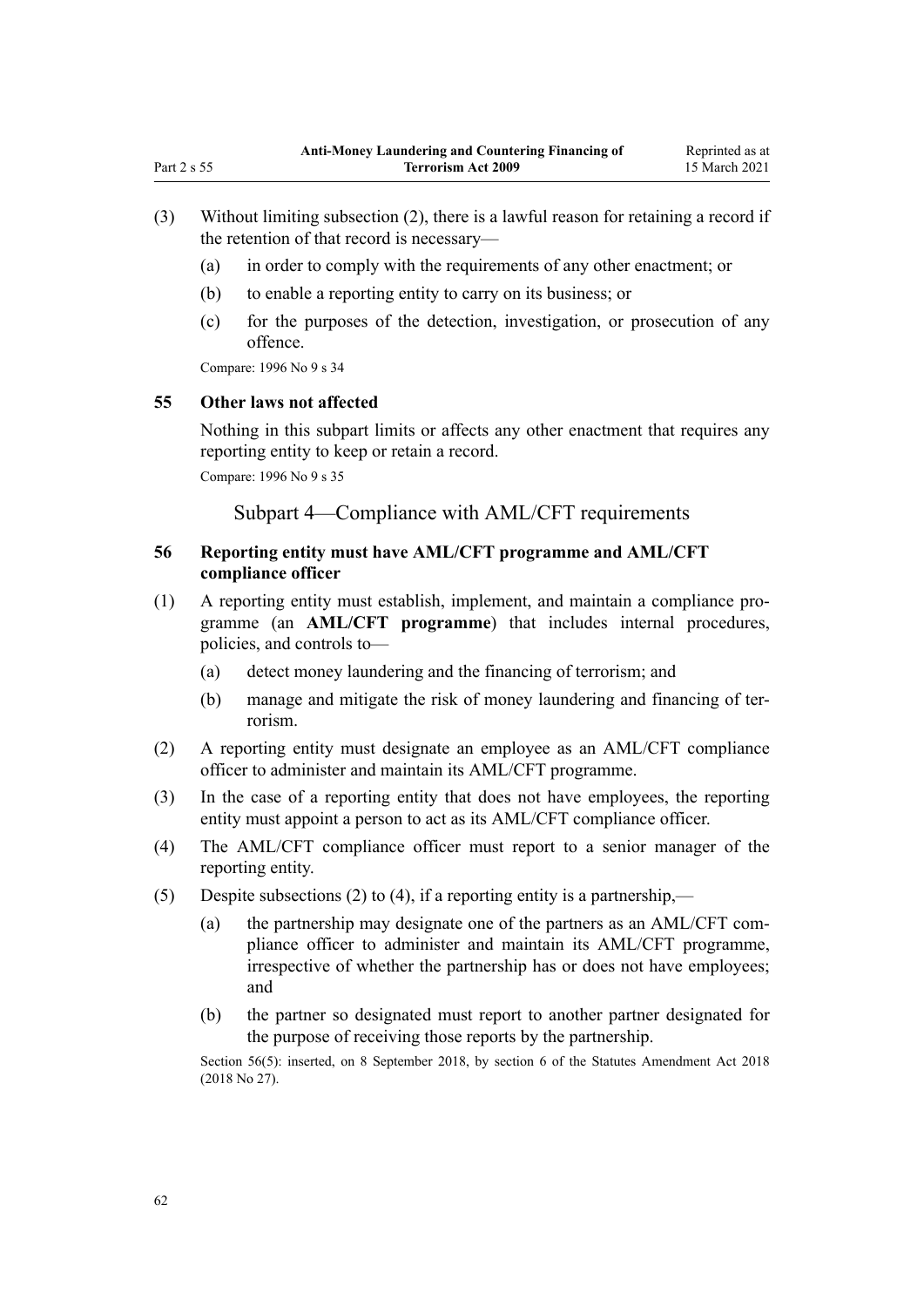# **57 Minimum requirements for AML/CFT programmes**

- (1) A reporting entity's AML/CFT programme must be in writing and be based on the risk assessment undertaken in accordance with [section 58](#page-63-0) and include adequate and effective procedures, policies, and controls for—
	- (a) vetting—
		- (i) senior managers:
		- (ii) the AML/CFT compliance officer:
		- (iii) any other employee that is engaged in AML/CFT related duties; and
	- (b) training on AML/CFT matters for the following employees:
		- (i) senior managers:
		- (ii) the AML/CFT compliance officer:
		- (iii) any other employee that is engaged in AML/CFT related duties; and
	- (c) complying with customer due diligence requirements (including ongoing customer due diligence and account monitoring); and
	- (d) reporting suspicious activities; and
	- (da) reporting prescribed transactions; and
	- (e) record keeping; and
	- (f) setting out what the reporting entity needs to do, or continue to do, to manage and mitigate the risks of money laundering and the financing of terrorism; and
	- (g) examining, and keeping written findings relating to,—
		- (i) complex or unusually large transactions; and
		- (ii) unusual patterns of transactions that have no apparent economic or visible lawful purpose; and
		- (iii) any other activity that the reporting entity regards as being particularly likely by its nature to be related to money laundering or the financing of terrorism; and
	- (h) monitoring, examining, and keeping written findings relating to business relationships and transactions from or in countries that do not have or have insufficient anti-money laundering or countering financing of terrorism systems in place and have additional measures for dealing with or restricting dealings with such countries; and
	- (i) preventing the use, for money laundering or the financing of terrorism, of products (for example, the misuse of technology) and transactions (for example, non-face-to-face business relationships or transactions) that might favour anonymity; and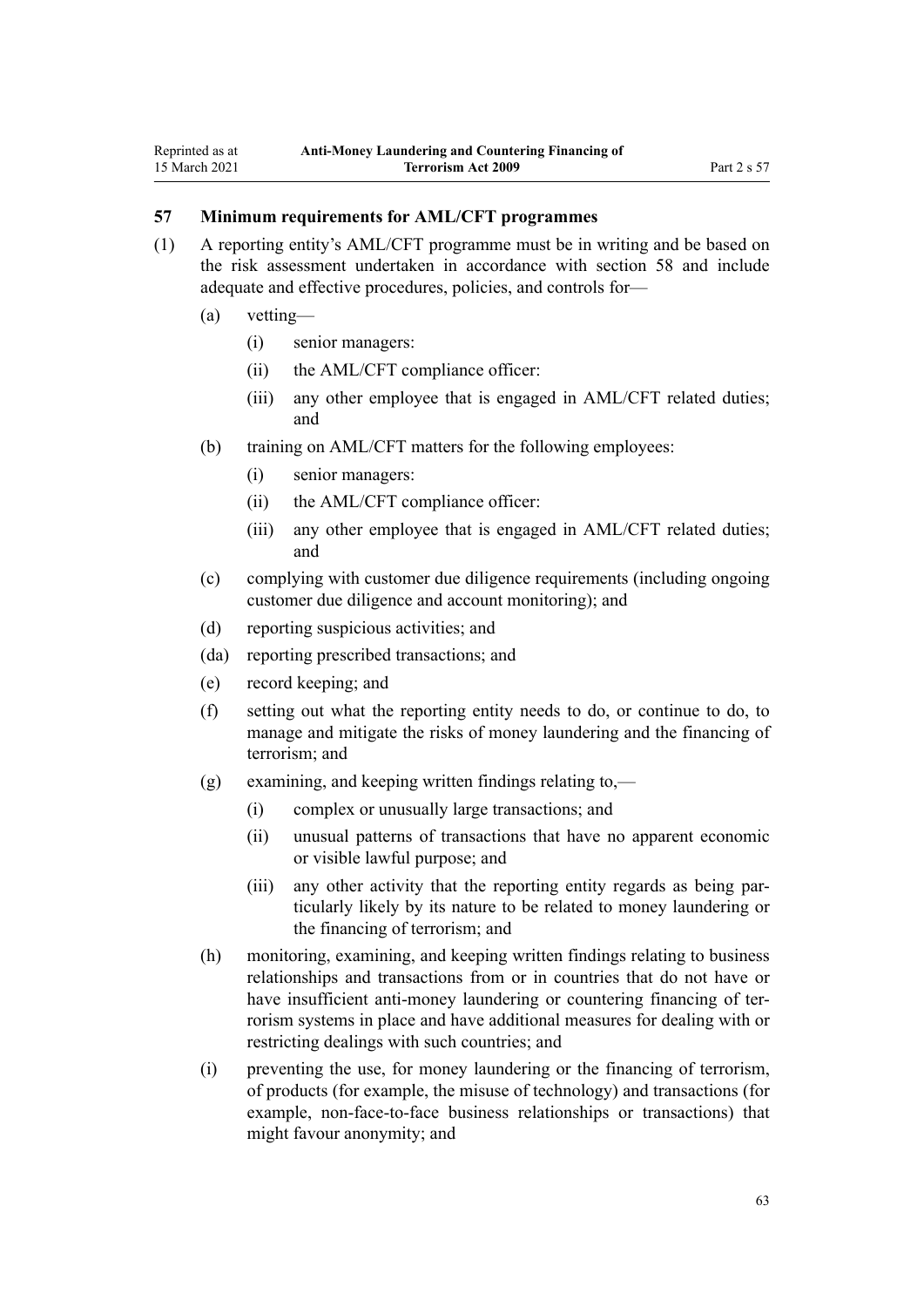- (j) determining when enhanced customer due diligence is required and when simplified customer due diligence might be permitted; and
- (k) providing when a person who is not the reporting entity may, and setting out the procedures for the person to, conduct the relevant customer due diligence on behalf of the reporting entity; and
- (l) monitoring and managing compliance with, and the internal communication of and training in, those procedures, policies, and controls.
- (2) In developing an AML/CFT programme, a reporting entity must have regard to any applicable guidance material produced by AML/CFT supervisors or the Commissioner relating to AML/CFT programmes.

Section 57(1): amended, on 11 August 2017, by [section 28\(1\)](http://legislation.govt.nz/pdflink.aspx?id=DLM7161309) of the Anti-Money Laundering and Countering Financing of Terrorism Amendment Act 2017 (2017 No 35).

Section 57(1)(d): amended, on 11 August 2017, by [section 28\(2\)](http://legislation.govt.nz/pdflink.aspx?id=DLM7161309) of the Anti-Money Laundering and Countering Financing of Terrorism Amendment Act 2017 (2017 No 35).

Section 57(1)(da): inserted, on 1 July 2017, by [section 10](http://legislation.govt.nz/pdflink.aspx?id=DLM6602227) of the Anti-Money Laundering and Countering Financing of Terrorism Amendment Act 2015 (2015 No 96).

Section 57(2): inserted, on 11 August 2017, by [section 28\(3\)](http://legislation.govt.nz/pdflink.aspx?id=DLM7161309) of the Anti-Money Laundering and Countering Financing of Terrorism Amendment Act 2017 (2017 No 35).

#### **58 Risk assessment**

<span id="page-63-0"></span>Part 2 s 58

- (1) Before conducting customer due diligence or establishing an AML/CFT programme, a reporting entity must first undertake an assessment of the risk of money laundering and the financing of terrorism (a **risk assessment**) that it may reasonably expect to face in the course of its business.
- (2) In assessing the risk, the reporting entity must have regard to the following:
	- (a) the nature, size, and complexity of its business; and
	- (b) the products and services it offers; and
	- (c) the methods by which it delivers products and services to its customers; and
	- (d) the types of customers it deals with; and
	- (e) the countries it deals with; and
	- (f) the institutions it deals with; and
	- (g) any applicable guidance material produced by AML/CFT supervisors or the Commissioner relating to risk assessments; and
	- (h) any other factors that may be provided for in regulations.
- (3) The risk assessment must be in writing and—
	- (a) identify the risks faced by the reporting entity in the course of its business; and
	- (b) describe how the reporting entity will ensure that the assessment remains current; and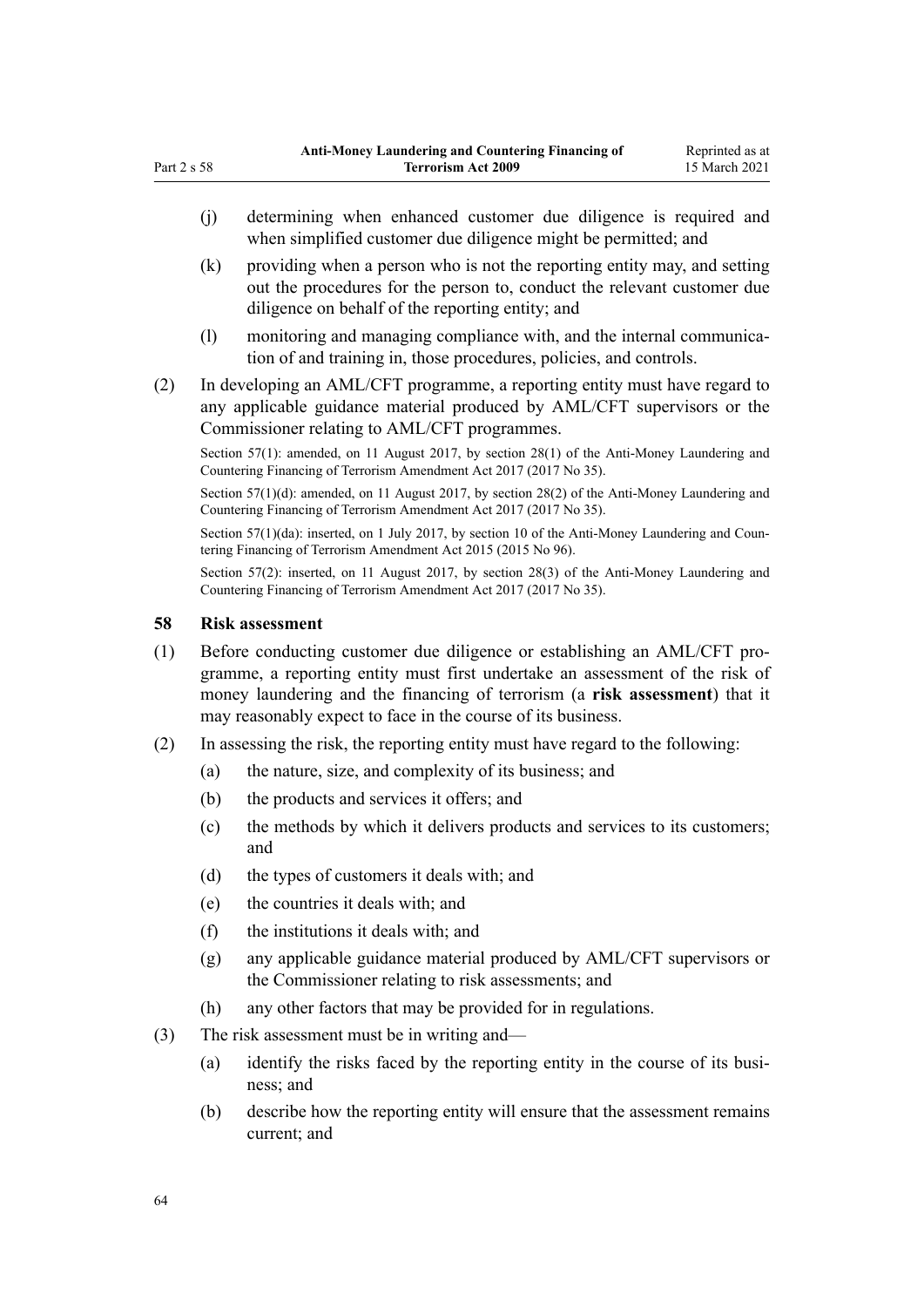<span id="page-64-0"></span>(c) enable the reporting entity to determine the level of risk involved in relation to relevant obligations under this Act and regulations.

### **59 Review and audit of risk assessment and AML/CFT programmes**

- (1) A reporting entity (other than a high-value dealer) must review its risk assessment and AML/CFT programme to—
	- (a) ensure that the risk assessment and AML/CFT programme are up to date; and
	- (b) identify any deficiencies in the effectiveness of the risk assessment and the AML/CFT programme; and
	- (c) make any changes to the risk assessment or AML/CFT programme identified as being necessary under paragraph (b).
- (2) A reporting entity (other than a high-value dealer) must ensure that its risk assessment and AML/CFT programme are audited every 2 years or during a different time period prescribed by regulations, or at any other time at the request of the relevant AML/CFT supervisor.

Section 59: replaced, on 11 August 2017, by [section 29](http://legislation.govt.nz/pdflink.aspx?id=DLM7161310) of the Anti-Money Laundering and Countering Financing of Terrorism Amendment Act 2017 (2017 No 35).

## **59A Audit of compliance with AML/CFT obligations**

A high-value dealer must ensure that its compliance with its AML/CFT obligations under section  $6(4)(d)(ii)$ , and any regulations, is audited when the relevant AML/CFT supervisor requests.

Section 59A: inserted, on 11 August 2017, by [section 29](http://legislation.govt.nz/pdflink.aspx?id=DLM7161310) of the Anti-Money Laundering and Countering Financing of Terrorism Amendment Act 2017 (2017 No 35).

#### **59B Who carries out audit**

- (1) An audit under section 59 or 59A must be carried out by an independent person, appointed by the reporting entity, who is appropriately qualified to conduct the audit.
- (2) A person appointed to conduct an audit is not required to be—
	- (a) a chartered accountant within the meaning of [section 19](http://legislation.govt.nz/pdflink.aspx?id=DLM391422) of the New Zealand Institute of Chartered Accountants Act 1996; or
	- (b) qualified to undertake financial audits.
- (3) A person appointed to conduct an audit must not have been involved in—
	- (a) the establishment, implementation, or maintenance of the reporting entity's AML/CFT programme (if any); or
	- (b) the undertaking of the reporting entity's risk assessment (if any).
- (4) The audit of a risk assessment under section 59 is limited to an audit of whether the reporting entity's risk assessment fulfils the requirements in [sec](#page-63-0)[tion 58\(3\).](#page-63-0)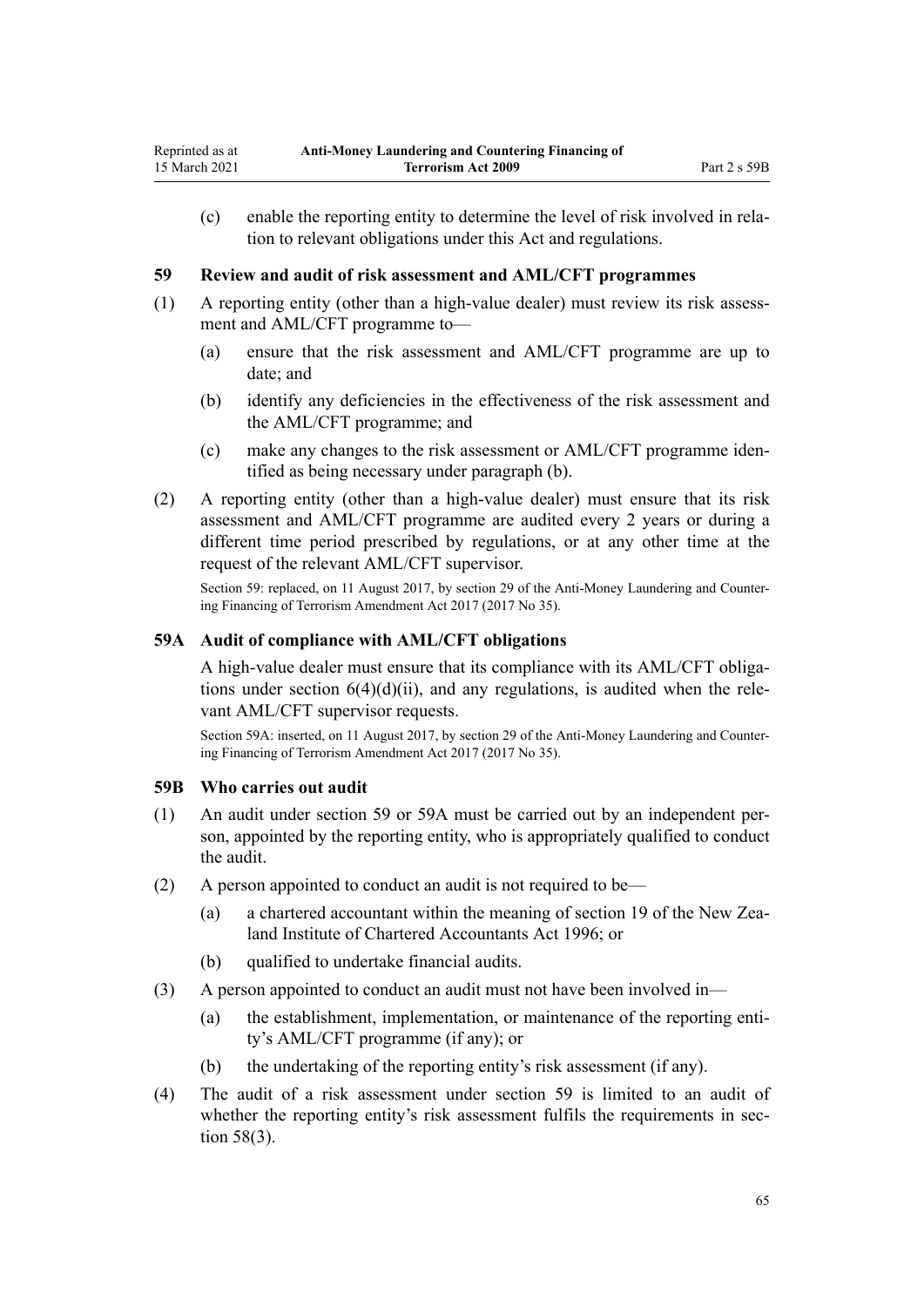(5) A reporting entity must provide a copy of any audit to its AML/CFT supervisor on request.

Section 59B: inserted, on 11 August 2017, by [section 29](http://legislation.govt.nz/pdflink.aspx?id=DLM7161310) of the Anti-Money Laundering and Countering Financing of Terrorism Amendment Act 2017 (2017 No 35).

#### **60 Annual AML/CFT report**

Part 2 s 60

- (1) The reporting entity must prepare an annual report on its risk assessment and AML/CFT programme.
- (2) An annual report must—
	- (a) be in the prescribed form; and
	- (b) take into account the results and implications of the audit required by [section 59\(2\);](#page-64-0) and
	- (c) contain any information prescribed by regulations.
- (3) The reporting entity must provide the annual report to its AML/CFT supervisor at a time appointed by the AML/CFT supervisor.
- (4) The AML/CFT supervisor must give the reporting entity reasonable notice of the requirement to provide the annual report.

# **61 Reporting entities to ensure that branches and subsidiaries comply with AML/CFT requirements**

- (1) A reporting entity must ensure that its branches and subsidiaries that are in a foreign country apply, to the extent permitted by the law of that country, measures broadly equivalent to those set out in this Act and regulations with regard to the requirements for customer due diligence (including ongoing customer due diligence), risk assessments, AML/CFT programmes, and record keeping.
- (2) If the law of the foreign country does not permit the application of those equivalent measures by the branch or the subsidiary located in that country, the reporting entity must—
	- (a) inform its AML/CFT supervisor accordingly; and
	- (b) take additional measures to effectively handle the risk of a money laundering offence and the financing of terrorism.
- (3) A reporting entity must communicate (where relevant) the policies, procedures, and controls that it establishes, implements, and maintains in accordance with this subpart to its branches and subsidiaries that are outside New Zealand.

# Subpart 5—Codes of practice

#### **62 Interpretation**

In this Part, unless the context otherwise requires,—

**code of practice** means a code of practice approved by the responsible Minister under [section 64](#page-66-0), as amended from time to time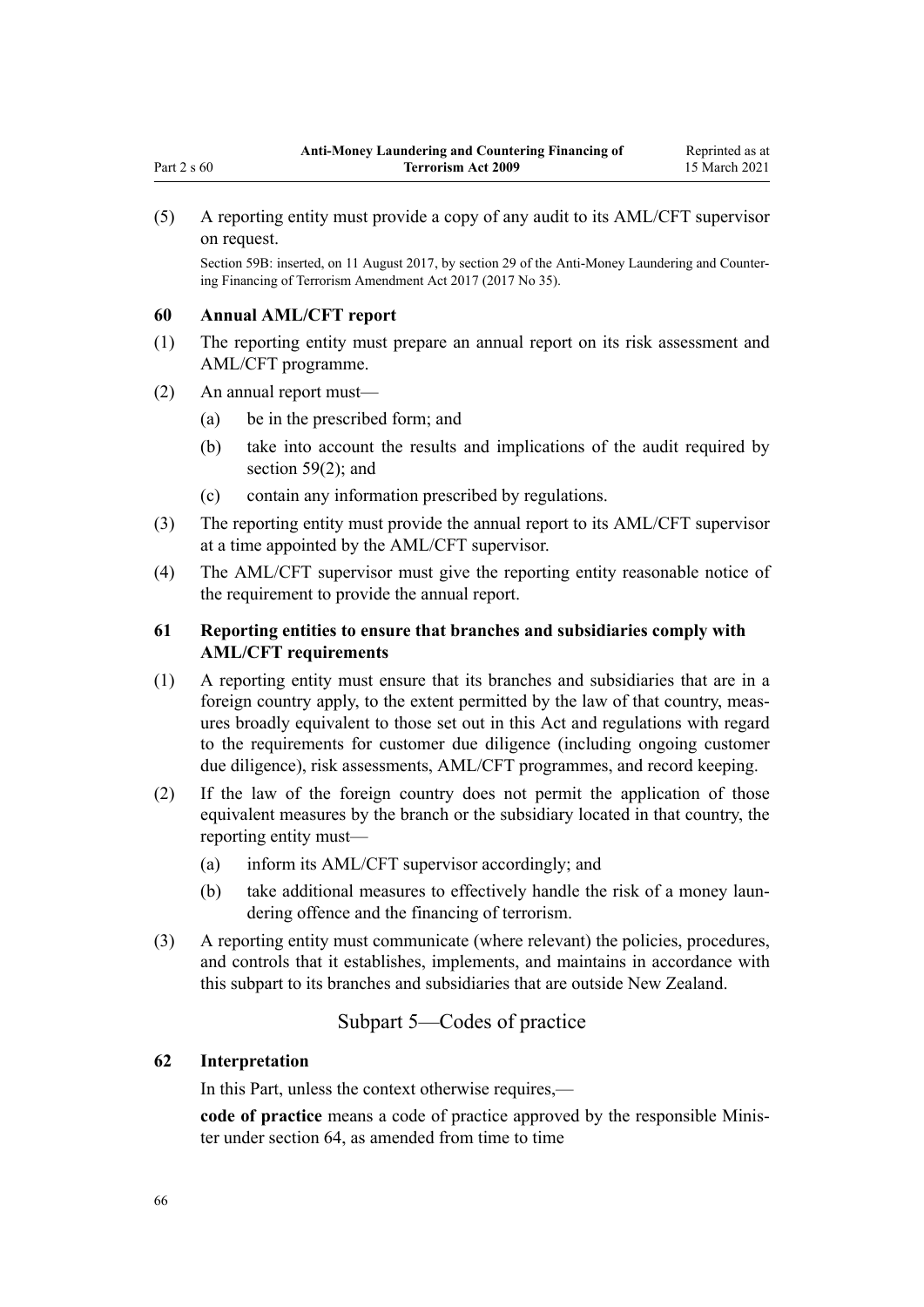<span id="page-66-0"></span>**proposed code of practice** means a document prepared under section 63(1).

## **63 AML/CFT supervisors to prepare codes of practice for relevant sectors**

- (1) An AML/CFT supervisor must, if directed to do so by the Minister responsible for that AML/CFT supervisor (the **responsible Minister**), prepare—
	- (a) 1 or more codes of practice for the sector of activity of the reporting entities for which it is the supervisor under [section 130](#page-90-0) or in respect of different reporting entities specified by the responsible Minister:
	- (b) an instrument that amends a code of practice or revokes the whole or any provision of a code of practice prepared under paragraph (a).
- (2) The purpose of a code of practice is to provide a statement of practice that assists reporting entities to comply with their obligations under this Act and regulations.
- (3) A direction under subsection (1) may (without limitation)—
	- (a) relate generally to the obligations imposed on the relevant reporting entities by or under this Act or regulations or specify particular aspects of those obligations that are to be covered by the code of practice:
	- (b) specify the amendments to be made or their intended effect, and specify the extent of the revocation to be made:
	- (c) indicate the date by which the responsible Minister wishes the code of practice to be provided to him or her:
	- (d) include details about the recommendation that the AML/CFT supervisor is required to provide under section  $64(1)(a)$ .
- (4) An AML/CFT supervisor must comply with a direction under subsection (1) as soon as practicable.
- (5) No code of practice has legal effect until approved by the responsible Minister under section 64(6).

#### **64 Procedure for approval and publication of codes of practice**

- (1) The responsible Minister must not approve a code of practice prepared by an AML/CFT supervisor unless—
	- (a) the AML/CFT supervisor has made a recommendation that the Minister should approve the code of practice; and
	- (b) the AML/CFT supervisor has consulted the persons and organisations that the Minister thinks appropriate, having regard to the subject matter of the proposed code of practice.
- (2) In consulting under subsection (1)(b), the AML/CFT supervisor must ensure that—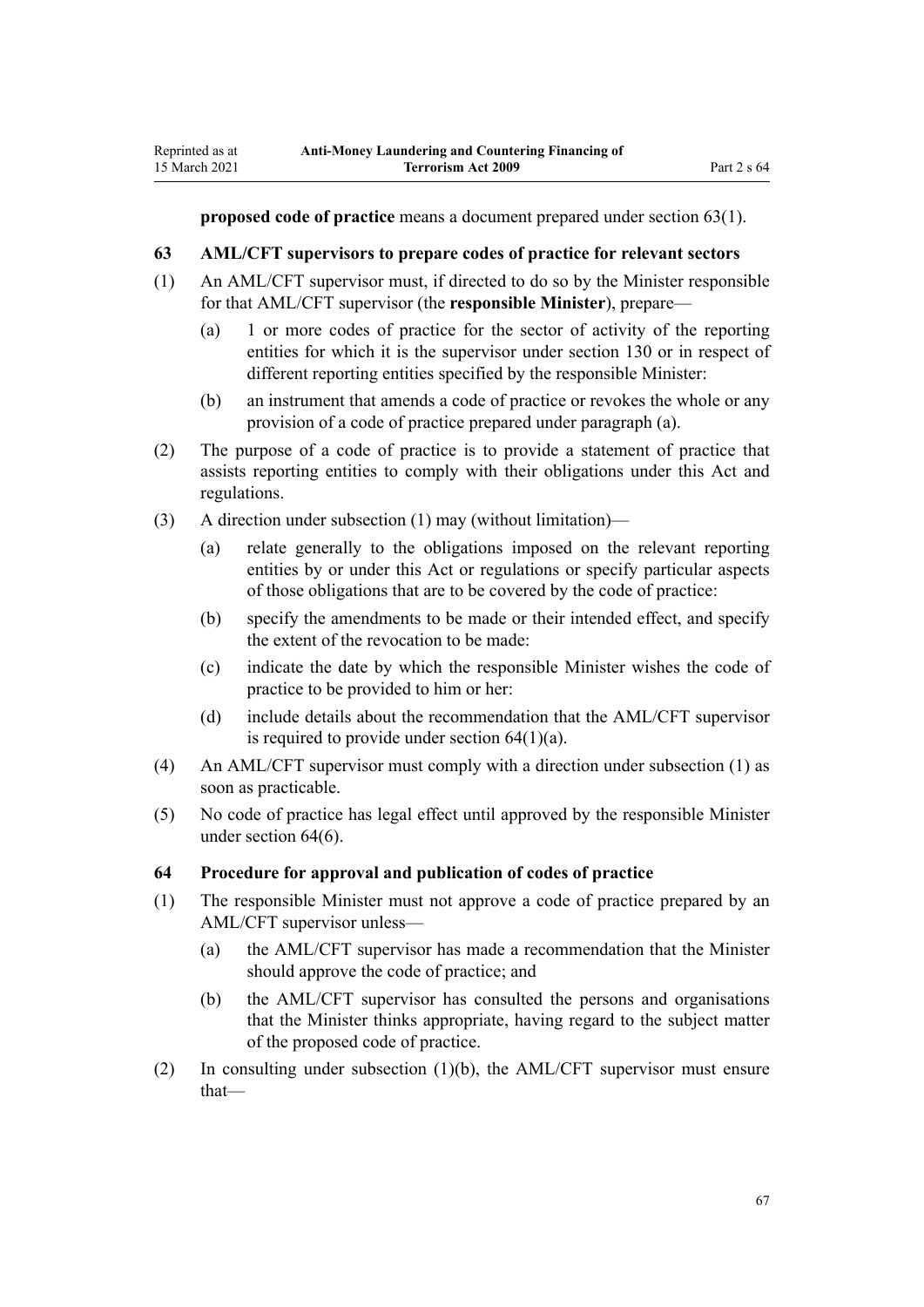- (a) a copy of the proposed code of practice or a summary of its contents, in hard copy or electronic format, is provided to the persons and organisations being consulted; and
- (b) the persons and organisations being consulted have at least 20 working days to make submissions or representations about the proposed code of practice.
- (3) The responsible Minister may direct the AML/CFT supervisor to reconsider any aspect of the proposed code of practice and to make any amendments that the Minister considers necessary.
- (4) Despite subsection (3),—

<span id="page-67-0"></span>Part 2 s 65

- (a) if the AML/CFT supervisor does not amend the proposed code of practice as directed by the Minister or within the time specified by the Minister, the Minister may make those amendments:
- (b) the Minister may, after consultation with the AML/CFT supervisor, make any further amendments to the proposed code of practice that he or she considers necessary.
- (5) The responsible Minister must—
	- (a) approve the proposed code of practice as prepared by the AML/CFT supervisor; or
	- (b) approve the proposed code of practice as amended by the AML/CFT supervisor; or
	- (c) approve the proposed code of practice as amended by the Minister after consultation with the AML/CFT supervisor.
- (6) The responsible Minister approves a code of practice by notice in the *Gazette*, and the notice—
	- (a) must either set out the code of practice or state where copies of the code of practice in hard copy or electronic format may be obtained or viewed:
	- (b) is a disallowable instrument, but not a legislative instrument, for the purposes of the [Legislation Act 2012](http://legislation.govt.nz/pdflink.aspx?id=DLM2997643) and must be presented to the House of Representatives under [section 41](http://legislation.govt.nz/pdflink.aspx?id=DLM2998573) of that Act.

Section 64(6)(b): replaced, on 5 August 2013, by [section 77\(3\)](http://legislation.govt.nz/pdflink.aspx?id=DLM2998633) of the Legislation Act 2012 (2012 No 119).

#### **65 Amendment and revocation of codes of practice**

- (1) A code of practice may be amended or revoked in the same manner as that in which it was made.
- (2) [Sections 63](#page-66-0), [64,](#page-66-0) [66,](#page-68-0) and [67](#page-68-0) apply with the necessary modifications to the amendment or revocation of a code of practice.

68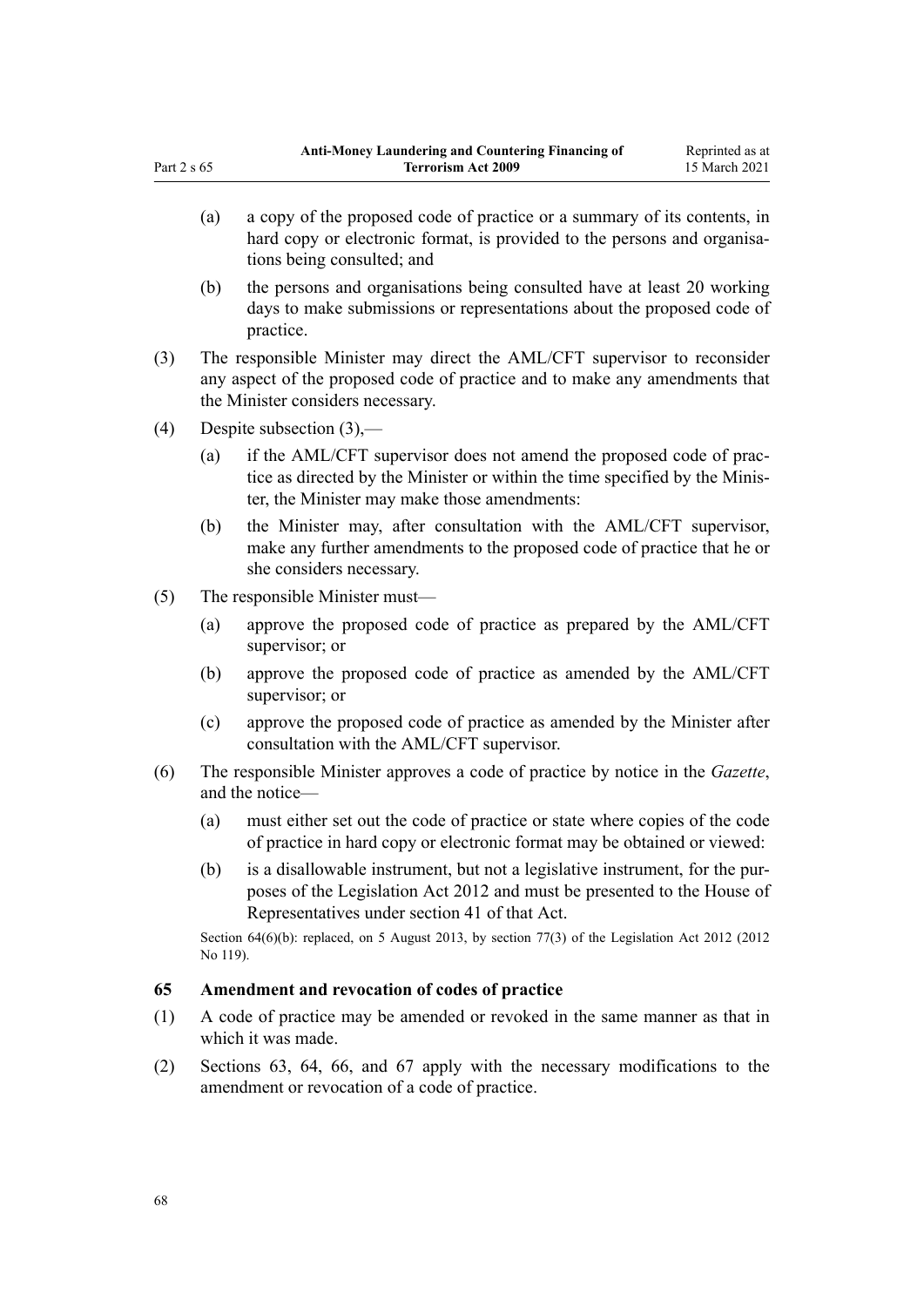### <span id="page-68-0"></span>**66 Proof of codes of practice**

Publication in the *Gazette* of a notice under [section 64\(6\)](#page-66-0) is conclusive evidence that the requirements of sections  $64(1)$  to (5) and [65](#page-67-0) have been complied with in respect of the approval specified in the notice.

### **67 Legal effect of codes of practice**

- (1) A reporting entity complies with an obligation imposed on it by or under this Act or regulations by—
	- (a) complying with those provisions of a code of practice that state a means of satisfying the obligation; or
	- (b) complying with the obligation by some other equally effective means.
- (2) However, a reporting entity may not rely on subsection (1)(b) as a defence to an act or omission on its part unless it has, by notice in writing given before the act or omission occurred, advised the AML/CFT supervisor that it has opted out of compliance with the code of practice and intends to satisfy its obligations by some other equally effective means.
- (3) If a person is charged with an offence in respect of a failure to comply with any provision of this Act, a court must, in determining whether that person has failed to comply with the provision, have regard to any code of practice in force under [section 64\(6\)](#page-66-0) at the time of the alleged failure relating to matters of the kind to which the provision relates.
- (4) If an application for an injunction against a person has been made under this Act, a court must, in determining whether to grant the injunction, have regard to any code of practice in force under [section 64\(6\).](#page-66-0)
- (5) If an application for a pecuniary penalty against a person has been made under this Act, a court must, in determining whether to impose a pecuniary penalty, have regard to any code of practice in force under [section 64\(6\)](#page-66-0) at the time the person engaged in conduct that constituted the relevant civil liability act.

Subpart 6—Cross-border transportation of cash

### **68 Reports about movement of cash into or out of New Zealand**

- (1) A person must not move cash into or out of New Zealand if—
	- (a) the total amount of the cash is equal to or above than the applicable threshold value; and
	- (b) the person has not given a report in respect of the movement of that cash in accordance with this subpart; and
	- (c) the movement of that cash is not exempted under this Act or regulations (if any).
- (2) For the purposes of this Act, a person moves cash into New Zealand if the person brings or sends the cash into New Zealand.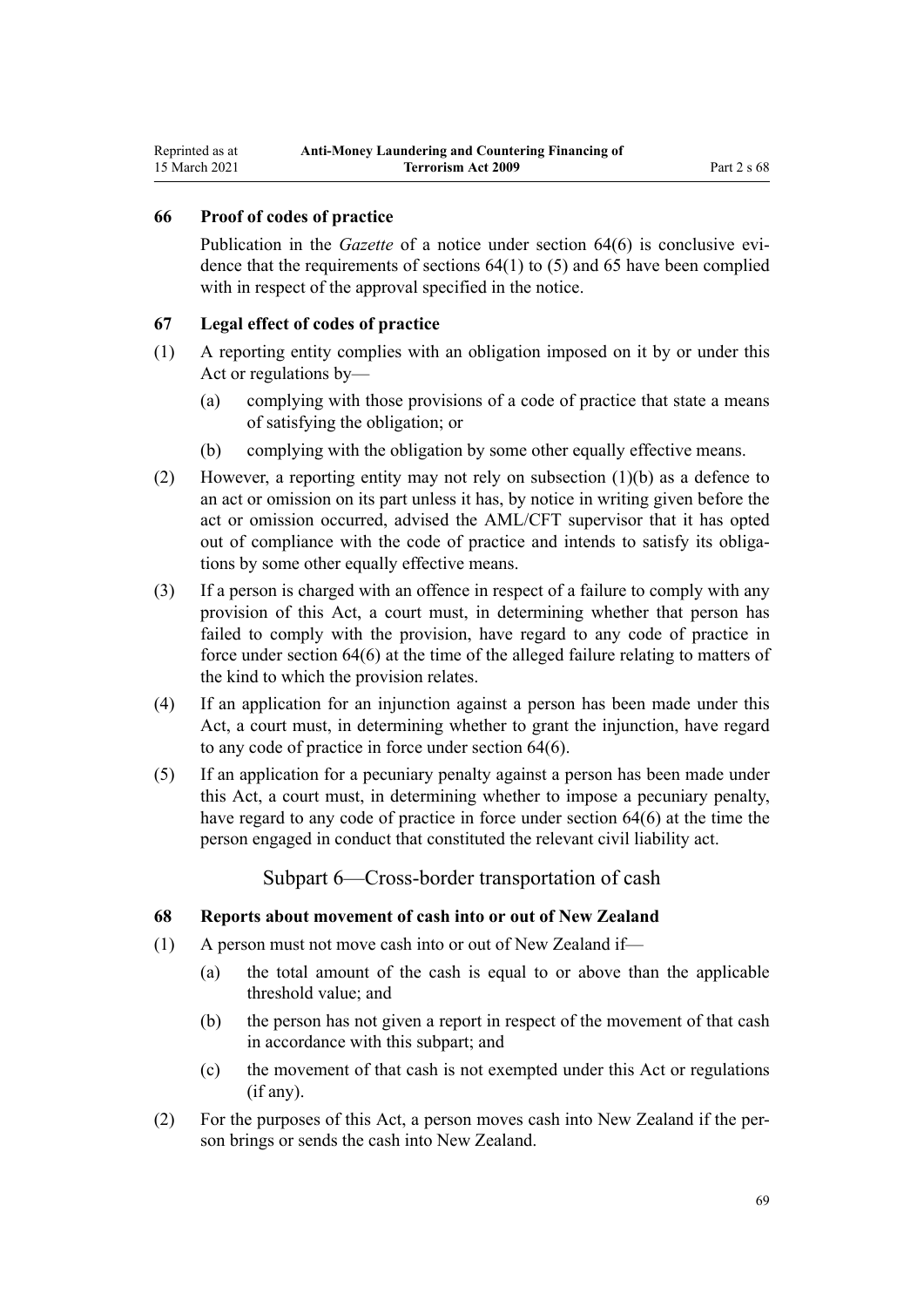(3) For the purposes of this Act, a person moves cash out of New Zealand if the person takes or sends the cash out of New Zealand.

Compare: Anti-Money Laundering and Counter-Terrorism Financing Act 2006 ss 53(3), 57(2), 58 (Aust)

Section 68(1)(a): amended, on 11 August 2017, by [section 30](http://legislation.govt.nz/pdflink.aspx?id=DLM7161314) of the Anti-Money Laundering and Countering Financing of Terrorism Amendment Act 2017 (2017 No 35).

#### **69 Reports about receipt of cash from outside New Zealand**

A person must not receive cash moved to the person from outside New Zealand if—

- (a) the total amount of the cash is equal to or above the applicable threshold value; and
- (b) the person has not given a report in respect of the movement of that cash in accordance with this subpart; and
- (c) the movement of that cash is not exempted under this Act or regulations (if any).

Compare: Anti-Money Laundering and Counter-Terrorism Financing Act 2006 s 55(3) (Aust)

Section 69(a): amended, on 11 August 2017, by [section 31](http://legislation.govt.nz/pdflink.aspx?id=DLM7161315) of the Anti-Money Laundering and Countering Financing of Terrorism Amendment Act 2017 (2017 No 35).

#### **70 Reporting requirements**

A report under this subpart must—

- (a) be in writing in the appropriate prescribed form; and
- (b) contain the prescribed information; and
- (c) be completed in accordance with regulations (if any); and
- (d) be provided to a Customs officer or any other prescribed person,—
	- (i) in the case of accompanied cash, at the time prescribed for the purposes of this subparagraph; and
	- (ii) in the case of unaccompanied cash, at the time prescribed for the purposes of this subparagraph.

Compare: 1996 No 9 [s 37](http://legislation.govt.nz/pdflink.aspx?id=DLM374143); Anti-Money Laundering and Counter-Terrorism Financing Act 2006 s 55(5) (Aust)

Section 70(a): amended, on 11 August 2017, by [section 32\(1\)](http://legislation.govt.nz/pdflink.aspx?id=DLM7161316) of the Anti-Money Laundering and Countering Financing of Terrorism Amendment Act 2017 (2017 No 35).

Section 70(d): replaced, on 11 August 2017, by [section 32\(2\)](http://legislation.govt.nz/pdflink.aspx?id=DLM7161316) of the Anti-Money Laundering and Countering Financing of Terrorism Amendment Act 2017 (2017 No 35).

#### **71 Information to be forwarded to Commissioner**

- (1) If a report is made to a Customs officer under this subpart, that officer must, as soon as practicable, forward the report to the Commissioner.
- (2) If, in the course of conducting a search under this Act, a Customs officer discovers any cash in respect of which a report is required to be made under this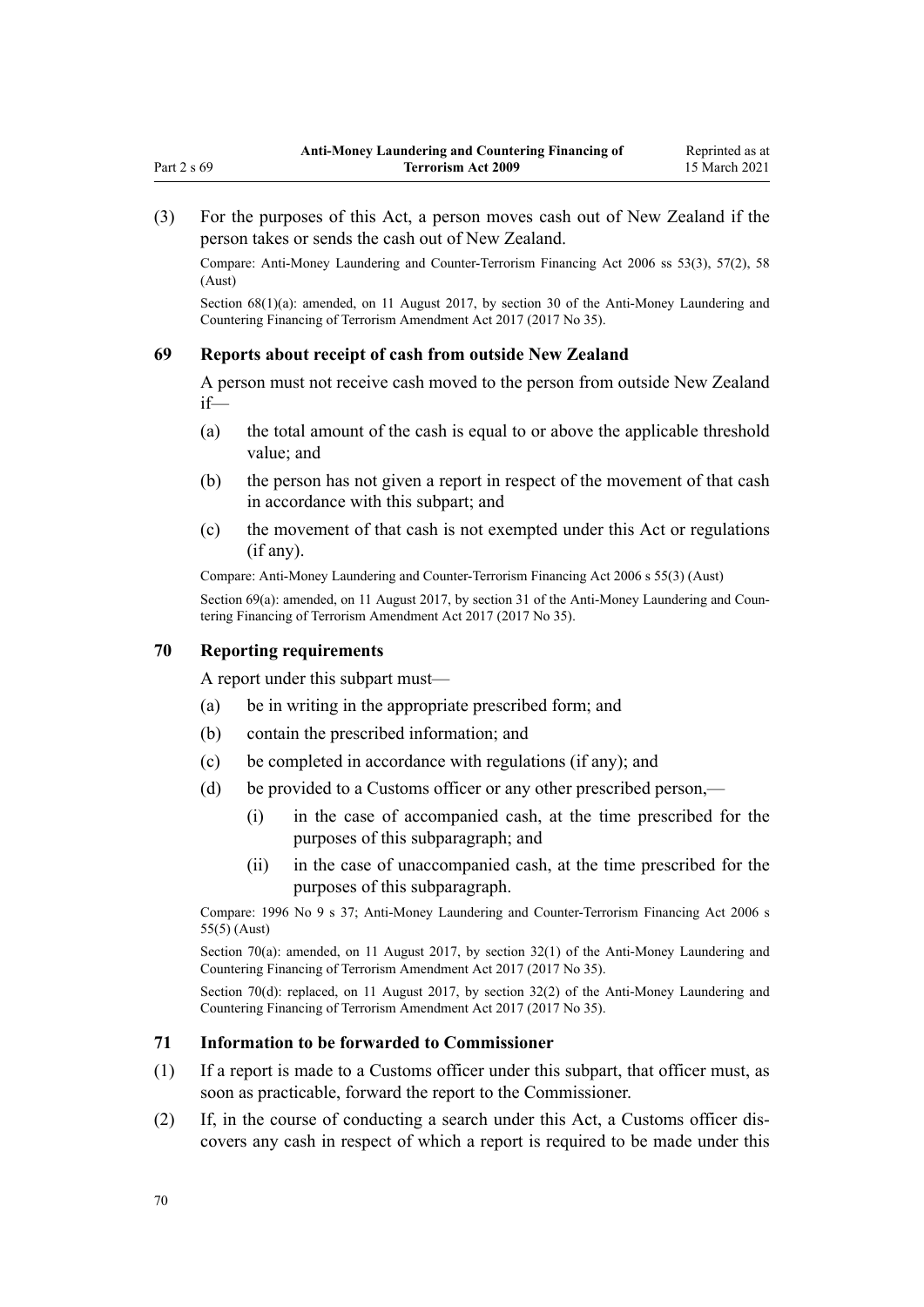subpart but has not been made, that officer must, as soon as practicable, report the details of the search, and of the cash, to the Commissioner.

- (3) Every report made under subsection (2) must be in the form that the Commissioner may determine after consultation with the chief executive of the New Zealand Customs Service.
- (4) The chief executive of the New Zealand Customs Service must—
	- (a) cause a record to be made and kept of—
		- (i) each occasion on which a cash report is made to a Customs officer; and
		- (ii) the details of the identity of the person making the cash report; and
		- (iii) the date on which the cash report is made; and
	- (b) ensure that the record is retained for a period of not less than 1 year after the date on which the cash report is made.

Compare: 1996 No 9 [s 42](http://legislation.govt.nz/pdflink.aspx?id=DLM374162)

# **Part 3 Enforcement**

Subpart 1—General provisions relating to Part

*Proceedings for civil penalties*

# **72 When and how civil penalty proceedings brought**

- (1) An application for a civil penalty under this Part may be made no later than 6 years after the conduct giving rise to the liability to pay the civil penalty occurred.
- (2) In proceedings for a civil penalty under this Part,—
	- (a) the standard of proof is the standard of proof that applies in civil proceedings; and
	- (b) the relevant AML/CFT supervisor may, by order of the court, obtain discovery and administer interrogatories.

#### *Relationship between civil penalty and criminal proceedings*

# **73 Relationship between concurrent civil penalty proceedings and criminal proceedings**

(1) Criminal proceedings for an offence under this Part may be commenced against a person in relation to particular conduct whether or not proceedings for a civil penalty under this Part have been commenced against the person in relation to the same or substantially the same conduct.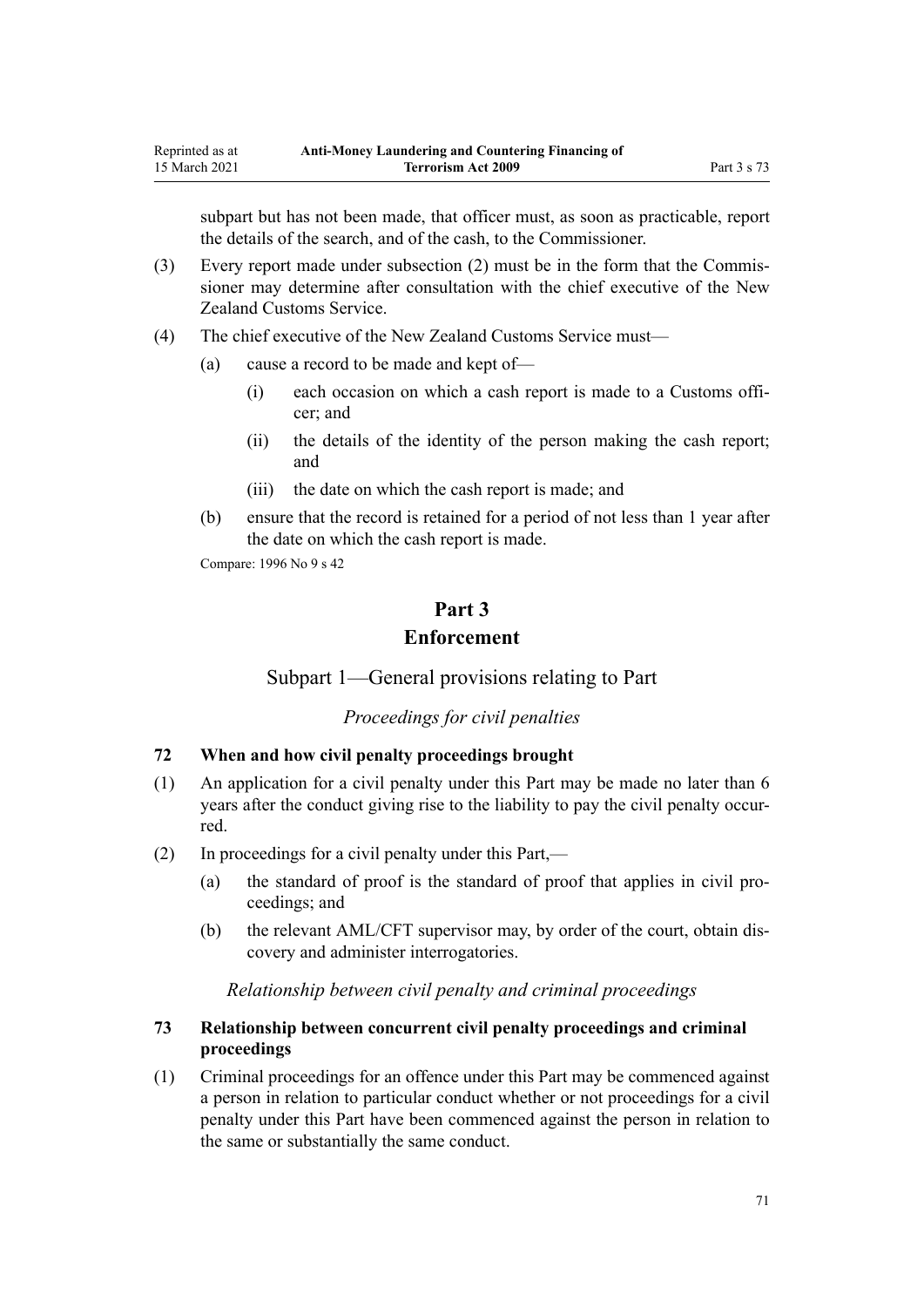- (2) Proceedings under this Part for a civil penalty against a person in relation to particular conduct are stayed if criminal proceedings against the person are or have been commenced for an offence under this Part in relation to the same or substantially the same conduct.
- (3) After the criminal proceedings referred to in subsection (2) have been completed or withdrawn, a person may apply to have the stay lifted on the civil penalty proceedings referred to in that subsection.

## **74 One penalty only rule**

- (1) If civil penalty or criminal proceedings under this Part are brought against a person in relation to particular conduct, a court may not impose a penalty (whether civil or criminal) on the person if a court has already imposed a penalty under this Part in proceedings relating to the same or substantially the same conduct.
- (2) If a person is or may be liable to more than 1 civil penalty under this Part in respect of the same or substantially the same conduct, civil penalty proceedings may be brought against the person for more than 1 civil penalty, but the person may not be required to pay more than 1 civil penalty in respect of the same or substantially the same conduct.

### **75 Restriction on use of evidence given in civil penalty proceedings**

- (1) Evidence of information given, or evidence of production of documents, by a person is not admissible in criminal proceedings against the person for an offence under this Part or any other enactment if—
	- (a) the person previously gave the evidence or produced the documents in civil penalty proceedings under this Part against him or her, whether or not a civil penalty was imposed; and
	- (b) the proceedings for the civil penalty related to conduct that was the same or substantially the same as the conduct constituting the offence.
- (2) This section does not apply to criminal proceedings in respect of the falsity of the evidence given by the person in the proceedings for the civil penalty.

### *Immunities*

## **76 Protection for AML/CFT supervisors**

No civil or criminal proceedings may be brought against an AML/CFT supervisor or a person who is or has been an officer, employee, member of, or member of the board of, an AML/CFT supervisor for anything done or omitted to be done in the course of the performance or exercise of the AML/CFT supervisor's functions or powers under this Act or regulations unless it is shown that the AML/CFT supervisor or the person concerned acted in bad faith.

Section 76: amended, on 11 August 2017, by [section 33](http://legislation.govt.nz/pdflink.aspx?id=DLM7340630) of the Anti-Money Laundering and Countering Financing of Terrorism Amendment Act 2017 (2017 No 35).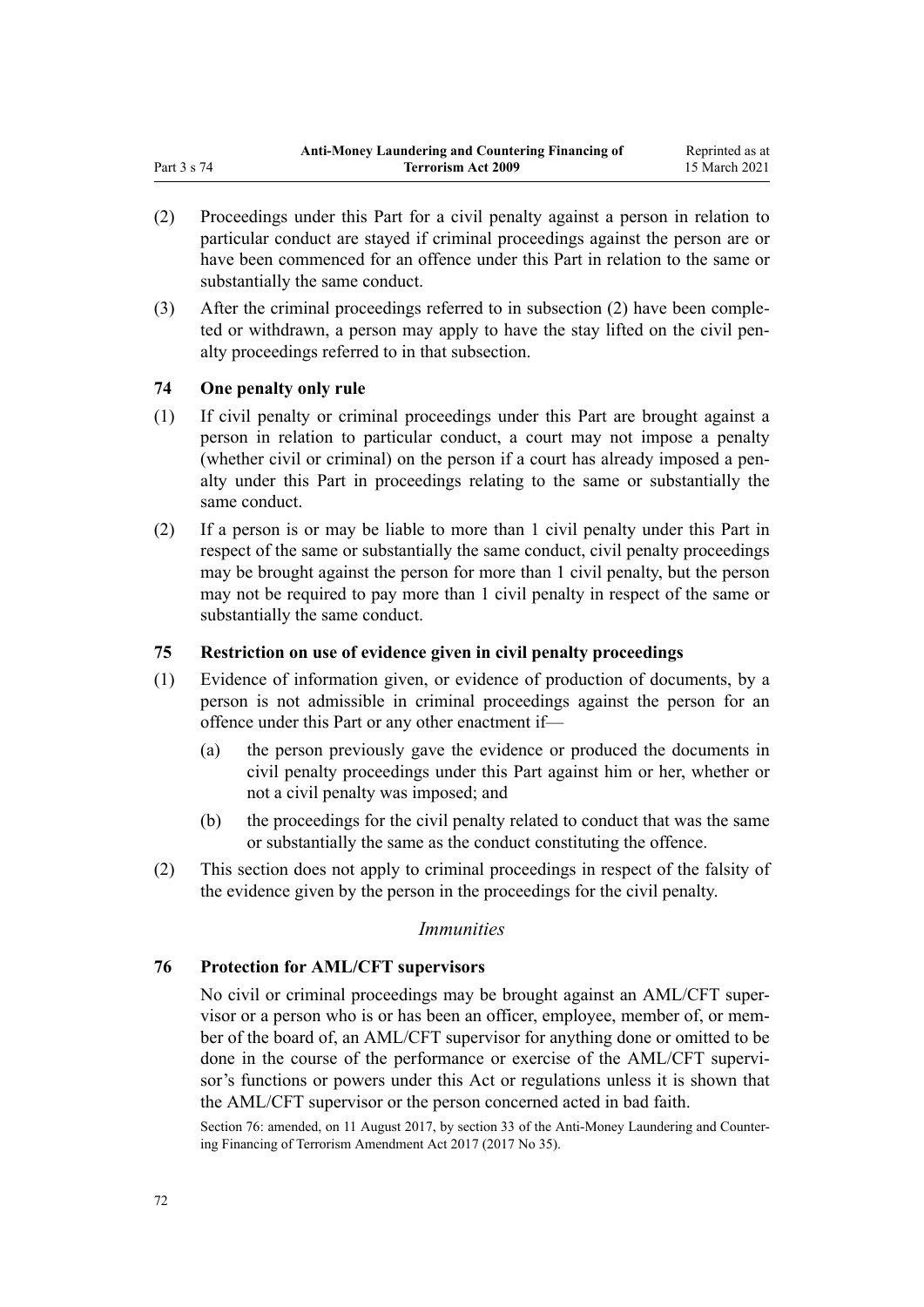# **77 Protection for reporting entities, officers, etc, acting in compliance with this Act**

No reporting entity, or person who is, or has been, an officer, an employee, or a member of the governing body of the reporting entity, or person appointed under [section 56\(3\)](#page-61-0) is criminally or civilly liable for any action taken in order to comply with this Act or regulations if the action—

- (a) was taken in good faith; and
- (b) was reasonable in the circumstances.

# Subpart 2—Civil liability

## **78 Meaning of civil liability act**

<span id="page-72-0"></span>Reprinted as at 15 March 2021

> In this Part, a **civil liability act** occurs when a reporting entity fails to comply with any of the AML/CFT requirements, including, without limitation, when the reporting entity—

- (a) fails to conduct customer due diligence as required by [subpart 1](#page-31-0) of Part 2:
- (b) fails to adequately monitor accounts and transactions:
- (c) enters into or continues a business relationship with a person who does not produce or provide satisfactory evidence of the person's identity:
- (d) enters into or continues a correspondent banking relationship with a shell bank:
- (da) fails to report transactions in accordance with [subpart 2A](#page-56-0) of Part 2:
- (e) fails to keep records in accordance with the requirements of [subpart 3](#page-58-0) of Part 2.
- (f) fails to establish, implement, or maintain an AML/CFT programme:
- (g) fails to ensure that its branches and subsidiaries comply with the relevant AML/CFT requirements.

Section 78(da): inserted, on 1 July 2017, by [section 11](http://legislation.govt.nz/pdflink.aspx?id=DLM6602228) of the Anti-Money Laundering and Countering Financing of Terrorism Amendment Act 2015 (2015 No 96).

## **79 Possible responses to civil liability act**

If a civil liability act is alleged to have occurred, the relevant AML/CFT supervisor may do 1 or more of the following:

- (a) issue a formal warning under [section 80](#page-73-0):
- (b) accept an enforceable undertaking under [section 81](#page-73-0) and seek an order in the court for breach of that undertaking under [section 82:](#page-73-0)
- (c) seek an injunction from the High Court under [section 85](#page-74-0) or [87:](#page-75-0)
- (d) apply to the court for a pecuniary penalty under [section 90](#page-75-0).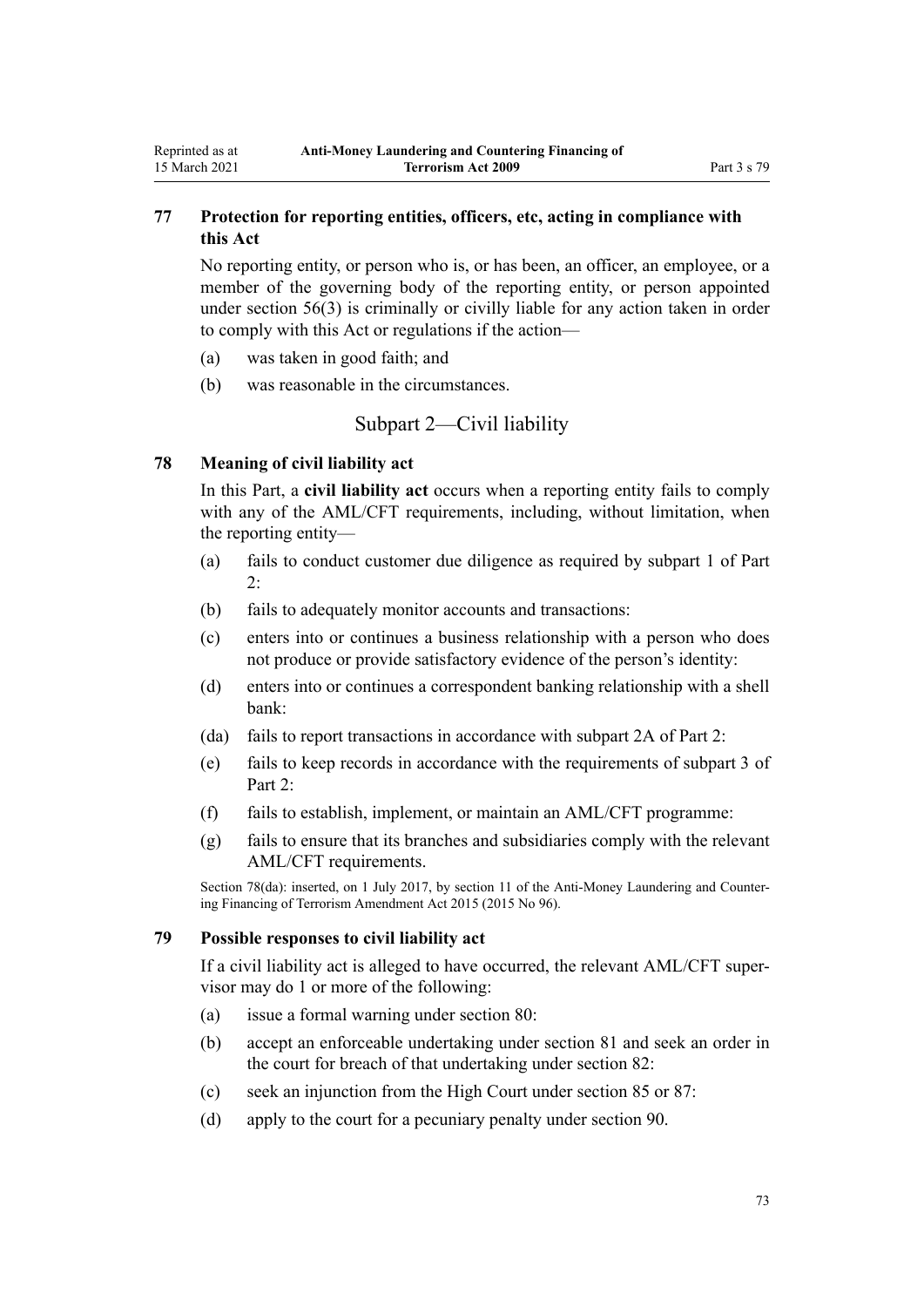# *Formal warnings*

### <span id="page-73-0"></span>**80 Formal warnings**

- (1) The relevant AML/CFT supervisor may issue 1 or more formal warnings to a person if the AML/CFT supervisor has reasonable grounds to believe that that person has engaged in conduct that constituted a civil liability act.
- (2) A formal warning must be—
	- (a) in the prescribed form; and
	- (b) issued in the manner specified in regulations (if any).

### *Enforceable undertakings*

## **81 Enforceable undertakings**

- (1) The relevant AML/CFT supervisor may accept a written undertaking given by a person in connection with compliance with this Act or regulations (if any).
- (2) The person may withdraw or vary the undertaking at any time, but only with the consent of the relevant AML/CFT supervisor.

# **82 Enforcement of undertakings**

- (1) If the relevant AML/CFT supervisor considers that a person who gave an undertaking under section 81 has breached 1 or more of its terms, the relevant AML/CFT supervisor may apply to the court for an order under subsection (2).
- (2) If the court is satisfied that the person has breached 1 or more of the terms of the undertaking, the court may make any or all of the following orders:
	- (a) an order directing the person to comply with any of the terms of the undertaking:
	- (b) an order directing the person to pay to the AML/CFT supervisor an amount up to the amount of any financial benefit that the person has obtained directly or indirectly and that is reasonably attributable to the breach:
	- (c) any order that the court considers appropriate directing the person to compensate any other person who has suffered loss or damage as a result of the breach.

### **83 Assessment of compensation for breach of undertakings**

For the purposes of section  $82(2)(c)$ , in determining whether another person (**person A**) has suffered loss or damage as a result of the breach, and in assessing the amount of compensation payable, the court may have regard to the following:

(a) the extent to which any expenses incurred by person A are attributable to dealing with the breach: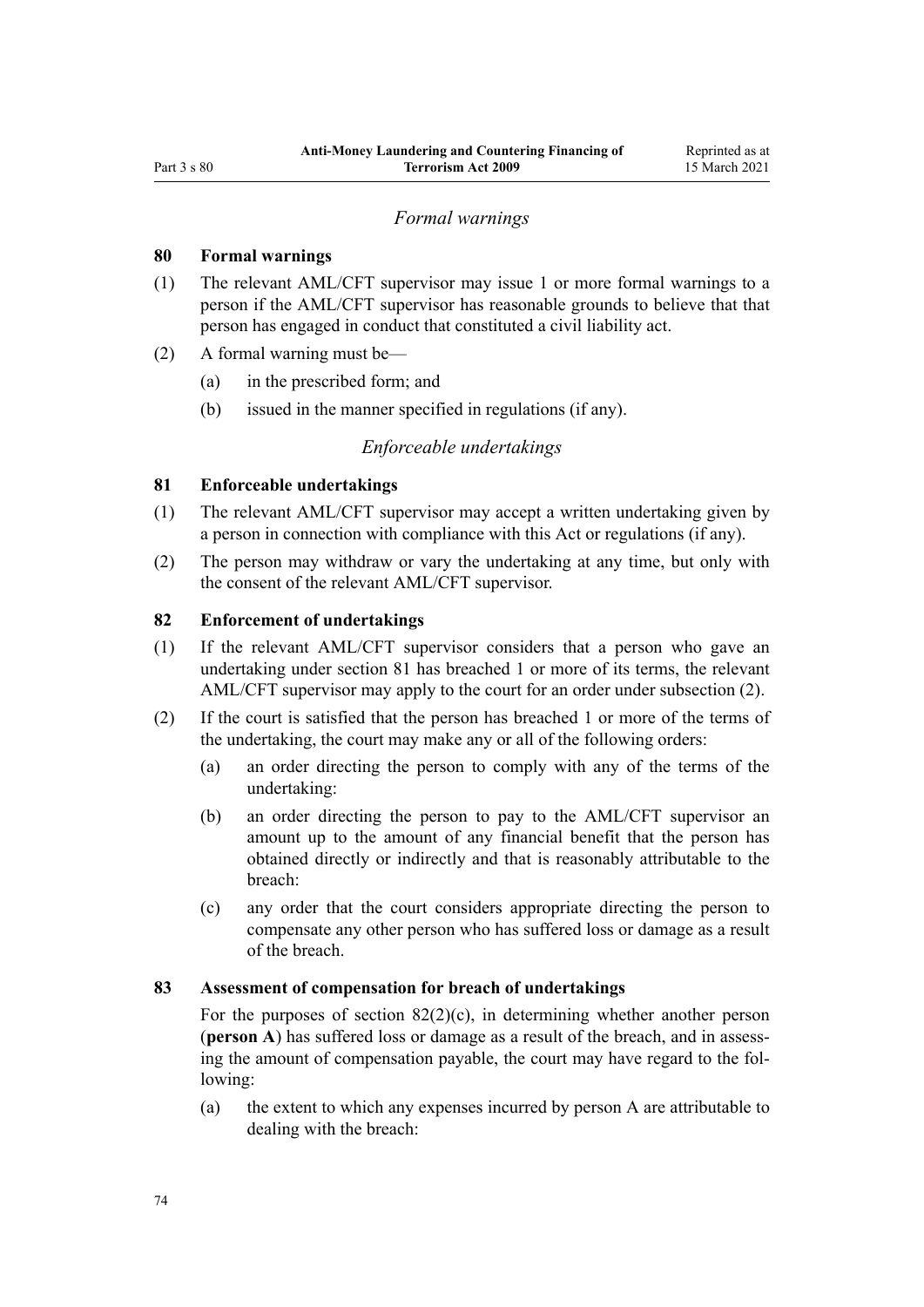- <span id="page-74-0"></span>(b) the effect of the breach on person A's ability to carry on business or other activities:
- (c) any damage to the reputation of person A's business that is attributable to dealing with the breach:
- (d) any loss of business opportunities suffered by person A as a result of dealing with the breach:
- (e) any other matters that the court considers relevant.

## *Injunctions*

### **84 Powers of High Court not affected**

The powers in sections 85 to [89](#page-75-0) are in addition to, and do not derogate from, any other powers of the High Court relating to the granting of injunctions.

## **85 Performance injunctions**

- (1) The High Court may, on the application of the relevant AML/CFT supervisor, grant an injunction requiring a person to do an act or thing if—
	- (a) that person has refused or failed, or is refusing or failing, or is proposing to refuse or fail, to do that act or thing; and
	- (b) the refusal or failure was, is, or would be a civil liability act.
- (2) The court may rescind or vary an injunction granted under this section.

### **86 When High Court may grant performance injunctions**

- (1) The High Court may grant an injunction requiring a person to do an act or thing if—
	- (a) it is satisfied that the person has refused or failed to do that act or thing; or
	- (b) it appears to the court that, if an injunction is not granted, it is likely that the person will refuse or fail to do that act or thing.
- (2) Subsection (1)(a) applies whether or not it appears to the court that the person intends to refuse or fail again, or to continue to refuse or fail, to do that act or thing.
- (3) Subsection (1)(b) applies—
	- (a) whether or not the person has previously refused or failed to do that act or thing; or
	- (b) where there is an imminent danger of substantial damage to any other person if that person refuses or fails to do that act or thing.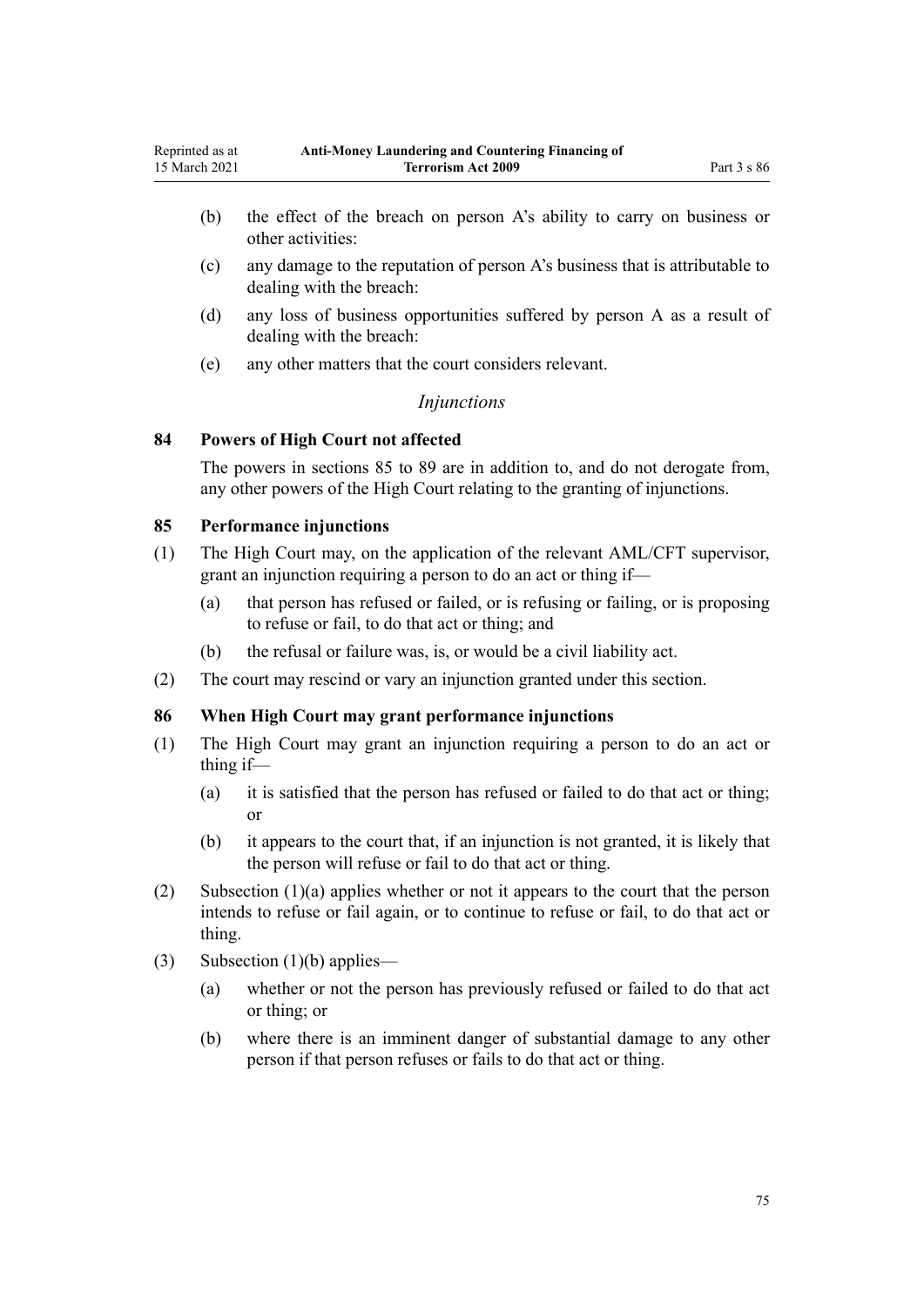### <span id="page-75-0"></span>**87 Restraining injunctions**

- (1) The High Court may, on the application of the relevant AML/CFT supervisor, grant an injunction restraining a person from engaging in conduct that constitutes or would constitute a contravention of a provision of this Act.
- (2) The court may rescind or vary an injunction granted under this section.

# **88 When High Court may grant restraining injunctions and interim injunctions**

- (1) The High Court may grant an injunction restraining a person from engaging in conduct of a particular kind if—
	- (a) it is satisfied that the person has engaged in conduct of that kind; or
	- (b) it appears to the court that, if an injunction is not granted, it is likely that the person will engage in conduct of that kind.
- (2) The court may grant an interim injunction restraining a person from engaging in conduct of a particular kind if, in its opinion, it is desirable to do so.
- (3) Subsections (1)(a) and (2) apply whether or not it appears to the court that the person intends to engage again, or to continue to engage, in conduct of that kind.
- (4) Subsections  $(1)(b)$  and  $(2)$  apply—
	- (a) whether or not the person has previously engaged in conduct of that kind; or
	- (b) where there is an imminent danger of substantial damage to any other person if that person engages in conduct of that kind.

### **89 Undertaking as to damages not required by AML/CFT supervisor**

- (1) If the relevant AML/CFT supervisor applies to the High Court for the grant of an interim injunction under this subpart, the court must not, as a condition of granting an interim injunction, require the AML/CFT supervisor to give an undertaking as to damages.
- (2) However, in determining the AML/CFT supervisor's application for the grant of an interim injunction, the court must not take into account that the AML/CFT supervisor is not required to give an undertaking as to damages.

## *Pecuniary penalties*

### **90 Pecuniary penalties for civil liability act**

(1) On the application of the relevant AML/CFT supervisor, the High Court may order a person to pay a pecuniary penalty to the Crown, or to any other person specified by the court, if the court is satisfied that that person has engaged in conduct that constituted a civil liability act.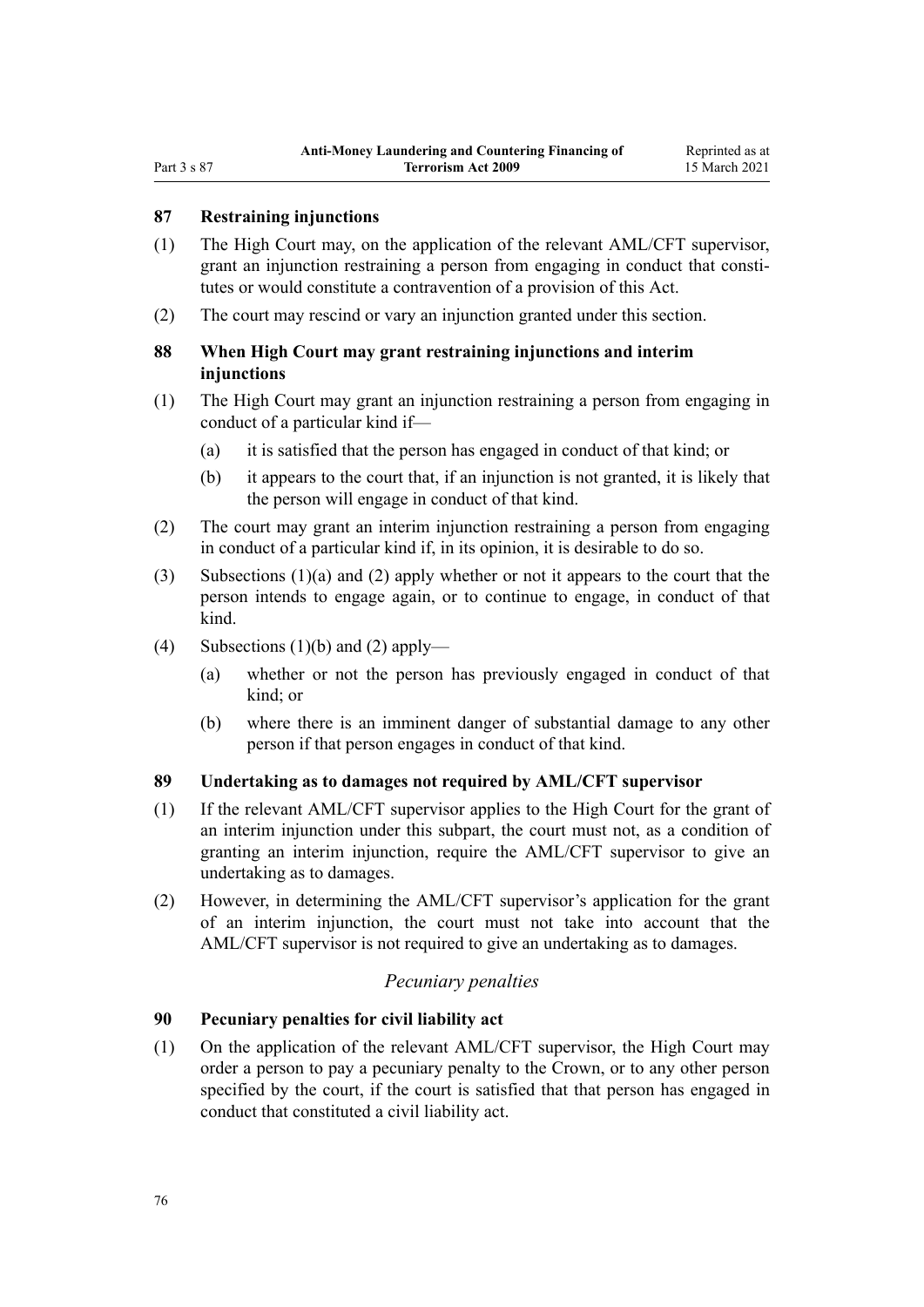- <span id="page-76-0"></span>(2) For a civil liability act specified in [section 78\(b\), \(c\), \(d\), or \(g\),](#page-72-0) the maximum amount of a pecuniary penalty under this Act is,—
	- (a) in the case of an individual, \$100,000; and
	- (b) in the case of a body corporate or partnership, \$1 million.
- (3) For a civil liability act specified in [section 78\(a\), \(da\), \(e\), or \(f\)](#page-72-0), the maximum amount of a pecuniary penalty under this Act is,—
	- (a) in the case of an individual, \$200,000; and
	- (b) in the case of a body corporate or partnership, \$2 million.
- (4) In determining an appropriate pecuniary penalty, the court must have regard to all relevant matters, including—
	- (a) the nature and extent of the civil liability act; and
	- (b) the likelihood, nature, and extent of any damage to the integrity or reputation of New Zealand's financial system because of the civil liability act; and
	- (c) the circumstances in which the civil liability act occurred; and
	- (d) whether the person has previously been found by the court in proceedings under this Act to have engaged in any similar conduct.

Section 90(2)(b): amended, on 8 September 2018, by [section 7\(1\)](http://legislation.govt.nz/pdflink.aspx?id=LMS15913) of the Statutes Amendment Act 2018 (2018 No 27).

Section 90(3): amended, on 1 July 2017, by [section 12](http://legislation.govt.nz/pdflink.aspx?id=DLM6602229) of the Anti-Money Laundering and Countering Financing of Terrorism Amendment Act 2015 (2015 No 96).

Section 90(3)(b): amended, on 8 September 2018, by [section 7\(2\)](http://legislation.govt.nz/pdflink.aspx?id=LMS15913) of the Statutes Amendment Act 2018 (2018 No 27).

# Subpart 3—Offences

*Offence and penalties relating to civil liability act*

# **91 Offence and penalties for civil liability act**

A reporting entity that engages in conduct constituting a civil liability act commits an offence if the reporting entity engages in that conduct knowingly or recklessly.

# *Offences relating to suspicious activity reports and prescribed transaction*

#### *reports*

Heading: replaced, on 1 July 2017, by [section 13](http://legislation.govt.nz/pdflink.aspx?id=DLM6602230) of the Anti-Money Laundering and Countering Financing of Terrorism Amendment Act 2015 (2015 No 96).

Heading: amended, on 11 August 2017, by [section 34](http://legislation.govt.nz/pdflink.aspx?id=DLM7161317) of the Anti-Money Laundering and Countering Financing of Terrorism Amendment Act 2017 (2017 No 35).

### **92 Failing to report suspicious activity**

(1) A reporting entity commits an offence if—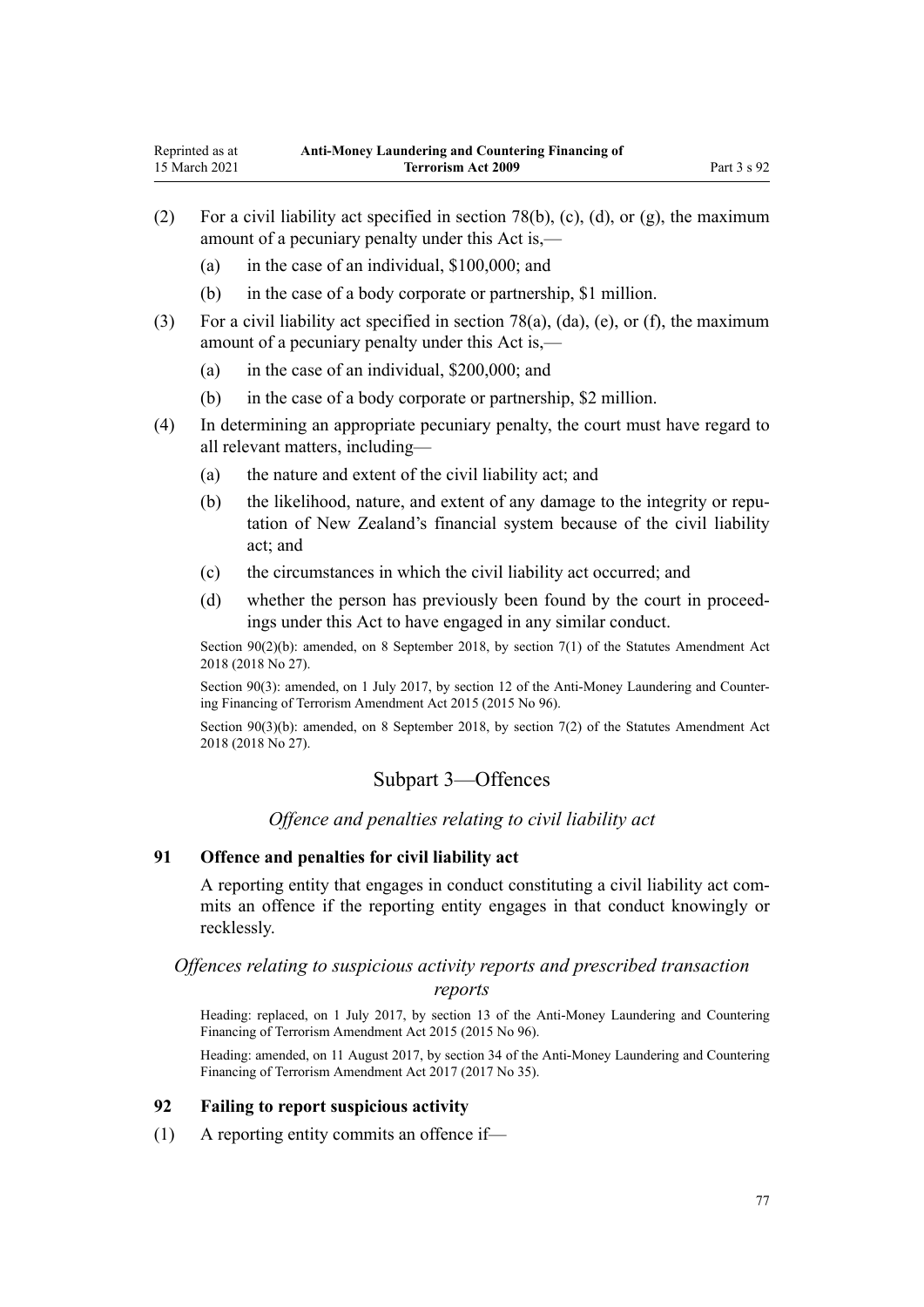(a) an activity is conducted or is sought to be conducted through the reporting entity; and (b) the reporting entity has reasonable grounds to suspect that the activity or the proposed activity is or may be— (i) relevant to the investigation or prosecution of any person for a money laundering offence; or (ii) relevant to the enforcement of the [Misuse of Drugs Act 1975;](http://legislation.govt.nz/pdflink.aspx?id=DLM436100) or (iii) relevant to the enforcement of the [Terrorism Suppression Act](http://legislation.govt.nz/pdflink.aspx?id=DLM151490) [2002](http://legislation.govt.nz/pdflink.aspx?id=DLM151490); or (iv) relevant to the enforcement of the [Proceeds of Crime Act 1991](http://legislation.govt.nz/pdflink.aspx?id=DLM250668) or the [Criminal Proceeds \(Recovery\) Act 2009](http://legislation.govt.nz/pdflink.aspx?id=BILL-SCDRAFT-7242); or (v) relevant to the investigation or prosecution of an offence within the meaning of [section 243\(1\)](http://legislation.govt.nz/pdflink.aspx?id=DLM330289) of the Crimes Act 1961; and (c) the reporting entity fails to report the activity or the proposed activity to the Commissioner as soon as practicable, but no later than 3 working days, after forming that suspicion. (2) It is a defence to a prosecution under this section if a reporting entity believes on reasonable grounds that the documents or information relating to the activity were privileged communications. Compare: 1996 No 9 [s 22\(1\)](http://legislation.govt.nz/pdflink.aspx?id=DLM374118) Section 92 heading: amended, on 11 August 2017, by [section 35\(1\)](http://legislation.govt.nz/pdflink.aspx?id=DLM7161318) of the Anti-Money Laundering and Countering Financing of Terrorism Amendment Act 2017 (2017 No 35). Section 92(1)(a): amended, on 11 August 2017, by [section 35\(2\)](http://legislation.govt.nz/pdflink.aspx?id=DLM7161318) of the Anti-Money Laundering and Countering Financing of Terrorism Amendment Act 2017 (2017 No 35). Section 92(1)(b): amended, on 11 August 2017, by [section 35\(3\)](http://legislation.govt.nz/pdflink.aspx?id=DLM7161318) of the Anti-Money Laundering and Countering Financing of Terrorism Amendment Act 2017 (2017 No 35). Section  $92(1)(b)(iv)$ : amended, on 12 December 2012, by [section 6](http://legislation.govt.nz/pdflink.aspx?id=DLM4989304) of the Anti-Money Laundering and Countering Financing of Terrorism Amendment Act 2012 (2012 No 98). Section 92(1)(b)(y): amended, on 1 July 2017, by [section 14](http://legislation.govt.nz/pdflink.aspx?id=DLM6602232) of the Anti-Money Laundering and Countering Financing of Terrorism Amendment Act 2015 (2015 No 96). Section 92(1)(c): amended, on 11 August 2017, by [section 35\(4\)](http://legislation.govt.nz/pdflink.aspx?id=DLM7161318) of the Anti-Money Laundering and Countering Financing of Terrorism Amendment Act 2017 (2017 No 35). Section 92(2): inserted, on 11 August 2017, by [section 35\(5\)](http://legislation.govt.nz/pdflink.aspx?id=DLM7161318) of the Anti-Money Laundering and Countering Financing of Terrorism Amendment Act 2017 (2017 No 35).

# **93 Providing false or misleading information in connection with suspicious activity reports or prescribed transaction reports**

A person commits an offence who, in making a suspicious activity report or a prescribed transaction report, or in supplying information in connection with a suspicious activity report or a prescribed transaction report,—

(a) makes any statement that the person knows is false or misleading in a material particular; or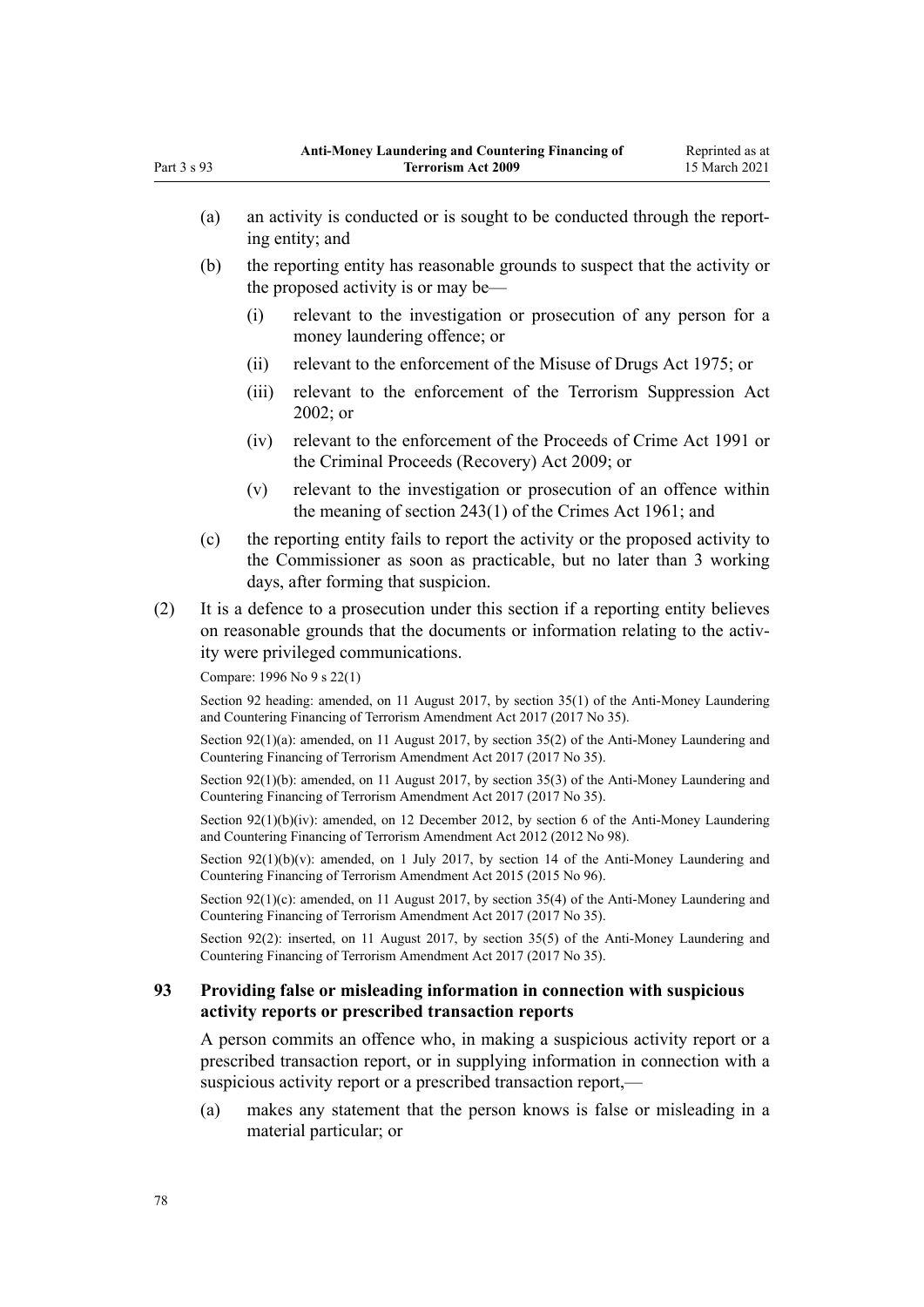(b) omits from any statement any matter or thing without which the person knows that the statement is false or misleading in a material particular.

Compare: 1996 No 9 [s 22\(3\)](http://legislation.govt.nz/pdflink.aspx?id=DLM374118)

Reprinted as at 15 March 2021

> Section 93 heading: amended, on 11 August 2017, by [section 36\(1\)](http://legislation.govt.nz/pdflink.aspx?id=DLM7161319) of the Anti-Money Laundering and Countering Financing of Terrorism Amendment Act 2017 (2017 No 35).

> Section 93 heading: amended, on 1 July 2017, by [section 15\(1\)](http://legislation.govt.nz/pdflink.aspx?id=DLM6602233) of the Anti-Money Laundering and Countering Financing of Terrorism Amendment Act 2015 (2015 No 96).

> Section 93: amended, on 11 August 2017, by [section 36\(2\)](http://legislation.govt.nz/pdflink.aspx?id=DLM7161319) of the Anti-Money Laundering and Countering Financing of Terrorism Amendment Act 2017 (2017 No 35).

> Section 93: amended, on 1 July 2017, by [section 15\(2\)](http://legislation.govt.nz/pdflink.aspx?id=DLM6602233) of the Anti-Money Laundering and Countering Financing of Terrorism Amendment Act 2015 (2015 No 96).

### **94 Unlawful disclosure of suspicious activity reports or prescribed transaction reports**

- (1) A person commits an offence who contravenes [section 46—](#page-54-0)
	- (a) for the purpose of obtaining, directly or indirectly, an advantage or a pecuniary gain for that person or any other person; or
	- (b) with intent to prejudice any investigation into—
		- (i) the commission or possible commission of a money laundering offence; or
		- (ii) the financing of terrorism or the possible financing of terrorism.
- (2) A person commits an offence who—
	- (a) is an officer or employee or a former officer or employee of a reporting entity, a person appointed as an AML/CFT compliance officer under [sec](#page-61-0)[tion 56\(3\),](#page-61-0) or an auditor for a reporting entity; and
	- (b) has become aware, or became aware, in the course of that person's duties as such an officer or employee, that any investigation into any activity or proposed activity that is the subject of a suspicious activity report or a prescribed transaction report is being, or may be, conducted by the Police; and
	- (c) knows that he or she is not legally authorised to disclose the information; and
	- (d) discloses that information to any other person—
		- (i) for the purpose of obtaining, directly or indirectly, an advantage or a pecuniary gain for that person or any other person; or
		- (ii) with intent to prejudice any investigation into—
			- (A) the commission or possible commission of a money laundering offence; or
			- (B) the financing of terrorism or the possible financing of terrorism.

Compare: 1996 No 9 [s 22\(4\), \(5\)](http://legislation.govt.nz/pdflink.aspx?id=DLM374118)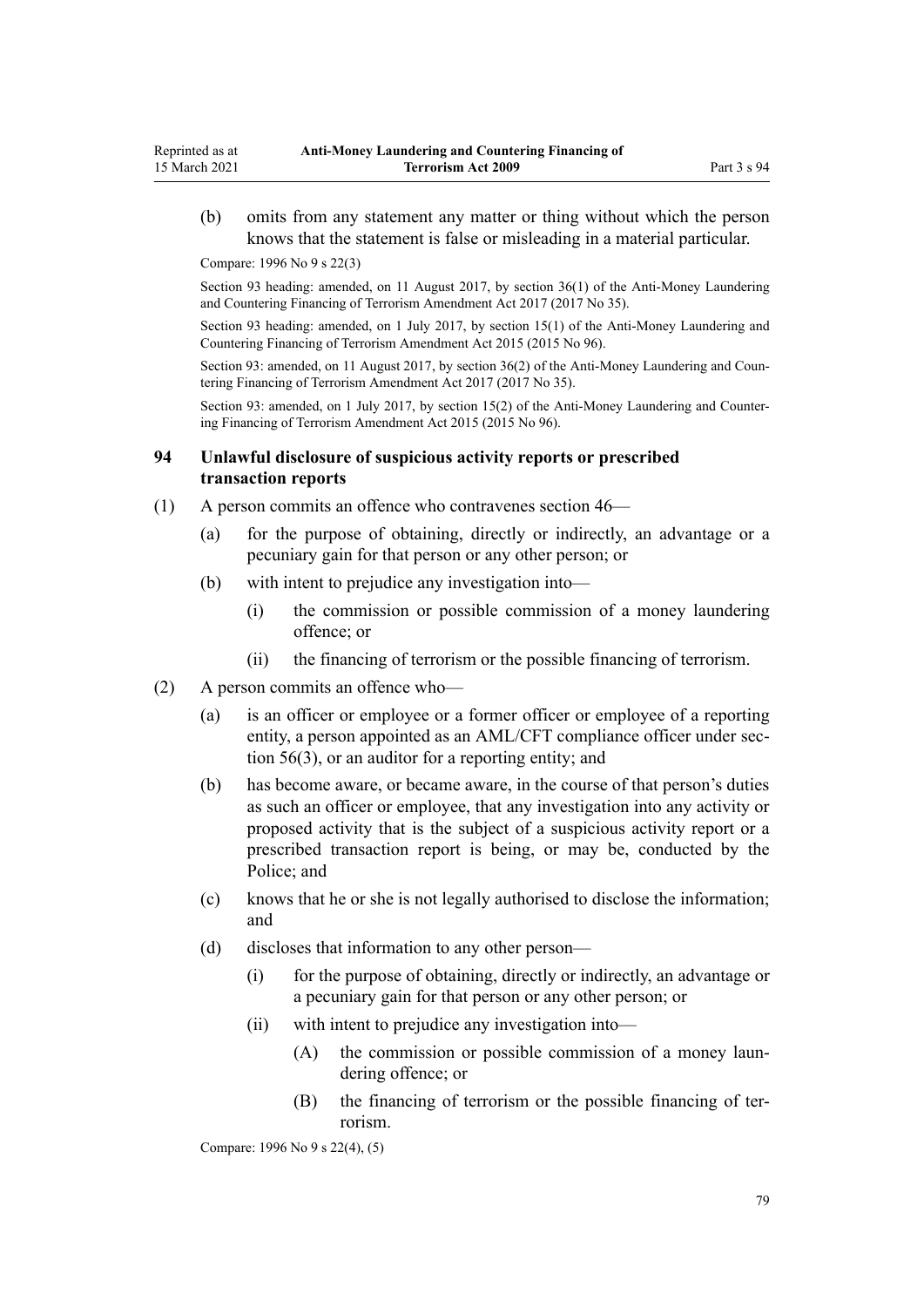Section 94 heading: amended, on 11 August 2017, by [section 37\(1\)](http://legislation.govt.nz/pdflink.aspx?id=DLM7161320) of the Anti-Money Laundering and Countering Financing of Terrorism Amendment Act 2017 (2017 No 35).

Section 94 heading: amended, on 1 July 2017, by [section 16\(1\)](http://legislation.govt.nz/pdflink.aspx?id=DLM6602234) of the Anti-Money Laundering and Countering Financing of Terrorism Amendment Act 2015 (2015 No 96).

Section 94(2)(b): amended, on 11 August 2017, by [section 37\(2\)](http://legislation.govt.nz/pdflink.aspx?id=DLM7161320) of the Anti-Money Laundering and Countering Financing of Terrorism Amendment Act 2017 (2017 No 35).

Section 94(2)(b): amended, on 1 July 2017, by [section 16\(2\)](http://legislation.govt.nz/pdflink.aspx?id=DLM6602234) of the Anti-Money Laundering and Countering Financing of Terrorism Amendment Act 2015 (2015 No 96).

### **95 Failure to keep or retain adequate records relating to suspicious activities or prescribed transactions**

A reporting entity commits an offence if the reporting entity fails to keep or retain adequate records relating to a suspicious activity or a prescribed transaction.

Section 95 heading: amended, on 11 August 2017, by [section 38\(1\)](http://legislation.govt.nz/pdflink.aspx?id=DLM7161321) of the Anti-Money Laundering and Countering Financing of Terrorism Amendment Act 2017 (2017 No 35).

Section 95 heading: amended, on 1 July 2017, by [section 17\(1\)](http://legislation.govt.nz/pdflink.aspx?id=DLM6602235) of the Anti-Money Laundering and Countering Financing of Terrorism Amendment Act 2015 (2015 No 96).

Section 95: amended, on 11 August 2017, by [section 38\(2\)](http://legislation.govt.nz/pdflink.aspx?id=DLM7161321) of the Anti-Money Laundering and Countering Financing of Terrorism Amendment Act 2017 (2017 No 35).

Section 95: amended, on 1 July 2017, by [section 17\(2\)](http://legislation.govt.nz/pdflink.aspx?id=DLM6602235) of the Anti-Money Laundering and Countering Financing of Terrorism Amendment Act 2015 (2015 No 96).

## **96 Obstruction of investigation relating to suspicious activity reports or prescribed transaction reports**

- (1) A person commits an offence if the person obstructs any investigation relating to any suspicious activity report or prescribed transaction report without lawful justification or excuse.
- (2) It is a defence to a prosecution under this section if the reporting entity believes on reasonable grounds that the documents or information were privileged communications.

Section 96 heading: amended, on 11 August 2017, by [section 39\(1\)](http://legislation.govt.nz/pdflink.aspx?id=DLM7161322) of the Anti-Money Laundering and Countering Financing of Terrorism Amendment Act 2017 (2017 No 35).

Section 96 heading: amended, on 1 July 2017, by [section 18\(1\)](http://legislation.govt.nz/pdflink.aspx?id=DLM6602236) of the Anti-Money Laundering and Countering Financing of Terrorism Amendment Act 2015 (2015 No 96).

Section 96(1): amended, on 11 August 2017, by [section 39\(2\)](http://legislation.govt.nz/pdflink.aspx?id=DLM7161322) of the Anti-Money Laundering and Countering Financing of Terrorism Amendment Act 2017 (2017 No 35).

Section 96(1): amended, on 1 July 2017, by [section 18\(2\)](http://legislation.govt.nz/pdflink.aspx?id=DLM6602236) of the Anti-Money Laundering and Countering Financing of Terrorism Amendment Act 2015 (2015 No 96).

Section 96(2): inserted, on 11 August 2017, by [section 39\(3\)](http://legislation.govt.nz/pdflink.aspx?id=DLM7161322) of the Anti-Money Laundering and Countering Financing of Terrorism Amendment Act 2017 (2017 No 35).

## **97 Contravention of section 47(1) or 48A(1)**

A person commits an offence if the person acts in contravention of [section](#page-55-0) [47\(1\)](#page-55-0) or [48A\(1\)](#page-56-0) without lawful justification or excuse.

Compare: 1996 No 9 [s 22\(8\)](http://legislation.govt.nz/pdflink.aspx?id=DLM374118)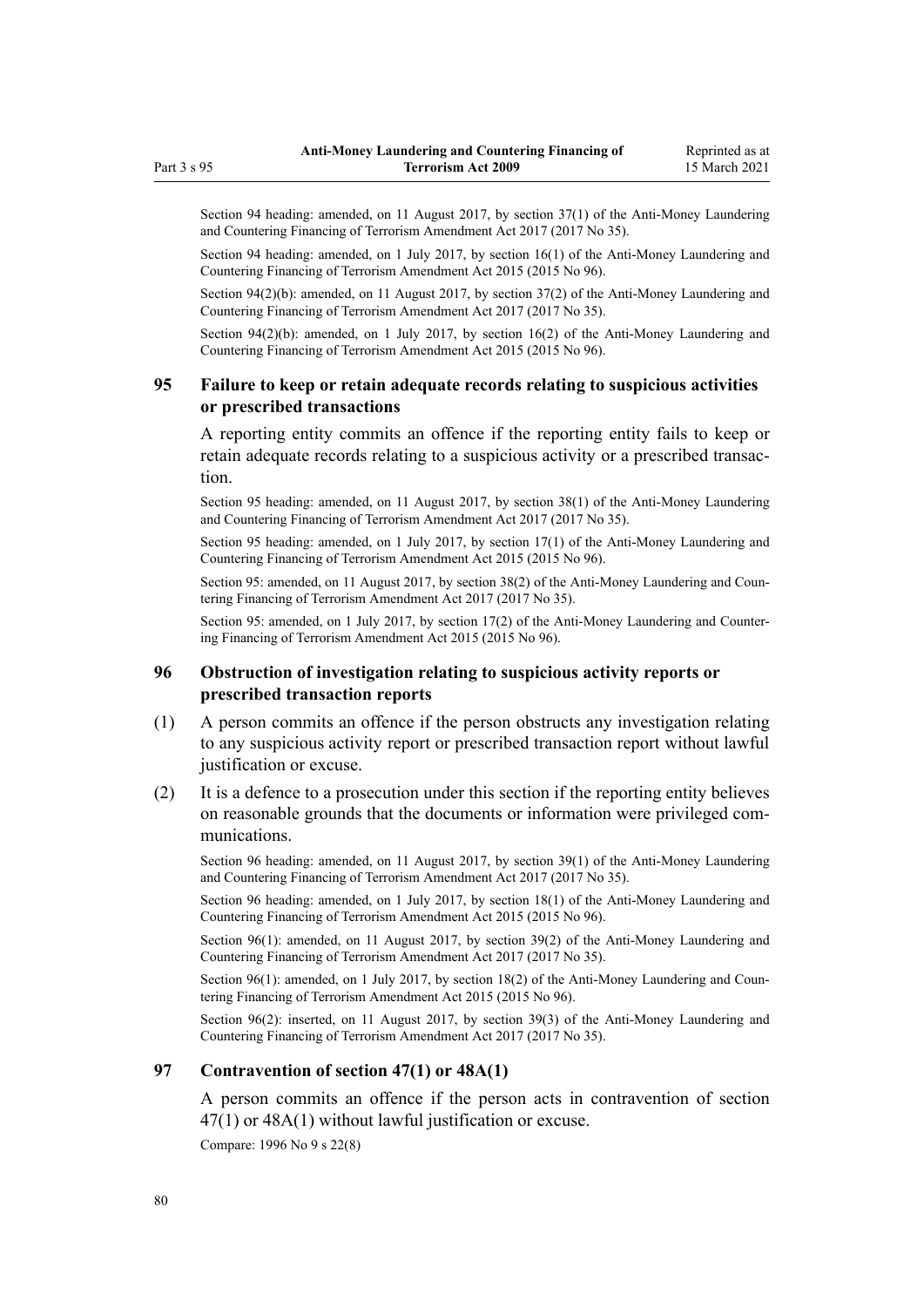Section 97 heading: amended, on 1 July 2017, by [section 19\(1\)](http://legislation.govt.nz/pdflink.aspx?id=DLM6602237) of the Anti-Money Laundering and Countering Financing of Terrorism Amendment Act 2015 (2015 No 96).

Section 97: amended, on 1 July 2017, by [section 19\(2\)](http://legislation.govt.nz/pdflink.aspx?id=DLM6602237) of the Anti-Money Laundering and Countering Financing of Terrorism Amendment Act 2015 (2015 No 96).

### **98 Defence**

(1) It is a defence to a charge against a person in relation to a contravention of, or a failure to comply with, [Part 2](#page-30-0) if the defendant proves that—

- (a) the defendant took all reasonable steps to ensure that the defendant complied with that Part; or
- (b) in the circumstances of the particular case, the defendant could not reasonably have been expected to ensure that the defendant complied with that Part.
- (2) In determining, for the purposes of subsection (1)(a), whether or not a defendant took all reasonable steps to comply with [Part 2](#page-30-0), the court must have regard to—
	- (a) the nature of the reporting entity and the activities in which it engages; and
	- (b) the existence and adequacy of any procedures established by the reporting entity to ensure compliance with that Part.
- (3) Except as provided in subsection (4), subsection (1) does not apply unless, within 21 days after the service of the summons, or within such further time as the court may allow, the defendant has delivered to the prosecutor a written notice—
	- (a) stating that the defendant intends to rely on the defence referred to in subsection (1); and
	- (b) specifying the reasonable steps that the defendant will claim to have taken.
- (4) In any such prosecution, evidence that the defendant took a step not specified in the written notice required by subsection (3) is not, except with the leave of the court, admissible for the purpose of supporting a defence under subsection (1).

Compare: 1996 No 9 [s 23](http://legislation.govt.nz/pdflink.aspx?id=DLM374121)

## **99 Time limit for prosecution of offences relating to civil liability act and suspicious activity reports or prescribed transaction reports**

Despite anything to the contrary in [section 25](http://legislation.govt.nz/pdflink.aspx?id=DLM3360067) of the Criminal Procedure Act 2011, the limitation period in respect of an offence under any of [sections 91 to](#page-76-0) [97](#page-76-0) of this Act ends on the date that is 3 years after the date on which the offence was committed.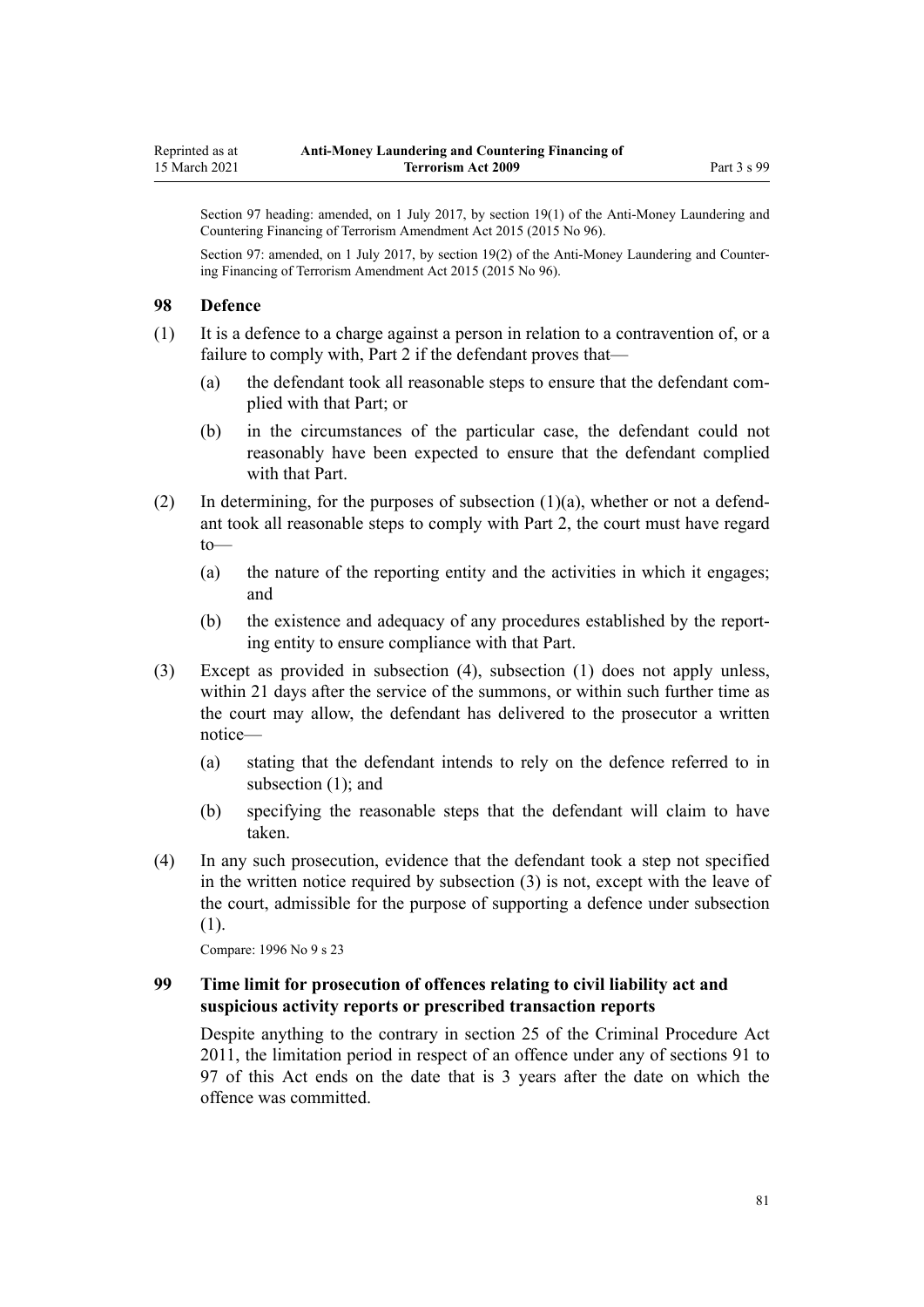<span id="page-81-0"></span>Section 99: replaced, on 1 July 2013, by [section 413](http://legislation.govt.nz/pdflink.aspx?id=DLM3360714) of the Criminal Procedure Act 2011 (2011) No 81).

Section 99 heading: amended, on 11 August 2017, by [section 40](http://legislation.govt.nz/pdflink.aspx?id=DLM7161323) of the Anti-Money Laundering and Countering Financing of Terrorism Amendment Act 2017 (2017 No 35).

Section 99 heading: amended, on 1 July 2017, by [section 20](http://legislation.govt.nz/pdflink.aspx?id=DLM6602238) of the Anti-Money Laundering and Countering Financing of Terrorism Amendment Act 2015 (2015 No 96).

#### **100 Penalties**

A reporting entity or person who commits an offence under any of [sections 91](#page-76-0) [to 97](#page-76-0) is liable, on conviction, to,—

- (a) in the case of an individual, either or both of the following:
	- (i) a term of imprisonment of not more than 2 years:
	- (ii) a fine of up to \$300,000; and
- (b) in the case of a body corporate or partnership, a fine of up to \$5 million.

Section 100(b): amended, on 8 September 2018, by [section 8](http://legislation.govt.nz/pdflink.aspx?id=LMS15920) of the Statutes Amendment Act 2018 (2018 No 27).

*Other offences relating to non-compliance with AML/CFT requirements*

### **101 Structuring transaction to avoid application of AML/CFT requirements**

- (1) A person commits an offence if the person structures a transaction (other than a transaction that involves the cross-border transportation of cash) to avoid the application of any AML/CFT requirements.
- (2) For the purposes of this section, **transaction** includes, but is not limited to, a suspicious transaction or a prescribed transaction.

Section 101(2): inserted, on 1 July 2017, by [section 21](http://legislation.govt.nz/pdflink.aspx?id=DLM6602239) of the Anti-Money Laundering and Countering Financing of Terrorism Amendment Act 2015 (2015 No 96).

#### **102 Offence to obstruct AML/CFT supervisor**

A person commits an offence if the person wilfully obstructs any AML/CFT supervisor in the exercise of any power conferred or the performance of any function imposed on that supervisor by this Act or regulations.

Section 102: amended, on 11 August 2017, by [section 41](http://legislation.govt.nz/pdflink.aspx?id=DLM7340631) of the Anti-Money Laundering and Countering Financing of Terrorism Amendment Act 2017 (2017 No 35).

### **103 Offence to provide false or misleading information to AML/CFT supervisor**

A person commits an offence if, without reasonable excuse, the person provides information to an AML/CFT supervisor knowing that information to be false or misleading in any material respect.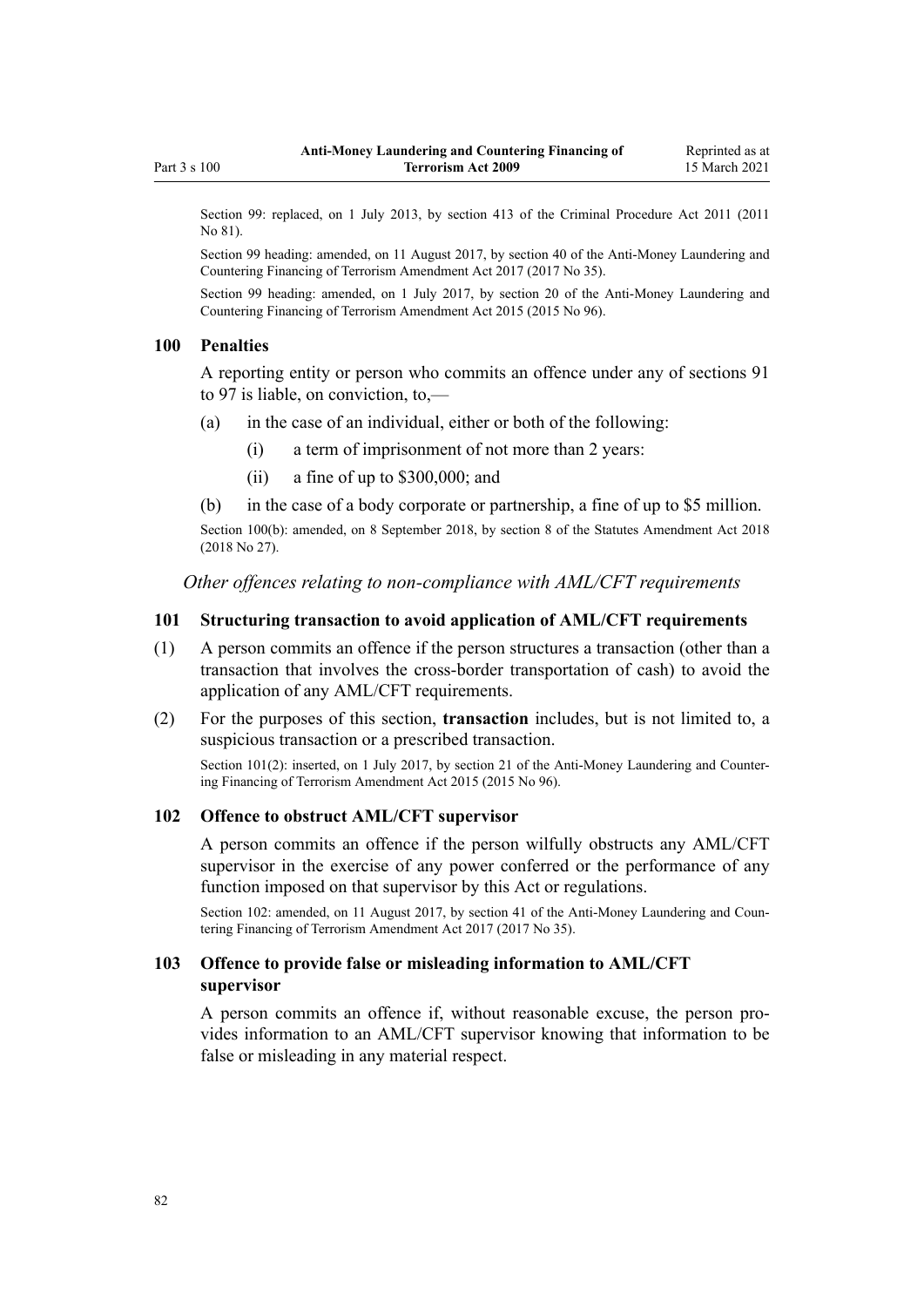# **104 Time limit for prosecution of offences relating to non-compliance with AML/CFT requirements**

Despite anything to the contrary in [section 25](http://legislation.govt.nz/pdflink.aspx?id=DLM3360067) of the Criminal Procedure Act 2011, the limitation period in respect of an offence under any of [sections 101 to](#page-81-0) [103](#page-81-0) of this Act ends on the date that is 3 years after the date on which the offence was committed.

Section 104: replaced, on 1 July 2013, by [section 413](http://legislation.govt.nz/pdflink.aspx?id=DLM3360714) of the Criminal Procedure Act 2011 (2011 No 81).

### **105 Penalties**

<span id="page-82-0"></span>Reprinted as at 15 March 2021

- (1) A person who commits an offence under [section 101](#page-81-0) is liable, on conviction,  $to,$ 
	- (a) in the case of an individual, either or both of the following:
		- (i) a term of imprisonment of not more than 2 years:
		- (ii) a fine of up to \$300,000; and
	- (b) in the case of a body corporate or partnership, a fine of up to \$5 million.
- (2) A person who commits an offence under either of [sections 102](#page-81-0) and [103](#page-81-0) is liable, on conviction, to,—
	- (a) in the case of an individual, either or both of the following:
		- (i) a term of imprisonment of not more than 3 months:
		- (ii) a fine of up to \$10,000; and
	- (b) in the case of a body corporate or partnership, a fine of up to \$50,000.

Section 105(1)(b): amended, on 8 September 2018, by [section 9\(1\)](http://legislation.govt.nz/pdflink.aspx?id=LMS15921) of the Statutes Amendment Act 2018 (2018 No 27).

Section 105(2)(b): amended, on 8 September 2018, by [section 9\(2\)](http://legislation.govt.nz/pdflink.aspx?id=LMS15921) of the Statutes Amendment Act 2018 (2018 No 27).

*Offences relating to cross-border transportation of cash*

### **106 Failure to report cash equal to or above applicable threshold value moved into or out of New Zealand**

A person commits an offence if the person fails, without reasonable excuse, to make or cause to be made a cash report, in accordance with [subpart 6](#page-68-0) of Part 2, concerning cash equal to or above the applicable threshold value that the person has moved into or out of New Zealand.

Section 106 heading: amended, on 11 August 2017, by [section 42\(1\)](http://legislation.govt.nz/pdflink.aspx?id=DLM7161324) of the Anti-Money Laundering and Countering Financing of Terrorism Amendment Act 2017 (2017 No 35).

Section 106: amended, on 11 August 2017, by [section 42\(2\)](http://legislation.govt.nz/pdflink.aspx?id=DLM7161324) of the Anti-Money Laundering and Countering Financing of Terrorism Amendment Act 2017 (2017 No 35).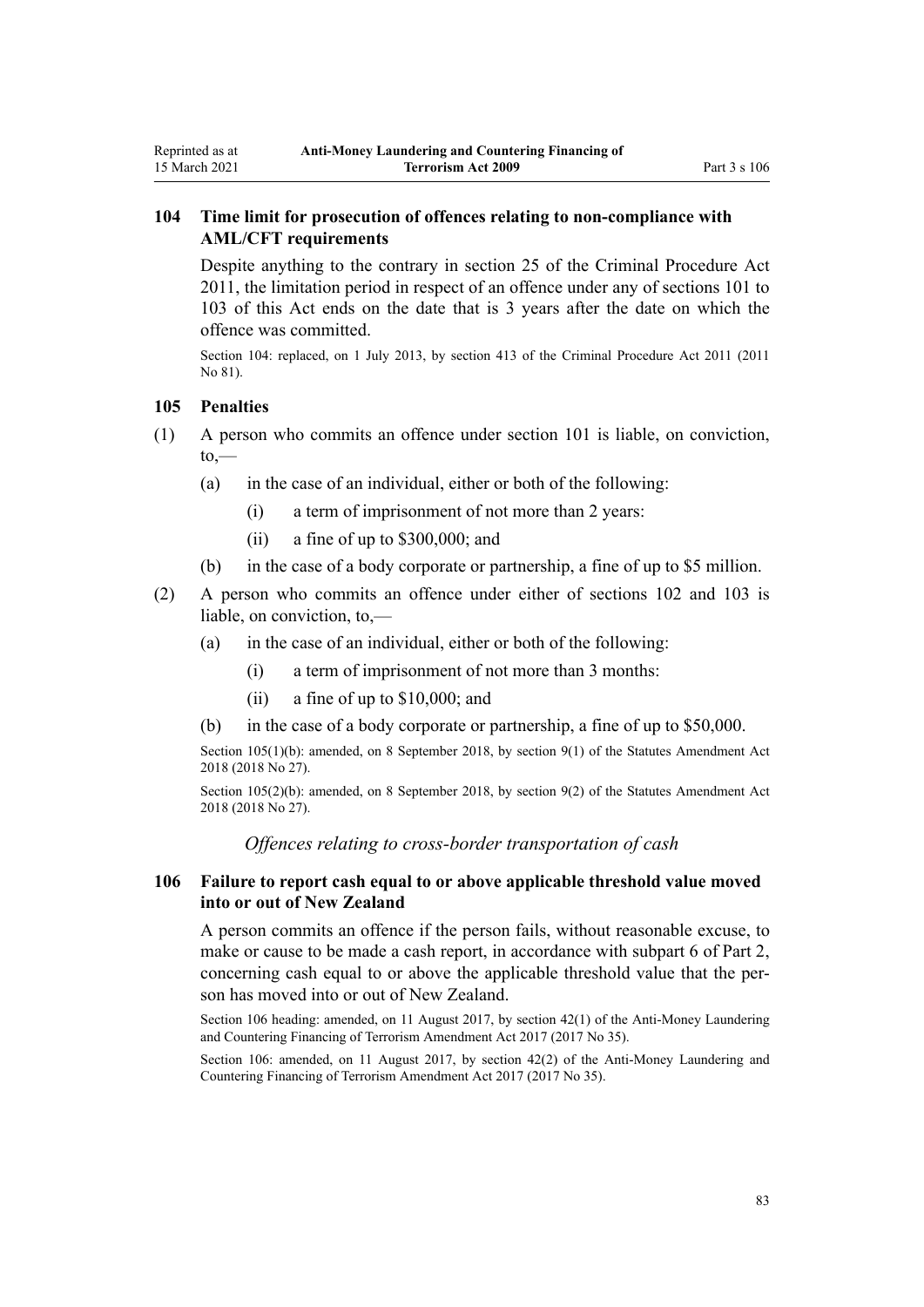# <span id="page-83-0"></span>**107 Failure to report cash equal to or above applicable threshold value received by person in New Zealand from overseas**

A person commits an offence if the person fails, without reasonable excuse, to make or cause to be made a cash report, in accordance with [subpart 6](#page-68-0) of Part 2, concerning cash equal to or above the applicable threshold value that the person has received in New Zealand from overseas.

Section 107 heading: amended, on 11 August 2017, by [section 43\(1\)](http://legislation.govt.nz/pdflink.aspx?id=DLM7161325) of the Anti-Money Laundering and Countering Financing of Terrorism Amendment Act 2017 (2017 No 35).

Section 107: amended, on 11 August 2017, by [section 43\(2\)](http://legislation.govt.nz/pdflink.aspx?id=DLM7161325) of the Anti-Money Laundering and Countering Financing of Terrorism Amendment Act 2017 (2017 No 35).

### **108 Structuring cross-border transportation to avoid application of AML/CFT requirements**

A person commits an offence if the person structures a cross-border transportation of cash to avoid the application of any AML/CFT requirements.

### **109 Defence**

It is a defence to an offence under [section 106](#page-82-0) or 107 in relation to a failure to make or cause to be made a cash report to a Customs officer under [section](#page-69-0) [70\(d\)](#page-69-0) if the defendant proves that—

- (a) the failure was due to some emergency or to any other circumstances outside the reasonable control of the defendant; and
- (b) the defendant made or caused to be made a report in respect of that cash as soon as practicable after the obligation to make the report arose.

Compare: 1996 No 9 [s 40\(3\)](http://legislation.govt.nz/pdflink.aspx?id=DLM374157)

### **110 Providing false or misleading information in connection with cash report**

A person commits an offence if, without reasonable excuse, the person makes or causes to be made a cash report knowing it is false or misleading in any material respect.

Compare: 1996 No 9 [s 40\(1\)\(b\)](http://legislation.govt.nz/pdflink.aspx?id=DLM374157)

### **111 Offence to obstruct or not to answer questions from Customs officer**

- (1) A person commits an offence if the person wilfully obstructs any Customs officer in the exercise of any power conferred or performance of any duty imposed on that officer by this Act or regulations.
- (2) A person commits an offence if, without reasonable excuse, the person fails to answer questions from a Customs officer.

Compare: 1996 No 9 [s 40\(2\)](http://legislation.govt.nz/pdflink.aspx?id=DLM374157)

Section 111(1): amended, on 11 August 2017, by [section 44](http://legislation.govt.nz/pdflink.aspx?id=DLM7340632) of the Anti-Money Laundering and Countering Financing of Terrorism Amendment Act 2017 (2017 No 35).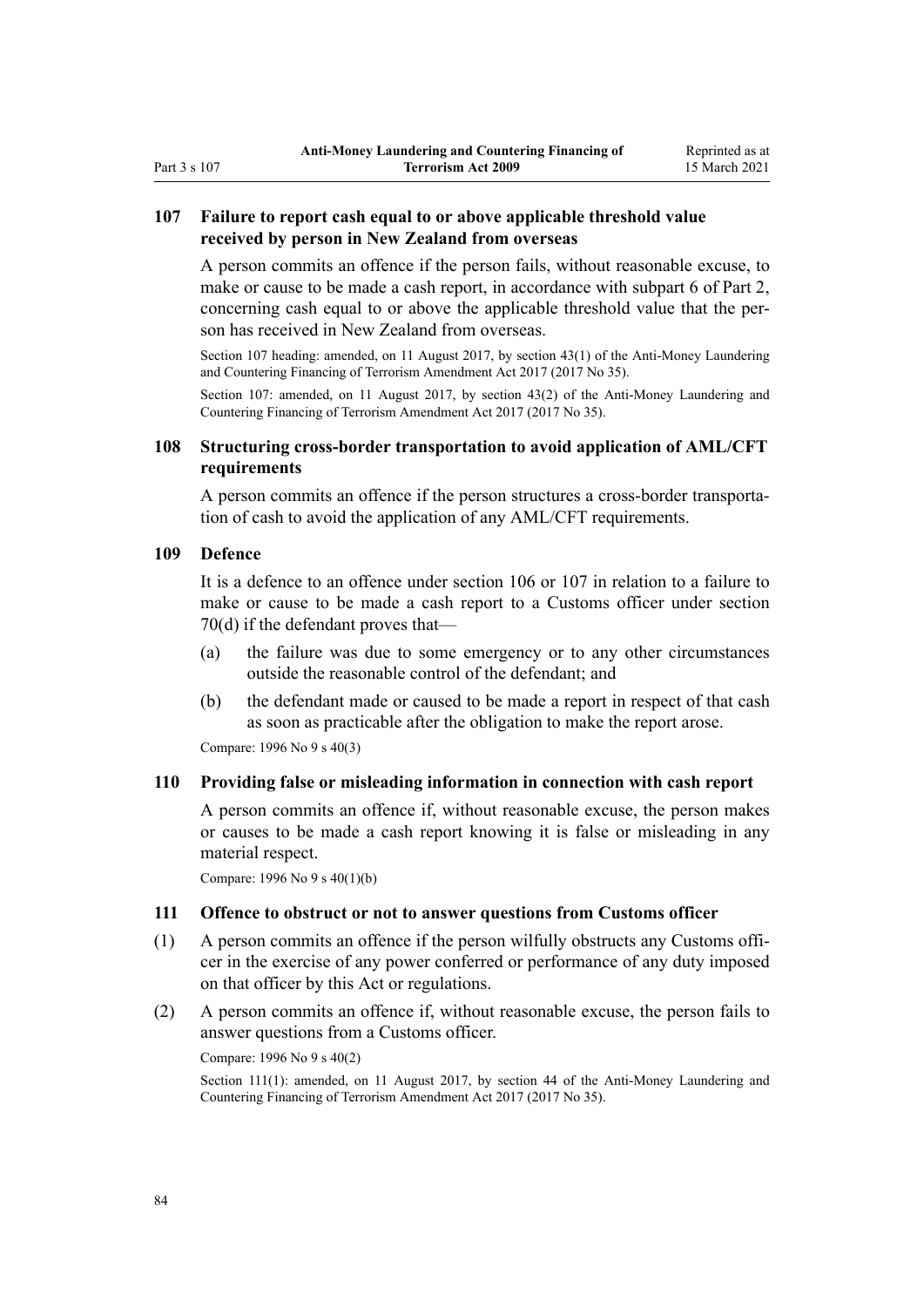## **112 Penalties**

<span id="page-84-0"></span>Reprinted as at 15 March 2021

> A person who commits an offence under any of [sections 106,](#page-82-0) [107](#page-83-0), [108](#page-83-0), [110](#page-83-0), and [111](#page-83-0) is liable, on conviction, to,—

- (a) in the case of an individual, either or both of the following:
	- (i) a term of imprisonment of not more than 3 months:
	- (ii) a fine of up to \$10,000; and
- (b) in the case of a body corporate or partnership, a fine of up to \$50,000.

Section 112: amended, on 1 July 2013, by [section 413](http://legislation.govt.nz/pdflink.aspx?id=DLM3360714) of the Criminal Procedure Act 2011 (2011 No 81).

Section 112(b): amended, on 8 September 2018, by [section 10](http://legislation.govt.nz/pdflink.aspx?id=LMS15922) of the Statutes Amendment Act 2018 (2018 No 27).

## **113 Chief executive of New Zealand Customs Service may deal with cash reporting offences**

- (1) This section applies if, in any case to which [section 106](#page-82-0) or [107](#page-83-0) applies, a person admits in writing that he or she has committed the offence and requests that the offence be dealt with summarily by the chief executive of the New Zealand Customs Service.
- (2) If this section applies, the chief executive of the New Zealand Customs Service may, at any time before a charging document has been filed in respect of the offence, accept from that person a sum, not exceeding \$500, that the chief executive of the New Zealand Customs Service thinks just in the circumstances of the case, in full satisfaction of any fine to which the person would otherwise be liable under section 112.
- (3) If the chief executive of the New Zealand Customs Service accepts any sum under this section, the offender is not liable to be prosecuted for the offence in respect of which the payment was made.

Compare: 1996 No 9 [s 41](http://legislation.govt.nz/pdflink.aspx?id=DLM374160)

Section 113(2): amended, on 1 July 2013, by [section 413](http://legislation.govt.nz/pdflink.aspx?id=DLM3360714) of the Criminal Procedure Act 2011 (2011 No 81).

### *Relationship with Customs and Excise Act 2018*

Heading: amended, on 1 October 2018, by [section 443\(3\)](http://legislation.govt.nz/pdflink.aspx?id=DLM7039957) of the Customs and Excise Act 2018 (2018 No 4).

#### **114 Relationship with Customs and Excise Act 2018**

- (1) Nothing in this Act limits or affects the [Customs and Excise Act 2018.](http://legislation.govt.nz/pdflink.aspx?id=DLM7038920)
- (2) The movement of cash in breach of any requirement of this Act or any regulations is, for the purposes of the [Customs and Excise Act 2018,](http://legislation.govt.nz/pdflink.aspx?id=DLM7038920) the importation or exportation of a prohibited good.
- (3) It is the duty of every Customs officer to prevent the movement of cash that is in breach of any requirement of this Act or any regulations.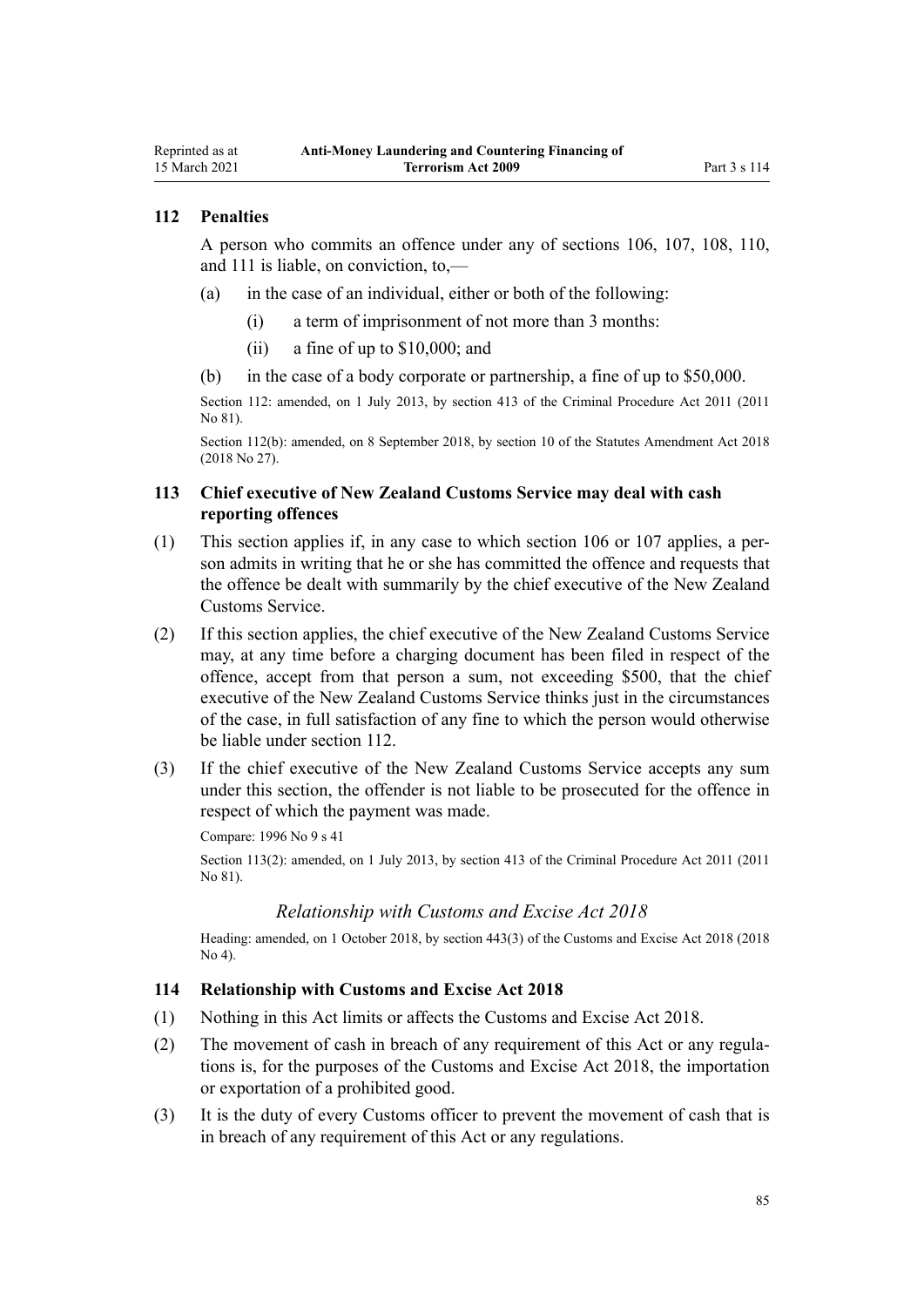| (4) | For the purpose of carrying out the duty in subsection $(3)$ , a Customs officer<br>may exercise his or her powers under the following sections of the Customs<br>and Excise Act 2018 in relation to uncustomed or prohibited goods: |                                                                                                                                                                                                                                                                                                                   |  |
|-----|--------------------------------------------------------------------------------------------------------------------------------------------------------------------------------------------------------------------------------------|-------------------------------------------------------------------------------------------------------------------------------------------------------------------------------------------------------------------------------------------------------------------------------------------------------------------|--|
|     | (a)                                                                                                                                                                                                                                  | section 205 (questioning persons about goods and debt):                                                                                                                                                                                                                                                           |  |
|     | (b)                                                                                                                                                                                                                                  | section 206 (detention of persons questioned about goods or debt and<br>suspected to be involved in offences):                                                                                                                                                                                                    |  |
|     | (c)                                                                                                                                                                                                                                  | sections 210, 211, and 214 (which relate to search and seizure):                                                                                                                                                                                                                                                  |  |
|     | (d)                                                                                                                                                                                                                                  | sections 225 and 226 (which relate to search warrants and use of aids by<br>Customs officers):                                                                                                                                                                                                                    |  |
|     | (e)                                                                                                                                                                                                                                  | sections 227 and 237 (which relate to examination of goods):                                                                                                                                                                                                                                                      |  |
|     | (f)                                                                                                                                                                                                                                  | section 228 (which relates to search of data in electronic devices):                                                                                                                                                                                                                                              |  |
|     | (g)                                                                                                                                                                                                                                  | section 252 (further powers in relation to documents):                                                                                                                                                                                                                                                            |  |
|     | (h)                                                                                                                                                                                                                                  | section 257 (copying of documents obtained during inspection):                                                                                                                                                                                                                                                    |  |
|     | (i)                                                                                                                                                                                                                                  | section 258 (retention of documents and goods obtained during inspec-<br>tion):                                                                                                                                                                                                                                   |  |
|     | (i)                                                                                                                                                                                                                                  | sections 244 to 249 (which relate to seizure and detention of goods sus-<br>pected to be tainted property).                                                                                                                                                                                                       |  |
|     | Section 114 heading: amended, on 1 October 2018, by section 443(3) of the Customs and Excise Act<br>2018 (2018 No 4).                                                                                                                |                                                                                                                                                                                                                                                                                                                   |  |
|     |                                                                                                                                                                                                                                      | Section 114(1): amended, on 1 October 2018, by section 443(3) of the Customs and Excise Act 2018<br>$(2018$ No 4).                                                                                                                                                                                                |  |
|     |                                                                                                                                                                                                                                      | Section 114(2): amended, on 1 October 2018, by section 443(3) of the Customs and Excise Act 2018<br>$(2018$ No 4).                                                                                                                                                                                                |  |
|     | Section 114(4): replaced, on 1 October 2018, by section 443(3) of the Customs and Excise Act 2018<br>$(2018$ No 4).                                                                                                                  |                                                                                                                                                                                                                                                                                                                   |  |
|     |                                                                                                                                                                                                                                      | Stored value instrument searches by Customs officer                                                                                                                                                                                                                                                               |  |
|     | Heading: replaced, on 1 October 2018, by section 443(3) of the Customs and Excise Act 2018 (2018<br>No 4).                                                                                                                           |                                                                                                                                                                                                                                                                                                                   |  |
| 115 |                                                                                                                                                                                                                                      | Duty to assist Customs officer to access stored value instruments                                                                                                                                                                                                                                                 |  |
| (1) |                                                                                                                                                                                                                                      | $\mathcal{A}$ and $\mathcal{A}$ and $\mathcal{A}$ and $\mathcal{A}$ and $\mathcal{A}$ and $\mathcal{A}$ and $\mathcal{A}$ and $\mathcal{A}$ and $\mathcal{A}$ and $\mathcal{A}$ and $\mathcal{A}$ and $\mathcal{A}$ and $\mathcal{A}$ and $\mathcal{A}$ and $\mathcal{A}$ and $\mathcal{A}$ and $\mathcal{A}$ and |  |

- (1) A Customs officer exercising a search power or an examination power under [section 114\(4\)](#page-84-0) may require a specified person to provide access information and other information or assistance that is reasonable and necessary to allow the Customs officer to access data held in a stored value instrument.
- (2) In this case, [section 130](http://legislation.govt.nz/pdflink.aspx?id=DLM4355803) of the Search and Surveillance Act 2012 (which requires persons with knowledge of a computer system or other data storage devices or an Internet site to assist access) applies in respect of the stored value instrument with necessary modifications.
- (3) In this section, **stored value instrument**—

Part 3 s 115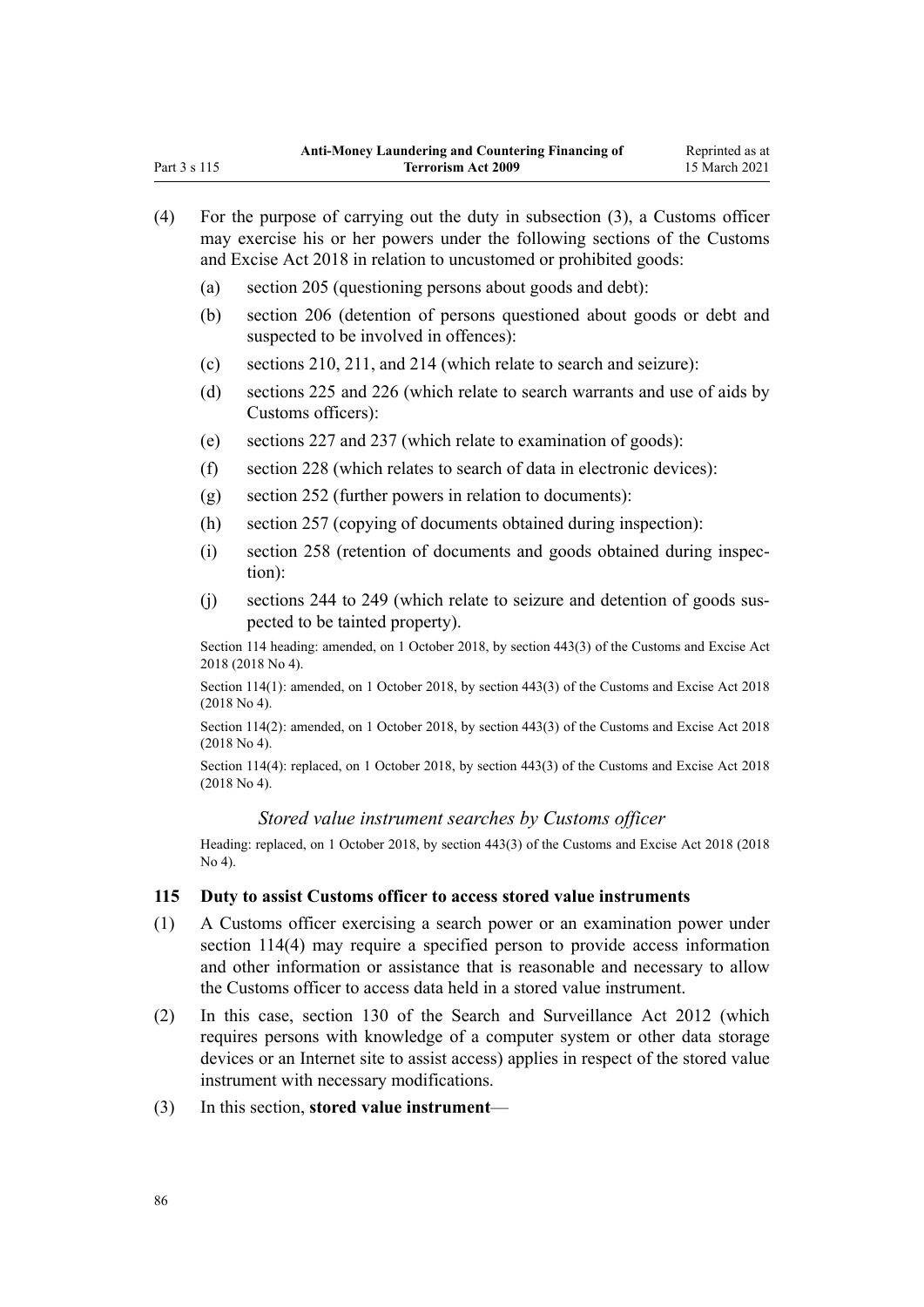- (a) means a portable device (for example, a debit card) that contains monetary value that is not physical currency but that can be reloaded or redeemed for cash; and
- (b) includes an instrument that is prescribed as a bearer-negotiable instrument under [section 153\(b\)](#page-106-0).

Section 115: replaced, on 1 October 2018, by [section 443\(3\)](http://legislation.govt.nz/pdflink.aspx?id=DLM7039957) of the Customs and Excise Act 2018 (2018 No 4).

# Subpart 4—Search and seizure

#### **116 Definitions**

In this subpart, unless the context otherwise requires,—

#### **document**—

- (a) means any record of information; and
- (b) includes—
	- (i) anything on which there is writing or any image; and
	- (ii) anything on which there are marks, figures, symbols, or perforations that have a meaning for persons qualified to interpret them; and
	- (iii) anything from which sounds, images, or writing can be reproduced, with or without the aid of anything else

**dwellinghouse** means a building, or an apartment, a flat, or a unit within a building, that is used as a private residence

**enforcement officer** means the relevant AML/CFT supervisor or the Commissioner (as the case may require) and includes a person appointed under [section](#page-99-0) [141](#page-99-0) by an AML/CFT supervisor

**evidential material** means any thing that there are reasonable grounds for believing is or may be evidence, or may provide or contain evidence, of—

- (a) an offence under this Part; or
- (b) an attempt to commit an offence under this Part; or
- (c) a civil liability act

**occupier**, in relation to any place, includes—

- (a) a person who is present at the place and is in apparent control of it; and
- (b) any person acting on behalf of the occupier

**place**—

- (a) means anywhere on, under, or over any land or water; and
- (b) includes all or any part of a building, structure, or conveyance

**seize** includes to secure against interference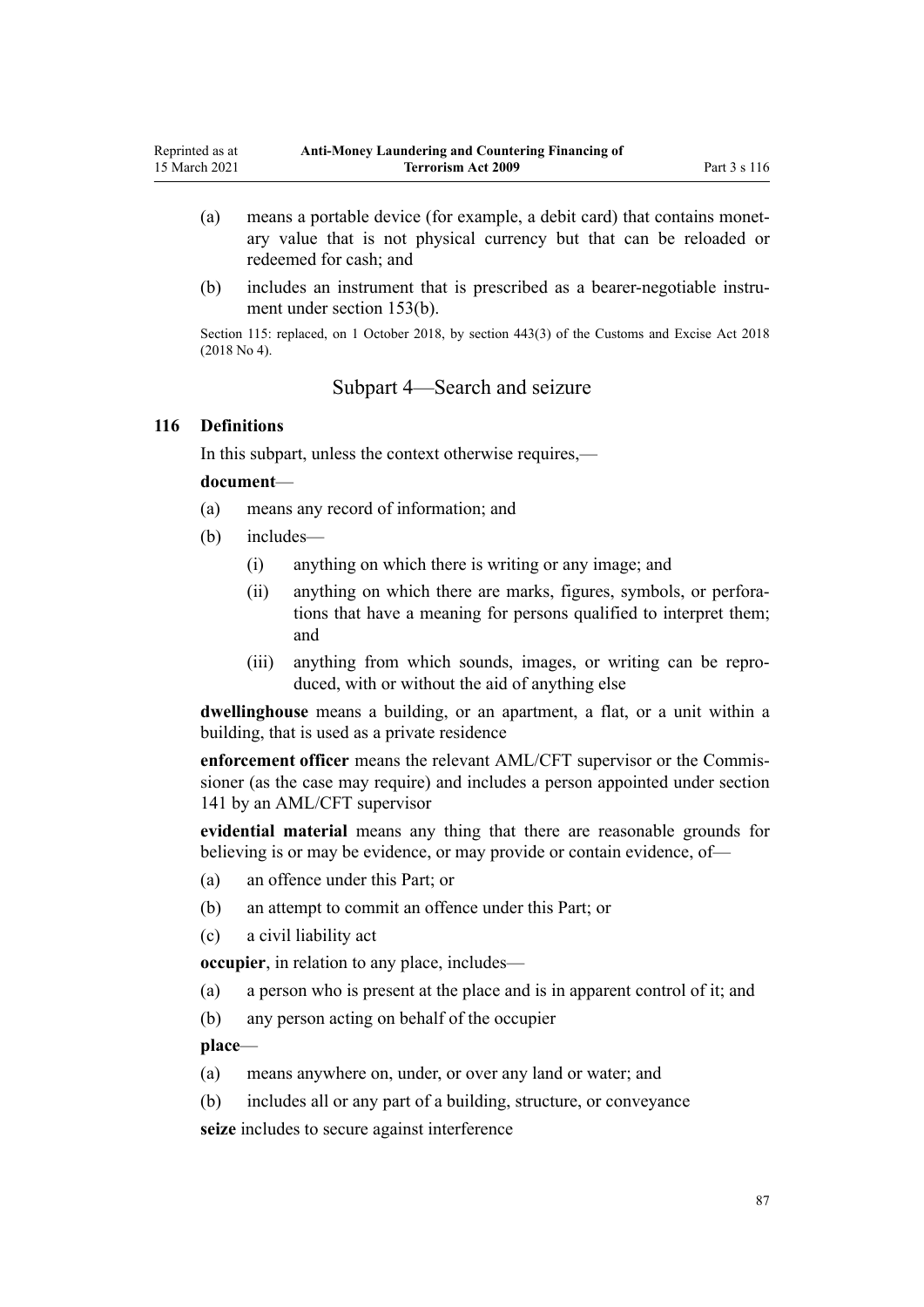**thing** includes—

- (a) any substance, article, document, container, or equipment; and
- (b) anything in electronic or magnetic form.

### *Search warrants*

### **117 Search warrant**

- (1) An enforcement officer may apply for a search warrant in respect of a place.
- (2) The application must be made by an enforcement officer in the manner provided in [subpart 3](http://legislation.govt.nz/pdflink.aspx?id=DLM2136781) of Part 4 of the Search and Surveillance Act 2012.
- (3) An issuing officer (within the meaning of [section 3](http://legislation.govt.nz/pdflink.aspx?id=DLM2136542) of the Search and Surveillance Act 2012) may issue a search warrant in respect of a place if satisfied that there are reasonable grounds for believing that there is evidential material at that place.
- (4) The provisions of [subparts 1](http://legislation.govt.nz/pdflink.aspx?id=DLM2136771), [3,](http://legislation.govt.nz/pdflink.aspx?id=DLM2136781) [4](http://legislation.govt.nz/pdflink.aspx?id=DLM2136801), and [9](http://legislation.govt.nz/pdflink.aspx?id=DLM2136888) of Part 4 of the Search and Surveillance Act 2012 apply.
- (5) *[Repealed]*
- (6) *[Repealed]*

Section 117(2): replaced, on 30 June 2013, by [section 201\(3\)](http://legislation.govt.nz/pdflink.aspx?id=DLM4355905) of the Search and Surveillance Act 2012 (2012 No 24).

Section 117(3): amended, on 30 June 2013, by [section 201\(4\)](http://legislation.govt.nz/pdflink.aspx?id=DLM4355905) of the Search and Surveillance Act 2012 (2012 No 24).

Section 117(4): replaced, on 30 June 2013, by [section 201\(5\)](http://legislation.govt.nz/pdflink.aspx?id=DLM4355905) of the Search and Surveillance Act 2012 (2012 No 24).

Section 117(4): amended, on 11 August 2017, by [section 45](http://legislation.govt.nz/pdflink.aspx?id=DLM7161326) of the Anti-Money Laundering and Countering Financing of Terrorism Amendment Act 2017 (2017 No 35).

Section 117(5): repealed, on 30 June 2013, by [section 201\(5\)](http://legislation.govt.nz/pdflink.aspx?id=DLM4355905) of the Search and Surveillance Act 2012 (2012 No 24).

Section 117(6): repealed, on 30 June 2013, by [section 201\(5\)](http://legislation.govt.nz/pdflink.aspx?id=DLM4355905) of the Search and Surveillance Act 2012 (2012 No 24).

### **118 Powers under search warrant**

- (1) A search warrant issued under section 117 authorises the enforcement officer or constable who is executing it, and any person called on by that officer or constable to assist, to do any of the following:
	- (a) *[Repealed]*
	- (b) *[Repealed]*
	- (c) search for any evidential material at the place:
	- (d) inspect and copy any document; and for that purpose also do any of the following:
		- (i) require any person at the place to produce a particular document: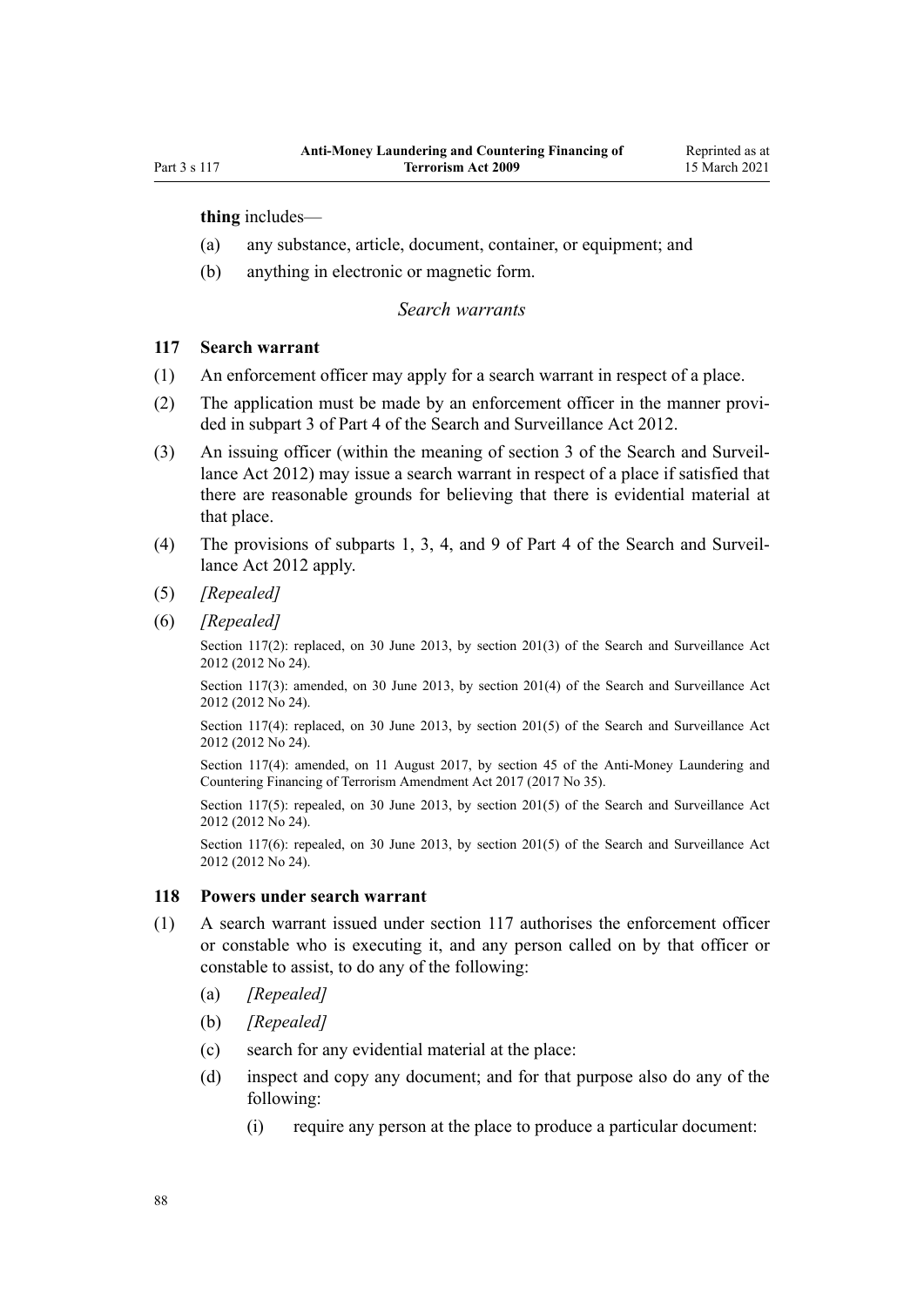- (ii) require any person at the place who has control or knowledge of a document to reproduce, or assist in reproducing, the document in usable form:
- (iii) operate any equipment at the place:
- (iv) remove a document temporarily to another place in order to copy it:
- (e) *[Repealed]*
- (f) require the occupier of the place to answer any questions put by the enforcement officer or constable.
- (2) An enforcement officer or constable may require the occupier of the place to do the following:
	- (a) hold any thing at the place in an unaltered state for a specified period of up to 5 working days:
	- (b) provide a copy of particular documents within a specified period (which must be a period that is reasonable in the circumstances).
- (3) The provisions of [Part 4](http://legislation.govt.nz/pdflink.aspx?id=DLM2136770) of the Search and Surveillance Act 2012 (except [sub](http://legislation.govt.nz/pdflink.aspx?id=DLM2136781)[part 3](http://legislation.govt.nz/pdflink.aspx?id=DLM2136781) and [sections 118,](http://legislation.govt.nz/pdflink.aspx?id=DLM2136813) [119](http://legislation.govt.nz/pdflink.aspx?id=DLM2136815), and [130\)](http://legislation.govt.nz/pdflink.aspx?id=DLM4355803) apply.

Section 118(1)(a): repealed, on 30 June 2013, by [section 201\(6\)](http://legislation.govt.nz/pdflink.aspx?id=DLM4355905) of the Search and Surveillance Act 2012 (2012 No 24).

Section 118(1)(b): repealed, on 30 June 2013, by [section 201\(6\)](http://legislation.govt.nz/pdflink.aspx?id=DLM4355905) of the Search and Surveillance Act 2012 (2012 No 24).

Section 118(1)(c): amended, on 30 June 2013, by [section 201\(7\)](http://legislation.govt.nz/pdflink.aspx?id=DLM4355905) of the Search and Surveillance Act 2012 (2012 No 24).

Section 118(1)(e): repealed, on 30 June 2013, by [section 201\(6\)](http://legislation.govt.nz/pdflink.aspx?id=DLM4355905) of the Search and Surveillance Act 2012 (2012 No 24).

Section 118(3): replaced, on 30 June 2013, by [section 201\(8\)](http://legislation.govt.nz/pdflink.aspx?id=DLM4355905) of the Search and Surveillance Act 2012 (2012 No 24).

*Conduct of entry, search, and seizure*

#### **119 Assistance with searches**

#### *[Repealed]*

Section 119: repealed, on 30 June 2013, by [section 201\(9\)](http://legislation.govt.nz/pdflink.aspx?id=DLM4355905) of the Search and Surveillance Act 2012 (2012 No 24).

#### **120 Enforcement officers to show identity card on request**

#### *[Repealed]*

Section 120: repealed, on 30 June 2013, by [section 201\(9\)](http://legislation.govt.nz/pdflink.aspx?id=DLM4355905) of the Search and Surveillance Act 2012 (2012 No 24).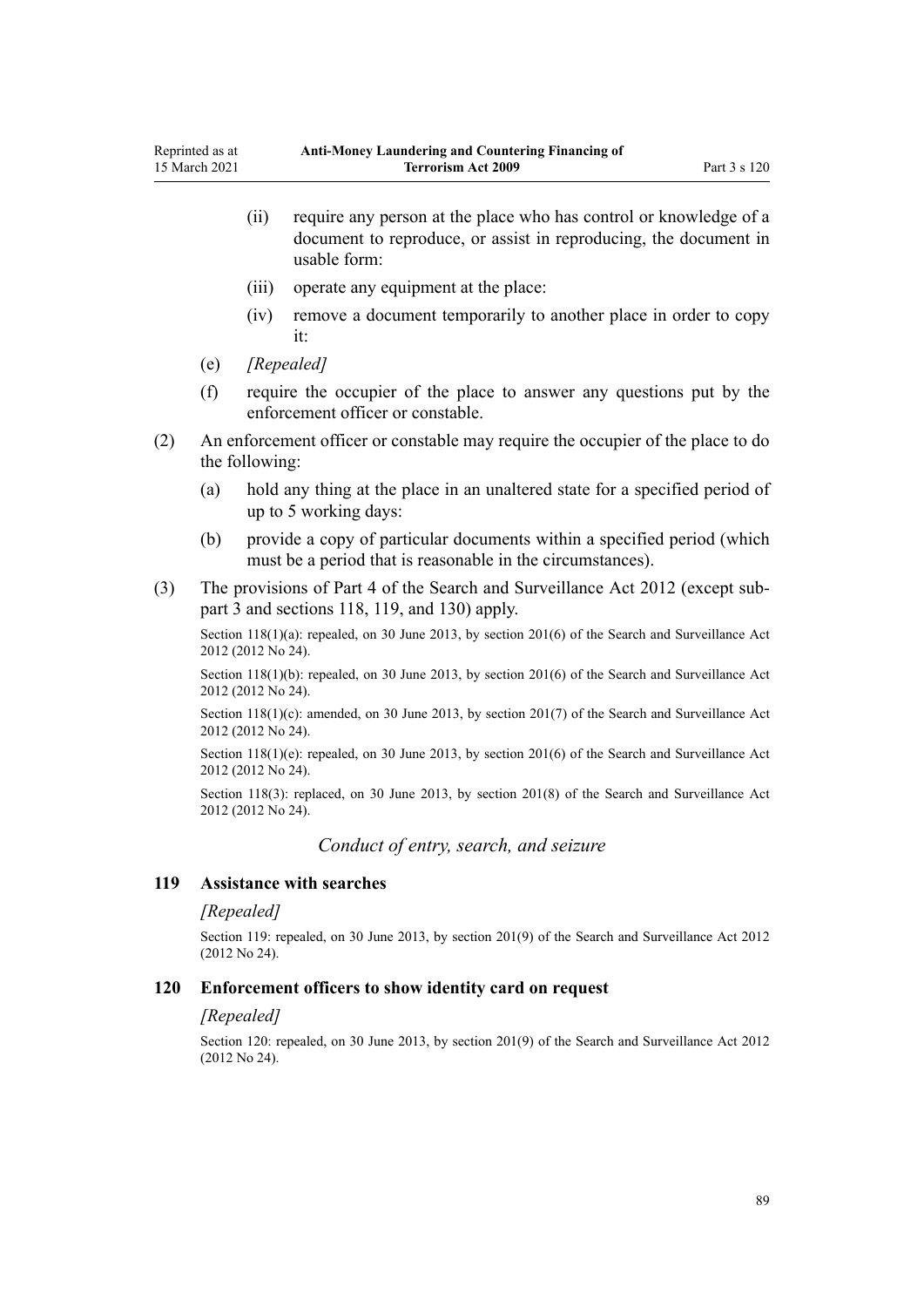### **121 Announcement before entry**

#### *[Repealed]*

Section 121: repealed, on 30 June 2013, by [section 201\(9\)](http://legislation.govt.nz/pdflink.aspx?id=DLM4355905) of the Search and Surveillance Act 2012 (2012 No 24).

#### **122 Details of warrant to be given to occupier**

#### *[Repealed]*

Section 122: repealed, on 30 June 2013, by [section 201\(9\)](http://legislation.govt.nz/pdflink.aspx?id=DLM4355905) of the Search and Surveillance Act 2012 (2012 No 24).

### **123 Occupier entitled to be present during search**

- (1) The occupier of a place that is subject to a search under this subpart, and who is present at any time during the search, is entitled to observe the search as it is being carried out.
- (2) The right to observe the search ceases if the person observing impedes the search.
- (3) This section does not prevent 2 or more parts of the place being searched at the same time.

#### **124 Use of electronic equipment**

- (1) If an enforcement officer, a constable, or a person assisting a search operates electronic equipment found at a place during a search, the officer, constable, or person must take all reasonable care not to damage the equipment or corrupt information stored on it.
- (2) If, as a result of a failure to take the care required by subsection (1), the owner of the equipment or information, or the occupier of the place that was searched, suffers damage, the owner or occupier may seek damages from the relevant AML/CFT supervisor or the Police (as the case may require) in respect of that damage.

### **125 Copies of documents seized to be provided**

#### *[Repealed]*

Section 125: repealed, on 30 June 2013, by [section 201\(9\)](http://legislation.govt.nz/pdflink.aspx?id=DLM4355905) of the Search and Surveillance Act 2012 (2012 No 24).

## **126 Receipts for things seized**

#### *[Repealed]*

Section 126: repealed, on 30 June 2013, by [section 201\(9\)](http://legislation.govt.nz/pdflink.aspx?id=DLM4355905) of the Search and Surveillance Act 2012 (2012 No 24).

### **127 Application of sections 198A and 198B of Summary Proceedings Act 1957**

### *[Repealed]*

Section 127: repealed, on 30 June 2013, by [section 201\(9\)](http://legislation.govt.nz/pdflink.aspx?id=DLM4355905) of the Search and Surveillance Act 2012 (2012 No 24).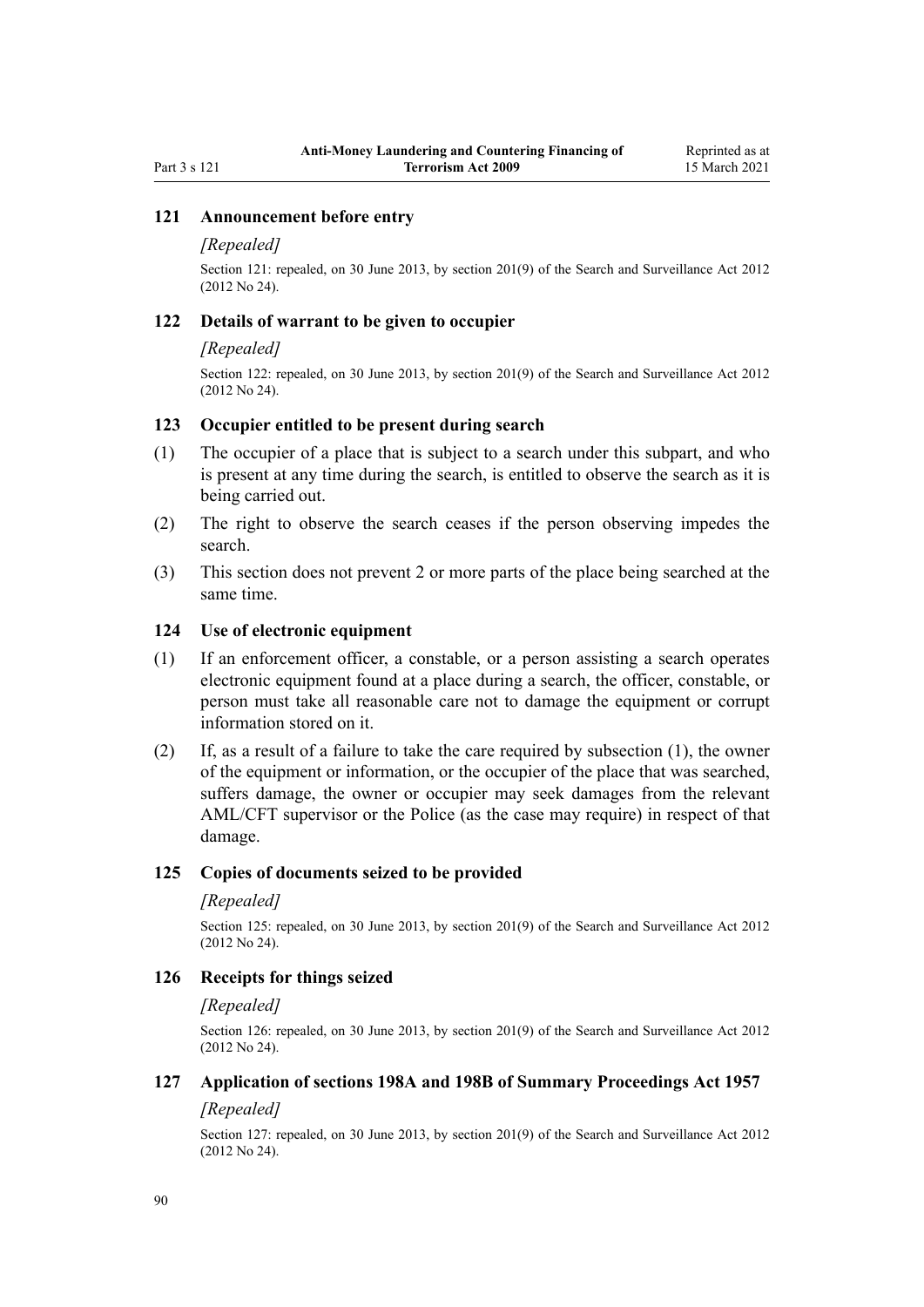*Return and retention of things seized*

*[Repealed]*

Heading: repealed, on 30 June 2013, pursuant to [section 201\(9\)](http://legislation.govt.nz/pdflink.aspx?id=DLM4355905) of the Search and Surveillance Act 2012 (2012 No 24).

#### **128 Return and retention of things seized**

#### *[Repealed]*

Section 128: repealed, on 30 June 2013, by [section 201\(9\)](http://legislation.govt.nz/pdflink.aspx?id=DLM4355905) of the Search and Surveillance Act 2012 (2012 No 24).

### **129 Order to retain things seized**

#### *[Repealed]*

Section 129: repealed, on 30 June 2013, by [section 201\(9\)](http://legislation.govt.nz/pdflink.aspx?id=DLM4355905) of the Search and Surveillance Act 2012 (2012 No 24).

### **Part 4**

## **Institutional arrangements and miscellaneous provisions**

Subpart 1—Institutional arrangements

### *AML/CFT supervisors*

### **130 AML/CFT supervisors**

- (1) The AML/CFT supervisors are as follows:
	- (a) for registered banks, life insurers, and non-bank deposit takers, the Reserve Bank of New Zealand (**Reserve Bank**) is the relevant AML/CFT supervisor:
	- (b) for persons referred to in subsection  $(1A)$  (other than banks, life insurers, and non-bank deposit takers), the Financial Markets Authority is the relevant AML/CFT supervisor:
	- (c) for designated non-financial businesses or professions and high-value dealers, the Department of Internal Affairs, or another AML/CFT supervisor prescribed for the purpose, is the relevant AML/CFT supervisor:
	- (d) for TAB NZ, casinos, non-deposit-taking lenders, money changers, and other reporting entities that are not covered by paragraphs (a) to (c), the Department of Internal Affairs is the relevant AML/CFT supervisor.
- $(1)$  For the purposes of subsection  $(1)$ (b), the persons are any of the following:
	- (a) persons registered, or required to be registered, under the [Financial Ser](http://legislation.govt.nz/pdflink.aspx?id=DLM1109400)[vice Providers \(Registration and Dispute Resolution\) Act 2008](http://legislation.govt.nz/pdflink.aspx?id=DLM1109400) by virtue of providing any of the services referred to in—
		- (i) section  $5(1)(a)$ ,  $(ab)$ ,  $(d)$ ,  $(i)$  to  $(id)$ , and  $(ma)$  of that Act; or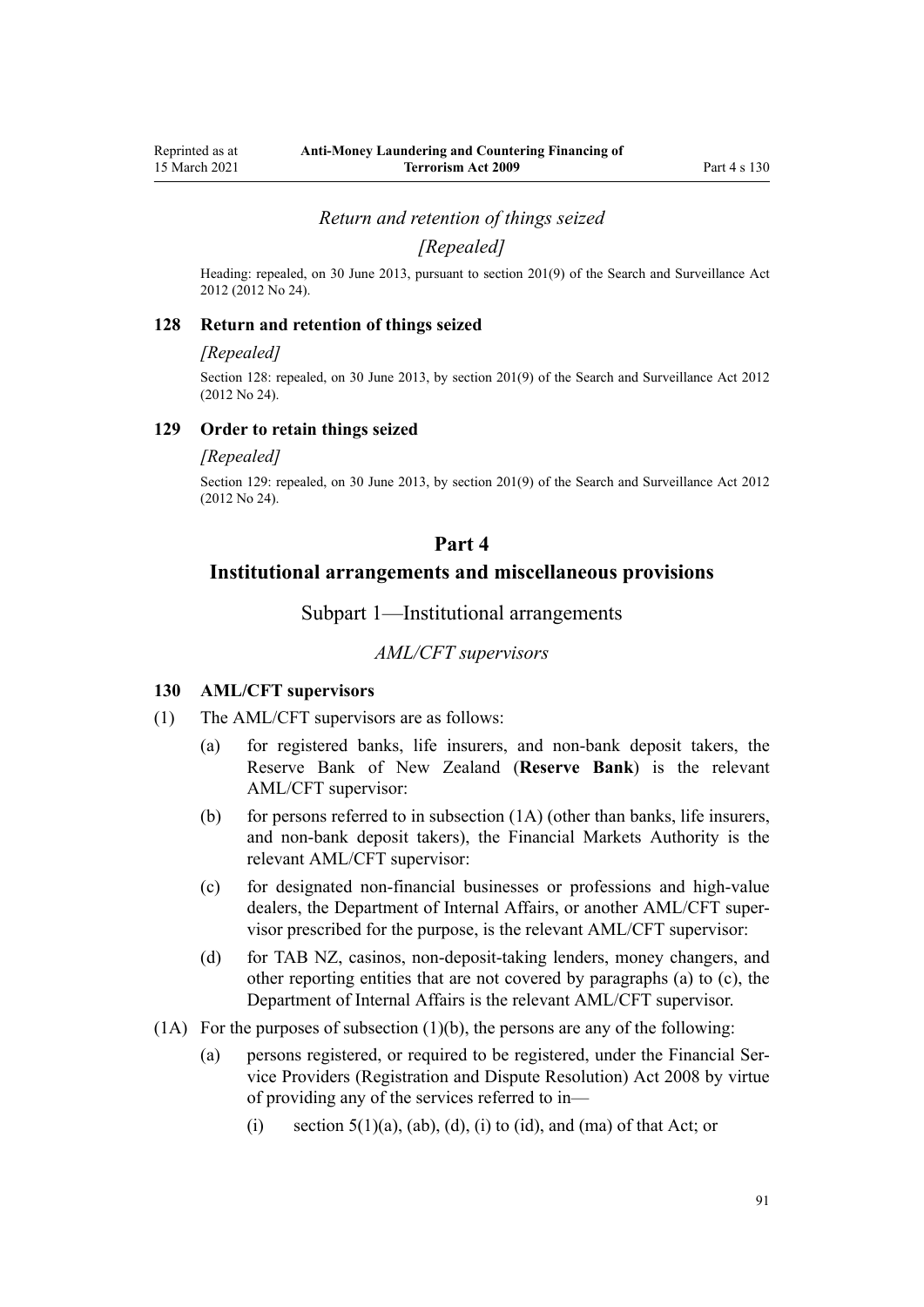- (ii) section  $5(1)(k)$  of that Act (but only to the extent that it relates to the service of trading in financial products on behalf of other persons):
- (b) statutory supervisors within the meaning of [section 5](http://legislation.govt.nz/pdflink.aspx?id=DLM220373) of the Retirement Villages Act 2003.
- (2) If the products or services provided by a particular reporting entity are covered by more than 1 AML/CFT supervisor,—
	- (a) the AML/CFT supervisors concerned may agree on the relevant AML/CFT supervisor that will be the reporting entity's AML/CFT supervisor for the purposes of this Act; and
	- (b) the relevant AML/CFT supervisor will notify the reporting entity accordingly.
- (3) If a reporting entity is a member of a designated business group and the products and services provided by members of that designated business group are covered by more than 1 AML/CFT supervisor,—
	- (a) the AML/CFT supervisors concerned may agree on 1 AML/CFT supervisor that will be the AML/CFT supervisor for all the reporting entities that are members of the designated business group for the purposes of this Act; and
	- (b) that AML/CFT supervisor will notify the reporting entities accordingly.
- (4) If the AML/CFT supervisors cannot agree on which AML/CFT supervisor is to be a reporting entity's supervisor under subsection (2) or (3), then the AML/CFT co-ordination committee must appoint the AML/CFT supervisor for that entity.
- (5) A reporting entity may have only 1 AML/CFT supervisor.

Section 130(1)(a): amended, on 5 December 2013, by [section 9](http://legislation.govt.nz/pdflink.aspx?id=DLM5621513) of the Anti-Money Laundering and Countering Financing of Terrorism Amendment Act 2013 (2013 No 106).

Section 130(1)(b): replaced, on 1 December 2014, by [section 150](http://legislation.govt.nz/pdflink.aspx?id=DLM5561603) of the Financial Markets (Repeals and Amendments) Act 2013 (2013 No 70).

Section 130(1)(c): replaced, on 11 August 2017, by [section 46](http://legislation.govt.nz/pdflink.aspx?id=DLM7161327) of the Anti-Money Laundering and Countering Financing of Terrorism Amendment Act 2017 (2017 No 35).

Section 130(1)(d): inserted, on 11 August 2017, by [section 46](http://legislation.govt.nz/pdflink.aspx?id=DLM7161327) of the Anti-Money Laundering and Countering Financing of Terrorism Amendment Act 2017 (2017 No 35).

Section 130(1)(d): amended, on 1 August 2020, by [section 129](http://legislation.govt.nz/pdflink.aspx?id=LMS292230) of the Racing Industry Act 2020 (2020 No 28).

Section 130(1A): inserted, on 1 December 2014, by [section 150](http://legislation.govt.nz/pdflink.aspx?id=DLM5561603) of the Financial Markets (Repeals and Amendments) Act 2013 (2013 No 70).

Section 130(1A)(a)(i): replaced, on 15 March 2021, by [section 98](http://legislation.govt.nz/pdflink.aspx?id=DLM7386624) of the Financial Services Legislation Amendment Act 2019 (2019 No 8).

### **131 Functions**

<span id="page-91-0"></span>Part  $4 \times 131$ 

The functions of an AML/CFT supervisor are to—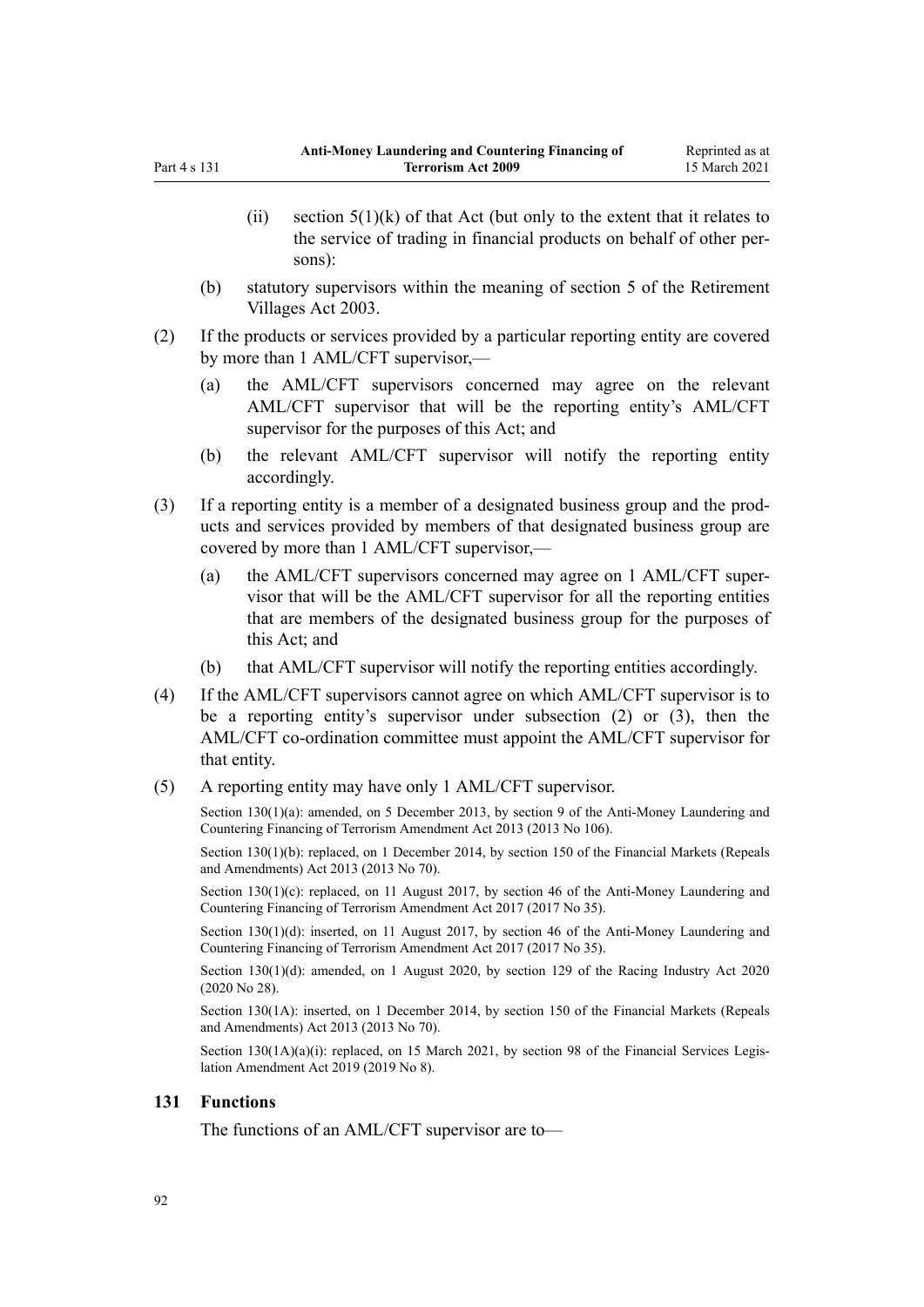- <span id="page-92-0"></span>(a) monitor and assess the level of risk of money laundering and the financing of terrorism across all of the reporting entities that it supervises:
- (b) monitor the reporting entities that it supervises for compliance with this Act and regulations, and for this purpose to develop and implement a supervisory programme:
- (c) provide guidance to the reporting entities it supervises in order to assist those entities to comply with this Act and regulations:
- (d) investigate the reporting entities it supervises and enforce compliance with this Act and regulations:
- (e) co-operate through the AML/CFT co-ordination committee (or any other mechanism that may be appropriate) with domestic and international counterparts to ensure the consistent, effective, and efficient implementation of this Act.

## **132 Powers**

- (1) An AML/CFT supervisor has all the powers necessary to carry out its functions under this Act or regulations.
- (2) Without limiting the power conferred by subsection (1), an AML/CFT supervisor may,—
	- (a) on notice, require production of, or access to, all records, documents, or information relevant to its supervision and monitoring of reporting entities for compliance with this Act; and
	- (b) conduct on-site inspections in accordance with [section 133;](#page-93-0) and
	- (c) provide guidance to the reporting entities it supervises by—
		- (i) producing guidelines; and
		- (ii) preparing codes of practice in accordance with [section 63;](#page-66-0) and
		- (iii) providing feedback on reporting entities' compliance with obligations under this Act and regulations; and
		- (iv) undertaking any other activities necessary for assisting reporting entities to understand their obligations under this Act and regulations, including how best to achieve compliance with those obligations; and
	- (d) co-operate and share information in accordance with [sections 46](#page-54-0), [48,](#page-56-0) and [137 to 140](#page-95-0) by communicating or making arrangements to communicate information obtained by the AML/CFT supervisor in the performance of its functions and the exercise of its powers under this Act; and
	- (e) in accordance with this Act and any other enactment, initiate and act on requests from any overseas counterparts; and
	- (f) approve the formation of, and addition of members to, designated business groups.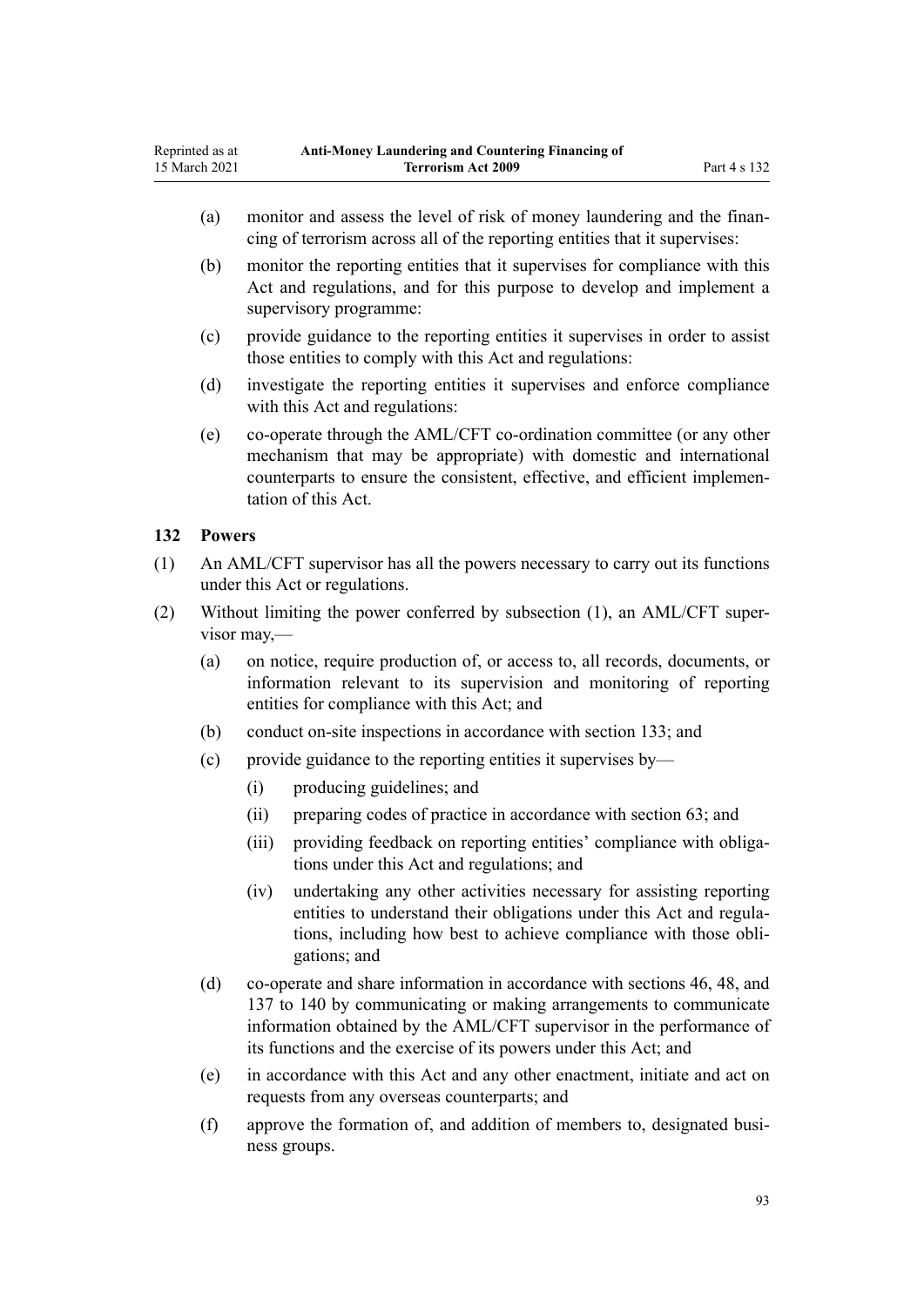- (3) An AML/CFT supervisor may only use the powers conferred on it under this Act and regulations for the purposes of this Act.
- (4) Nothing in this section requires any person to disclose any privileged communication.

Section 132(1): amended, on 11 August 2017, by [section 47\(1\)](http://legislation.govt.nz/pdflink.aspx?id=DLM7340633) of the Anti-Money Laundering and Countering Financing of Terrorism Amendment Act 2017 (2017 No 35).

Section 132(4): inserted, on 11 August 2017, by [section 47\(2\)](http://legislation.govt.nz/pdflink.aspx?id=DLM7340633) of the Anti-Money Laundering and Countering Financing of Terrorism Amendment Act 2017 (2017 No 35).

### **133 Matters relating to conduct of on-site inspections**

<span id="page-93-0"></span>Part 4 s 133

- (1) An AML/CFT supervisor may, at any reasonable time, enter and remain at any place (other than a dwellinghouse or a marae) for the purpose of conducting an on-site inspection of a reporting entity.
- (2) During an inspection, an AML/CFT supervisor may require any employee, officer, or agent of the reporting entity to answer questions relating to its records and documents and to provide any other information that the AML/CFT supervisor may reasonably require for the purpose of the inspection.
- (3) A person is not required to answer a question asked by an AML/CFT supervisor under this section if the answer would or could incriminate the person.
- (4) Before an AML/CFT supervisor requires a person to answer a question, the person must be informed of the right specified in subsection (3).
- (5) Nothing in this section requires any person to disclose any privileged communication (as defined in [section 42\)](#page-51-0).

Section 133(5): amended, on 11 August 2017, by [section 48](http://legislation.govt.nz/pdflink.aspx?id=DLM7340634) of the Anti-Money Laundering and Countering Financing of Terrorism Amendment Act 2017 (2017 No 35).

### **134 Delegation of supervisory function and powers**

- (1) An AML/CFT supervisor may delegate the following function and powers to a person who, by reason of his or her training or experience, is suitably qualified to perform that function and exercise those powers:
	- (a) its function under [section 131\(d\)](#page-91-0) of investigating the reporting entities it supervises:
	- (b) its powers under section  $132(2)(a)$  and (b), for the purpose only of performing the function of investigation under [section 131\(d\)](#page-91-0).
- (2) A delegation under subsection (1)—
	- (a) must be made by the chief executive of the AML/CFT supervisor in writing; and
	- (b) may be made subject to any restrictions and conditions that the AML/CFT supervisor thinks fit; and
	- (c) may be revoked at any time by written notice to the delegate.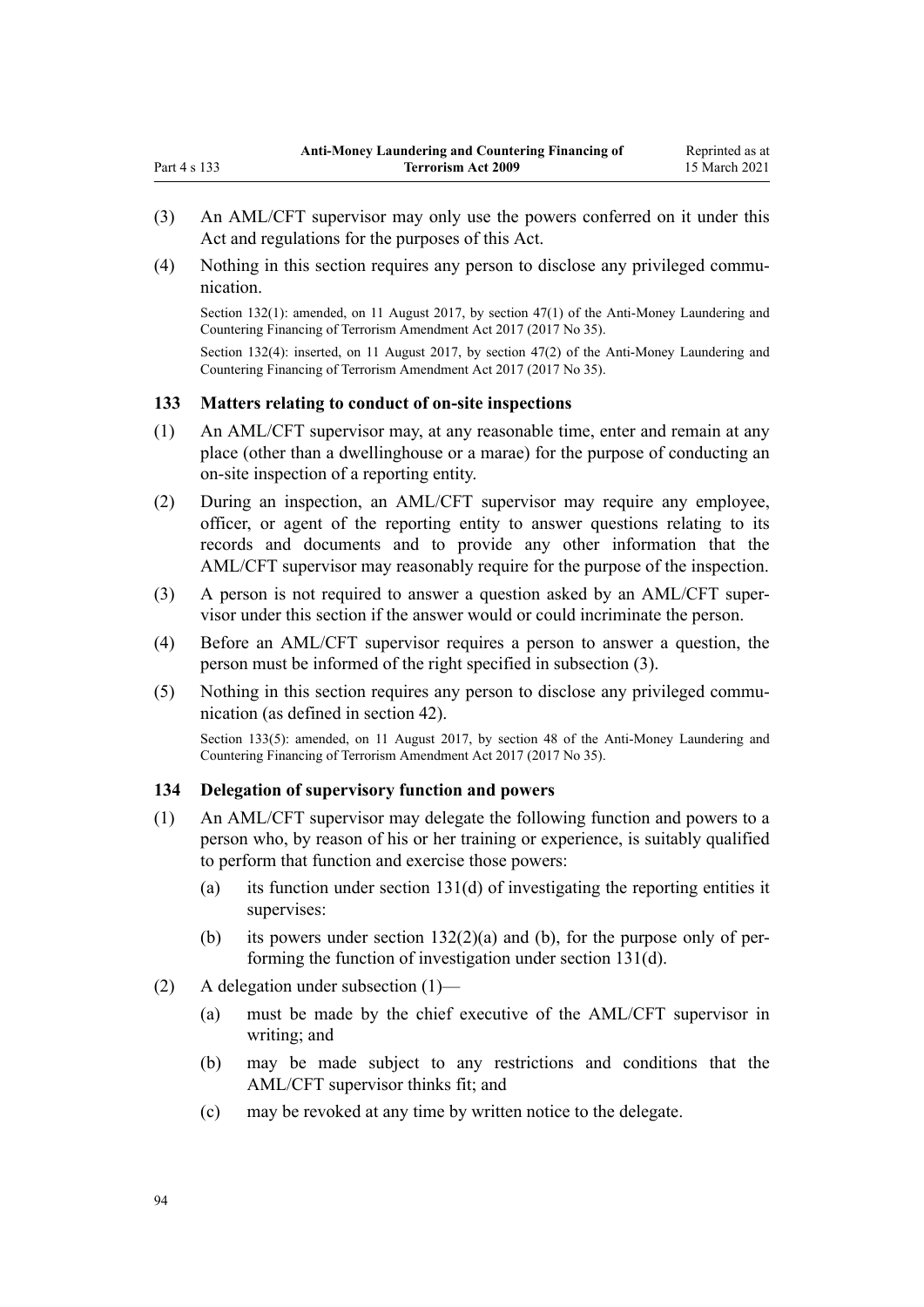- (3) A person to whom a function or power of the AML/CFT supervisor is delegated under this section—
	- (a) may, unless the delegation provides otherwise, perform the function or exercise the power in the same manner, and with the same effect, as if the delegate were the AML/CFT supervisor; and
	- (b) must disclose to the AML/CFT supervisor and manage appropriately any conflict of interest that might arise in relation to the performance of the function or exercise of the power; and
	- (c) must not disclose any information obtained under subsection (1) other than to the AML/CFT supervisor.

Section 134(1)(b): amended, on 5 December 2013, by [section 10](http://legislation.govt.nz/pdflink.aspx?id=DLM5621514) of the Anti-Money Laundering and Countering Financing of Terrorism Amendment Act 2013 (2013 No 106).

### **135 Authority to act as delegate**

- (1) The chief executive of the AML/CFT supervisor must issue a written authorisation to every person to whom a delegation is made under [section 134](#page-93-0) stating—
	- (a) the name of the authorised person; and
	- (b) the function that he or she is authorised to perform; and
	- (c) the powers that he or she may exercise.
- (2) The delegate, when acting in the capacity of a delegate of the AML/CFT supervisor,—
	- (a) must carry on him or her—
		- (i) the written authorisation provided under subsection (1); and
		- (ii) evidence of his or her identity; and
	- (b) must produce the written authorisation and evidence referred to in paragraph (a), if requested to do so by a reporting entity that is subject to the delegated function or powers being performed or exercised by the delegate.
- (3) The delegate must return the written authorisation to the AML/CFT supervisor as soon as his or her delegation is revoked.

### **136 Effect of delegation**

- (1) No delegation under [section 134—](#page-93-0)
	- (a) affects or prevents the performance of any function or the exercise of any power by the AML/CFT supervisor; or
	- (b) affects the responsibility of the AML/CFT supervisor for the performance of its functions and the exercise of its powers.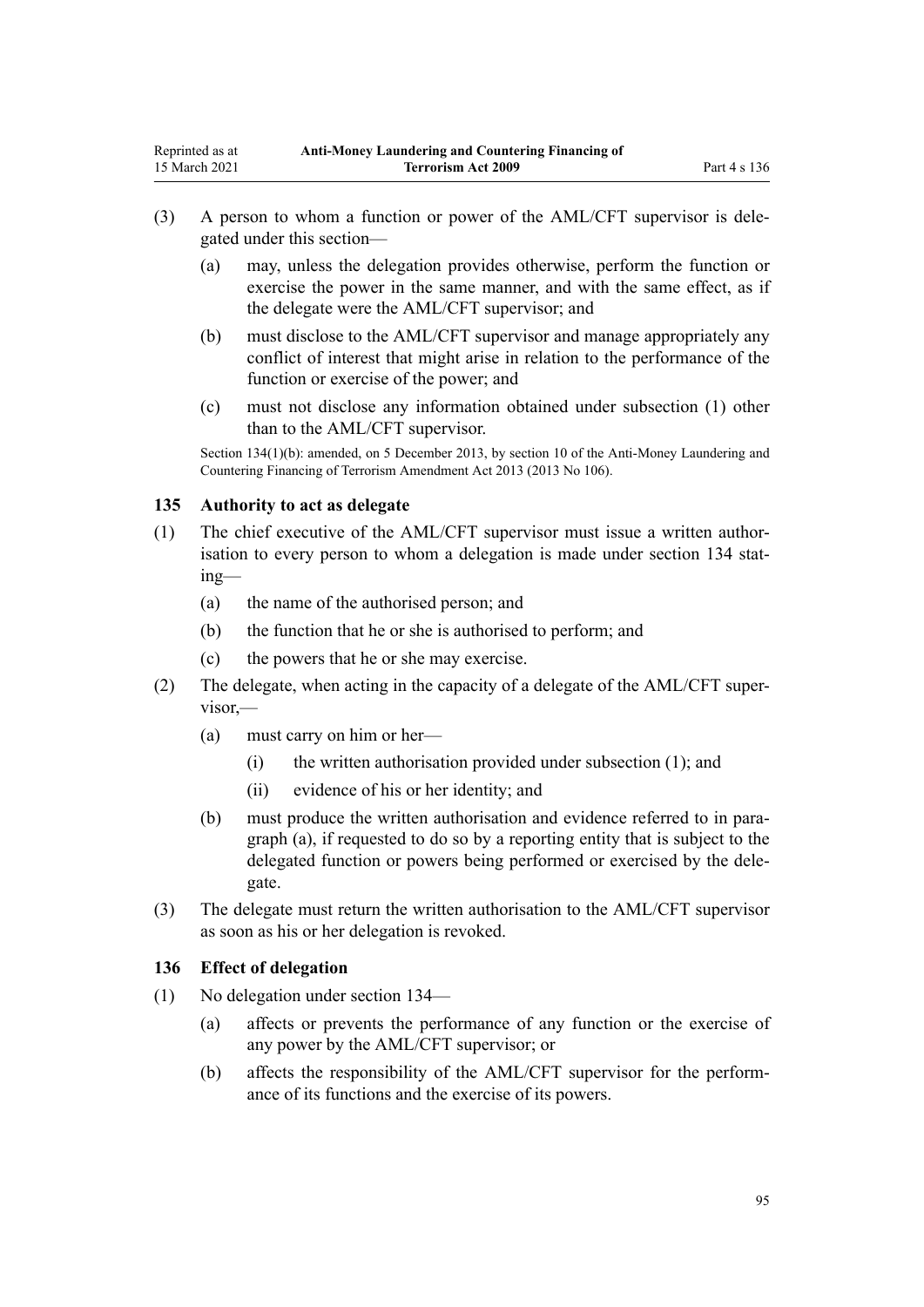(2) Every person to whom a function or power is delegated under [section 134](#page-93-0) has the same immunities in relation to the performance of that function or the exercise of that power as the AML/CFT supervisor that made the delegation.

# *Use and disclosure of information*

# **137 Power to use information obtained as AML/CFT supervisor in other capacity and vice versa**

- (1) This section applies to information other than personal information.
- (2) The Reserve Bank may use any information obtained or held by it in the exercise of its powers or the performance of its functions and duties under the [Reserve Bank of New Zealand Act 1989,](http://legislation.govt.nz/pdflink.aspx?id=DLM199363) the [Insurance \(Prudential Supervi](http://legislation.govt.nz/pdflink.aspx?id=DLM2478100)[sion\) Act 2010,](http://legislation.govt.nz/pdflink.aspx?id=DLM2478100) and the [Non-bank Deposit Takers Act 2013](http://legislation.govt.nz/pdflink.aspx?id=DLM3918902) for the purpose of exercising its powers or performing its functions and duties under this Act as an AML/CFT supervisor.
- (3) The Reserve Bank may use any information obtained or held by it in the exercise of its powers or the performance of its functions and duties under this Act as an AML/CFT supervisor for the purpose of exercising its powers or performing its functions and duties under the [Reserve Bank of New Zealand Act](http://legislation.govt.nz/pdflink.aspx?id=DLM199363) [1989](http://legislation.govt.nz/pdflink.aspx?id=DLM199363), the [Insurance \(Prudential Supervision\) Act 2010,](http://legislation.govt.nz/pdflink.aspx?id=DLM2478100) and the [Non-bank](http://legislation.govt.nz/pdflink.aspx?id=DLM3918902) [Deposit Takers Act 2013.](http://legislation.govt.nz/pdflink.aspx?id=DLM3918902)
- (4) The Financial Markets Authority may use any information obtained or held by it in the exercise of its powers or the performance of its functions and duties under the [Financial Markets Authority Act 2011](http://legislation.govt.nz/pdflink.aspx?id=DLM3231004) and the [Financial Markets](http://legislation.govt.nz/pdflink.aspx?id=DLM4090503) [Conduct Act 2013](http://legislation.govt.nz/pdflink.aspx?id=DLM4090503) for the purpose of exercising its powers or performing its functions and duties under this Act as an AML/CFT supervisor.
- (5) The Financial Markets Authority may use any information obtained or held by it in the exercise of its powers or the performance of its functions and duties under this Act as an AML/CFT supervisor for the purpose of exercising its powers or performing its functions and duties under the [Financial Markets](http://legislation.govt.nz/pdflink.aspx?id=DLM3231004) [Authority Act 2011](http://legislation.govt.nz/pdflink.aspx?id=DLM3231004) and the [Financial Markets Conduct Act 2013.](http://legislation.govt.nz/pdflink.aspx?id=DLM4090503)
- (6) The Department of Internal Affairs may use any information obtained or held by it in the exercise of its powers or the performance of its functions and duties under the [Gambling Act 2003,](http://legislation.govt.nz/pdflink.aspx?id=DLM207496) the [Racing Industry Act 2020](http://legislation.govt.nz/pdflink.aspx?id=LMS291909), and the [Charities](http://legislation.govt.nz/pdflink.aspx?id=DLM344367) [Act 2005](http://legislation.govt.nz/pdflink.aspx?id=DLM344367) for the purpose of exercising its powers or performing its functions and duties under this Act as an AML/CFT supervisor.
- (7) The Department of Internal Affairs may use any information obtained or held by it in the exercise of its powers or the performance of its functions and duties under this Act as an AML/CFT supervisor for the purpose of exercising its powers or performing its functions and duties under the [Gambling Act 2003](http://legislation.govt.nz/pdflink.aspx?id=DLM207496), the [Racing Industry Act 2020](http://legislation.govt.nz/pdflink.aspx?id=LMS291909), and the [Charities Act 2005](http://legislation.govt.nz/pdflink.aspx?id=DLM344367).

<span id="page-95-0"></span>Part 4 s 137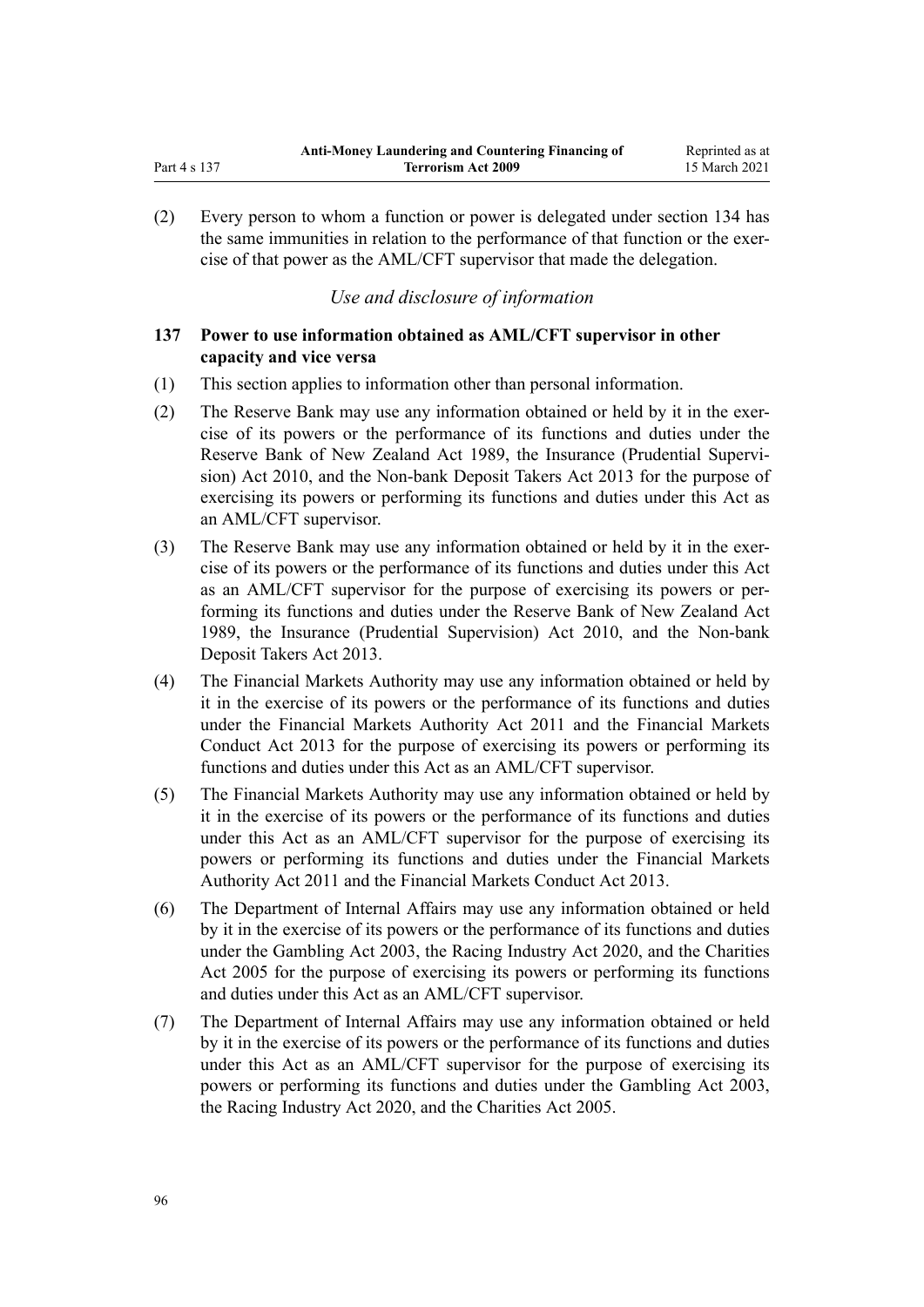<span id="page-96-0"></span>Section 137(2): amended, on 11 August 2017, by [section 49\(1\)](http://legislation.govt.nz/pdflink.aspx?id=DLM7161328) of the Anti-Money Laundering and Countering Financing of Terrorism Amendment Act 2017 (2017 No 35).

Section 137(3): amended, on 11 August 2017, by [section 49\(2\)](http://legislation.govt.nz/pdflink.aspx?id=DLM7161328) of the Anti-Money Laundering and Countering Financing of Terrorism Amendment Act 2017 (2017 No 35).

Section 137(4): substituted, on 1 May 2011, by [section 82](http://legislation.govt.nz/pdflink.aspx?id=DLM3231793) of the Financial Markets Authority Act 2011 (2011 No 5).

Section 137(4): amended, on 15 March 2021, by [section 98](http://legislation.govt.nz/pdflink.aspx?id=DLM7386624) of the Financial Services Legislation Amendment Act 2019 (2019 No 8).

Section 137(4): amended, on 1 December 2014, by [section 150](http://legislation.govt.nz/pdflink.aspx?id=DLM5561603) of the Financial Markets (Repeals and Amendments) Act 2013 (2013 No 70).

Section 137(5): substituted, on 1 May 2011, by [section 82](http://legislation.govt.nz/pdflink.aspx?id=DLM3231793) of the Financial Markets Authority Act 2011 (2011 No 5).

Section 137(5): amended, on 15 March 2021, by [section 98](http://legislation.govt.nz/pdflink.aspx?id=DLM7386624) of the Financial Services Legislation Amendment Act 2019 (2019 No 8).

Section 137(5): amended, on 1 December 2014, by [section 150](http://legislation.govt.nz/pdflink.aspx?id=DLM5561603) of the Financial Markets (Repeals and Amendments) Act 2013 (2013 No 70).

Section 137(6): amended, on 1 August 2020, by [section 129](http://legislation.govt.nz/pdflink.aspx?id=LMS292230) of the Racing Industry Act 2020 (2020 No 28).

Section 137(6): amended, on 11 August 2017, by [section 49\(3\)](http://legislation.govt.nz/pdflink.aspx?id=DLM7161328) of the Anti-Money Laundering and Countering Financing of Terrorism Amendment Act 2017 (2017 No 35).

Section 137(7): amended, on 1 August 2020, by [section 129](http://legislation.govt.nz/pdflink.aspx?id=LMS292230) of the Racing Industry Act 2020 (2020 No 28).

Section 137(7): amended, on 11 August 2017, by [section 49\(4\)](http://legislation.govt.nz/pdflink.aspx?id=DLM7161328) of the Anti-Money Laundering and Countering Financing of Terrorism Amendment Act 2017 (2017 No 35).

### **138 Restriction on power to use information under section 137**

An AML/CFT supervisor may only use information obtained under [section 137](#page-95-0) if the person providing the information was advised of the purpose or purposes for which the information was obtained at the time he or she provided that information.

#### **139 Power to disclose information**

- (1) The Commissioner, the New Zealand Customs Service, or an AML/CFT supervisor may disclose any information (that is not personal information) supplied or obtained by it in the exercise of its powers or the performance of its functions and duties under this Act to any government agency or any regulator for law enforcement purposes if it is satisfied that the agency or regulator has a proper interest in receiving such information.
- (2) If not authorised under any other provision of this Act, disclosure of any information between a government agency, a regulator, the Commissioner, the New Zealand Customs Service, an AML/CFT supervisor, or reporting entities, or to or from any of those parties, may be made for law enforcement purposes in accordance with regulations made under [section 139A.](#page-97-0)
- (3) Nothing in this section limits the [Privacy Act 2020](http://legislation.govt.nz/pdflink.aspx?id=LMS23193) (which permits certain disclosures in addition to those authorised under this section).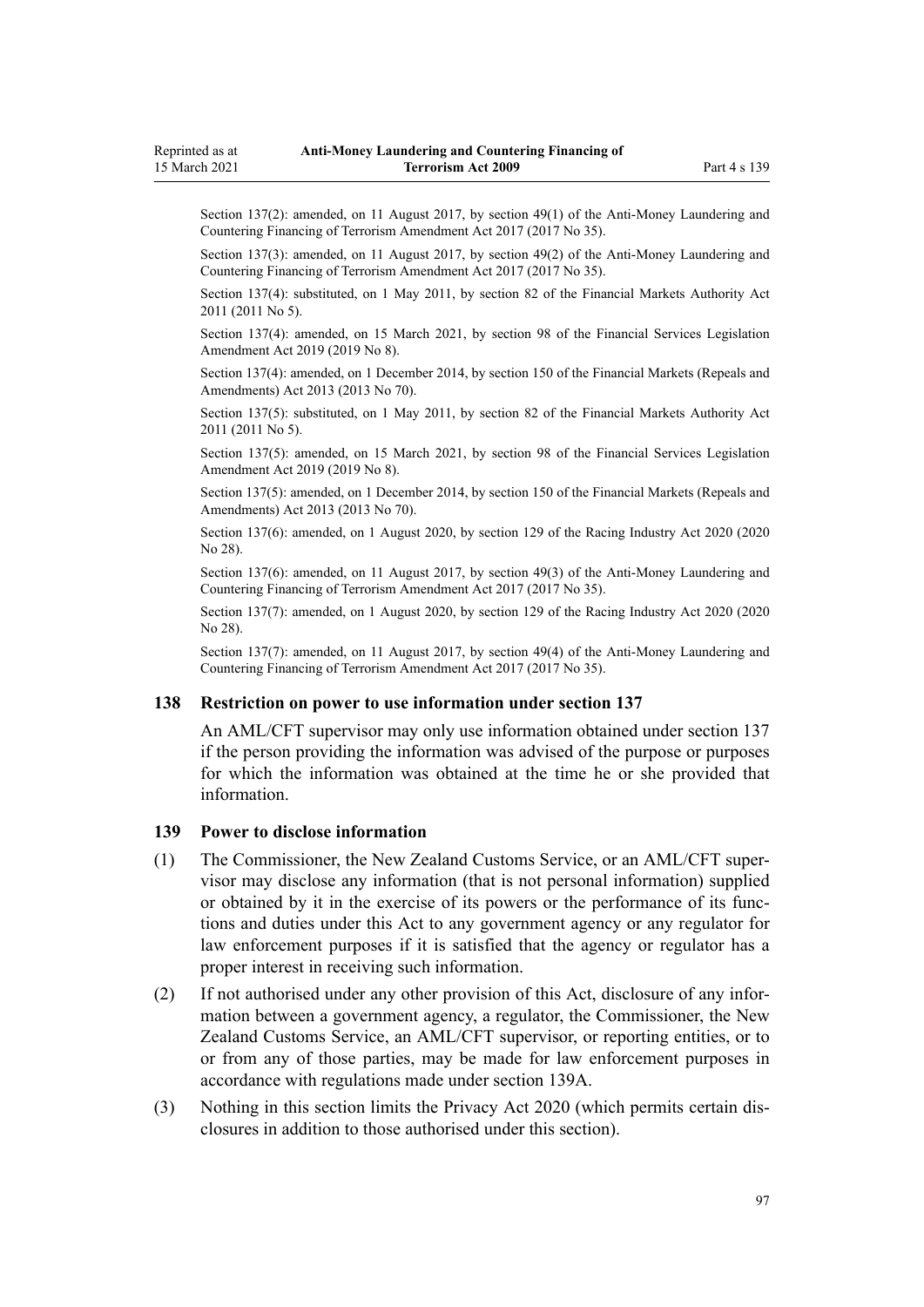<span id="page-97-0"></span>Section 139 heading: amended, on 11 August 2017, by [section 50\(1\)](http://legislation.govt.nz/pdflink.aspx?id=DLM7161329) of the Anti-Money Laundering and Countering Financing of Terrorism Amendment Act 2017 (2017 No 35).

Section 139(1): amended, on 11 August 2017, by [section 50\(2\)\(a\)](http://legislation.govt.nz/pdflink.aspx?id=DLM7161329) of the Anti-Money Laundering and Countering Financing of Terrorism Amendment Act 2017 (2017 No 35).

Section 139(1): amended, on 11 August 2017, by [section 50\(2\)\(b\)](http://legislation.govt.nz/pdflink.aspx?id=DLM7161329) of the Anti-Money Laundering and Countering Financing of Terrorism Amendment Act 2017 (2017 No 35).

Section 139(2): inserted, on 11 August 2017, by [section 50\(3\)](http://legislation.govt.nz/pdflink.aspx?id=DLM7161329) of the Anti-Money Laundering and Countering Financing of Terrorism Amendment Act 2017 (2017 No 35).

Section 139(3): inserted, on 11 August 2017, by [section 50\(3\)](http://legislation.govt.nz/pdflink.aspx?id=DLM7161329) of the Anti-Money Laundering and Countering Financing of Terrorism Amendment Act 2017 (2017 No 35).

Section 139(3): amended, on 1 December 2020, by [section 217](http://legislation.govt.nz/pdflink.aspx?id=LMS23706) of the Privacy Act 2020 (2020 No 31).

### **139A Regulations relating to information sharing**

- (1) The Governor-General may, by Order in Council made on the recommendation of the Minister, make regulations for the purpose of [section 139\(2\)—](#page-96-0)
	- (a) specifying the type of information that may or may not be disclosed:
	- (b) prescribing the conditions under which the information may be disclosed and the conditions applying to the use of that information (for example, conditions relating to storage, copying, access, and the return of information).
- (2) Before recommending the making of regulations under this section, the Minister must consult—
	- (a) the agencies and regulators that may be affected by the proposed regulations; and
	- (b) the Privacy Commissioner; and
	- (c) any other person or body that the Minister considers may be affected by the proposed regulations.

Section 139A: inserted, on 11 August 2017, by [section 51](http://legislation.govt.nz/pdflink.aspx?id=DLM7340635) of the Anti-Money Laundering and Countering Financing of Terrorism Amendment Act 2017 (2017 No 35).

### **140 Power to use and disclose information supplied or obtained under other enactments for AML/CFT purposes**

- (1) A government agency or an AML/CFT supervisor may disclose to any other AML/CFT supervisor or government agency any information supplied or obtained under an enactment listed in subsection (2) if the disclosing entity has reasonable grounds to believe that the disclosure of that information is necessary or desirable for the purpose of ensuring compliance with this Act and regulations.
- (2) The enactments referred to in subsection (1) are—
	- (a) the [Charities Act 2005](http://legislation.govt.nz/pdflink.aspx?id=DLM344367):
	- (b) the [Companies Act 1993](http://legislation.govt.nz/pdflink.aspx?id=DLM319569):
	- (c) the Customs and Excise Act  $2018$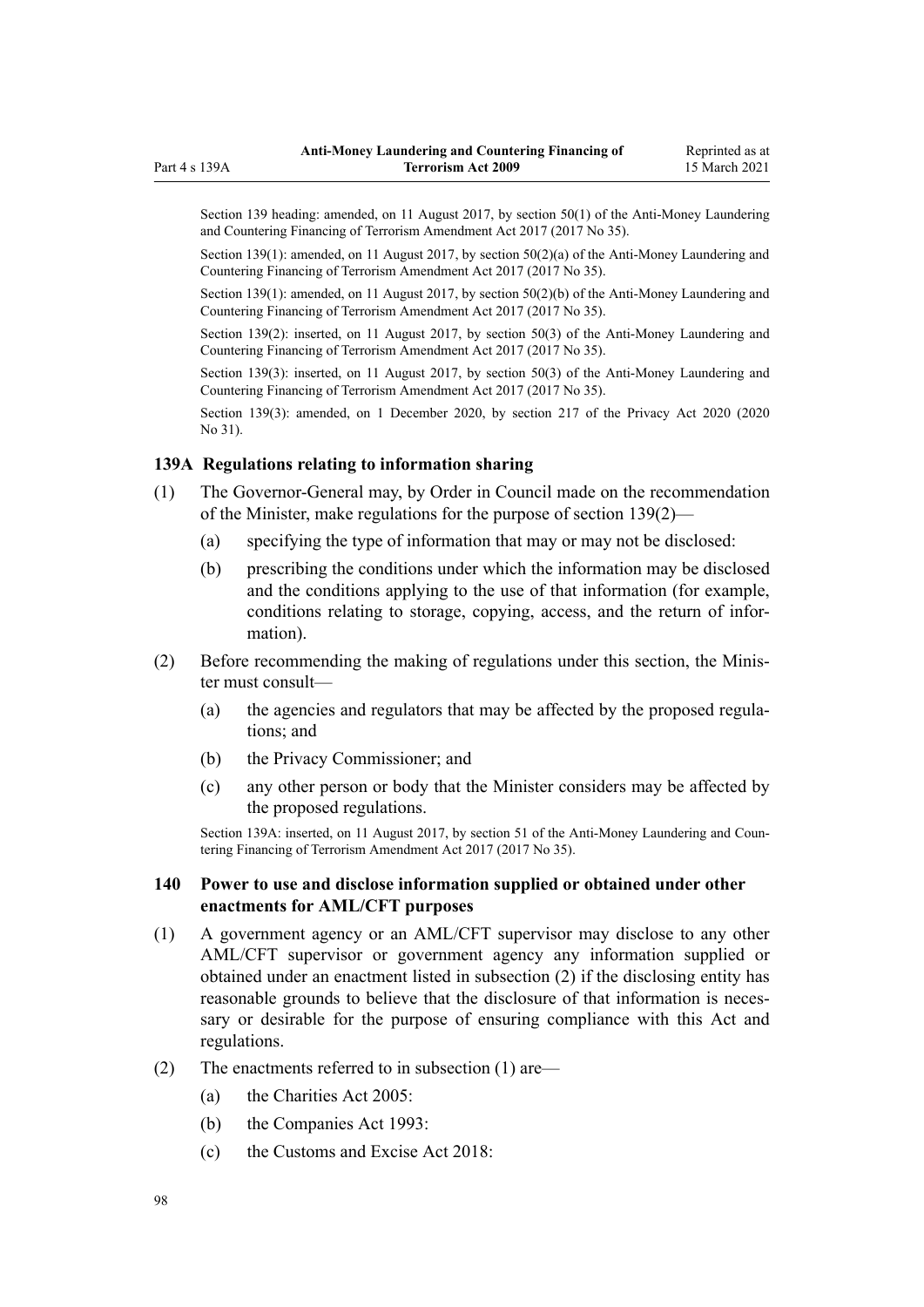- (d) the [Customs and Excise Act 1996:](http://legislation.govt.nz/pdflink.aspx?id=DLM377336)
- (e) *[Repealed]*
- (f) the [Financial Markets Authority Act 2011](http://legislation.govt.nz/pdflink.aspx?id=DLM3231004):
- (g) the [Financial Markets Conduct Act 2013:](http://legislation.govt.nz/pdflink.aspx?id=DLM4090503)
- (h) [Parts 1 to 7](http://legislation.govt.nz/pdflink.aspx?id=DLM6920828) of the Intelligence and Security Act 2017:
- (ha) the [Financial Service Providers \(Registration and Dispute Resolution\)](http://legislation.govt.nz/pdflink.aspx?id=DLM1109400) Act  $2008$
- (i) the [Financial Transactions Reporting Act 1996](http://legislation.govt.nz/pdflink.aspx?id=DLM373803):
- (j) the [Gambling Act 2003](http://legislation.govt.nz/pdflink.aspx?id=DLM207496):
- (k) the [Goods and Services Tax Act 1985:](http://legislation.govt.nz/pdflink.aspx?id=DLM81034)
- (l) the [Income Tax Act 2007:](http://legislation.govt.nz/pdflink.aspx?id=DLM1512300)
- (m) the [Insurance \(Prudential Supervision\) Act 2010:](http://legislation.govt.nz/pdflink.aspx?id=DLM2478100)
- (n) the [Lawyers and Conveyancers Act 2006:](http://legislation.govt.nz/pdflink.aspx?id=DLM364938)
- (o) the [New Zealand Institute of Chartered Accountants Act 1996:](http://legislation.govt.nz/pdflink.aspx?id=DLM391363)
- (p) the [Non-bank Deposit Takers Act 2013](http://legislation.govt.nz/pdflink.aspx?id=DLM3918902):
- (pa) the [Overseas Investment Act 2005:](http://legislation.govt.nz/pdflink.aspx?id=DLM356880)
- (q) the [Proceeds of Crime Act 1991](http://legislation.govt.nz/pdflink.aspx?id=DLM250668):
- (r) the [Racing Industry Act 2020](http://legislation.govt.nz/pdflink.aspx?id=LMS291909):
- (s) the [Real Estate Agents Act 2008:](http://legislation.govt.nz/pdflink.aspx?id=DLM1151900)
- (t) the [Reserve Bank of New Zealand Act 1989:](http://legislation.govt.nz/pdflink.aspx?id=DLM199363)
- (u) the [Secondhand Dealers and Pawnbrokers Act 2004](http://legislation.govt.nz/pdflink.aspx?id=DLM305111):
- (v) the [Tax Administration Act 1994](http://legislation.govt.nz/pdflink.aspx?id=DLM348342):
- (w) the [Terrorism Suppression Act 2002:](http://legislation.govt.nz/pdflink.aspx?id=DLM151490)
- (x) any other Act prescribed by regulations.

Section 140(1): amended, on 11 August 2017, by [section 52\(1\)](http://legislation.govt.nz/pdflink.aspx?id=DLM7161332) of the Anti-Money Laundering and Countering Financing of Terrorism Amendment Act 2017 (2017 No 35).

Section 140(2): replaced, on 11 August 2017, by [section 52\(2\)](http://legislation.govt.nz/pdflink.aspx?id=DLM7161332) of the Anti-Money Laundering and Countering Financing of Terrorism Amendment Act 2017 (2017 No 35).

Section 140(2)(c): replaced, on 1 October 2018, by [section 443\(3\)](http://legislation.govt.nz/pdflink.aspx?id=DLM7039957) of the Customs and Excise Act 2018 (2018 No 4).

Section 140(2)(e): repealed, on 15 March 2021, by [section 98](http://legislation.govt.nz/pdflink.aspx?id=DLM7386624) of the Financial Services Legislation Amendment Act 2019 (2019 No 8).

Section 140(2)(h): replaced, on 28 September 2017, by [section 335](http://legislation.govt.nz/pdflink.aspx?id=DLM6921475) of the Intelligence and Security Act 2017 (2017 No 10).

Section 140(2)(ha): inserted, on 24 October 2019, by [section 5](http://legislation.govt.nz/pdflink.aspx?id=LMS58873) of the Statutes Amendment Act 2019 (2019 No 56).

Section 140(2)(pa): inserted, on 16 June 2020, by [section 58](http://legislation.govt.nz/pdflink.aspx?id=LMS342576) of the Overseas Investment (Urgent Measures) Amendment Act 2020 (2020 No 21).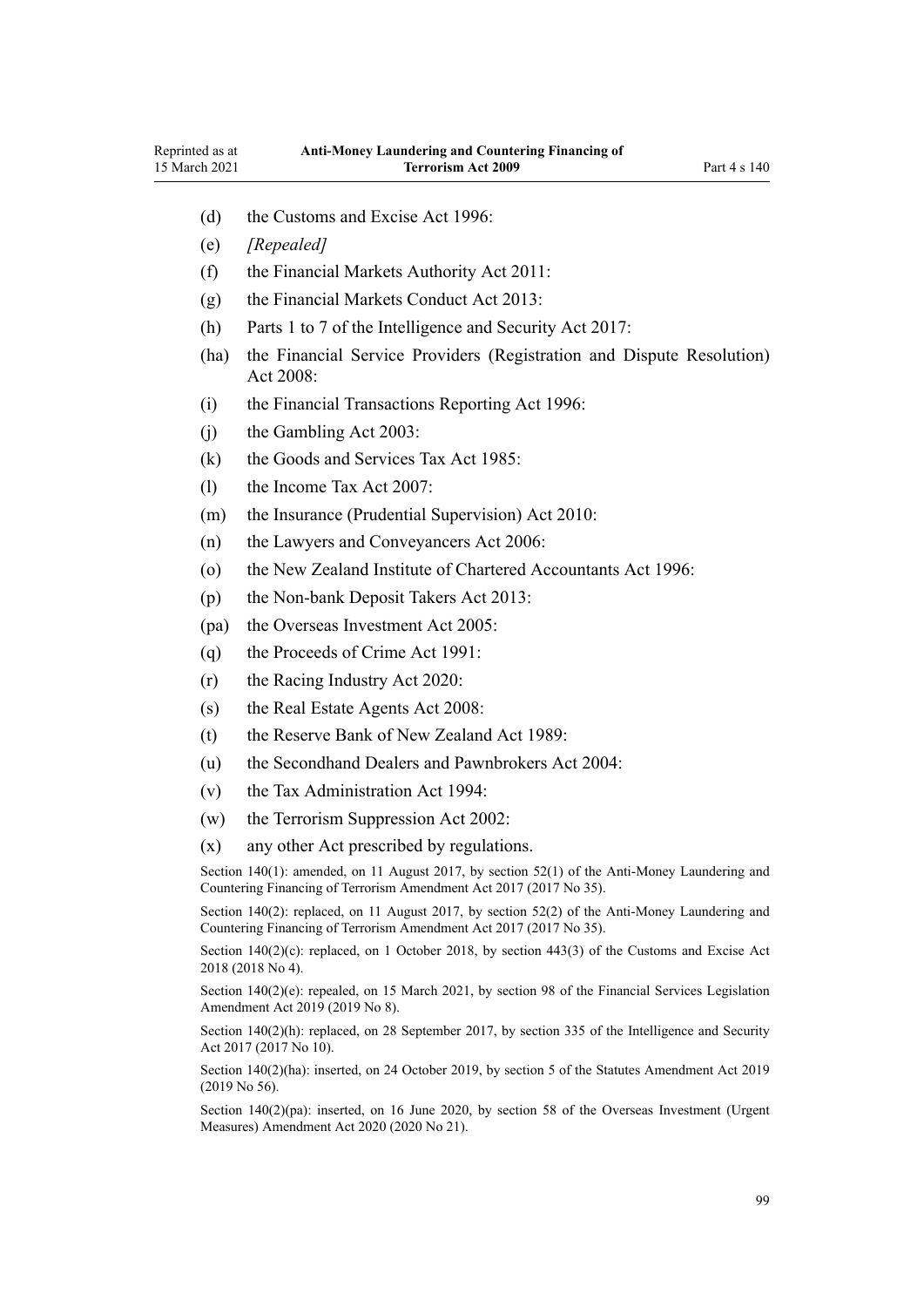<span id="page-99-0"></span>Section 140(2)(r): amended, on 1 August 2020, by [section 129](http://legislation.govt.nz/pdflink.aspx?id=LMS292230) of the Racing Industry Act 2020 (2020 No 28).

### **141 Enforcement officers**

- (1) For the purposes of this Act, an AML/CFT supervisor may appoint any employee as an enforcement officer, on a permanent or temporary basis, to exercise the powers conferred on the AML/CFT supervisor by this Act.
- (2) An AML/CFT supervisor must issue its enforcement officers with an identity card.
- (3) An enforcement officer must—
	- (a) carry his or her identity card at all times when acting as an enforcement officer under this Act or regulations; and
	- (b) return his or her identity card to the relevant AML/CFT supervisor immediately upon ceasing to be an enforcement officer.

*Financial intelligence functions of Commissioner*

## **142 Financial intelligence functions of Commissioner**

The financial intelligence functions of the Commissioner are to—

- (a) receive suspicious activity reports:
- (b) produce guidance material, including—
	- (i) typologies of money laundering and financing of terrorism transactions:
	- (ii) information for reporting entities on their obligations to report suspicious activities and prescribed transactions, and how to meet those obligations:
- (c) provide feedback to reporting entities on the quality and timeliness of their suspicious activity reporting:
- (d) enforce requirements to provide suspicious activity reports:
- (e) analyse suspicious activity reports to assess whether any should be referred to investigative branches of the New Zealand Police and to other law enforcement agencies for criminal investigation:
- (f) access, directly or indirectly, on a timely basis the financial, administrative, and law enforcement information that the Commissioner requires to properly undertake his or her financial intelligence functions, including the analysis of suspicious activity reports and prescribed transaction reports:
- (g) refer to investigative branches of the New Zealand Police and to other law enforcement agencies any suspicious activity reports and prescribed transaction reports that, in the view of the Commissioner, indicate grounds for criminal investigation: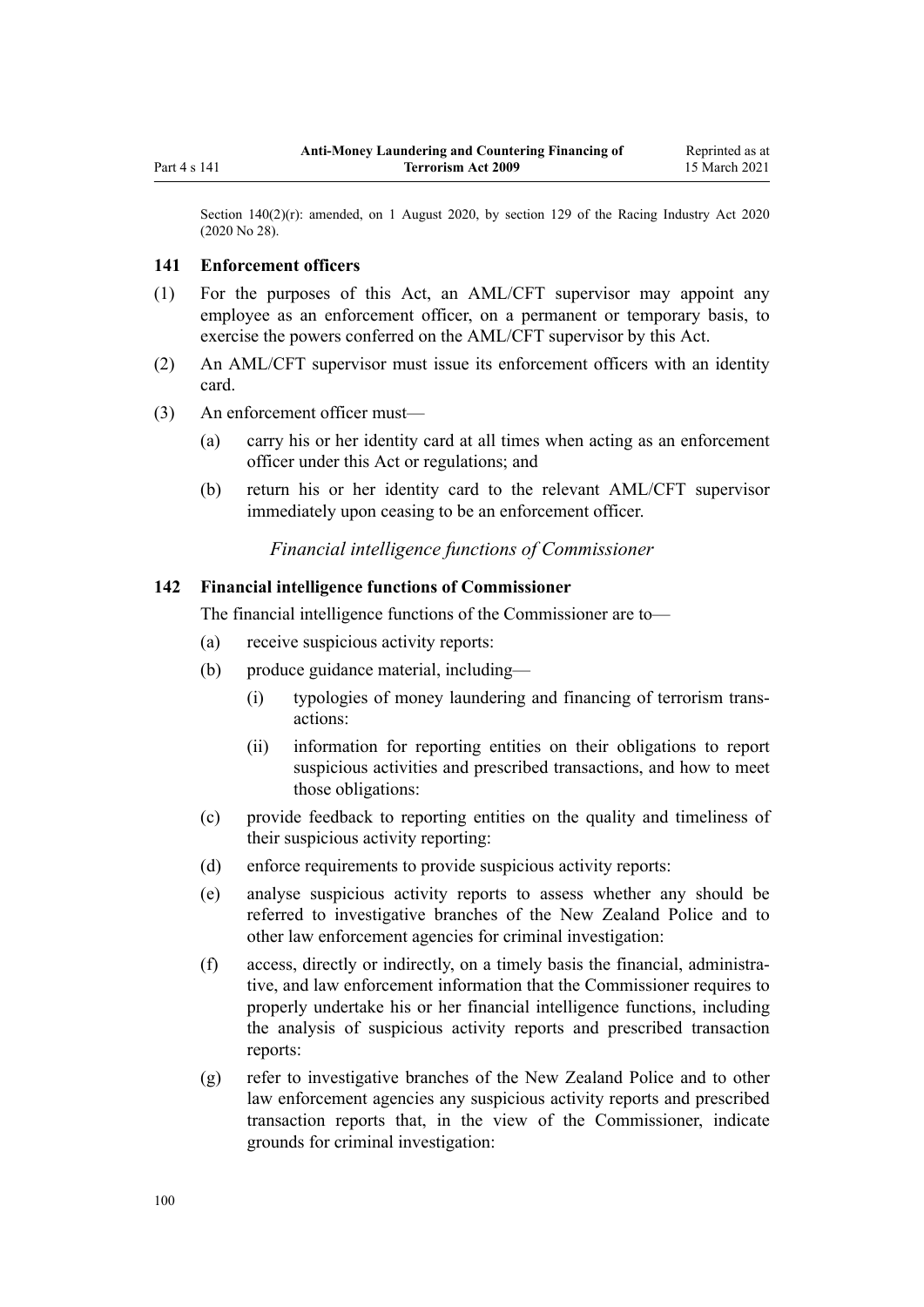|                                                                                                                                                                          | (h)  | refer suspicious activity reports and prescribed transaction reports and<br>feedback provided to reporting entities on any suspicious activity reports<br>and prescribed transaction reports to AML/CFT supervisors:                                                    |
|--------------------------------------------------------------------------------------------------------------------------------------------------------------------------|------|-------------------------------------------------------------------------------------------------------------------------------------------------------------------------------------------------------------------------------------------------------------------------|
|                                                                                                                                                                          | (i)  | receive, analyse, and (if appropriate) refer to law enforcement agencies<br>any cash reports:                                                                                                                                                                           |
|                                                                                                                                                                          | (j)  | receive, analyse, and (if appropriate) refer to law enforcement agencies<br>any suspicious property reports:                                                                                                                                                            |
|                                                                                                                                                                          | (ja) | receive, analyse, and (if appropriate) refer to investigative branches of<br>the New Zealand Police and to other law enforcement agencies, any pre-<br>scribed transaction reports:                                                                                     |
|                                                                                                                                                                          | (k)  | produce risk assessments relating to money laundering offences and the<br>financing of terrorism to be used by the Ministry, the Ministry of Justice,<br>AML/CFT supervisors, and the New Zealand Customs Service:                                                      |
|                                                                                                                                                                          | (ka) | receive and analyse financial intelligence relating to law enforcement<br>purposes from international authorities authorised to perform functions<br>broadly equivalent to the Commissioner's financial intelligence func-<br>tions:                                    |
|                                                                                                                                                                          | (1)  | co-operate with the Ministry, the Ministry of Justice, AML/CFT super-<br>visors, the New Zealand Customs Service, regulators, and any other rele-<br>vant agencies to help ensure the effective implementation of the require-<br>ments under this Act and regulations. |
|                                                                                                                                                                          |      | Section 142(a): amended, on 11 August 2017, by section 53(1) of the Anti-Money Laundering and<br>Countering Financing of Terrorism Amendment Act 2017 (2017 No 35).                                                                                                     |
| Section 142(b)(ii): replaced, on 11 August 2017, by section 53(2) of the Anti-Money Laundering and<br>Countering Financing of Terrorism Amendment Act 2017 (2017 No 35). |      |                                                                                                                                                                                                                                                                         |
|                                                                                                                                                                          |      | Section 142(c): amended, on 11 August 2017, by section 53(3) of the Anti-Money Laundering and<br>Countering Financing of Terrorism Amendment Act 2017 (2017 No 35).                                                                                                     |
| Section 142(d): amended, on 11 August 2017, by section 53(4) of the Anti-Money Laundering and<br>Countering Financing of Terrorism Amendment Act 2017 (2017 No 35).      |      |                                                                                                                                                                                                                                                                         |
|                                                                                                                                                                          |      | Section 142(e): amended, on 11 August 2017, by section 53(5) of the Anti-Money Laundering and<br>Countering Financing of Terrorism Amendment Act 2017 (2017 No 35).                                                                                                     |
|                                                                                                                                                                          |      | Section 142(f): amended, on 11 August 2017, by section 53(6) of the Anti-Money Laundering and<br>Countering Financing of Terrorism Amendment Act 2017 (2017 No 35).                                                                                                     |
| Section 142(f): amended, on 1 July 2017, by section 22(2) of the Anti-Money Laundering and Coun-<br>tering Financing of Terrorism Amendment Act 2015 (2015 No 96).       |      |                                                                                                                                                                                                                                                                         |
|                                                                                                                                                                          |      | Section 142(g): amended, on 11 August 2017, by section 53(7) of the Anti-Money Laundering and<br>Countering Financing of Terrorism Amendment Act 2017 (2017 No 35).                                                                                                     |
|                                                                                                                                                                          |      | Section 142(g): amended, on 1 July 2017, by section 22(3) of the Anti-Money Laundering and Coun-<br>tering Financing of Terrorism Amendment Act 2015 (2015 No 96).                                                                                                      |
|                                                                                                                                                                          |      | Section 142(h): amended, on 11 August 2017, by section 53(8) of the Anti-Money Laundering and<br>Countering Financing of Terrorism Amendment Act 2017 (2017 No 35).                                                                                                     |

Section 142(h): amended, on 1 July 2017, by [section 22\(4\)](http://legislation.govt.nz/pdflink.aspx?id=DLM6602241) of the Anti-Money Laundering and Countering Financing of Terrorism Amendment Act 2015 (2015 No 96).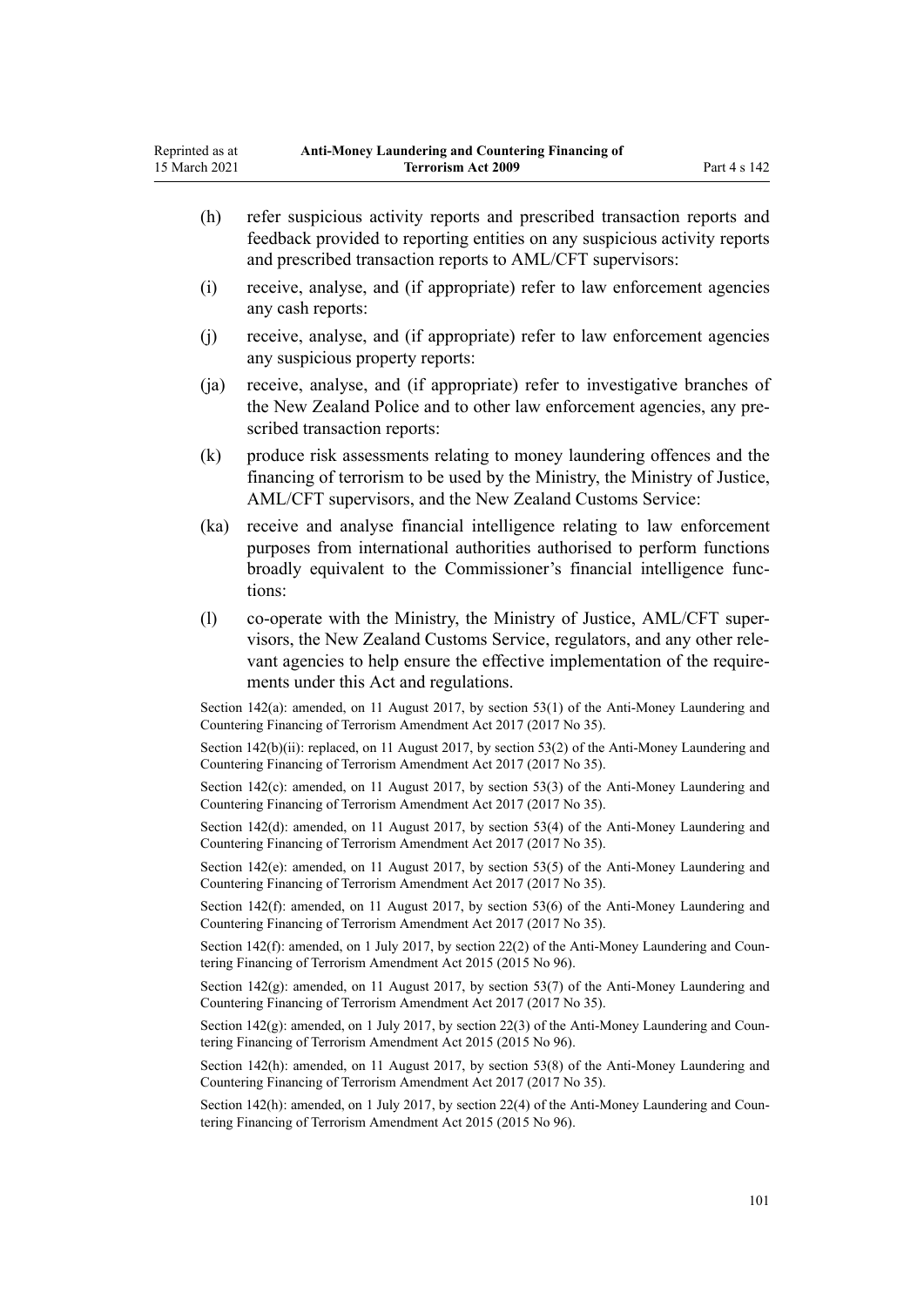Section 142(ja): inserted, on 1 July 2017, by [section 22\(1\)](http://legislation.govt.nz/pdflink.aspx?id=DLM6602241) of the Anti-Money Laundering and Countering Financing of Terrorism Amendment Act 2015 (2015 No 96).

Section 142(ka): inserted, on 11 August 2017, by [section 53\(9\)](http://legislation.govt.nz/pdflink.aspx?id=DLM7161335) of the Anti-Money Laundering and Countering Financing of Terrorism Amendment Act 2017 (2017 No 35).

Section 142(l): amended, on 11 August 2017, by [section 53\(10\)](http://legislation.govt.nz/pdflink.aspx?id=DLM7161335) of the Anti-Money Laundering and Countering Financing of Terrorism Amendment Act 2017 (2017 No 35).

#### **143 Powers relating to financial intelligence functions of Commissioner**

- (1) The Commissioner may—
	- (a) order production of or access to all records, documents, or information from any reporting entity that is relevant to analysing information received by the Commissioner under this Act, with or without a court order; and
	- (b) share suspicious activity reports, prescribed transaction reports, cash reports, suspicious property reports, and other financial information and intelligence with regulators and domestic and international authorities for the purposes of this Act and regulations.
- (2) Nothing in this section requires any person to disclose any privileged communication.

Section 143(1)(a): amended, on 11 August 2017, by [section 54\(1\)](http://legislation.govt.nz/pdflink.aspx?id=DLM7161336) of the Anti-Money Laundering and Countering Financing of Terrorism Amendment Act 2017 (2017 No 35).

Section 143(1)(b): amended, on 11 August 2017, by [section 54\(2\)](http://legislation.govt.nz/pdflink.aspx?id=DLM7161336) of the Anti-Money Laundering and Countering Financing of Terrorism Amendment Act 2017 (2017 No 35).

Section 143(1)(b): amended, on 11 August 2017, by [section 54\(3\)](http://legislation.govt.nz/pdflink.aspx?id=DLM7161336) of the Anti-Money Laundering and Countering Financing of Terrorism Amendment Act 2017 (2017 No 35).

Section 143(1)(b): amended, on 1 July 2017, by [section 23\(2\)](http://legislation.govt.nz/pdflink.aspx?id=DLM6602242) of the Anti-Money Laundering and Countering Financing of Terrorism Amendment Act 2015 (2015 No 96).

Section 143(2): inserted, on 11 August 2017, by [section 54\(4\)](http://legislation.govt.nz/pdflink.aspx?id=DLM7161336) of the Anti-Money Laundering and Countering Financing of Terrorism Amendment Act 2017 (2017 No 35).

### **144 Delegation of powers of Commissioner**

- (1) The Commissioner may from time to time in writing, either generally or particularly, delegate to a constable of a level of position not less than inspector or an equally senior or more senior Police employee the Commissioner's powers under section  $143(1)(a)$ .
- (2) Where any constable exercises any power conferred under subsection (1), that constable must, within 5 days after the day on which the constable exercises the power, give the Commissioner a written report on the exercise of that power and the circumstances in which it was exercised.
- (3) A constable who purports to perform a power under a delegation—
	- (a) is, in the absence of proof to the contrary, presumed to do so in accordance with the terms of that delegation; and
	- (b) must produce evidence of his or her authority to do so, if reasonably requested to do so.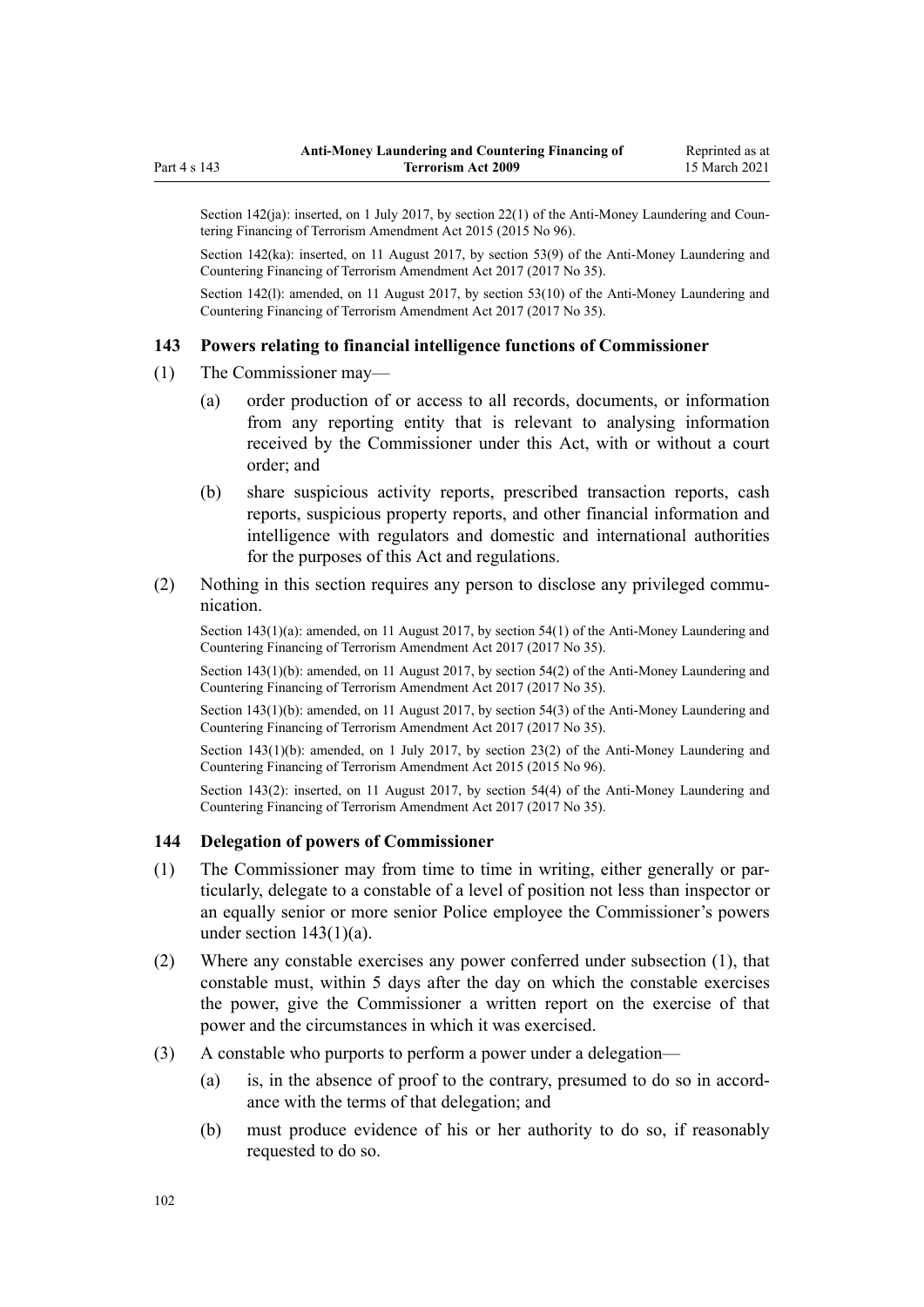<span id="page-102-0"></span>(4) Every delegation under this section is revocable at will and does not prevent the exercise of any power by the Commissioner.

Section 144(1): amended, on 11 August 2017, by [section 55](http://legislation.govt.nz/pdflink.aspx?id=DLM7161338) of the Anti-Money Laundering and Countering Financing of Terrorism Amendment Act 2017 (2017 No 35).

### **145 Guidelines relating to reporting of suspicious activities**

- (1) Subject to [section 146,](#page-103-0) the Commissioner must issue, in respect of each kind of reporting entity to which this Act applies, guidelines—
	- (a) setting out any features of a transaction or other activity that may give rise to a suspicion that the transaction or other activity is or may be—
		- (i) relevant to the investigation or prosecution of any person for a money laundering offence; or
		- (ii) relevant to the enforcement of the [Misuse of Drugs Act 1975;](http://legislation.govt.nz/pdflink.aspx?id=DLM436100) or
		- (iii) relevant to the enforcement of the [Terrorism Suppression Act](http://legislation.govt.nz/pdflink.aspx?id=DLM151490) [2002](http://legislation.govt.nz/pdflink.aspx?id=DLM151490); or
		- (iv) relevant to the enforcement of the [Proceeds of Crime Act 1991](http://legislation.govt.nz/pdflink.aspx?id=DLM250668) or the [Criminal Proceeds \(Recovery\) Act 2009](http://legislation.govt.nz/pdflink.aspx?id=BILL-SCDRAFT-7242); or
		- (v) relevant to the investigation or prosecution of an offence within the meaning of [section 243\(1\)](http://legislation.govt.nz/pdflink.aspx?id=DLM330289) of the Crimes Act 1961; and
	- (b) setting out any circumstances in which a suspicious activity report relating to such an activity may be made orally in accordance with [section](#page-51-0) [41\(2\)](#page-51-0), and the procedures for making such an oral report.
- (2) Suspicious transaction or other activity guidelines must be issued in such manner as the Commissioner from time to time determines.
- (3) The Commissioner may issue an amendment or revocation of any suspicious transaction or other activity guidelines.
- (4) Without limiting subsection (1), suspicious transaction or other activity guidelines issued under this section may relate to 1 or more kinds of reporting entities, and such guidelines may make different provision for different kinds of reporting entities and different kinds of transactions or other activities.

#### Compare: 1996 No 9 [s 24](http://legislation.govt.nz/pdflink.aspx?id=DLM374123)

Section 145 heading: amended, on 11 August 2017, by [section 56\(1\)](http://legislation.govt.nz/pdflink.aspx?id=DLM7161339) of the Anti-Money Laundering and Countering Financing of Terrorism Amendment Act 2017 (2017 No 35).

Section 145(1)(a): amended, on 11 August 2017, by [section 56\(2\)\(a\)](http://legislation.govt.nz/pdflink.aspx?id=DLM7161339) of the Anti-Money Laundering and Countering Financing of Terrorism Amendment Act 2017 (2017 No 35).

Section 145(1)(a): amended, on 11 August 2017, by [section 56\(2\)\(b\)](http://legislation.govt.nz/pdflink.aspx?id=DLM7161339) of the Anti-Money Laundering and Countering Financing of Terrorism Amendment Act 2017 (2017 No 35).

Section  $145(1)(a)(v)$ : amended, on 1 July 2017, by [section 24](http://legislation.govt.nz/pdflink.aspx?id=DLM6602243) of the Anti-Money Laundering and Countering Financing of Terrorism Amendment Act 2015 (2015 No 96).

Section 145(1)(b): amended, on 11 August 2017, by [section 56\(3\)](http://legislation.govt.nz/pdflink.aspx?id=DLM7161339) of the Anti-Money Laundering and Countering Financing of Terrorism Amendment Act 2017 (2017 No 35).

Section 145(2): amended, on 11 August 2017, by [section 56\(4\)](http://legislation.govt.nz/pdflink.aspx?id=DLM7161339) of the Anti-Money Laundering and Countering Financing of Terrorism Amendment Act 2017 (2017 No 35).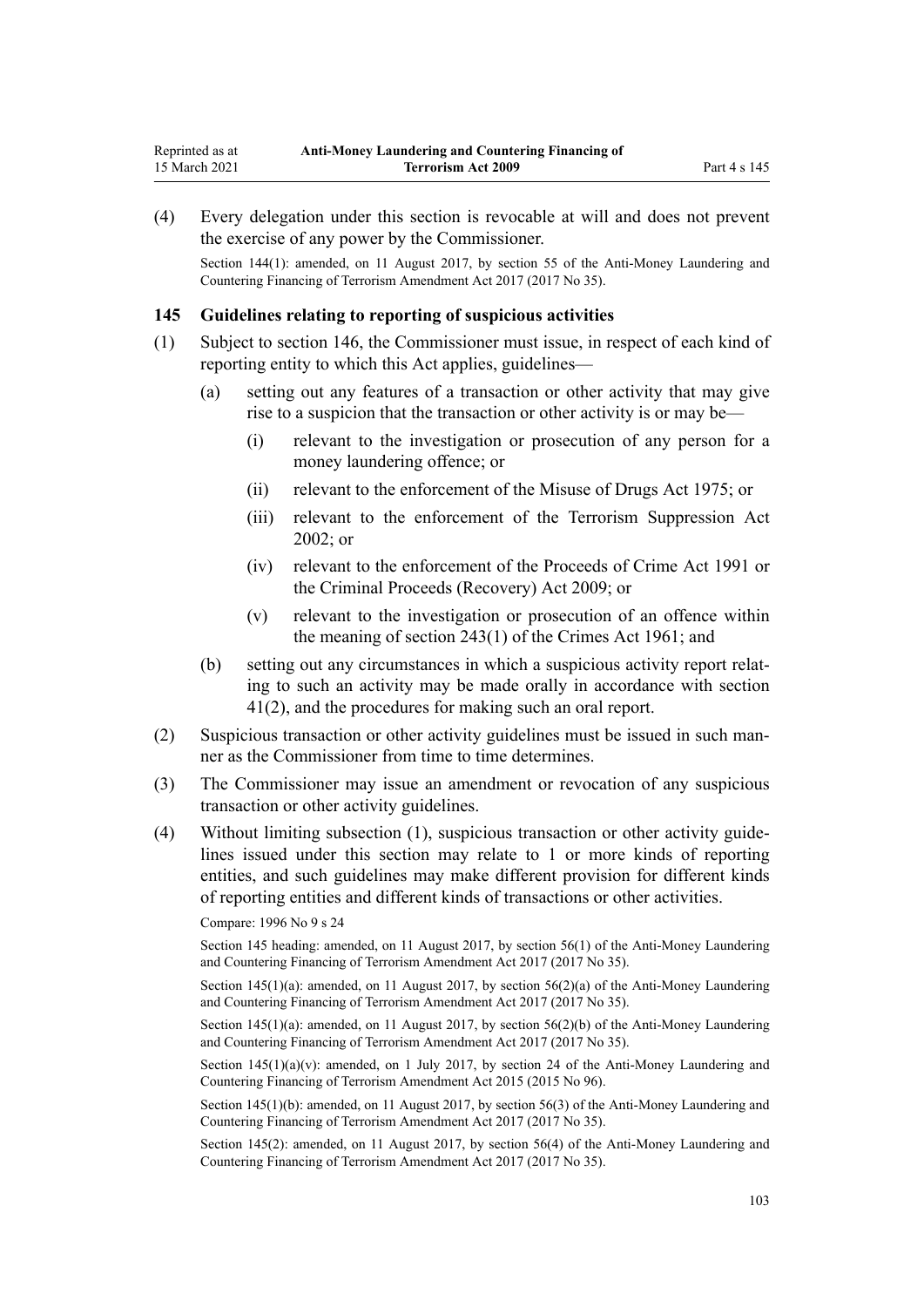<span id="page-103-0"></span>Section 145(3): amended, on 11 August 2017, by [section 56\(5\)](http://legislation.govt.nz/pdflink.aspx?id=DLM7161339) of the Anti-Money Laundering and Countering Financing of Terrorism Amendment Act 2017 (2017 No 35).

Section 145(4): amended, on 11 August 2017, by [section 56\(6\)\(a\)](http://legislation.govt.nz/pdflink.aspx?id=DLM7161339) of the Anti-Money Laundering and Countering Financing of Terrorism Amendment Act 2017 (2017 No 35).

Section 145(4): amended, on 11 August 2017, by [section 56\(6\)\(b\)](http://legislation.govt.nz/pdflink.aspx?id=DLM7161339) of the Anti-Money Laundering and Countering Financing of Terrorism Amendment Act 2017 (2017 No 35).

### **146 Consultation on proposed guidelines**

- (1) The Commissioner must, before issuing any suspicious transaction or other activity guidelines,—
	- (a) consult with, and invite representations from, the Privacy Commissioner under the [Privacy Act 2020](http://legislation.govt.nz/pdflink.aspx?id=LMS23193), and must have regard to any such representations; and
	- (b) give public notice of the Commissioner's intention to issue the guidelines, which notice must contain a statement—
		- (i) indicating the Commissioner's intention to issue the guidelines; and
		- (ii) inviting reporting entities that are likely to be affected by the proposed guidelines, and industry organisations that are representative of those reporting entities, to express to the Commissioner, within any reasonable period that is specified in the notice, their interest in being consulted in the course of the development of the guidelines; and
	- (c) consult with, and invite representations from, those reporting entities and industry organisations who express such an interest, and must have regard to any such representations.
- (2) Nothing in subsection (1) prevents the Commissioner from adopting any additional means of publicising the proposal to issue any suspicious transaction or other activity guidelines or of consulting with interested parties in relation to such a proposal.
- (3) This section applies to any amendment or revocation of any suspicious transaction or other activity guidelines.

#### Compare: 1996 No 9 [s 25](http://legislation.govt.nz/pdflink.aspx?id=DLM374124)

Section 146(1): amended, on 11 August 2017, by [section 57\(1\)](http://legislation.govt.nz/pdflink.aspx?id=DLM7161340) of the Anti-Money Laundering and Countering Financing of Terrorism Amendment Act 2017 (2017 No 35).

Section 146(1)(a): amended, on 1 December 2020, by [section 217](http://legislation.govt.nz/pdflink.aspx?id=LMS23706) of the Privacy Act 2020 (2020) No 31).

Section 146(2): amended, on 11 August 2017, by [section 57\(2\)](http://legislation.govt.nz/pdflink.aspx?id=DLM7161340) of the Anti-Money Laundering and Countering Financing of Terrorism Amendment Act 2017 (2017 No 35).

Section 146(3): amended, on 11 August 2017, by [section 57\(3\)](http://legislation.govt.nz/pdflink.aspx?id=DLM7161340) of the Anti-Money Laundering and Countering Financing of Terrorism Amendment Act 2017 (2017 No 35).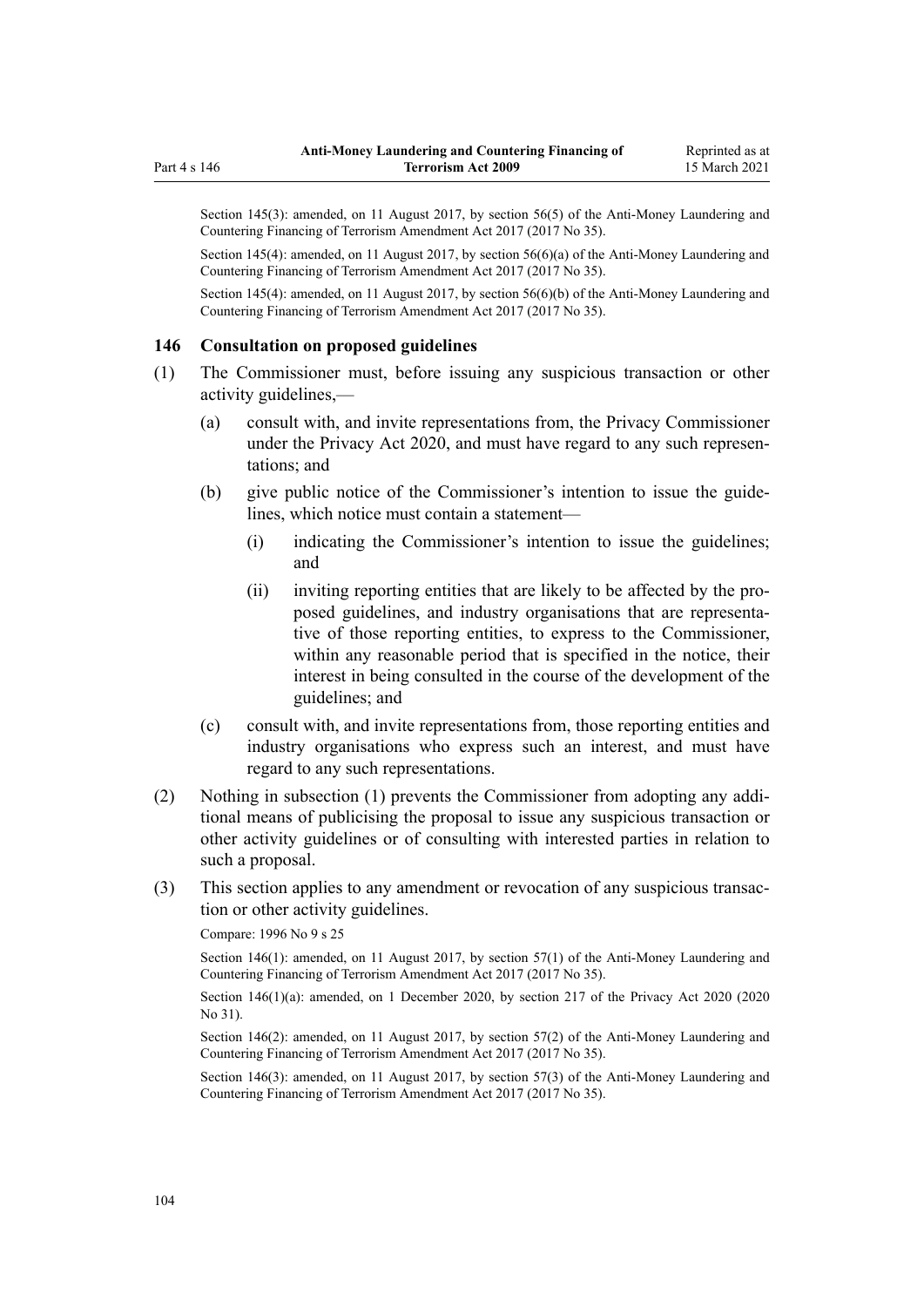### **147 Availability of guidelines**

On a request by any reporting entity in respect of which any suspicious transaction or other activity guidelines are for the time being in force, or by any industry organisation that represents the reporting entity, the Commissioner must, without charge,—

- (a) make those guidelines, and all amendments to those guidelines, available for inspection by that reporting entity or, as the case requires, that industry organisation at Police National Headquarters; and
- (b) provide copies of those guidelines, and all amendments to those guidelines, to that reporting entity or, as the case requires, that industry organisation.

Compare: 1996 No 9 [s 26](http://legislation.govt.nz/pdflink.aspx?id=DLM374125)

Section 147: amended, on 11 August 2017, by [section 58](http://legislation.govt.nz/pdflink.aspx?id=DLM7161341) of the Anti-Money Laundering and Countering Financing of Terrorism Amendment Act 2017 (2017 No 35).

#### **148 Review of guidelines**

- (1) The Commissioner must review from time to time any suspicious transaction or other activity guidelines for the time being in force.
- (2) [Sections 145](#page-102-0) and [146](#page-103-0) apply, with all necessary modifications, in relation to any such review as if the review were a proposal to issue suspicious transaction or other activity guidelines.

Compare: 1996 No 9 [s 27](http://legislation.govt.nz/pdflink.aspx?id=DLM374126)

Section 148(1): amended, on 11 August 2017, by [section 59\(1\)](http://legislation.govt.nz/pdflink.aspx?id=DLM7161342) of the Anti-Money Laundering and Countering Financing of Terrorism Amendment Act 2017 (2017 No 35).

Section 148(2): amended, on 11 August 2017, by [section 59\(2\)](http://legislation.govt.nz/pdflink.aspx?id=DLM7161342) of the Anti-Money Laundering and Countering Financing of Terrorism Amendment Act 2017 (2017 No 35).

### *Co-ordination*

### **149 Role of Ministry**

The Ministry, in consultation with other agencies with AML/CFT roles and functions, is responsible for advising on the overall effectiveness and efficiency of the AML/CFT regulatory system, including—

- (a) advising the Minister on outcomes and objectives for AML/CFT regulation and how best to achieve these (including links to other Government initiatives relevant to the purposes of this Act); and
- (b) monitoring, evaluating, and advising the Minister on the performance of the AML/CFT regulatory system in achieving the Government's outcomes and objectives for it; and
- (c) advising the Minister on any changes necessary to the AML/CFT regulatory system to improve its effectiveness; and
- (d) administering the relevant AML/CFT legislation.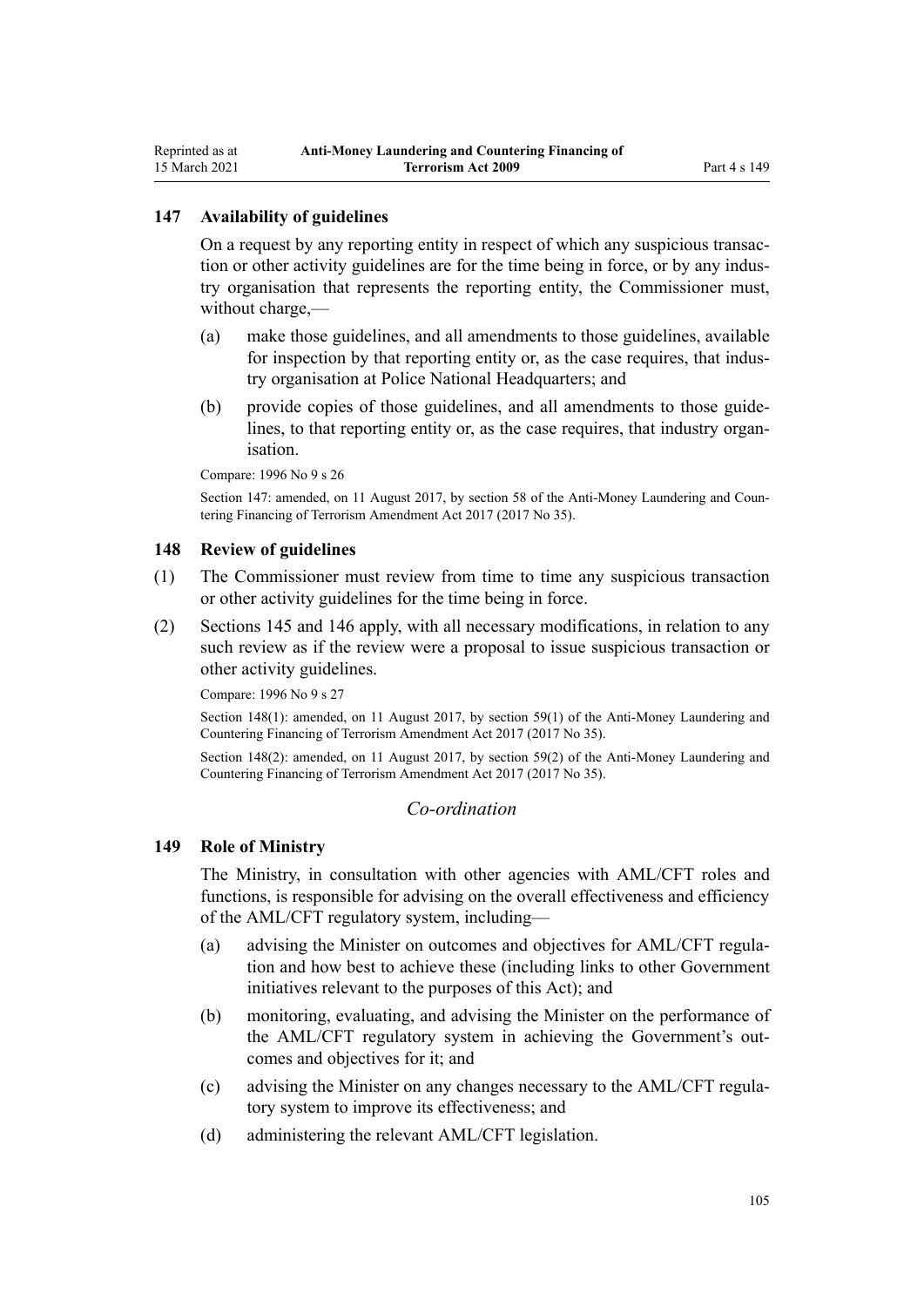### Part 4 s 150

### **150 AML/CFT co-ordination committee**

- (1) The chief executive must establish an AML/CFT co-ordination committee consisting of—
	- (a) a representative from the Ministry; and
	- (b) a representative from the New Zealand Customs Service; and
	- (c) every AML/CFT supervisor; and
	- (d) a representative of the Commissioner; and
	- (e) such other persons as are invited from time to time by the chief executive in accordance with subsection (2).
- (2) Any person invited under subsection (1)(e) must be employed in a government agency.
- (3) The chair of the AML/CFT co-ordination committee is the chief executive.

## **151 Role of AML/CFT co-ordination committee**

The role of the AML/CFT co-ordination committee is to ensure that the necessary connections between the AML/CFT supervisors, the Commissioner, and other agencies are made in order to ensure the consistent, effective, and efficient operation of the AML/CFT regulatory system.

#### **152 Functions**

The functions of the AML/CFT co-ordination committee are to—

- (a) facilitate necessary information flows between the AML/CFT supervisors, the Commissioner, and other agencies involved in the operation of the AML/CFT regulatory system:
- (b) facilitate the production and dissemination of information on the risks of money-laundering offences and the financing of terrorism in order to give advice and make decisions on AML/CFT requirements and the riskbased implementation of those requirements:
- (c) facilitate co-operation amongst AML/CFT supervisors and consultation with other agencies in the development of AML/CFT policies and legislation:
- (d) facilitate consistent and co-ordinated approaches to the development and dissemination of AML/CFT guidance materials and training initiatives by AML/CFT supervisors and the Commissioner:
- (e) facilitate good practice and consistent approaches to AML/CFT supervision between the AML/CFT supervisors and the Commissioner:
- (f) provide a forum for examining any operational or policy issues that have implications for the effectiveness or efficiency of the AML/CFT regulatory system.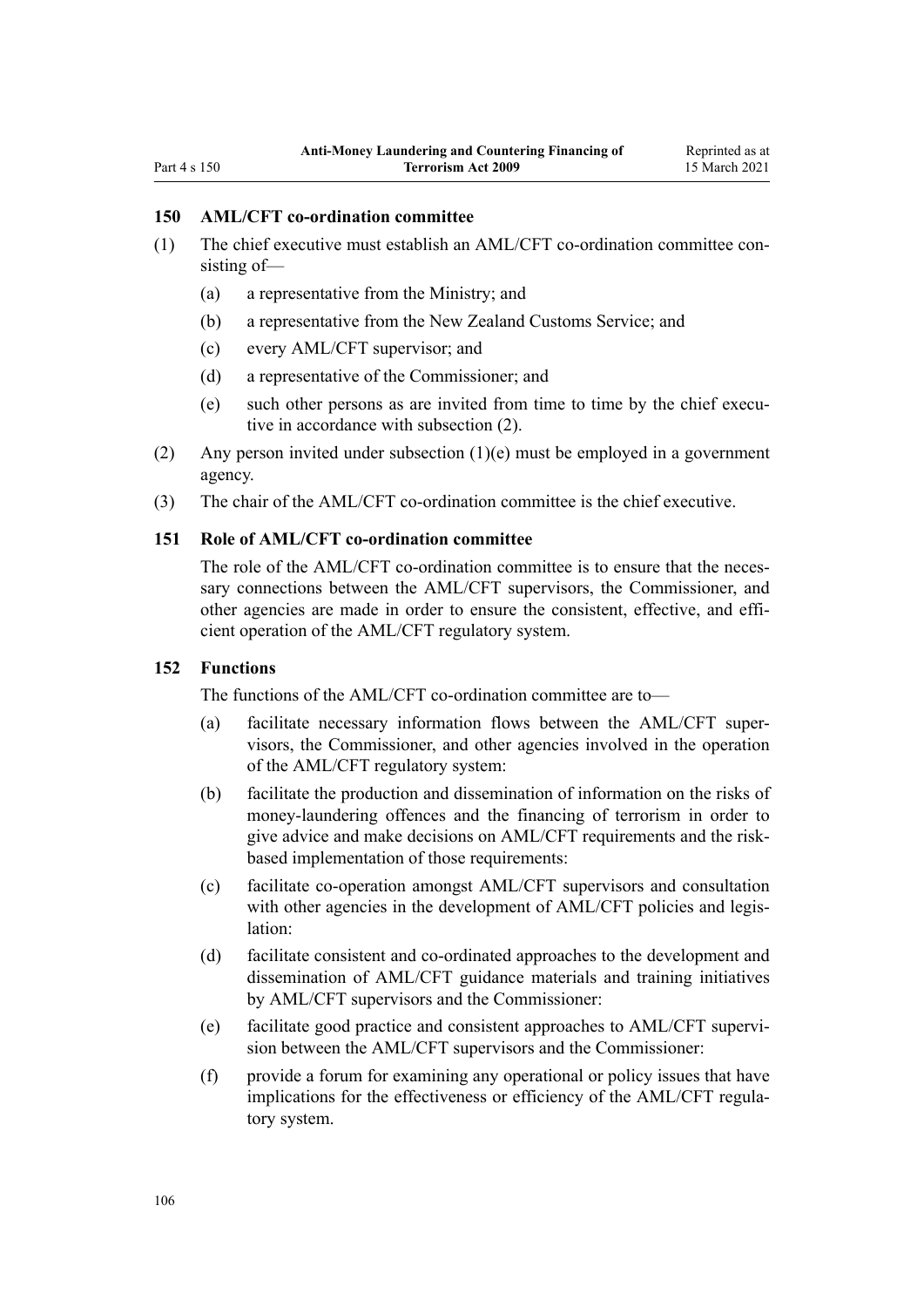# Subpart 2—Miscellaneous provisions

### *Regulations*

### <span id="page-106-0"></span>**153 Regulations**

The Governor-General may, by Order in Council, make regulations for all or any of the following purposes:

- (a) prescribing requirements (generic and sector-specific) for standard, simplified, enhanced, and ongoing customer due diligence and any other AML/CFT requirements, including, but not limited to, the following:
	- (i) information to be provided or obtained for the purposes of identification and verification:
	- (ii) the circumstances in which a particular type of customer due diligence must be conducted:
	- (iii) specifying entities or classes of entities, or products, services, or transactions for which a reporting entity may conduct simplified customer due diligence:
	- (iv) the conditions in which third parties may be relied on to conduct customer due diligence:
	- (v) the conditions on which a member of a designated business group may adopt an AML/CFT programme of another member of the group and share and use the policies, controls, and procedures of that programme:
	- (vi) the circumstances in which corporations are deemed to be affiliated:
	- (vii) the factors that a reporting entity must have regard to when assessing risk:
- (b) prescribing instruments to be bearer-negotiable instruments for the purposes of this Act:
- (c) prescribing the forms of, and the information to be included in, applications, warrants, reports, and other documents required under this Act:
- (d) prescribing amounts or thresholds that are required to be prescribed for the purposes of this Act or regulations (and 1 or more amounts or thresholds may be prescribed for the purposes of different provisions of this Act or regulations):
- (e) prescribing the information to be included in records and the manner in which records are to be kept by reporting entities, or any specified class or classes of reporting entities:
- (f) prescribing other identifying information that allows a transaction to be traced back to the originator for the purposes of [section 27\(1\):](#page-40-0)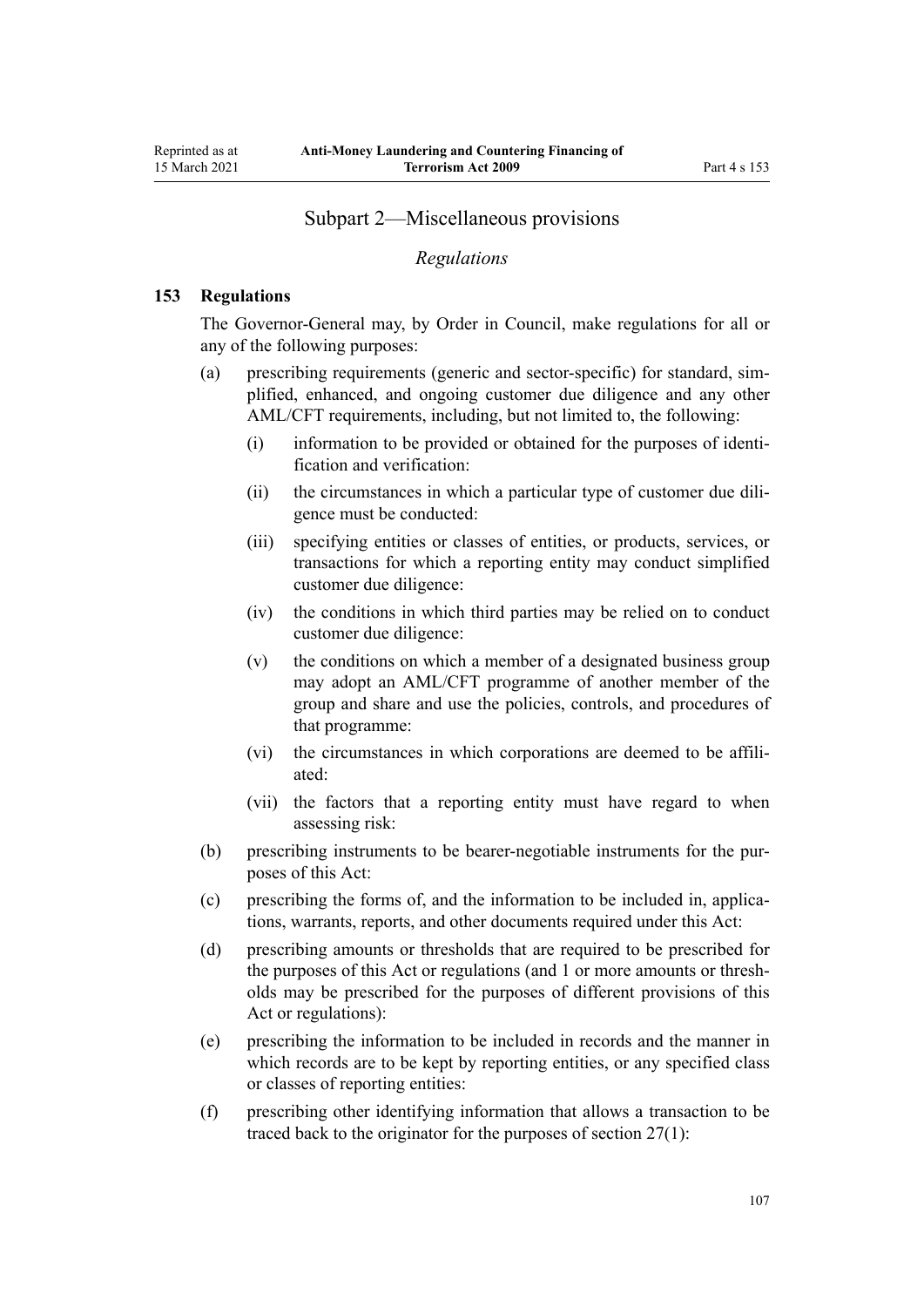- (g) prescribing the manner in which any notice, report, or other document required by this Act is to be given or served:
- (h) prescribing for the form of a formal warning and the manner in which it must be issued:
- (i) specifying Acts for which disclosure of personal information may be made by an AML/CFT supervisor for the purposes of the detection, investigation, and prosecution of offences under the specified Act:
- (j) providing for any other matters contemplated by this Act or necessary for its administration or necessary for giving it full effect.

```
Compare: 1996 No 9 s 56
```
Part 4 s 154

Section 153(d): replaced, on 11 August 2017, by [section 60](http://legislation.govt.nz/pdflink.aspx?id=DLM7161343) of the Anti-Money Laundering and Countering Financing of Terrorism Amendment Act 2017 (2017 No 35).

## **154 Regulations relating to application of Act**

- (1) The Governor-General may, by Order in Council on the recommendation of the Minister, make regulations for the following purposes:
	- (a) exempting or providing for the exemption of any transaction, product, or service or class of transactions, products, or services from all or any of the provisions of this Act:
	- (ab) exempting or providing for the exemption of any financial activity or class of financial activities described in the definition of financial institution in [section 5](#page-9-0) from all or any of the provisions of this Act:
	- (ac) declaring an entity or a class of entities to be an approved entity or approved class of entities for the purposes of [section 33\(3A\):](#page-45-0)
	- (b) excluding certain relationships or banking services from the application of [section 29](#page-42-0) (which relates to correspondent banking relationships):
	- (c) exempting a reporting entity from its obligation to obtain some or all of the information set out in [section 27\(1\)](#page-40-0) in relation to a specified transfer or transaction:
	- (ca) exempting a reporting entity or a class of reporting entity from the obligation to report under [section 48A](#page-56-0) in relation to international wire transfers:
	- (d) exempting certain movements of cash from the application of [subpart 6](#page-68-0) of Part 2:
	- (e) prescribing threshold values for the purposes of [sections 68](#page-68-0) and [69](#page-69-0) and the person or class of persons, transaction or class of transactions, financial activity or class of financial activities to which that threshold value applies:
	- (f) declaring an account or arrangement to be, or not to be, a facility and the circumstances and conditions in which an account or arrangement is to be, or not to be, a facility for the purposes of this Act: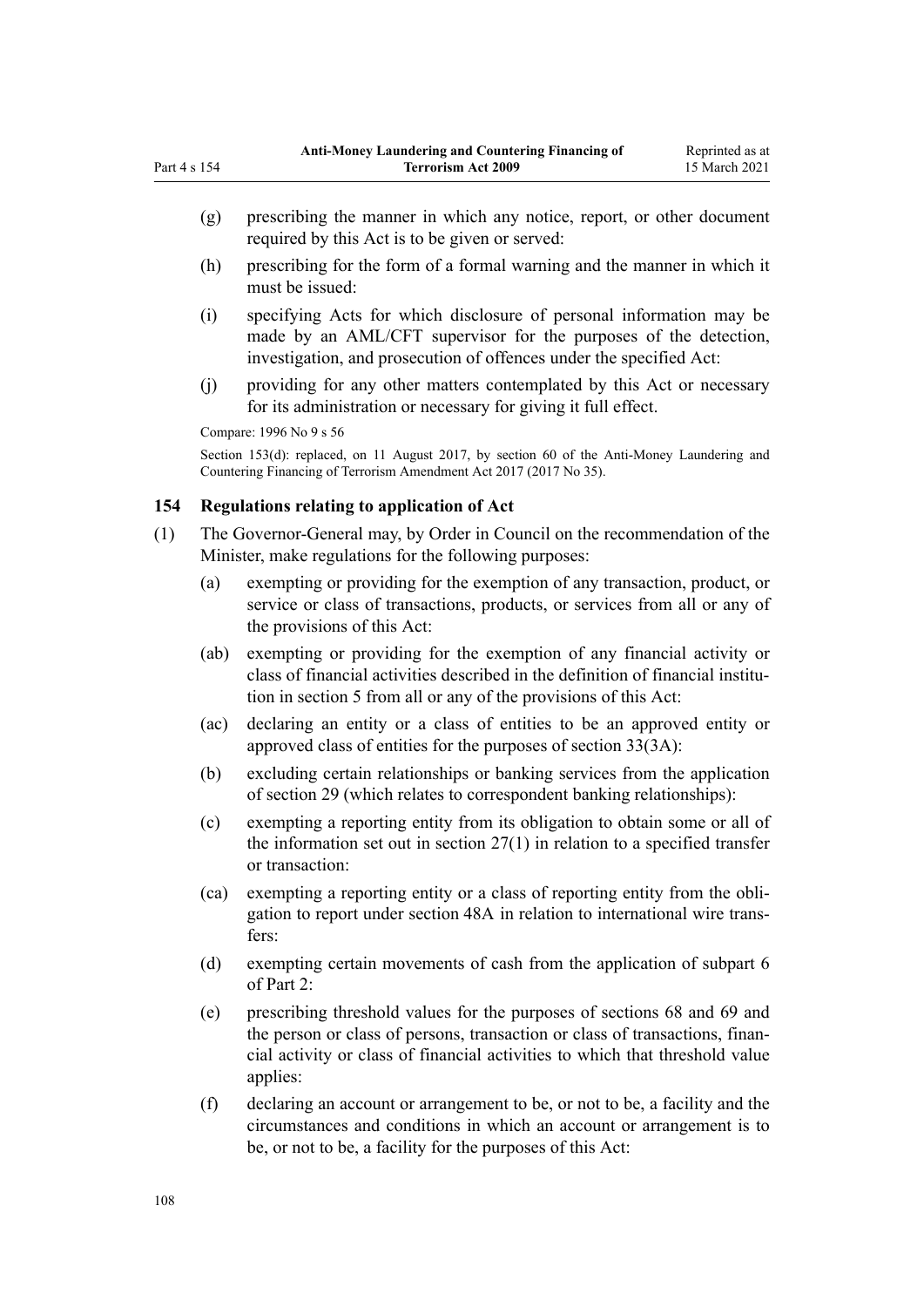- (g) declaring a person or class of persons to be, or not to be, a reporting entity and the circumstances and conditions in which a person or class of persons is to be, or not to be, a reporting entity for the purposes of this Act:
- (ga) declaring an activity or a class of activities to be, or not to be, an occasional activity and the circumstances and conditions in which an activity or a class of activities is to be, or not to be, an occasional activity for the purposes of the Act:
- (h) declaring a transaction or class of transactions to be, or not to be, an occasional transaction and the circumstances and conditions in which a transaction or class of transactions is to be, or not to be, an occasional transaction for the purposes of this Act:
- (ha) declaring an activity or a class of activities to be, or not to be, an occasional activity for the purposes of this Act:
- (i) declaring a transfer or transaction or a class of transfers or transactions not to be a wire transfer and the circumstances and conditions in which a transfer or transaction or class of transfers or transactions is not a wire transfer for the purposes of this Act:
- (j) declaring a person or class of persons to be, or not to be, a customer and the circumstances and conditions in which a person or class of persons is to be, or not to be, a customer for the purposes of this Act:
- (k) declaring an entity or class of entities (whether domestic or overseas) to be eligible for inclusion in a designated business group:
- (l) declaring a person or class of persons to be, or not to be, a financial institution for the purposes of this Act.
- (2) The Minister must, before making any recommendation, have regard to—
	- (a) the purposes of this Act; and
	- (b) the risk of money laundering and the financing of terrorism; and
	- (c) the impact on the prevention, detection, investigation, and prosecution of offences; and
	- (d) the level of regulatory burden on a reporting entity; and
	- (e) whether the making of the regulation would create an unfair advantage for a reporting entity or would disadvantage other reporting entities; and
	- (f) the overall impact that making the regulation would have on the integrity of, and compliance with, the AML/CFT regulatory regime.
- (3) The Minister must also, before making any recommendation,—
	- (a) do everything reasonably possible on the Minister's part to advise all persons who in the Minister's opinion will be affected by any regulations made in accordance with the recommendation, or representatives of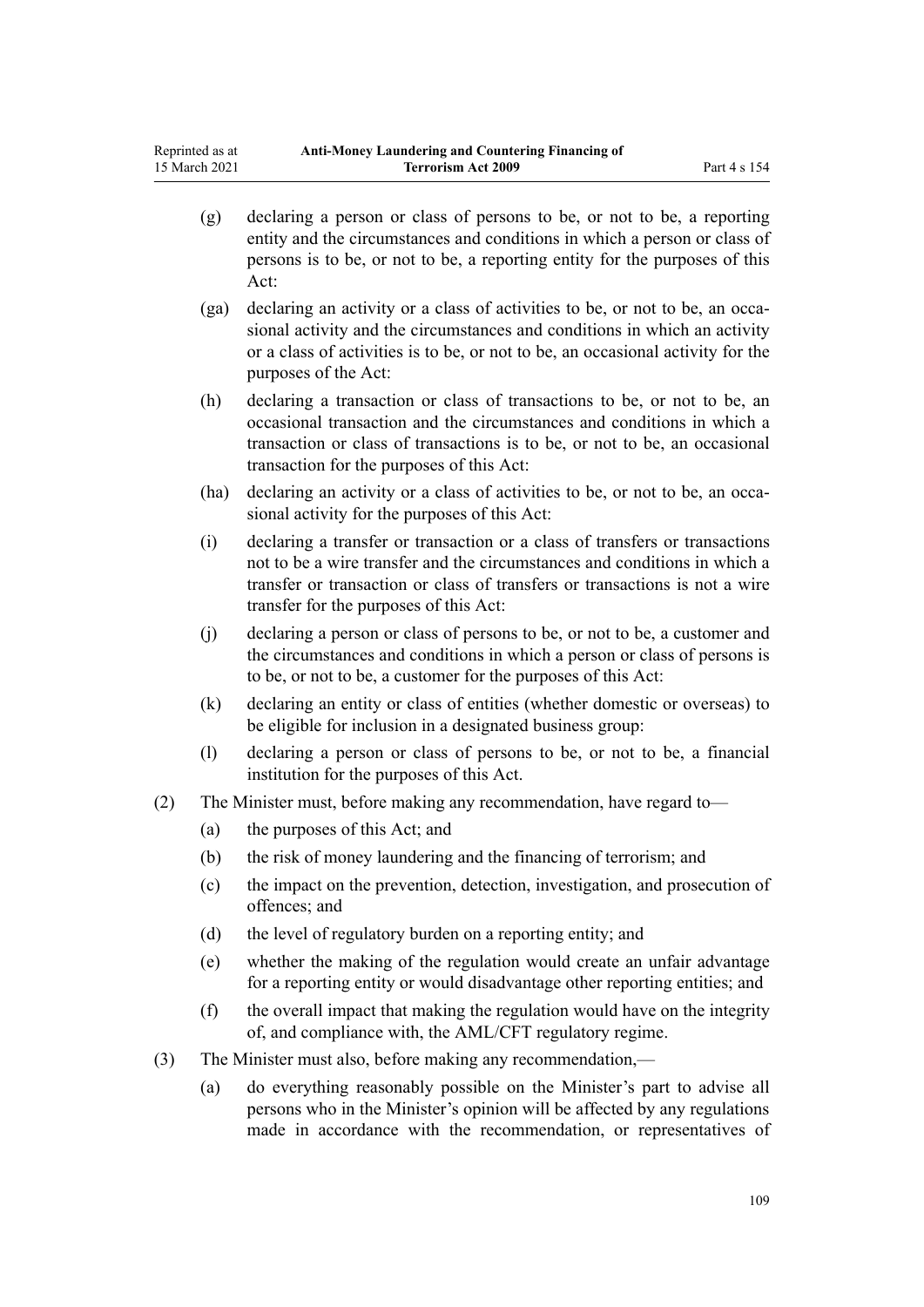those persons, of the proposed terms of the recommendation and of the reasons for it; and

- (b) give such persons or their representatives a reasonable opportunity to consider the recommendation and to make submissions on it to the Minister, and the Minister must consider those submissions; and
- (c) *[Repealed]*
- (d) make copies of the recommendation available for inspection by any person who so requests before any regulations are made in accordance with the recommendation.
- (4) Failure to comply with subsection (3) does not affect the validity of any regulations made under this section.
- (5) *[Repealed]*

Section 154(1)(ab): inserted, on 11 August 2017, by [section 61\(1\)](http://legislation.govt.nz/pdflink.aspx?id=DLM7161344) of the Anti-Money Laundering and Countering Financing of Terrorism Amendment Act 2017 (2017 No 35).

Section 154(1)(ac): inserted, on 11 August 2017, by [section 61\(1\)](http://legislation.govt.nz/pdflink.aspx?id=DLM7161344) of the Anti-Money Laundering and Countering Financing of Terrorism Amendment Act 2017 (2017 No 35).

Section 154(1)(ca): inserted, on 1 July 2017, by [section 25](http://legislation.govt.nz/pdflink.aspx?id=DLM6602244) of the Anti-Money Laundering and Countering Financing of Terrorism Amendment Act 2015 (2015 No 96).

Section 154(1)(ga): inserted, on 11 August 2017, by [section 68](http://legislation.govt.nz/pdflink.aspx?id=DLM7340644) of the Anti-Money Laundering and Countering Financing of Terrorism Amendment Act 2017 (2017 No 35).

Section 154(1)(ha): inserted, on 11 August 2017, by [section 61\(2\)](http://legislation.govt.nz/pdflink.aspx?id=DLM7161344) of the Anti-Money Laundering and Countering Financing of Terrorism Amendment Act 2017 (2017 No 35).

Section 154(1)(k): amended, on 12 December 2012, by [section 8](http://legislation.govt.nz/pdflink.aspx?id=DLM4989306) of the Anti-Money Laundering and Countering Financing of Terrorism Amendment Act 2012 (2012 No 98).

Section 154(2)(a): amended, on 11 August 2017, by [section 61\(3\)](http://legislation.govt.nz/pdflink.aspx?id=DLM7161344) of the Anti-Money Laundering and Countering Financing of Terrorism Amendment Act 2017 (2017 No 35).

Section 154(3)(c): repealed, on 11 August 2017, by [section 61\(4\)](http://legislation.govt.nz/pdflink.aspx?id=DLM7161344) of the Anti-Money Laundering and Countering Financing of Terrorism Amendment Act 2017 (2017 No 35).

Section 154(5): repealed, on 11 August 2017, by [section 61\(4\)](http://legislation.govt.nz/pdflink.aspx?id=DLM7161344) of the Anti-Money Laundering and Countering Financing of Terrorism Amendment Act 2017 (2017 No 35).

## **155 Regulations relating to countermeasures**

- (1) The Governor-General may, by Order in Council made on the recommendation of the Minister, make regulations for, or in relation to, prohibiting or regulating the entering into of transactions or business relationships between a reporting entity and any other person.
- (2) Regulations made for the purposes of subsection (1)—
	- (a) may be of general application; or
	- (b) may be limited by reference to any or all of the following:
		- (i) a specified transaction:
		- (ii) a specified party:
		- (iii) a specified overseas country.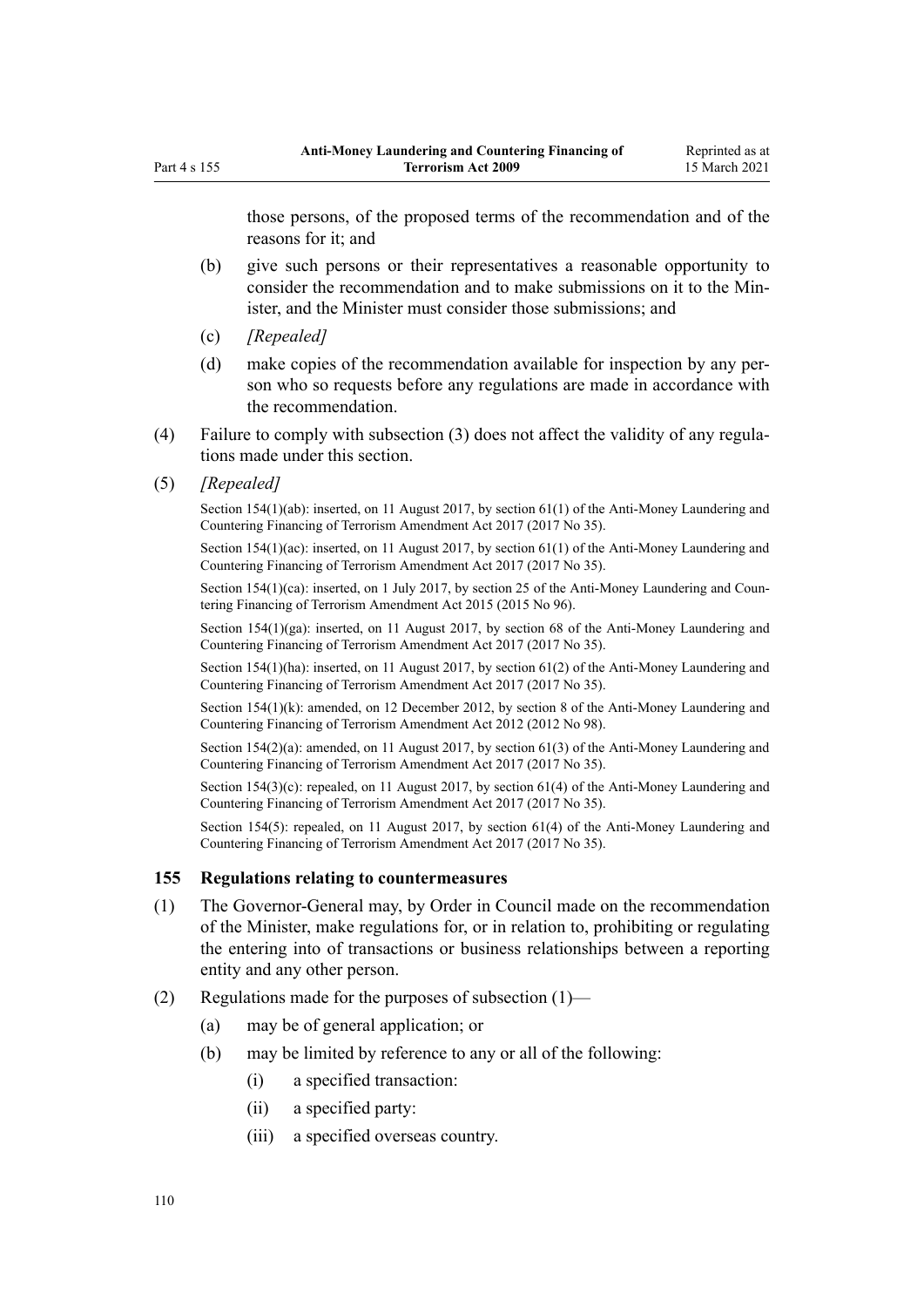- <span id="page-110-0"></span>(3) The Governor-General may, by Order in Council, declare a country outside New Zealand to be a prescribed overseas country for the purposes of this section.
- (4) Any regulations made under subsection (1) expire on the day that is 5 years after the date on which regulations come into force.

Compare: Anti-Money Laundering and Counter-Terrorism Financing Act 2006 s 102 (Aust)

## **156 Consultation not required for consolidation of certain regulations and minor amendments**

The Minister is not required to comply with [section 154\(3\)](#page-107-0) in respect of the making of any regulations to the extent that regulations—

- (a) revoke any regulations made under section 154 and, at the same time, consolidate the revoked regulations, so that they have the same effect as those revoked regulations; or
- (b) make minor amendments to regulations.

Compare: 1996 No 9 [s 56A](http://legislation.govt.nz/pdflink.aspx?id=DLM374192)

#### *Review provision*

Heading: inserted, on 11 August 2017, by [section 62](http://legislation.govt.nz/pdflink.aspx?id=DLM7161345) of the Anti-Money Laundering and Countering Financing of Terrorism Amendment Act 2017 (2017 No 35).

## **156A Review of operation of Act**

- (1) The Minister of Justice must, not later than 1 July 2021, refer to the Ministry of Justice for consideration the following matters:
	- (a) the operation of the provisions of this Act since the commencement of this section; and
	- (b) whether any amendments to this Act are necessary or desirable.
- (2) The Ministry must report on those matters to the Minister of Justice within 1 year of the date on which the reference occurs.
- (3) The Minister of Justice must present a copy of the report provided under this section to the House of Representatives as soon as practicable after receiving it.

Section 156A: inserted, on 11 August 2017, by [section 62](http://legislation.govt.nz/pdflink.aspx?id=DLM7161345) of the Anti-Money Laundering and Countering Financing of Terrorism Amendment Act 2017 (2017 No 35).

## *Ministerial exemptions*

## **157 Minister may grant exemptions**

- (1) The Minister may exempt either or both of the following from the requirements of all or any of the provisions of this Act:
	- (a) a reporting entity or class of reporting entities:
	- (b) a transaction or class of transactions.
- (1A) The Minister may grant an exemption—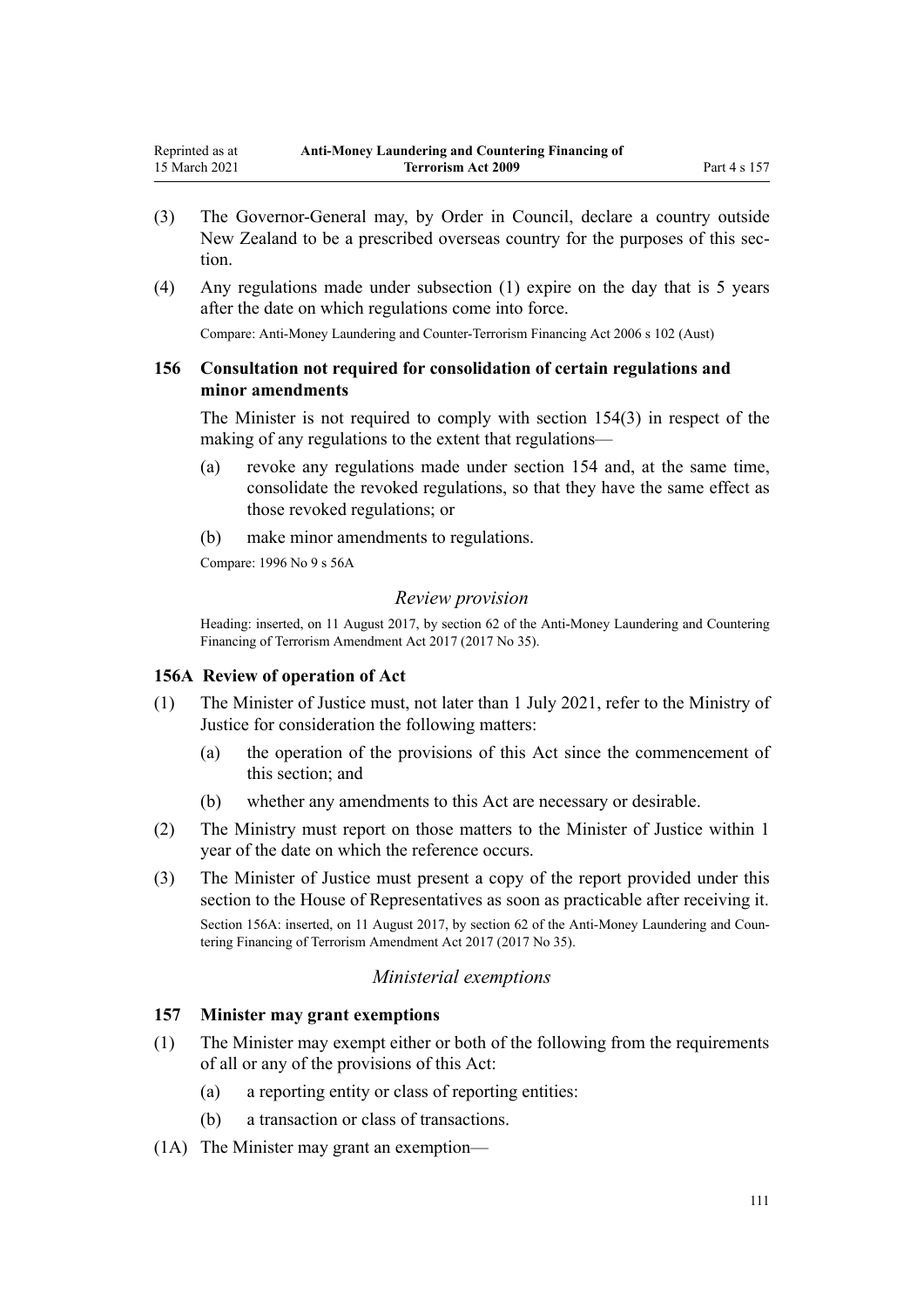- (a) to an individual reporting entity on application by that entity in a manner and form approved by the chief executive (if any): (b) to a class of reporting entities on the Minister's own motion or on application by 1 or more reporting entities made in a manner or form
- approved by the chief executive (if any). (2) The Minister may grant the exemption—
	- (a) unconditionally; or
	- (b) subject to any conditions the Minister thinks fit.
- (3) Before deciding to grant an exemption and whether to attach any conditions to the exemption, the Minister must have regard to the following:
	- (a) *[Repealed]*

Part 4 s 157

- (b) the intent and purpose of this Act and any regulations:
- (c) the risk of money laundering and the financing of terrorism associated with the reporting entity, including, where appropriate, the products and services offered by the reporting entity and the circumstances in which the products and services are provided:
- (d) the impacts on prevention, detection, investigation, and prosecution of offences:
- (e) the level of regulatory burden to which the reporting entity would be subjected in the absence of an exemption:
- (f) whether the exemption would create an unfair advantage for the reporting entity or disadvantage third party reporting entities:
- (g) the overall impact that the exemption would have on the integrity of, and compliance with, the AML/CFT regulatory regime.
- (4) An exemption under this section is a disallowable instrument but not a legislative instrument for the purposes of the [Legislation Act 2012](http://legislation.govt.nz/pdflink.aspx?id=DLM2997643) and must be presented to the House of Representatives under [section 41](http://legislation.govt.nz/pdflink.aspx?id=DLM2998573) of that Act.
- (5) A class exemption under this section is a legislative instrument and must be published under [section 6](http://legislation.govt.nz/pdflink.aspx?id=DLM2997696) of the Legislation Act 2012 and, for this purpose, **class exemption**—
	- (a) means an exemption of general application that applies to a class of reporting entities or transactions; but
	- (b) does not include an exemption granted in relation to a particular reporting entity or transaction.
- (6) An exemption under this section that is not a class exemption under subsection (5) must, as soon as practicable after being granted, be—
	- (a) published on an Internet site maintained by or on behalf of the chief executive; and
	- (b) notified in the *Gazette*; and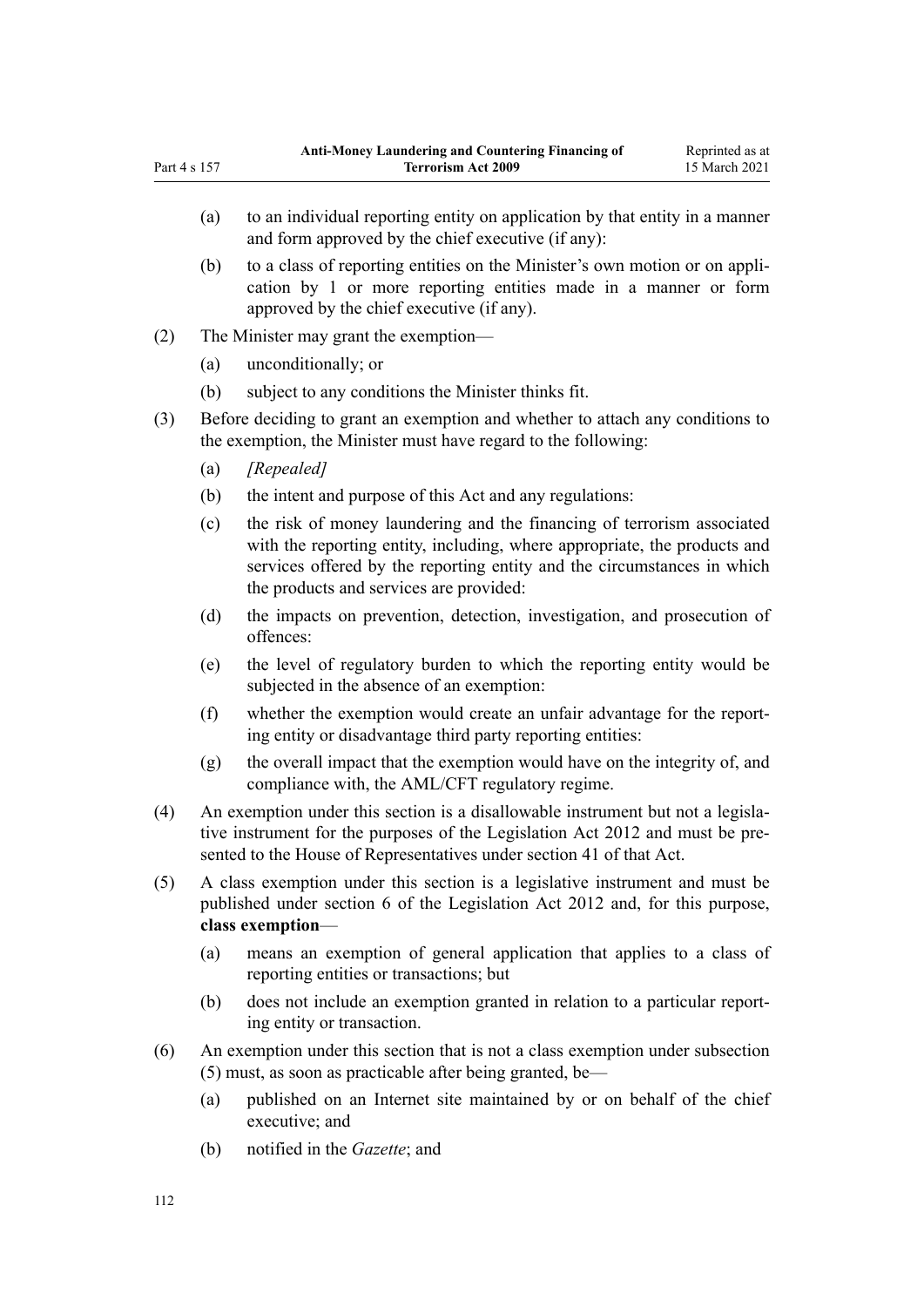- (c) made available in printed form for purchase on request by members of the public.
- (7) A notification in the *Gazette* for the purpose of subsection (6)(b) does not have to incorporate the exemption.

Section 157(1): amended, on 11 August 2017, by [section 63\(1\)](http://legislation.govt.nz/pdflink.aspx?id=DLM7340637) of the Anti-Money Laundering and Countering Financing of Terrorism Amendment Act 2017 (2017 No 35).

Section 157(1)(a): amended, on 11 August 2017, by [section 63\(2\)](http://legislation.govt.nz/pdflink.aspx?id=DLM7340637) of the Anti-Money Laundering and Countering Financing of Terrorism Amendment Act 2017 (2017 No 35).

Section 157(1A): inserted, on 11 August 2017, by [section 63\(3\)](http://legislation.govt.nz/pdflink.aspx?id=DLM7340637) of the Anti-Money Laundering and Countering Financing of Terrorism Amendment Act 2017 (2017 No 35).

Section 157(3)(a): repealed, on 11 August 2017, by [section 63\(4\)](http://legislation.govt.nz/pdflink.aspx?id=DLM7340637) of the Anti-Money Laundering and Countering Financing of Terrorism Amendment Act 2017 (2017 No 35).

Section 157(4): replaced, on 5 August 2013, by [section 77\(3\)](http://legislation.govt.nz/pdflink.aspx?id=DLM2998633) of the Legislation Act 2012 (2012 No 119).

Section 157(4): amended, on 11 August 2017, by [section 63\(5\)](http://legislation.govt.nz/pdflink.aspx?id=DLM7340637) of the Anti-Money Laundering and Countering Financing of Terrorism Amendment Act 2017 (2017 No 35).

Section 157(5): inserted, on 5 August 2013, by [section 77\(3\)](http://legislation.govt.nz/pdflink.aspx?id=DLM2998633) of the Legislation Act 2012 (2012) No 119).

Section 157(5): amended, on 11 August 2017, by [section 63\(6\)](http://legislation.govt.nz/pdflink.aspx?id=DLM7340637) of the Anti-Money Laundering and Countering Financing of Terrorism Amendment Act 2017 (2017 No 35).

Section 157(6): inserted, on 5 August 2013, by [section 77\(3\)](http://legislation.govt.nz/pdflink.aspx?id=DLM2998633) of the Legislation Act 2012 (2012) No 119).

Section 157(7): inserted, on 5 August 2013, by [section 77\(3\)](http://legislation.govt.nz/pdflink.aspx?id=DLM2998633) of the Legislation Act 2012 (2012) No 119).

## **158 Minister must consult before granting exemption**

Before granting an exemption under [section 157](#page-110-0), the Minister must consult with—

- (a) the Ministers responsible for the AML/CFT supervisors; and
- (b) any other persons the Minister considers appropriate having regard to those matters listed in section 157(3).

#### **159 Requirements relating to exemptions**

- (1) The exemption must include an explanation of the reason for granting the exemption.
- (2) The exemption—
	- (a) must be granted for a period specified by the Minister but that period must not be more than 5 years; and
	- (b) may, at any time, be varied or revoked by the Minister.
- (3) *[Repealed]*

Section 159(3): repealed, on 5 August 2013, by [section 77\(3\)](http://legislation.govt.nz/pdflink.aspx?id=DLM2998633) of the Legislation Act 2012 (2012) No 119).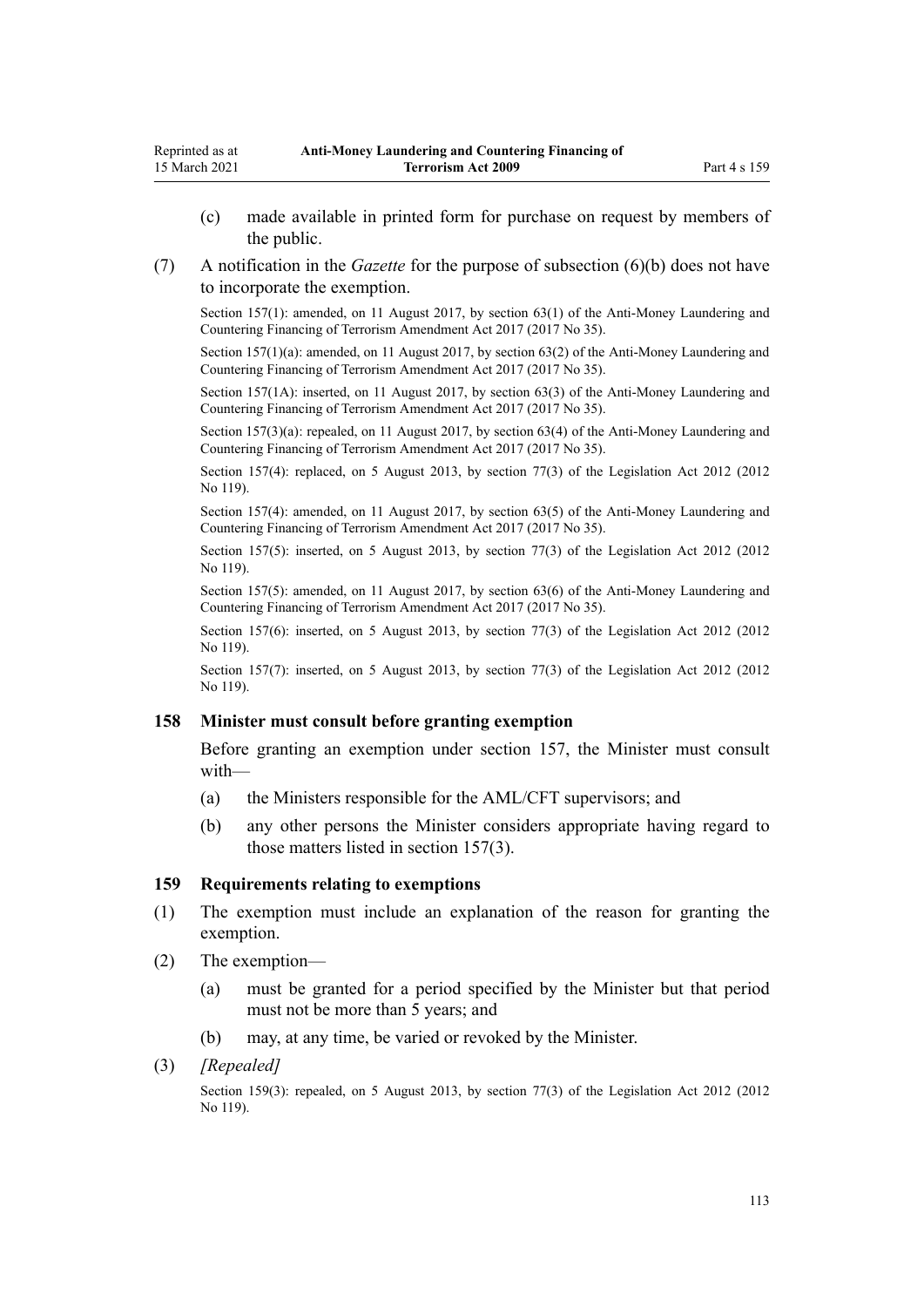#### *Resolution of disputes about privilege*

<span id="page-113-0"></span>Heading: inserted, on 11 August 2017, by [section 64](http://legislation.govt.nz/pdflink.aspx?id=DLM7340638) of the Anti-Money Laundering and Countering Financing of Terrorism Amendment Act 2017 (2017 No 35).

#### **159A Procedure for testing assertions that document privileged**

- (1) If any person refuses to disclose any information or document on the grounds that it is a privileged communication and that [section 132\(4\),](#page-92-0) [133\(5\),](#page-93-0) or [143\(3\)](#page-101-0) applies, the Commissioner, an AML/CFT supervisor, or that person may apply to a District Court Judge for an order determining whether or not the claim of privilege is valid.
- (2) For the purposes of determining that application, the District Court Judge may require the information or document to be produced to the District Court Judge.

Section 159A: inserted, on 11 August 2017, by [section 64](http://legislation.govt.nz/pdflink.aspx?id=DLM7340638) of the Anti-Money Laundering and Countering Financing of Terrorism Amendment Act 2017 (2017 No 35).

## *Transitional and savings provisions*

#### *[Repealed]*

Heading: repealed, on 11 August 2017, by [section 65](http://legislation.govt.nz/pdflink.aspx?id=DLM7340641) of the Anti-Money Laundering and Countering Financing of Terrorism Amendment Act 2017 (2017 No 35).

#### **160 Transitional and savings provisions**

#### *[Repealed]*

Section 160: repealed, on 11 August 2017, by [section 65](http://legislation.govt.nz/pdflink.aspx?id=DLM7340641) of the Anti-Money Laundering and Countering Financing of Terrorism Amendment Act 2017 (2017 No 35).

#### *Consequential amendments, repeals, and revocation*

#### **161 Amendments to other enactments**

- (1) The enactment specified in [Part 1](#page-118-0) of Schedule 2 is amended in the manner indicated in that part of that schedule (being consequential amendments relating to the bringing into force of provisions relating to cross-border transportation of cash).
- (2) The enactments specified in [Part 2](#page-118-0) of Schedule 2 are amended in the manner indicated in that schedule (being consequential amendments to other enactments).
- (3) The regulations specified in [Part 3](#page-120-0) of Schedule 2 are revoked.

# **162 Amendment to Financial Transactions Reporting Act 1996 consequential on bringing into force of Part 2**

#### *[Repealed]*

Section 162: repealed, on 11 August 2017, by [section 66](http://legislation.govt.nz/pdflink.aspx?id=DLM7161354) of the Anti-Money Laundering and Countering Financing of Terrorism Amendment Act 2017 (2017 No 35).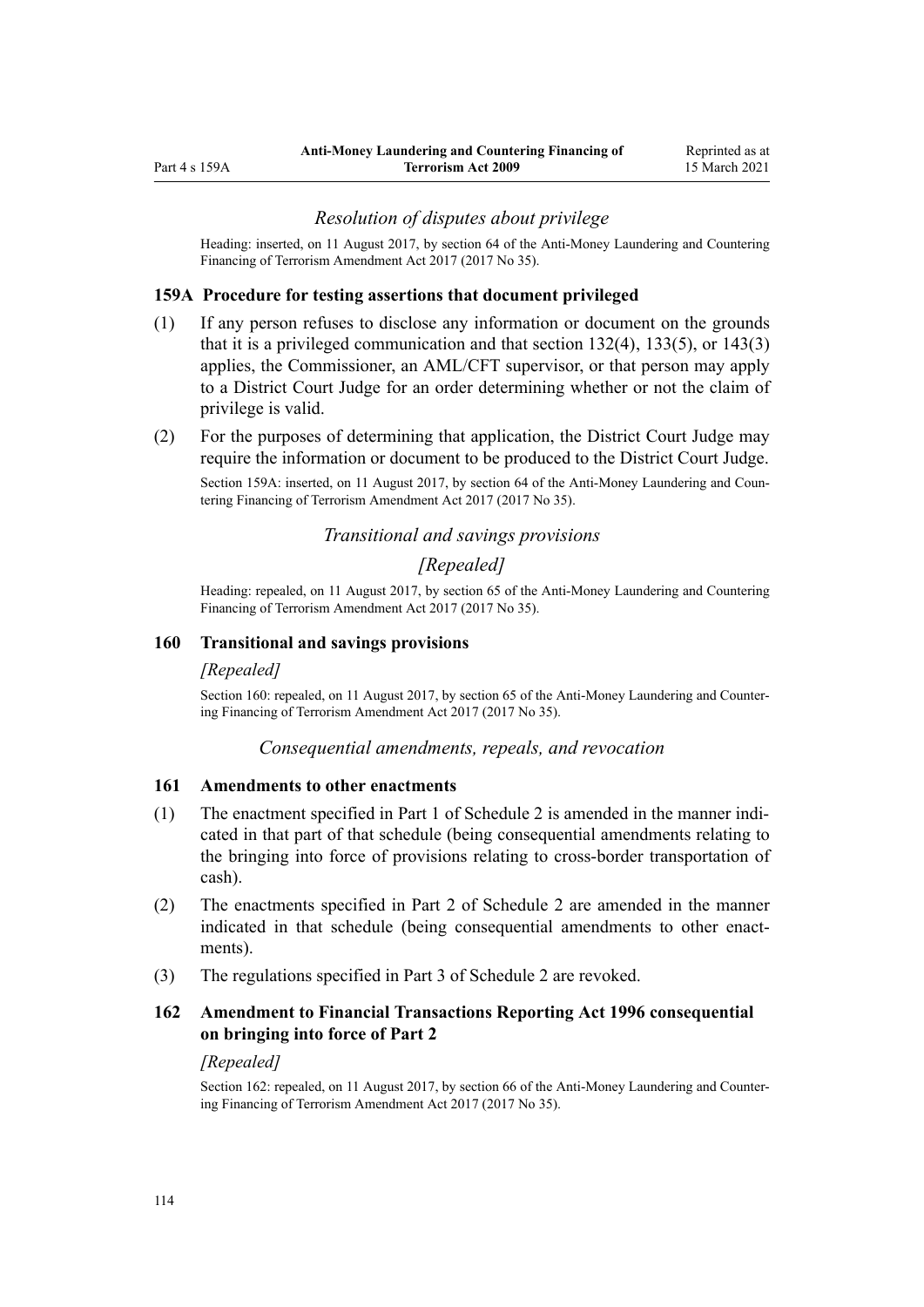# **163 Amendment to Financial Transactions Reporting Act 1996 relating to cross-border transportation of cash**

# *[Repealed]*

Section 163: repealed, on 11 August 2017, by [section 66](http://legislation.govt.nz/pdflink.aspx?id=DLM7161354) of the Anti-Money Laundering and Countering Financing of Terrorism Amendment Act 2017 (2017 No 35).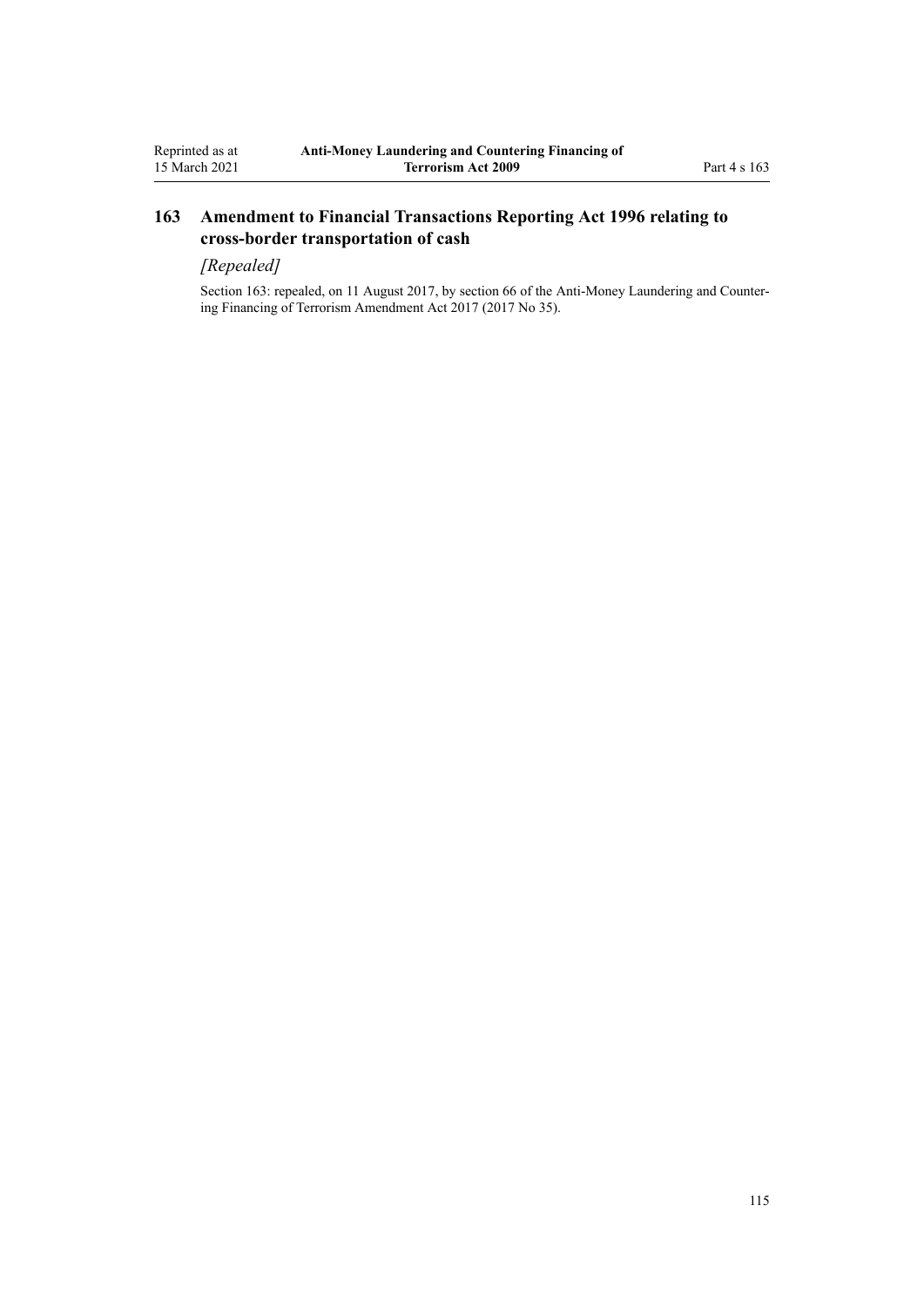# **Schedule 1**

# **Transitional savings, and related provisions**

[s 7A](#page-30-0)

Schedule 1 heading: amended, on 11 August 2017, by [section 67\(1\)](http://legislation.govt.nz/pdflink.aspx?id=DLM7340642) of the Anti-Money Laundering and Countering Financing of Terrorism Amendment Act 2017 (2017 No 35).

Schedule 1 heading: amended, on 11 August 2017, by [section 67\(2\)](http://legislation.govt.nz/pdflink.aspx?id=DLM7340642) of the Anti-Money Laundering and Countering Financing of Terrorism Amendment Act 2017 (2017 No 35).

# **Part 1**

# **Transitional, savings, and related provisions relating to Financial Transactions Reporting Act 1996**

Schedule 1 Part 1 heading: inserted, on 11 August 2017, by [section 67\(3\)](http://legislation.govt.nz/pdflink.aspx?id=DLM7340642) of the Anti-Money Laundering and Countering Financing of Terrorism Amendment Act 2017 (2017 No 35).

#### **1 Offences and breaches of Financial Transactions Reporting Act 1996**

- (1) This clause applies to an offence under, or a breach of, the [Financial Transac](http://legislation.govt.nz/pdflink.aspx?id=DLM373803)[tions Reporting Act 1996](http://legislation.govt.nz/pdflink.aspx?id=DLM373803) that was committed before the commencement of this Act.
- (2) If this clause applies, then for the purpose of doing the things specified in subclause (3), the [Financial Transactions Reporting Act 1996](http://legislation.govt.nz/pdflink.aspx?id=DLM373803) continues to have effect as if this Act had not been enacted.
- (3) The things referred to in subclause (2) are as follows:
	- (a) investigating the offence or breach:
	- (b) commencing, continuing, or completing proceedings for the offence or breach:
	- (c) imposing a penalty for the offence or breach (which, for the avoidance of doubt, must be the same as the penalty that applied to the offence or the breach before this Act was enacted).

## **2 Barred proceedings**

Nothing in this Act enables any proceedings to be brought that were barred before the commencement of this Act.

#### **3 Pending proceedings**

Any proceedings that have been commenced under the [Financial Transactions](http://legislation.govt.nz/pdflink.aspx?id=DLM373803) [Reporting Act 1996](http://legislation.govt.nz/pdflink.aspx?id=DLM373803) before the commencement of this Act may be continued and completed after that commencement as if this Act had not been enacted, and the Financial Transactions Reporting Act 1996 applies accordingly.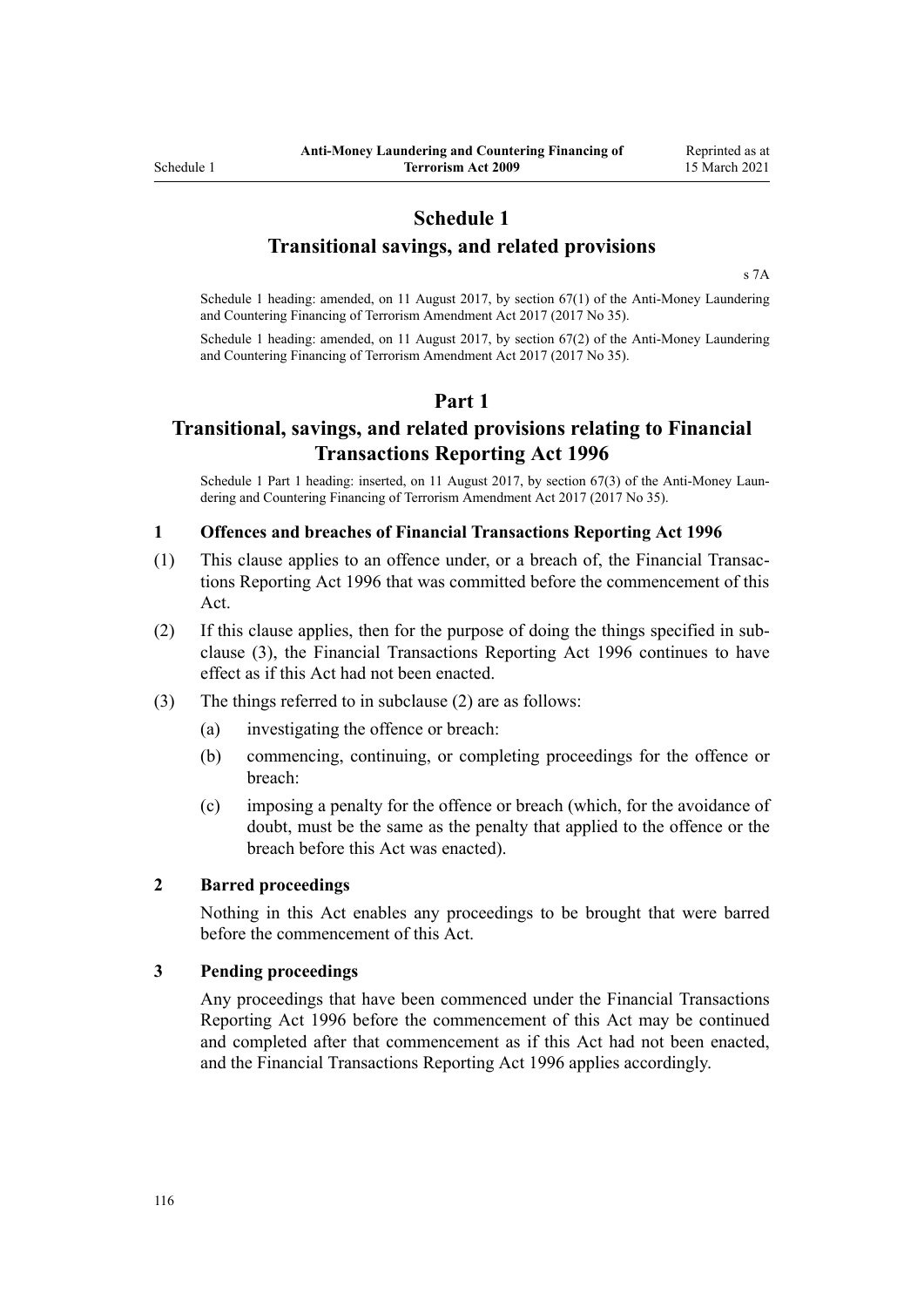# **Part 2**

# **Transitional provisions relating to Anti-Money Laundering and Countering Financing of Terrorism Amendment Act 2017**

Schedule 1 Part 2: inserted, on 11 August 2017, by [section 67\(4\)](http://legislation.govt.nz/pdflink.aspx?id=DLM7340642) of the Anti-Money Laundering and Countering Financing of Terrorism Amendment Act 2017 (2017 No 35).

## **4 Application for exemption**

Any application for an exemption under [section 157](#page-110-0) that has been lodged but not determined by the Minister, immediately before the commencement of this clause, must be determined by the Minister under section 157 (as amended by [section 63](http://legislation.govt.nz/pdflink.aspx?id=DLM7340637) of the Anti-Money Laundering and Countering Financing of Terrorism Amendment Act 2017 (the 2017 Act)).

*Suspicious transaction reports continue until 1 July 2018 or earlier date appointed by Order in Council*

#### **5 Reporting entity must continue to report suspicious transactions**

Despite [section 25](http://legislation.govt.nz/pdflink.aspx?id=DLM7161289) of the 2017 Act, in the period between the commencement of this clause and 1 July 2018 or an earlier date appointed by the Governor-General by Order in Council,—

- (a) a reporting entity must comply with [sections 40,](#page-50-0) [41,](#page-51-0) and [43 to 48](#page-52-0) (as they read before the commencement of [section 25](http://legislation.govt.nz/pdflink.aspx?id=DLM7161289) of the 2017 Act) (which relate to suspicious transaction reports); and
- (b) a reporting entity and any other person may rely on [section 42](#page-51-0) of the principal Act (as inserted by [section 25](http://legislation.govt.nz/pdflink.aspx?id=DLM7161289) of the 2017 Act); and
- (c) a reporting entity must not comply with [sections 39A,](#page-50-0) [41,](#page-51-0) and [43 to 48](#page-52-0) (as inserted by [section 25](http://legislation.govt.nz/pdflink.aspx?id=DLM7161289) of the 2017 Act); and
- (d) for the purposes of giving effect to paragraphs (a) and (c), [section 42](#page-51-0) (as inserted by [section 25](http://legislation.govt.nz/pdflink.aspx?id=DLM7161289) of the 2017 Act) and [sections 139,](#page-96-0) [140](#page-97-0), [142,](#page-99-0) [143](#page-101-0), [144](#page-101-0), [145,](#page-102-0) [146,](#page-103-0) [147,](#page-104-0) [148,](#page-104-0) [153,](#page-106-0) and [154](#page-107-0) (as amended or inserted by [sec](http://legislation.govt.nz/pdflink.aspx?id=DLM7161329)[tions 50 to 61](http://legislation.govt.nz/pdflink.aspx?id=DLM7161329) of the 2017 Act) apply with any necessary modifications; and
- (e) subject to paragraphs (b) and (d), for the purposes of, and to the extent necessary for, giving effect to paragraphs (a) and (c), this Act (as it read before the enactment of the 2017 Act) continues in force.

#### **6 Treatment of existing suspicious transaction reports**

If, on the commencement of [section 25](http://legislation.govt.nz/pdflink.aspx?id=DLM7161289), the Commissioner of Police holds 1 or more suspicious transaction reports given to the Commissioner before the commencement of [section 50](http://legislation.govt.nz/pdflink.aspx?id=DLM7161329), the provisions of this Act (as amended by the 2017 Act) apply to those reports as if they were suspicious activity reports.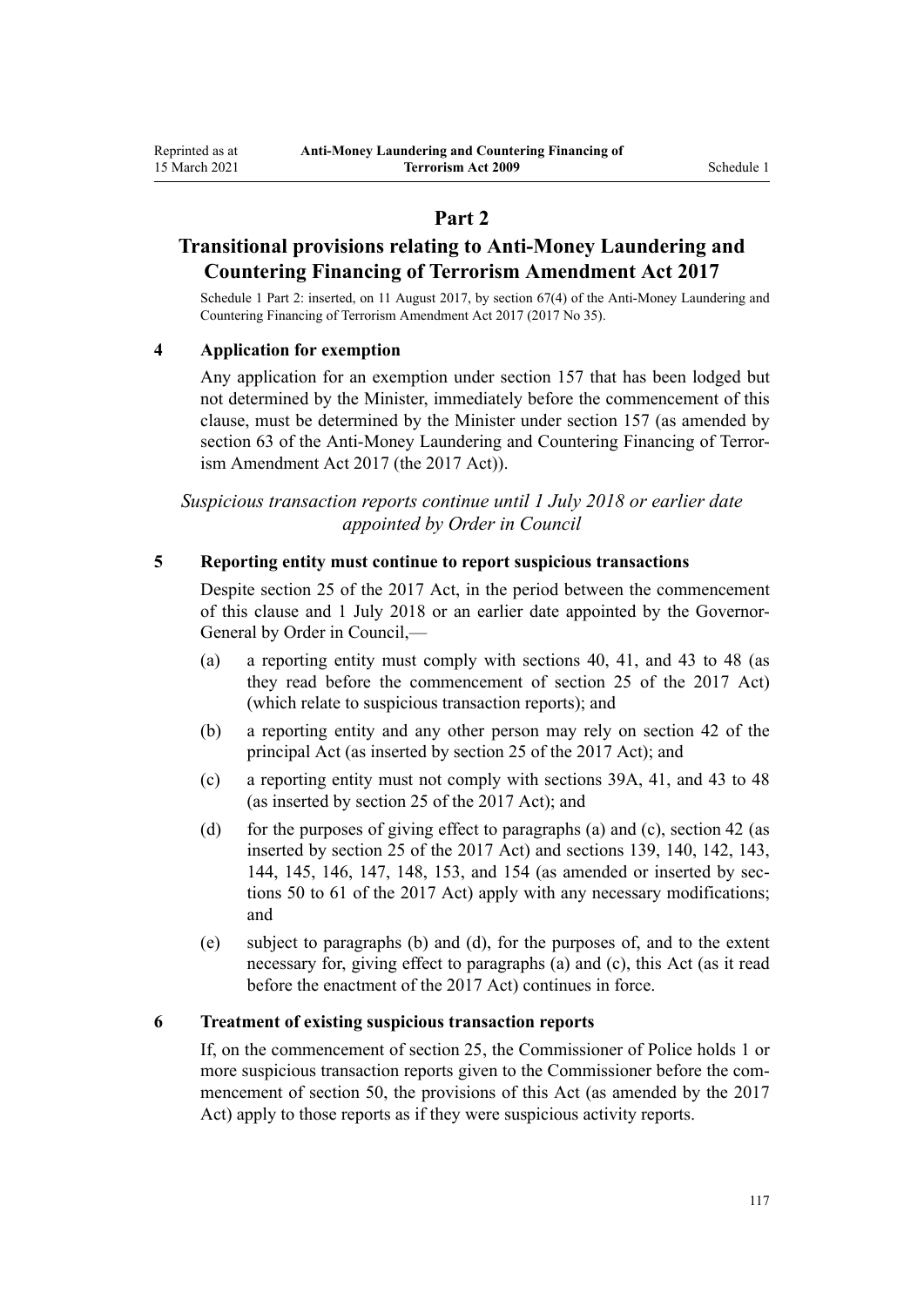# **7 Exemption powers apply immediately to new reporting entities**

Any reporting entity or class of reporting entity to which, under [section 6\(3\)](#page-28-0), this Act does not yet apply but will apply at a future date may, on or after the commencement of this clause, apply for an exemption under [section 157,](#page-110-0) and the powers and duties conferred by sections 157 to 159 in relation to applications for exemptions apply immediately.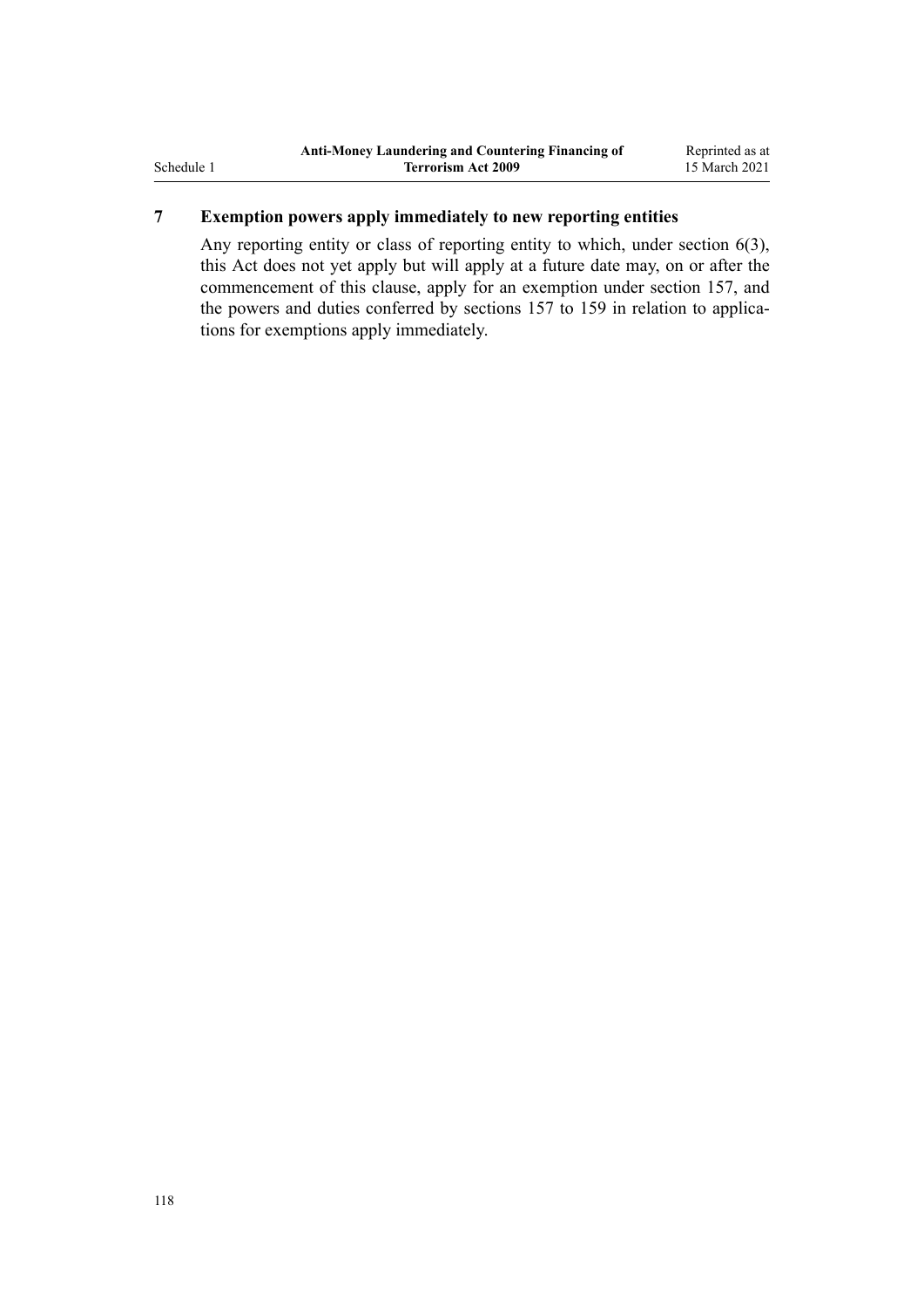# **Schedule 2**

# **Consequential amendments**

[s 161](#page-113-0)

## **Part 1**

# <span id="page-118-0"></span>**Amendments to Financial Transactions Reporting Act 1996 relating to cross-border transportation of cash**

#### **Section 2(1)**

Definitions of **cash report** and **Customs officer**: repeal. Definition of **cash**: omit "except in Part 5 of this Act,".

## **Part 2**

## **Amendments to other enactments**

#### **Crimes Act 1961 (1961 No 43)**

[Section 244:](http://legislation.govt.nz/pdflink.aspx?id=DLM330403) insert after paragraph (b):

(ba) the enforcement or intended enforcement of the Anti-Money Laundering and Countering Financing of Terrorism Act 2009; or

#### **Criminal Proceeds (Recovery) Act 2009 (2009 No 8)**

Definition of **financial institution** in [section 5\(1\)](http://legislation.govt.nz/pdflink.aspx?id=DLM1451012): repeal and substitute:

**financial institution** means either a person within the meaning of financial institution as defined in section 3 of the Financial Transactions Reporting Act 1996 or as defined in section 5 of the Anti-Money Laundering and Countering Financing of Terrorism Act 2009

#### **Customs and Excise Act 1996 (1996 No 27)**

[Section 166A\(b\)\(ii\):](http://legislation.govt.nz/pdflink.aspx?id=DLM379246) repeal and substitute:

(ii) subpart 6 of Part 2 and sections 114 and 115 of the Anti-Money Laundering and Countering Financing of Terrorism Act 2009; and

[Section 166C\(4\):](http://legislation.govt.nz/pdflink.aspx?id=DLM379250) insert after paragraph (b):

(ba) Anti-Money Laundering and Countering Financing of Terrorism Act 2009:

## **Financial Transactions Reporting Act 1996 (1996 No 9)**

[Long Title:](http://legislation.govt.nz/pdflink.aspx?id=DLM373806) insert "**the Terrorism Suppression Act 2002 and**" after "**enforcement of**".

Paragraph (b) of the Long Title: repeal.

[Section 15\(1\)\(b\):](http://legislation.govt.nz/pdflink.aspx?id=DLM373899) insert after subparagraph (i):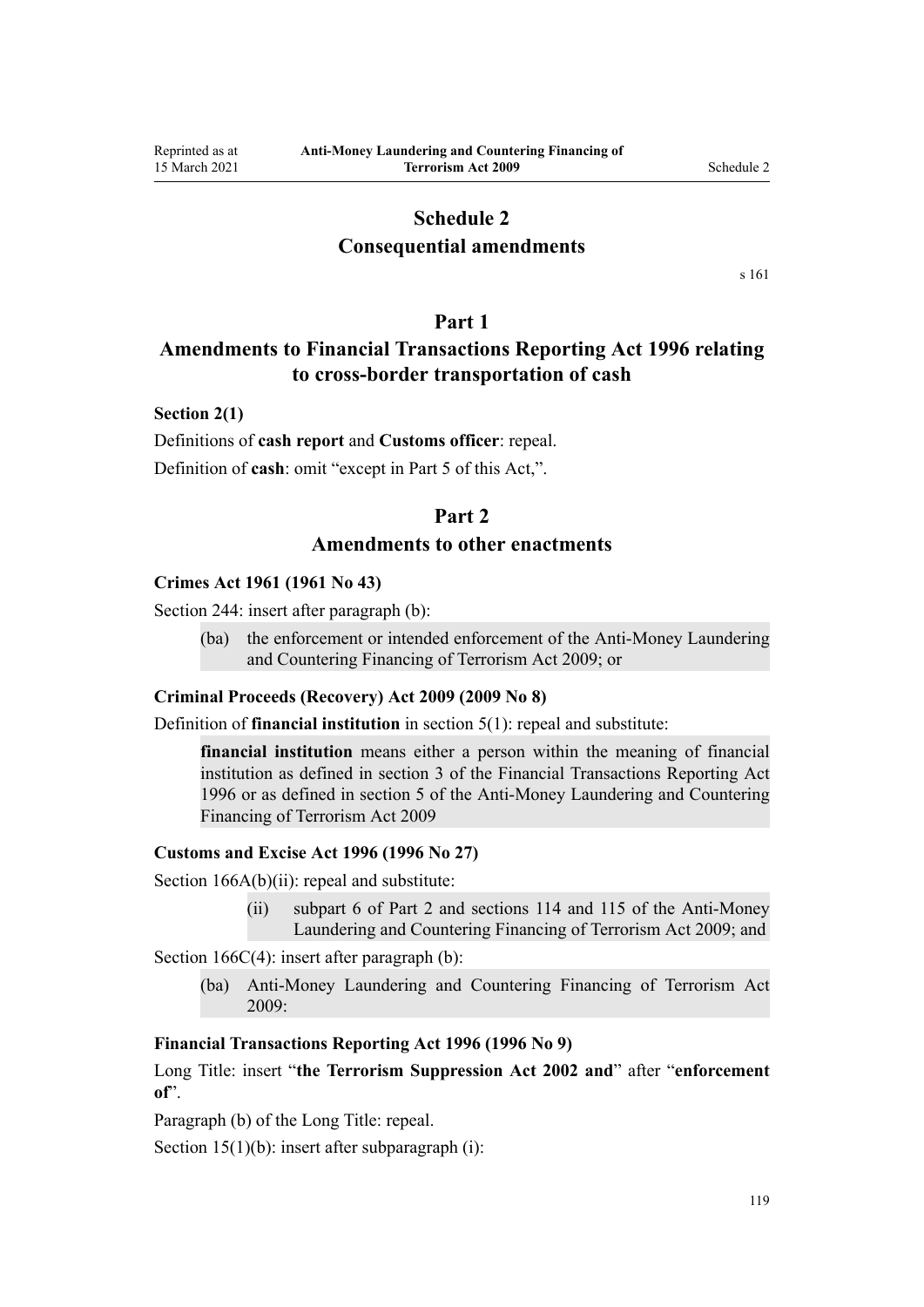#### **Financial Transactions Reporting Act 1996 (1996 No 9)***—continued*

(ia) that the transaction or proposed transaction is or may be relevant to the enforcement of the Terrorism Suppression Act 2002; or

[Section 16](http://legislation.govt.nz/pdflink.aspx?id=DLM374103): insert after paragraph (a):

(ab) that the transaction or proposed transaction is or may be relevant to the enforcement of the Terrorism Suppression Act 2002; or

[Section 21\(2\)](http://legislation.govt.nz/pdflink.aspx?id=DLM374114): insert after paragraph (a):

(ab) the enforcement of the Terrorism Suppression Act 2002:

[Section 22\(1\)\(b\):](http://legislation.govt.nz/pdflink.aspx?id=DLM374118) insert after subparagraph (i):

(ia) that the transaction or proposed transaction is or may be relevant to the enforcement of the Terrorism Suppression Act 2002; or

[Section 24\(1\)\(a\)](http://legislation.govt.nz/pdflink.aspx?id=DLM374123): insert after subparagraph (i):

(ia) that the transaction or proposed transaction is or may be relevant to the enforcement of the Terrorism Suppression Act 2002; or

Section 28: insert after paragraph (d):

(da) the enforcement of the Terrorism Suppression Act 2002:

[Section 56\(1\)\(b\):](http://legislation.govt.nz/pdflink.aspx?id=DLM374191) omit "Parts 2 and 5 of this Act" and substitute "Part 2".

#### **Misuse of Drugs Act 1975 (1975 No 116)**

[Section 12B\(6\)](http://legislation.govt.nz/pdflink.aspx?id=DLM436285): insert after paragraph (b):

(ba) the enforcement or intended enforcement of the Anti-Money Laundering and Countering Financing of Terrorism Act 2009; or

#### **Mutual Assistance in Criminal Matters Act 1992 (1992 No 86)**

Definition of **financial institution** in [section 2\(1\)](http://legislation.govt.nz/pdflink.aspx?id=DLM273063): repeal and substitute:

**financial institution** means either a person within the meaning of financial institution as defined in section 3 of the Financial Transactions Reporting Act 1996 or as defined in section 5 of the Anti-Money Laundering and Countering Financing of Terrorism Act 2009

#### **Reserve Bank of New Zealand Act 1989 (1989 No 157)**

[Section 41\(1\)](http://legislation.govt.nz/pdflink.aspx?id=DLM200032): add "and the Anti-Money Laundering and Countering Financing of Terrorism Act 2009".

[Section 41\(2\):](http://legislation.govt.nz/pdflink.aspx?id=DLM200032) insert ", or the Anti-Money Laundering and Countering Financing of Terrorism Act 2009," after "by this Act".

[Section 51\(5\):](http://legislation.govt.nz/pdflink.aspx?id=DLM200048) insert "or under the Anti-Money Laundering and Countering Financing of Terrorism Act 2009," after "by this Act".

[Section 51](http://legislation.govt.nz/pdflink.aspx?id=DLM200048): add: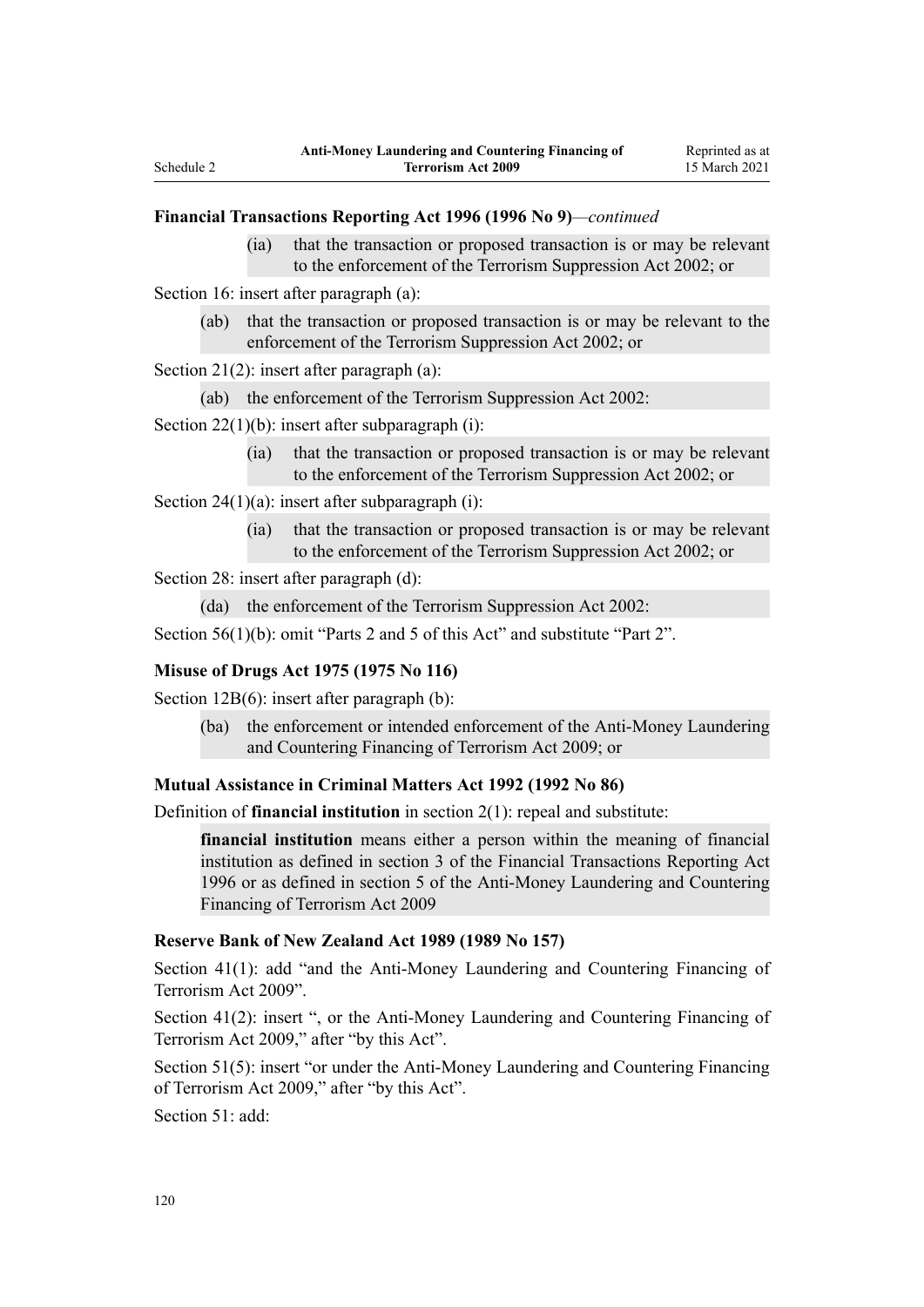#### <span id="page-120-0"></span>**Reserve Bank of New Zealand Act 1989 (1989 No 157)***—continued*

(9) To avoid doubt, the Governor's functions and powers include his or her functions and powers under the Anti-Money Laundering and Countering Financing of Terrorism Act 2009.

## **Terrorism Suppression Act 2002 (2002 No 34)**

[Section 44\(1\)\(b\):](http://legislation.govt.nz/pdflink.aspx?id=DLM152784) insert "or by a reporting entity" after "by a financial institution".

[Section 44\(1\)\(b\):](http://legislation.govt.nz/pdflink.aspx?id=DLM152784) insert "or the reporting entity" after "the financial institution".

Section  $44(1)(d)(ii)$ : insert "or reporting entity, as the case may be," after "that Commissioner and the financial institution".

[Section 44\(2\)](http://legislation.govt.nz/pdflink.aspx?id=DLM152784): insert "or the reporting entity" after "the financial institution".

[Section 44\(4\):](http://legislation.govt.nz/pdflink.aspx?id=DLM152784) insert "or reporting entity" after "financial institution" in each place where it appears.

[Section 44\(5\)](http://legislation.govt.nz/pdflink.aspx?id=DLM152784): repeal and substitute:

- (5) In this section, section 47, and Schedule 5,—
	- (a) in the case of a financial institution to which the Financial Transactions Reporting Act 1996 applies, **facility**, **financial institution**, **suspicious transaction report**, and **transaction** have the meanings given to them in section 2(1) of that Act; and
	- (b) in the case of a reporting entity to which the Anti-Money Laundering and Countering Financing of Terrorism Act 2009 applies, **facility**, **reporting entity**, **suspicious transaction report**, and **transaction** have the meanings given to them in section 5 of that Act.

[Section 47\(1\)\(b\)\(i\):](http://legislation.govt.nz/pdflink.aspx?id=DLM152787) insert "or reporting entity" after "financial institution".

Section  $47A(1)(a)$ : insert after subparagraph (i):

(ia) subpart 6 of Part 2 and sections 114 and 115 of the Anti-Money Laundering and Countering Financing of Terrorism Act 2009; or

[Section 47C\(5\)](http://legislation.govt.nz/pdflink.aspx?id=DLM153305): insert after paragraph (a):

(ab) Anti-Money Laundering and Countering Financing of Terrorism Act 2009:

[Schedule 5:](http://legislation.govt.nz/pdflink.aspx?id=DLM154177) insert "or reporting entity" after "financial institution" in each place where it appears.

# **Part 3**

# **Regulations revoked**

## **Financial Transactions Reporting (Interpretation) Regulations 1997 (SR 1997/48)**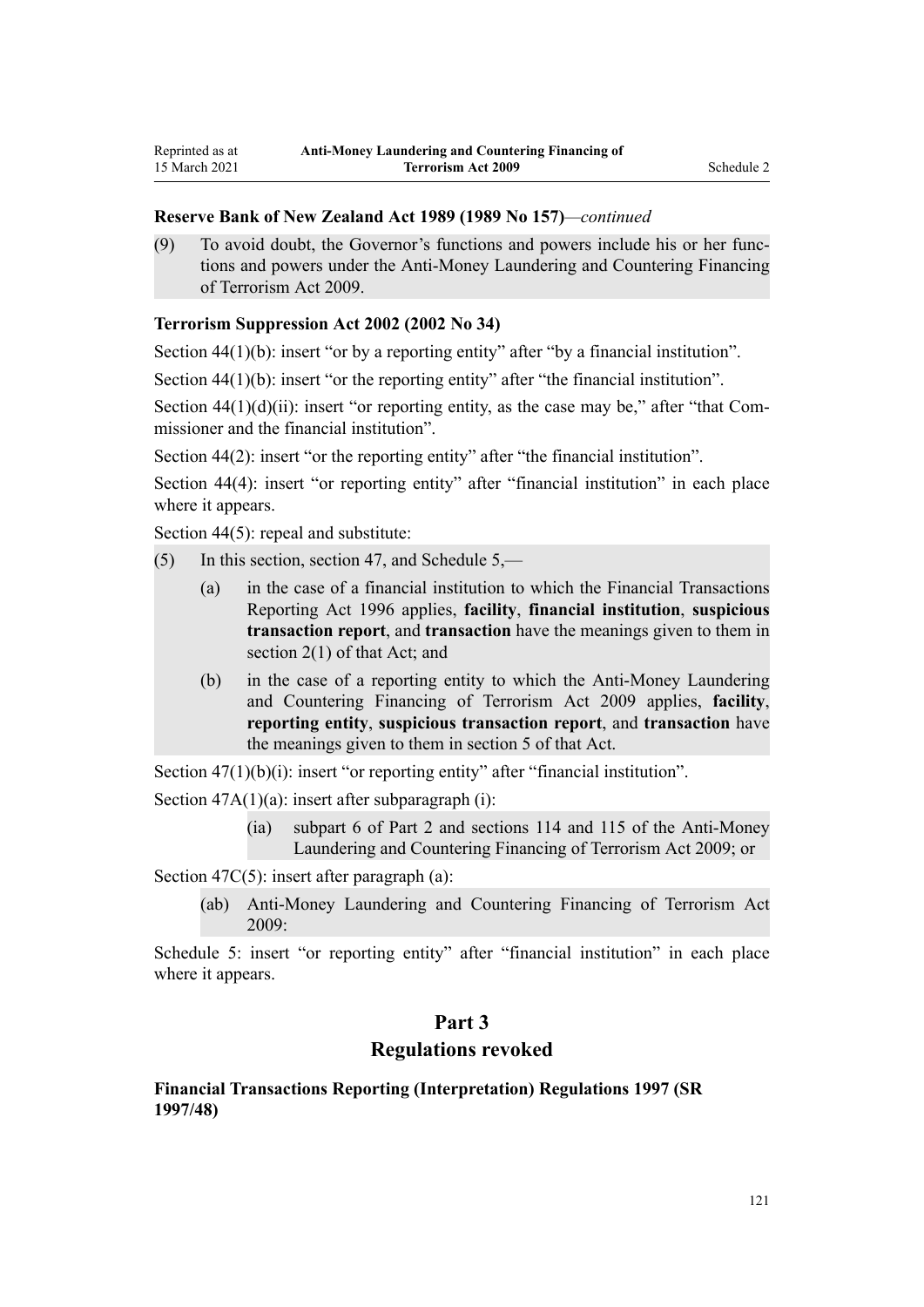#### **Reprints notes**

#### *1 General*

This is a reprint of the Anti-Money Laundering and Countering Financing of Terrorism Act 2009 that incorporates all the amendments to that Act as at the date of the last amendment to it.

#### *2 Legal status*

Reprints are presumed to correctly state, as at the date of the reprint, the law enacted by the principal enactment and by any amendments to that enactment. [Section 18](http://legislation.govt.nz/pdflink.aspx?id=DLM2998516) of the Legislation Act 2012 provides that this reprint, published in electronic form, has the status of an official version under [section 17](http://legislation.govt.nz/pdflink.aspx?id=DLM2998515) of that Act. A printed version of the reprint produced directly from this official electronic version also has official status.

#### *3 Editorial and format changes*

Editorial and format changes to reprints are made using the powers under [sec](http://legislation.govt.nz/pdflink.aspx?id=DLM2998532)[tions 24 to 26](http://legislation.govt.nz/pdflink.aspx?id=DLM2998532) of the Legislation Act 2012. See also [http://www.pco.parlia](http://www.pco.parliament.govt.nz/editorial-conventions/)[ment.govt.nz/editorial-conventions/](http://www.pco.parliament.govt.nz/editorial-conventions/).

#### *4 Amendments incorporated in this reprint*

Public Service Act 2020 (2020 No 40): [section 135](http://legislation.govt.nz/pdflink.aspx?id=LMS176959) Privacy Act 2020 (2020 No 31): [section 217](http://legislation.govt.nz/pdflink.aspx?id=LMS23706) Racing Industry Act 2020 (2020 No 28): [section 129](http://legislation.govt.nz/pdflink.aspx?id=LMS292230) Overseas Investment (Urgent Measures) Amendment Act 2020 (2020 No 21): [section 58](http://legislation.govt.nz/pdflink.aspx?id=LMS342576) Statutes Amendment Act 2019 (2019 No 56): [Part 1](http://legislation.govt.nz/pdflink.aspx?id=LMS58874) Trusts Act 2019 (2019 No 38): [section 161](http://legislation.govt.nz/pdflink.aspx?id=DLM7383110) Financial Services Legislation Amendment Act 2019 (2019 No 8): [section 98](http://legislation.govt.nz/pdflink.aspx?id=DLM7386624) Statutes Amendment Act 2018 (2018 No 27): [Part 2](http://legislation.govt.nz/pdflink.aspx?id=LMS11629) Customs and Excise Act 2018 (2018 No 4): [section 443\(3\)](http://legislation.govt.nz/pdflink.aspx?id=DLM7039957) [Anti-Money Laundering and Countering Financing of Terrorism Amendment Act 2017](http://legislation.govt.nz/pdflink.aspx?id=DLM7161200) (2017 No 35) Intelligence and Security Act 2017 (2017 No 10): [section 335](http://legislation.govt.nz/pdflink.aspx?id=DLM6921475) [Anti-Money Laundering and Countering Financing of Terrorism Amendment Act 2015](http://legislation.govt.nz/pdflink.aspx?id=DLM6602202) (2015 No 96) [Anti-Money Laundering and Countering Financing of Terrorism Amendment Act 2013](http://legislation.govt.nz/pdflink.aspx?id=DLM5621500) (2013 No 106) Financial Markets (Repeals and Amendments) Act 2013 (2013 No 70): [section 150](http://legislation.govt.nz/pdflink.aspx?id=DLM5561603) Legislation Act 2012 (2012 No 119): [section 77\(3\)](http://legislation.govt.nz/pdflink.aspx?id=DLM2998633) [Anti-Money Laundering and Countering Financing of Terrorism Amendment Act 2012](http://legislation.govt.nz/pdflink.aspx?id=DLM4109800) (2012 No 98) Search and Surveillance Act 2012 (2012 No 24): [section 201](http://legislation.govt.nz/pdflink.aspx?id=DLM4355905) Criminal Procedure Act 2011 (2011 No 81): [section 413](http://legislation.govt.nz/pdflink.aspx?id=DLM3360714) [Anti-Money Laundering and Countering Financing of Terrorism Act Commencement Order 2011](http://legislation.govt.nz/pdflink.aspx?id=DLM3831000) (SR 2011/221) Financial Markets Authority Act 2011 (2011 No 5): [section 82](http://legislation.govt.nz/pdflink.aspx?id=DLM3231793)